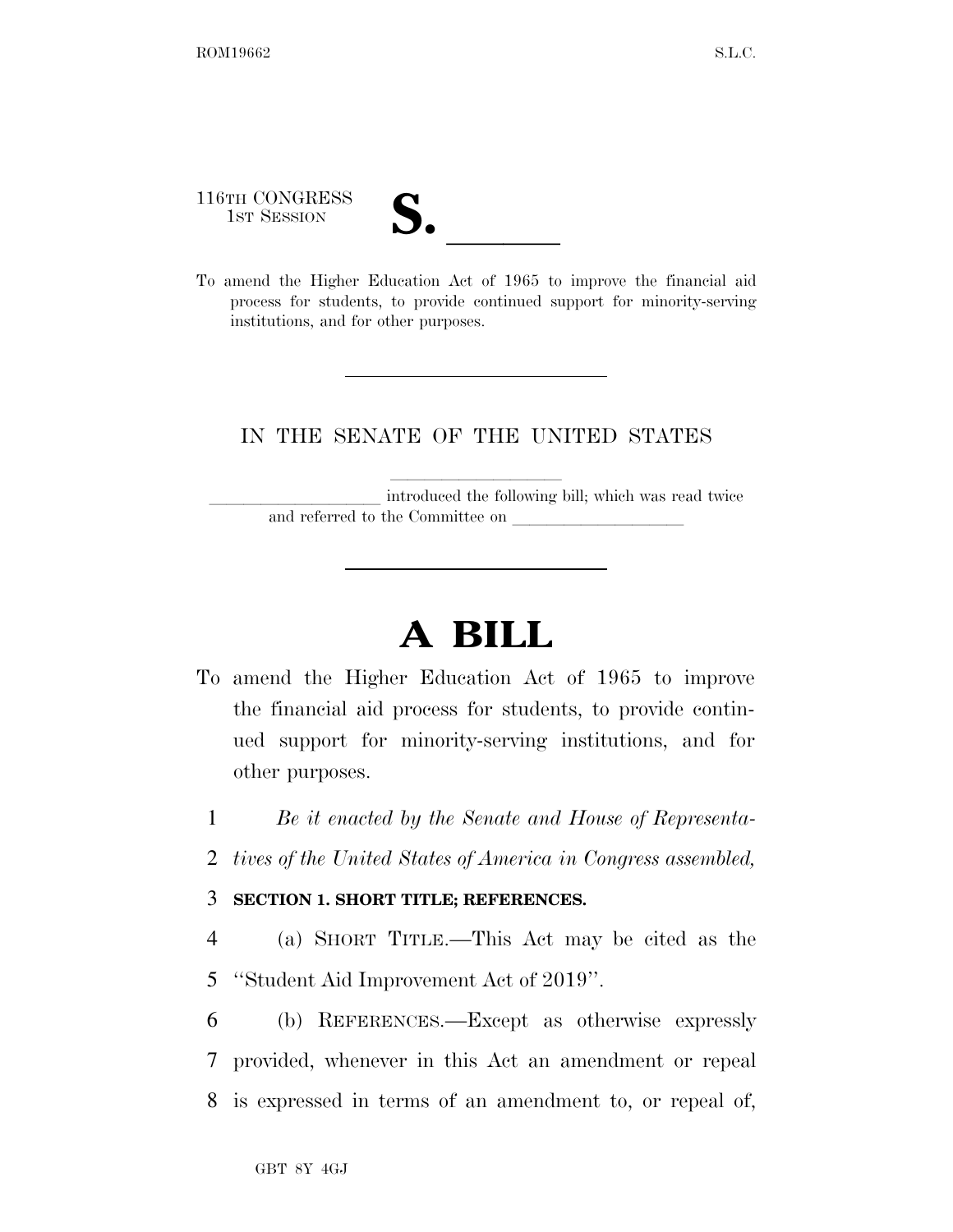a section or other provision, the reference shall be consid- ered to be made to a section or other provision of the Higher Education Act of 1965 (20 U.S.C. 1001 et seq.). **SEC. 2. CONTINUED SUPPORT FOR MINORITY-SERVING IN-STITUTIONS.** 

6 Sec. 371(b)(1)(A) (20 U.S.C. 1067q(b)(1)(A)) is amended by striking ''for each of the fiscal years 2008 through 2019.'' and all that follows, and inserting the fol- lowing: ''for fiscal year 2020 and each fiscal year there-after.''.

 **SEC. 3. MAKING IT EASIER TO APPLY FOR FEDERAL AID AND MAKING THAT AID PREDICTABLE.** 

(a) NEED ANALYSIS.—

(1) IN GENERAL.—Section 471 (20 U.S.C.

1087kk) is amended to read as follows:

#### **''SEC. 471. AMOUNT OF NEED.**

 ''(a) IN GENERAL.—Except as otherwise provided therein, beginning with award year 2021-2022, the amount of need of any student for financial assistance under this title (except subparts 1 or 2 of part A) is equal to—

  $\qquad$   $\qquad$   $\qquad$   $\qquad$   $\qquad$   $\qquad$   $\qquad$   $\qquad$   $\qquad$   $\qquad$   $\qquad$   $\qquad$   $\qquad$   $\qquad$   $\qquad$   $\qquad$   $\qquad$   $\qquad$   $\qquad$   $\qquad$   $\qquad$   $\qquad$   $\qquad$   $\qquad$   $\qquad$   $\qquad$   $\qquad$   $\qquad$   $\qquad$   $\qquad$   $\qquad$   $\qquad$   $\qquad$   $\qquad$   $\qquad$   $\qquad$  minus;

 ''(2) the student aid index (as defined in section 473) for such student, minus;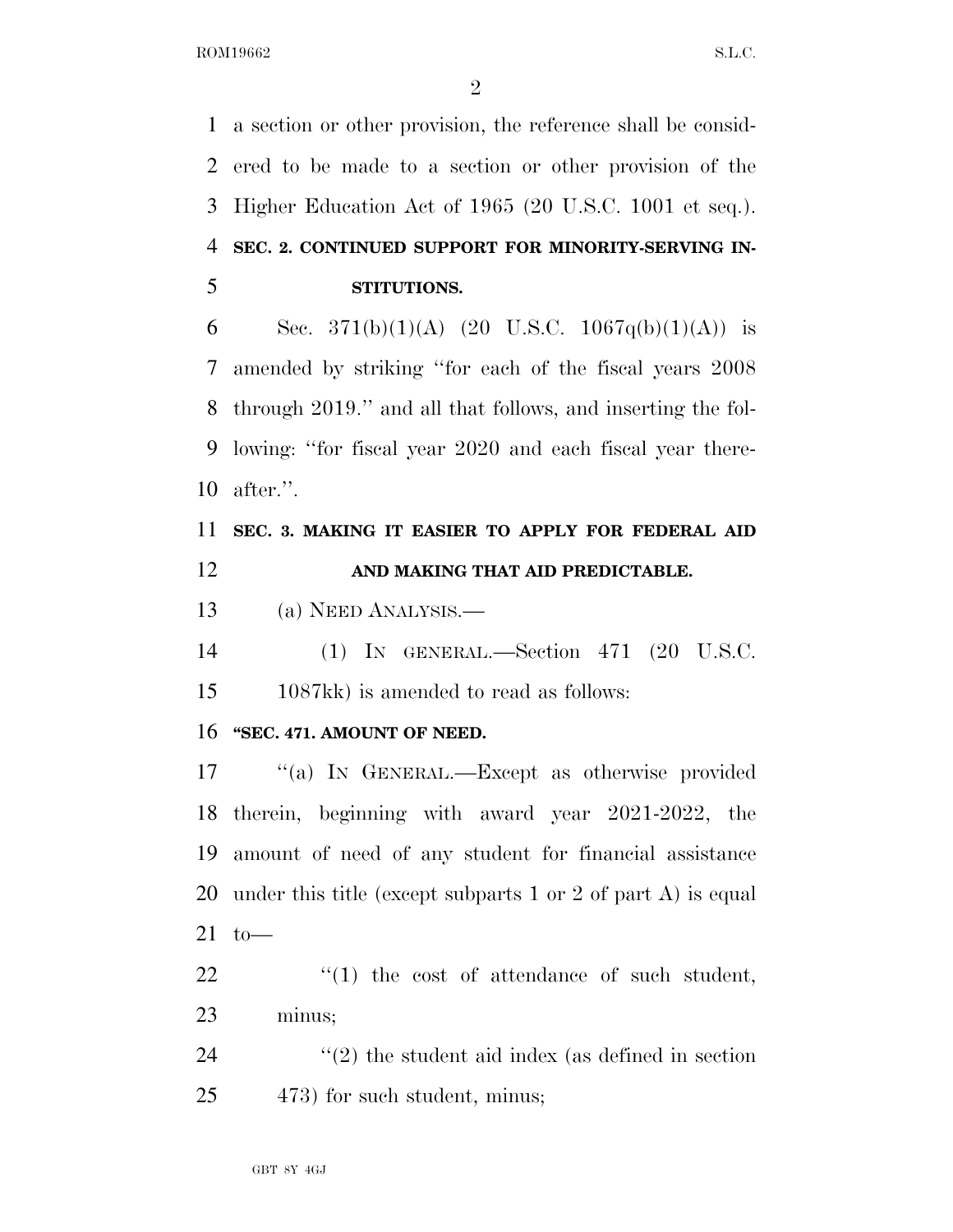1 ''(3) other financial assistance not received 2 under this title (as defined in section  $480(i)$ ).

 ''(b) EFFECTIVE DATE OF CHANGES.—The amend- ments made to this title under the Student Aid Improve- ment Act of 2019 shall take effect beginning with award year 2021-2022. The amounts provided under such amendments for award year 2020-2021 shall be used sole- ly as a base to determine adjustments for subsequent award years.''.

 (2) MAXIMUM AID UNDER PART D.—Section 451 (20 U.S.C. 1087a) is amended by adding at the end the following:

13 ''(c) MAXIMUM AID.—The maximum dollar amount of financial assistance provided under this part to a stu- dent shall not exceed the cost of attendance for such stu-dent.''.

 (b) STUDENT AID INDEX.—Section 473 (20 U.S.C. 1087mm) is amended to read as follows:

#### **''SEC. 473. STUDENT AID INDEX.**

20 "(a) IN GENERAL.—For the purpose of this title, other than subparts 1 or 2 of part A, the term 'student aid index' means, with respect to a student, an index that reflects an evaluation of a student's approximate financial resources to contribute toward the student's postsecondary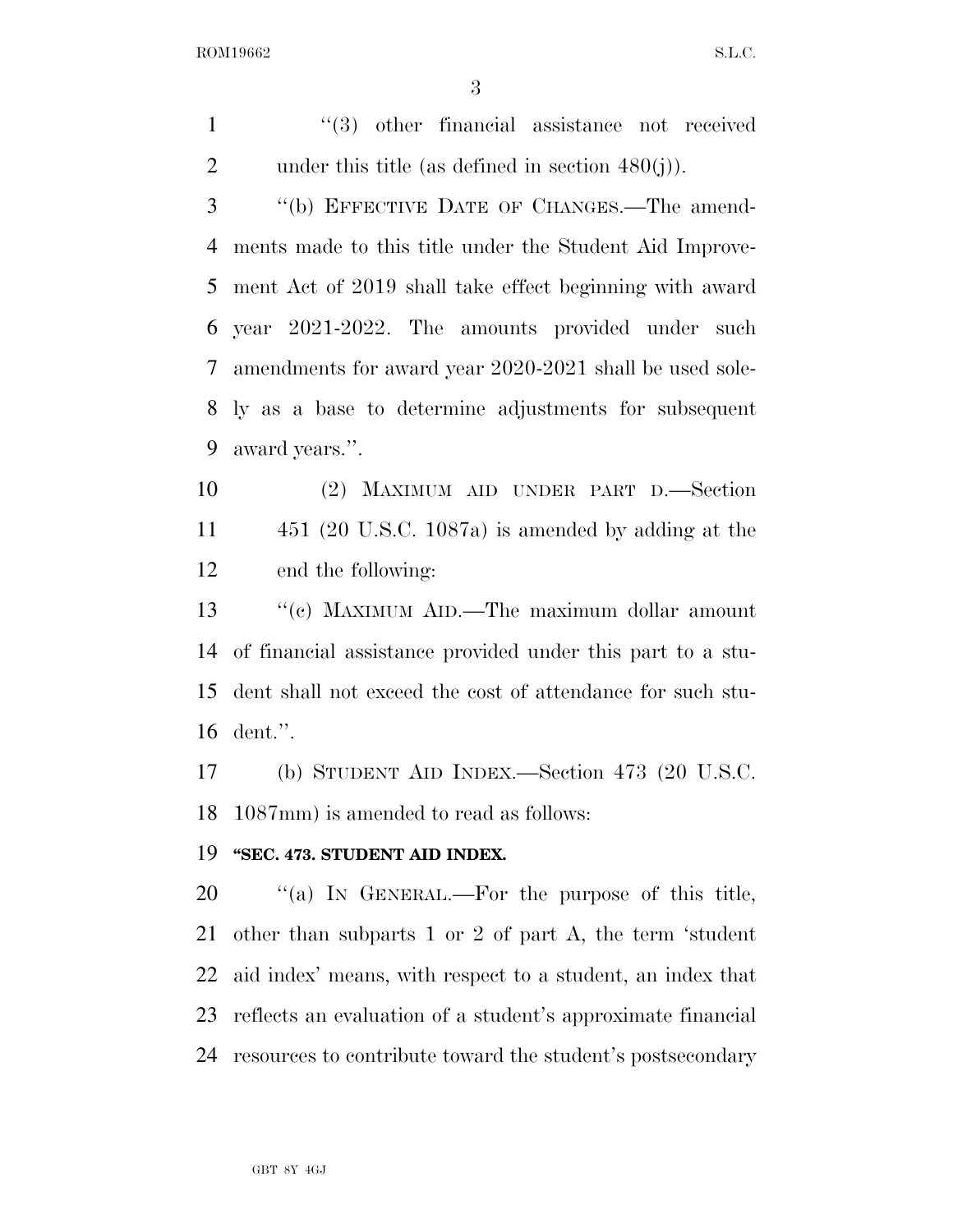education for the academic year, as determined in accord-ance with this part.

 ''(b) SPECIAL RULE FOR STUDENTS ELIGIBLE FOR THE TOTAL MAXIMUM PELL GRANT.—The Secretary shall consider an applicant to automatically have a student aid index equal to zero if the applicant is eligible for the total maximum Federal Pell Grant under subpart 1 of part A, except if the applicant has a calculated student aid index of less than zero the Secretary shall consider the negative number as the student aid index for the appli-cant.

12 "(c) SPECIAL RULE FOR NONFILERS.—For an appli- cant (or, as applicable, an applicant and spouse, or an ap- plicant's parents) not required filed a Federal tax return for the applicable tax year, the Secretary shall for the pur- poses of this title consider the student aid index as equal 17 to  $-\$1,500$  for the applicant.

18 "(d) SPECIAL RULE FOR RECIPIENTS OF MEANS- TESTED BENEFITS.—For an applicant (including the stu- dent, the student's parent, or the student's spouse, as ap- plicable) who at any time during the previous 24-month period was a recipient of a means-tested Federal benefit program, the Secretary shall consider an applicant to automatically have a student aid index equal to zero, ex-cept if the applicant has a calculated student aid index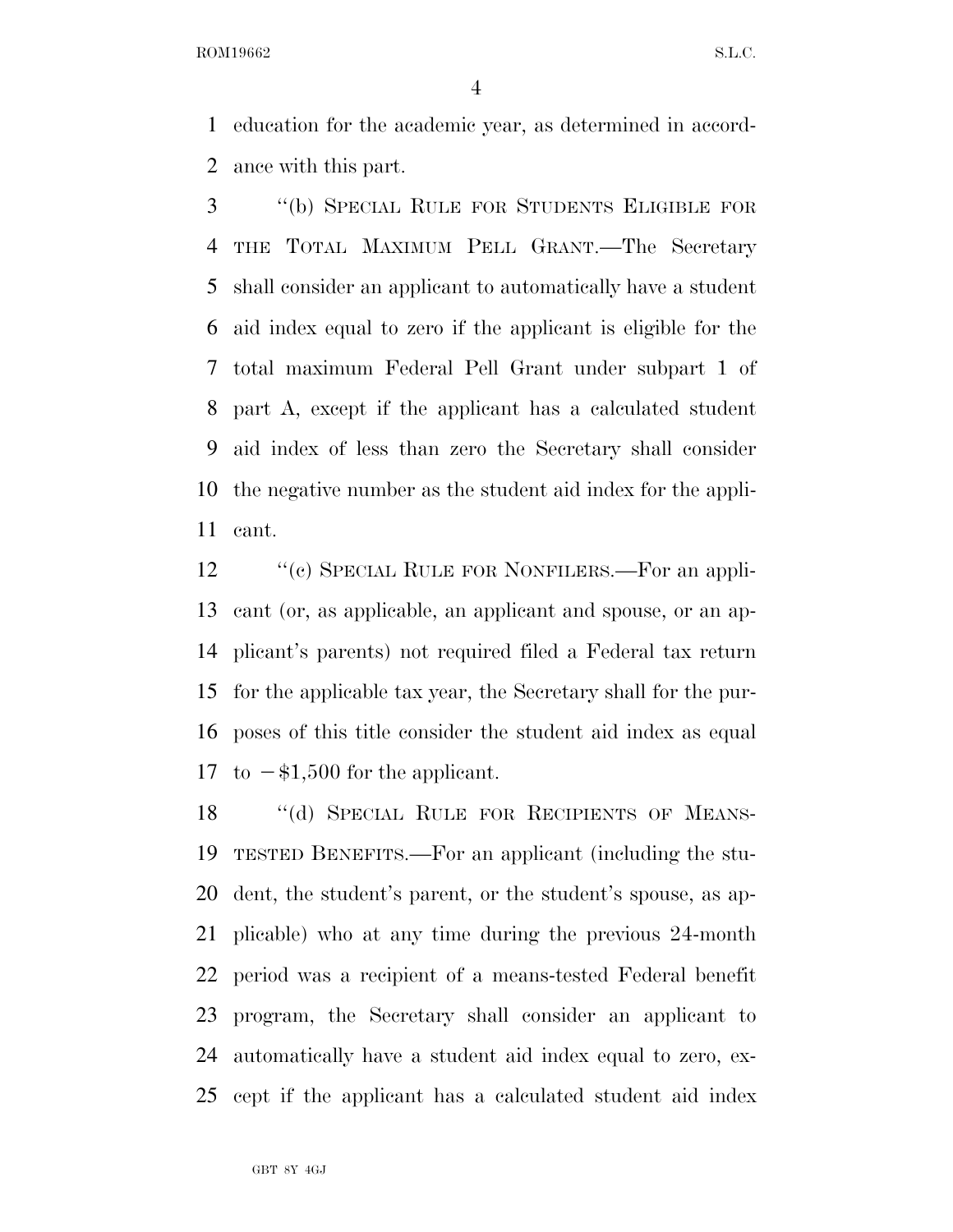of less than zero the Secretary shall consider the negative number as the student aid index for the applicant. ''(e) MEANS-TESTED FEDERAL BENEFIT PRO- GRAM.—In this section, the term 'means-tested Federal benefit program' means any of the following: ''(1) The supplemental security income program under title XVI of the Social Security Act (42 U.S.C. 1381 et seq.).  $\frac{1}{2}$  The supplemental nutrition assistance pro- gram under the Food and Nutrition Act of 2008 (7 U.S.C. 2011 et seq.). 12 ''(3) The program of block grants for States for temporary assistance for needy families established under part A of title IV of the Social Security Act (42 U.S.C. 601 et seq.). ''(4) The special supplemental nutrition pro- gram for women, infants, and children established by section 17 of the Child Nutrition Act of 1966 (42 U.S.C. 1786).  $\frac{1}{20}$  The Medicaid program under title XIX of the Social Security Act (42 U.S.C. 1396 et seq.).''. 22 (c) DETERMINATION OF STUDENT AID INDEX.—Sec- tion 474 (20 U.S.C. 1087nn) is amended to read as fol-lows: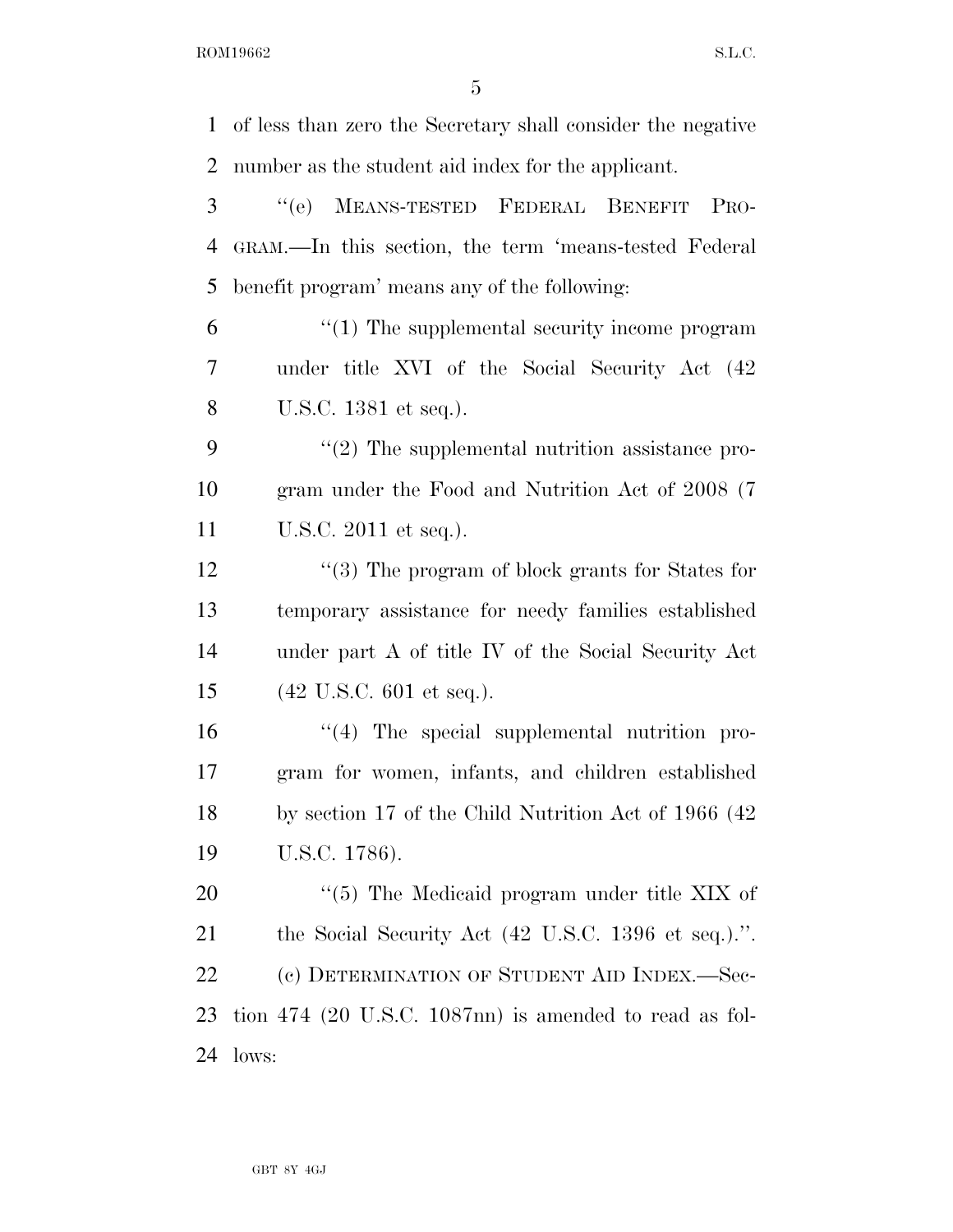| 1              | "SEC. 474. DETERMINATION OF STUDENT AID INDEX.      |
|----------------|-----------------------------------------------------|
| $\overline{2}$ | "The student aid index—                             |
| 3              | $\lq(1)$ for a dependent student shall be deter-    |
| $\overline{4}$ | mined in accordance with section 475;               |
| 5              | $\lq(2)$ for a single independent student or a mar- |
| 6              | ried independent student without dependents (other  |
| 7              | than a spouse) shall be determined in accordance    |
| 8              | with section 476; and                               |
| 9              | "(3) for an independent student with depend-        |
| 10             | ents other than a spouse shall be determined in ac- |
| 11             | cordance with section 477.".                        |
| 12             | (d) STUDENT AID INDEX FOR DEPENDENT STU-            |
| 13             | DENTS.—Section 475 (20 U.S.C. 108700) is amended to |
|                |                                                     |
| 14             | read as follows:                                    |
| 15             | "SEC. 475. STUDENT AID INDEX FOR DEPENDENT STU-     |
| 16             | DENTS.                                              |
| 17             | "(a) COMPUTATION OF STUDENT AID INDEX.—             |
| 18             | " $(1)$ In GENERAL.—For each dependent stu-         |
| 19             | dent, the student aid index is equal to (except as  |
| 20             | provided in paragraph $(2)$ ) the sum of-           |
| 21             | $\lq\lq$ the assessment of the parents' ad-         |
| 22             | justed available income (determined in accord-      |
| 23             | ance with subsection $(b)$ ;                        |
| 24             | $\lq\lq$ the assessment of the student's avail-     |
| 25             | able income (determined in accordance with          |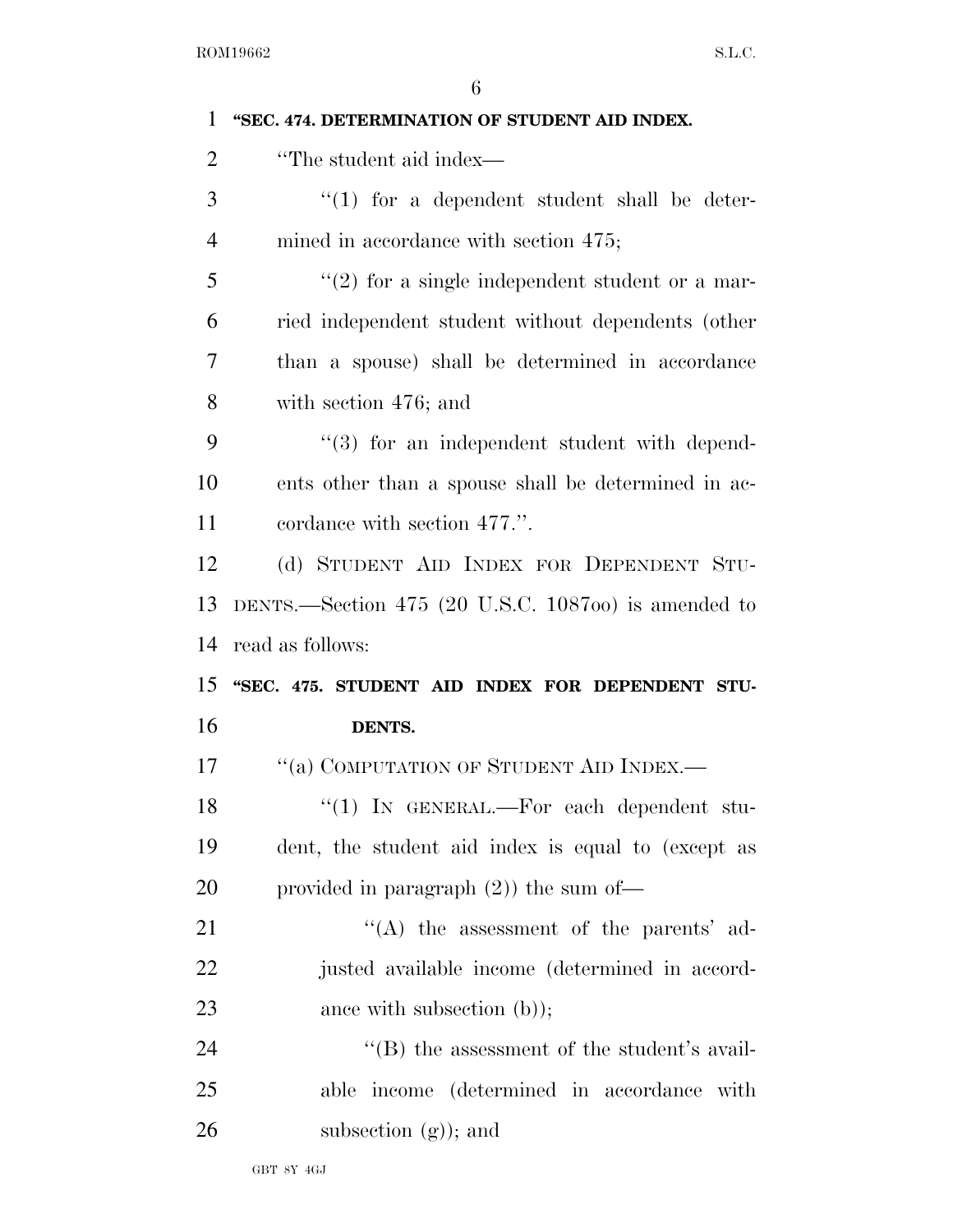| $\mathbf{1}$   | $\cdot$ (C) the student's available assets (deter-            |
|----------------|---------------------------------------------------------------|
| $\overline{2}$ | mined in accordance with subsection (h)).                     |
| 3              | "(2) EXCEPTION.—If the sum of paragraphs                      |
| $\overline{4}$ | $(1), (2),$ and $(3)$ with respect to a dependent student     |
| 5              | is less than $-\frac{1}{500}$ , the student aid index for the |
| 6              | dependent student shall be $-\$1,500$ .                       |
| 7              | "(b) ASSESSMENT OF PARENTS' ADJUSTED AVAIL-                   |
| 8              | ABLE INCOME.—The assessment of parents' adjusted              |
| 9              | available income is equal to the amount determined by—        |
| 10             | $\lq(1)$ computing adjusted available income by               |
| 11             | adding—                                                       |
| 12             | $\lq\lq$ the parents' available income (deter-                |
| 13             | mined in accordance with subsection $(c)$ ; and               |
| 14             | "(B) the parents' available assets (deter-                    |
| 15             | mined in accordance with subsection $(d)$ ;                   |
| 16             | $\lq(2)$ assessing such adjusted available income in          |
| 17             | accordance with the assessment schedule set forth in          |
| 18             | subsection (e); and                                           |
| 19             | $(3)$ considering such assessment resulting                   |
| 20             | under paragraph (2) as the amount determined                  |
| 21             | under this subsection.                                        |
| 22             | "(c) PARENTS' AVAILABLE INCOME.-                              |
| 23             | "(1) IN GENERAL.—The parents' available in-                   |
| 24             | come is determined by subtracting from total income           |
| 25             | (as defined in section $480$ )—                               |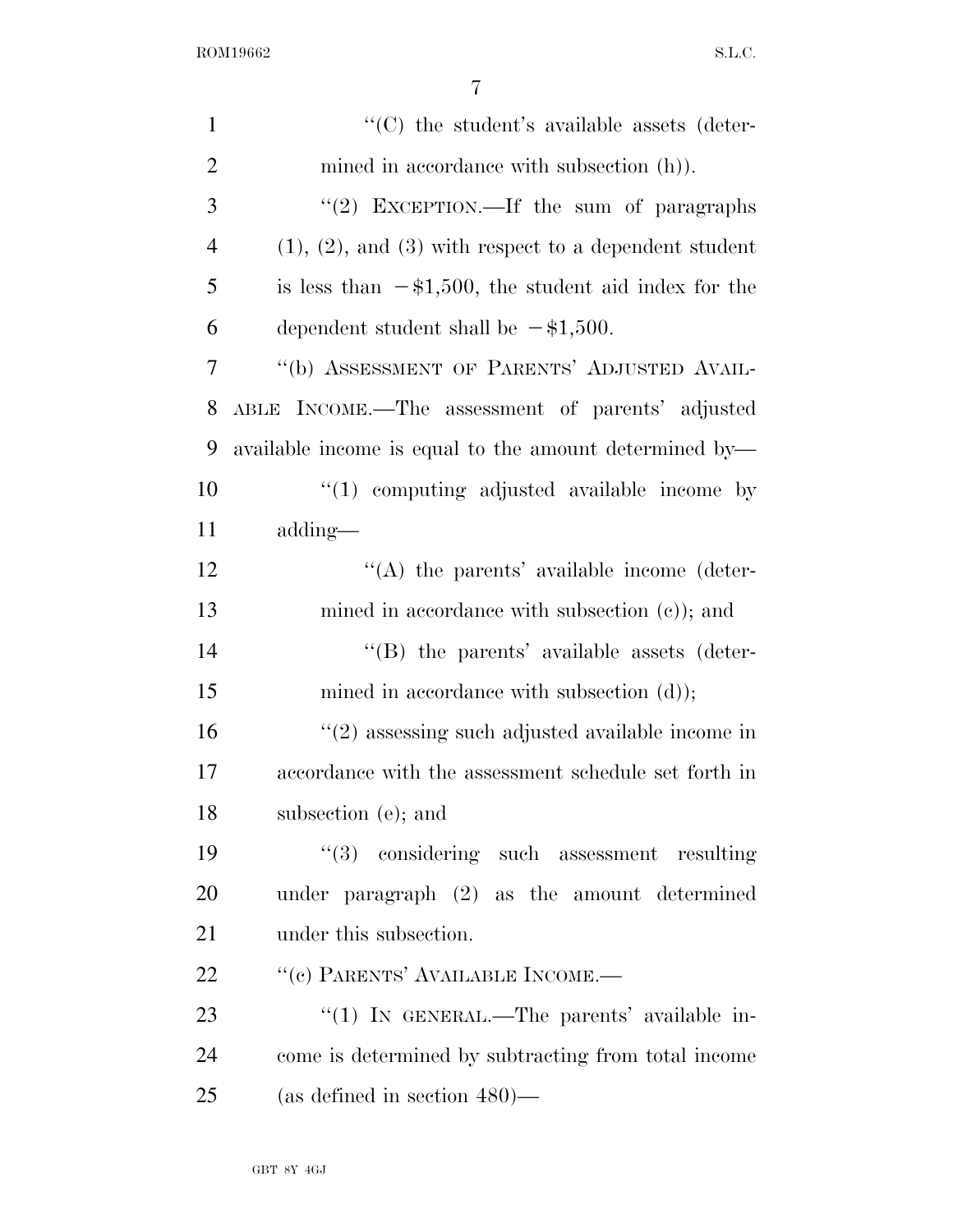| $\mathbf{1}$   | $\lq\lq$ Federal income taxes;                       |
|----------------|------------------------------------------------------|
| $\overline{2}$ | "(B) an allowance for payroll taxes, deter-          |
| 3              | mined in accordance with paragraph $(2)$ ;           |
| $\overline{4}$ | "(C) an income protection allowance, de-             |
| 5              | termined in accordance with paragraph (3); and       |
| 6              | "(D) an employment expense allowance,                |
| 7              | determined in accordance with paragraph (4).         |
| 8              | "(2) ALLOWANCE FOR PAYROLL TAXES.—The                |
| 9              | allowance for payroll taxes is equal to the sum of—  |
| 10             | $\lq\lq$ the total amount earned by the par-         |
| 11             | ents, multiplied by the rate of tax under section    |
| 12             | $3101(b)$ of the Internal Revenue Code of 1986;      |
| 13             | and                                                  |
| 14             | "(B) the amount earned by the parents                |
| 15             | that does not exceed such contribution and ben-      |
| 16             | efit base (twice such contribution and benefit       |
| 17             | base, in the case of a joint return) for the year    |
| 18             | of the earnings, multiplied by the rate of tax       |
| 19             | applicable to such earnings under section            |
| 20             | $3101(a)$ of such Code.                              |
| 21             | $``(3)$ INCOME PROTECTION ALLOWANCE.—The             |
| 22             | income protection allowance for award year 2020–     |
| 23             | 2021 and each succeeding award year shall equal      |
| 24             | the amount determined in the following table, as ad- |
| 25             | justed by the Secretary pursuant to section 478(b):  |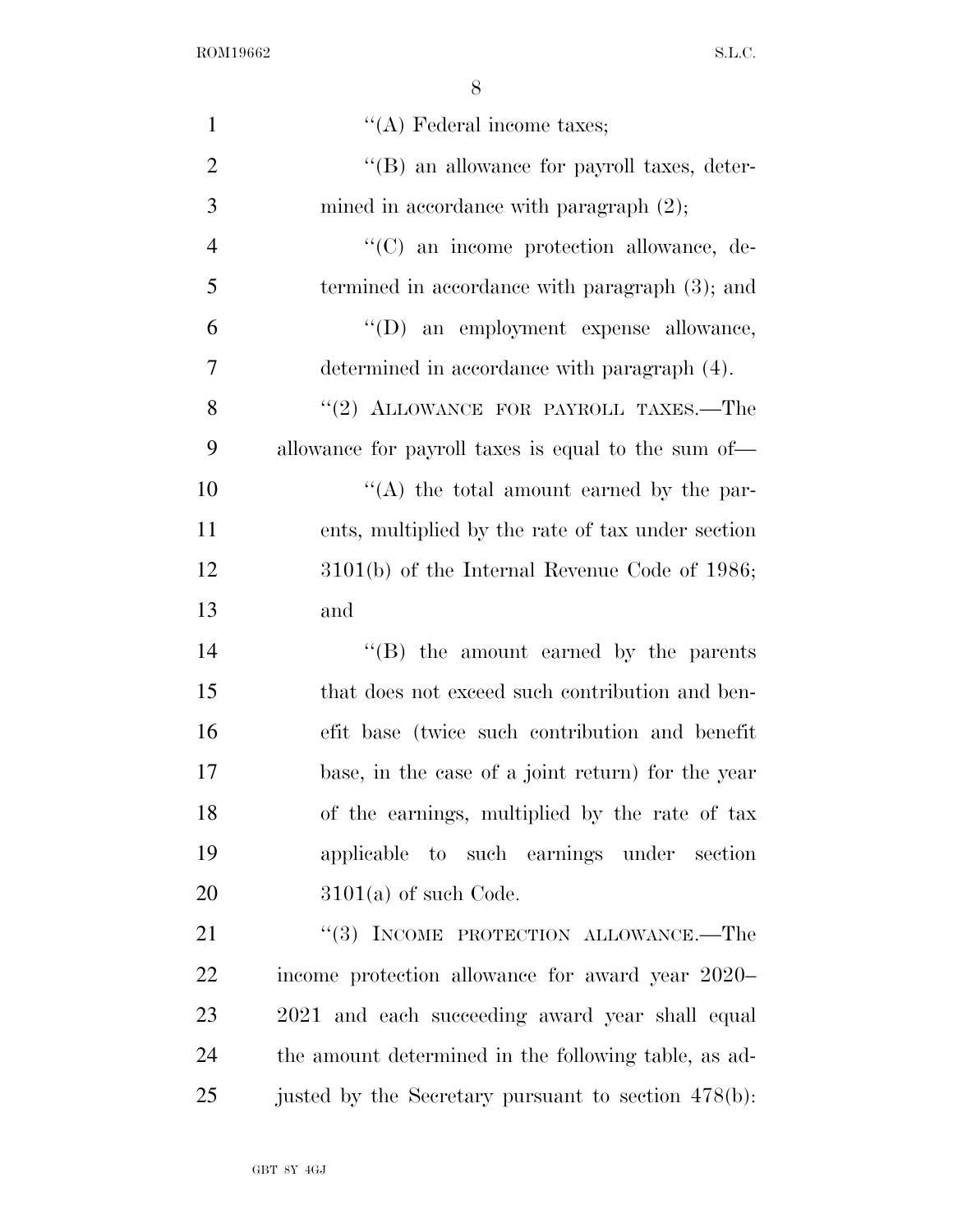''Income Protection Allowance 2020–2021 (to be adjusted for 2021–2022 and succeeding years)

| Family Size (including student) | Amount   |
|---------------------------------|----------|
|                                 | \$19,080 |
|                                 | \$23,760 |
|                                 | \$29,340 |
|                                 | \$34,620 |
|                                 | \$40,490 |
|                                 | \$4,750  |

| "(4) EMPLOYMENT EXPENSE ALLOWANCE.-                     |
|---------------------------------------------------------|
| The employment expense allowance is equal to the        |
| lesser of $$4,000$ or 35 percent of the single parent's |
| earned income or married parents' combined earned       |
| income (or is equal to a successor amount as ad-        |
| justed by the Secretary pursuant to section $478(g)$ ). |
| "(d) PARENTS' AVAILABLE ASSETS.—                        |
| $``(1)$ IN GENERAL.—                                    |
| "(A) DETERMINATION.—Except as<br>pro-                   |
| vided in subparagraph (B), the parents' avail-          |
| able assets are equal to—                               |
| "(i) the difference between the par-                    |
| ents' net assets and the education savings              |
| and asset protection allowance (determined              |
| in accordance with paragraph $(2)$ ; multi-             |
| plied by                                                |
| "(ii) 12 percent.                                       |
| "(B) NOT LESS THAN ZERO.—Parents'                       |
| available assets under this subsection shall not        |
| be less than zero.                                      |
|                                                         |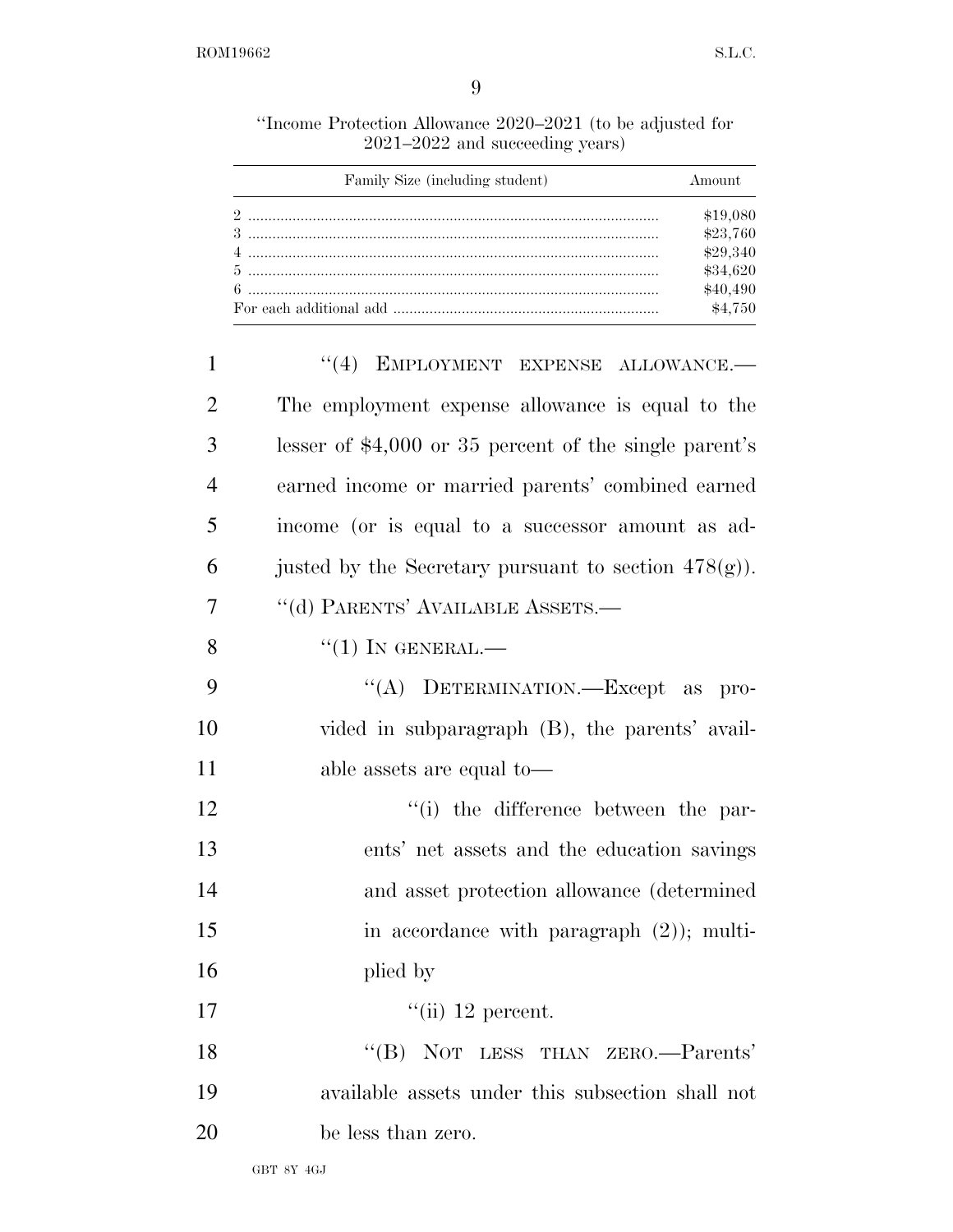|                | "(2) EDUCATION SAVINGS AND ASSET PROTEC-            |
|----------------|-----------------------------------------------------|
| 2              | TION ALLOWANCE.—The education savings and asset     |
| 3              | protection allowance is calculated according to the |
| $\overline{4}$ | following table (or a successor table prescribed by |
| 5              | the Secretary under section $478(d)$ :              |

''Education Savings and Asset Protection Allowances for Parents of Dependent Students

| And there are                          |                        |            |
|----------------------------------------|------------------------|------------|
|                                        | two parents            | one parent |
| If the age of the oldest<br>parent is— | then the allowance is— |            |
|                                        | \$0                    | \$0        |
|                                        | \$300                  | \$100      |
| 27                                     | \$700                  | \$200      |
| 28                                     | \$1,000                | \$300      |
| 29                                     | \$1,300                | \$500      |
| 30                                     | \$1,600                | \$600      |
| 31                                     | \$2,000                | \$700      |
| 32                                     | \$2,300                | \$800      |
| 33                                     | \$2,600                | \$900      |
| 34                                     | \$2,900                | \$1,000    |
| 35                                     | \$3,300                | \$1,100    |
|                                        | \$3,600                | \$1,200    |
| 37                                     | \$3,900                | \$1,300    |
| 38                                     | \$4,200                | \$1,500    |
| 39                                     | \$4,600                | \$1,600    |
| 40                                     | \$4,900                | \$1,700    |
|                                        | \$5,100                | \$1,700    |
| 42                                     | \$5,200                | \$1,700    |
| 43                                     | \$5,300                | \$1,800    |
| 44                                     | \$5,400                | \$1,800    |
| 45                                     | \$5,500                | \$1,900    |
|                                        | \$5,700                | \$1,900    |
| 47                                     | \$5,800                | \$1,900    |
| 48                                     | \$6,000                | \$2,000    |
| 49                                     | \$6,100                | \$2,000    |
| 50                                     | \$6,300                | \$2,100    |
| 51                                     | \$6,400                | \$2,100    |
| 52                                     | \$6,600                | \$2,200    |
| 53                                     | \$6,800                | \$2,200    |
| 54                                     | \$6,900                | \$2,300    |
| 55                                     | \$7,100                | \$2,300    |
| 56                                     | \$7,300                | \$2,400    |
| 57                                     | \$7,500                | \$2,500    |
| 58                                     | \$7,700                | \$2,500    |
| 59                                     | \$7,900                | \$2,600    |
| 60                                     | \$8,200                | \$2,700    |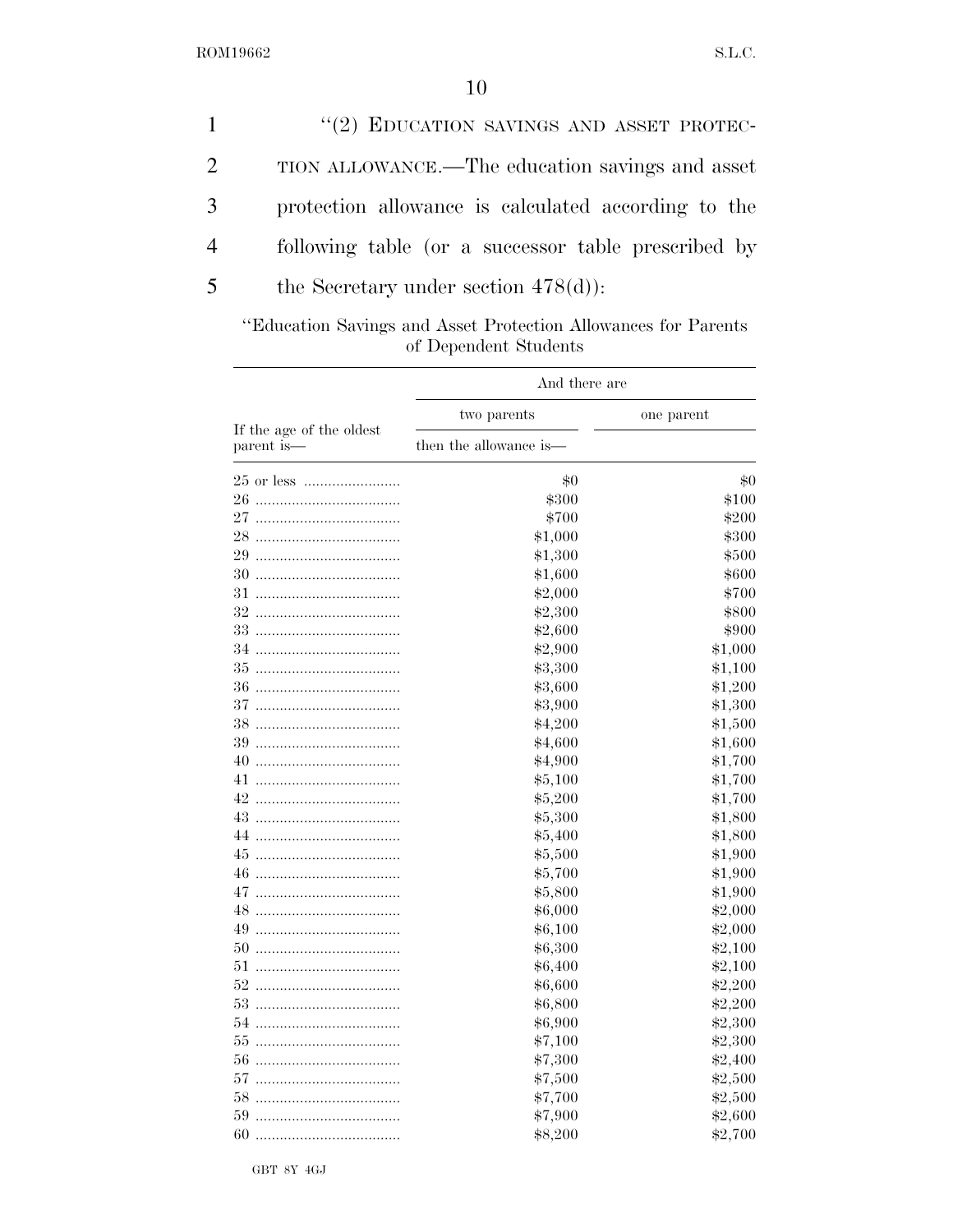|                                                                           | And there are          |            |
|---------------------------------------------------------------------------|------------------------|------------|
|                                                                           | two parents            | one parent |
| If the age of the oldest $% \left\vert \cdot \right\rangle$<br>parent is— | then the allowance is— |            |
|                                                                           | \$8,400                | \$2,700    |
|                                                                           | \$8,600                | \$2,800    |
|                                                                           | \$8,900                | \$2,900    |
|                                                                           | \$9,200                | \$2,900    |
| 65 or more                                                                | \$9,400                | \$3,000    |

''Education Savings and Asset Protection Allowances for Parents of Dependent Students—Continued

 ''(e) ASSESSMENT SCHEDULE.—The assessment of the parents' adjusted available income (as determined under subsection (b)(1) and hereafter in this subsection referred to as 'AAI') is calculated according to the fol- lowing table (or a successor table prescribed by the Sec-6 retary under section  $478(e)$ :

| If the parents' AAI is— | Then the parents' contribution from AAI is— |
|-------------------------|---------------------------------------------|
|                         | $-\$1,500$                                  |
|                         | $22\%$ of AAI                               |
|                         | $$3,740 + 25\%$ of AAI over \$17,000        |
|                         | $$4,840 + 29\%$ of AAI over \$21,400        |
|                         | $$6,087 + 34\%$ of AAI over \$25,700        |
|                         | $$7,583 + 40\%$ of AAI over \$30,100        |
|                         | $$9,343 + 47\%$ of AAI over \$34,500        |

7 ""(f) CONSIDERATION OF PARENTAL INCOME.—

8 "(1) MARRIED PARENTS.—Parental income and assets in the case of student whose parents are mar- ried and not separated shall include the income and assets of both parents.

12 "(2) DIVORCED OR SEPARATED PARENTS.—Pa-13 rental income and assets for a student whose par-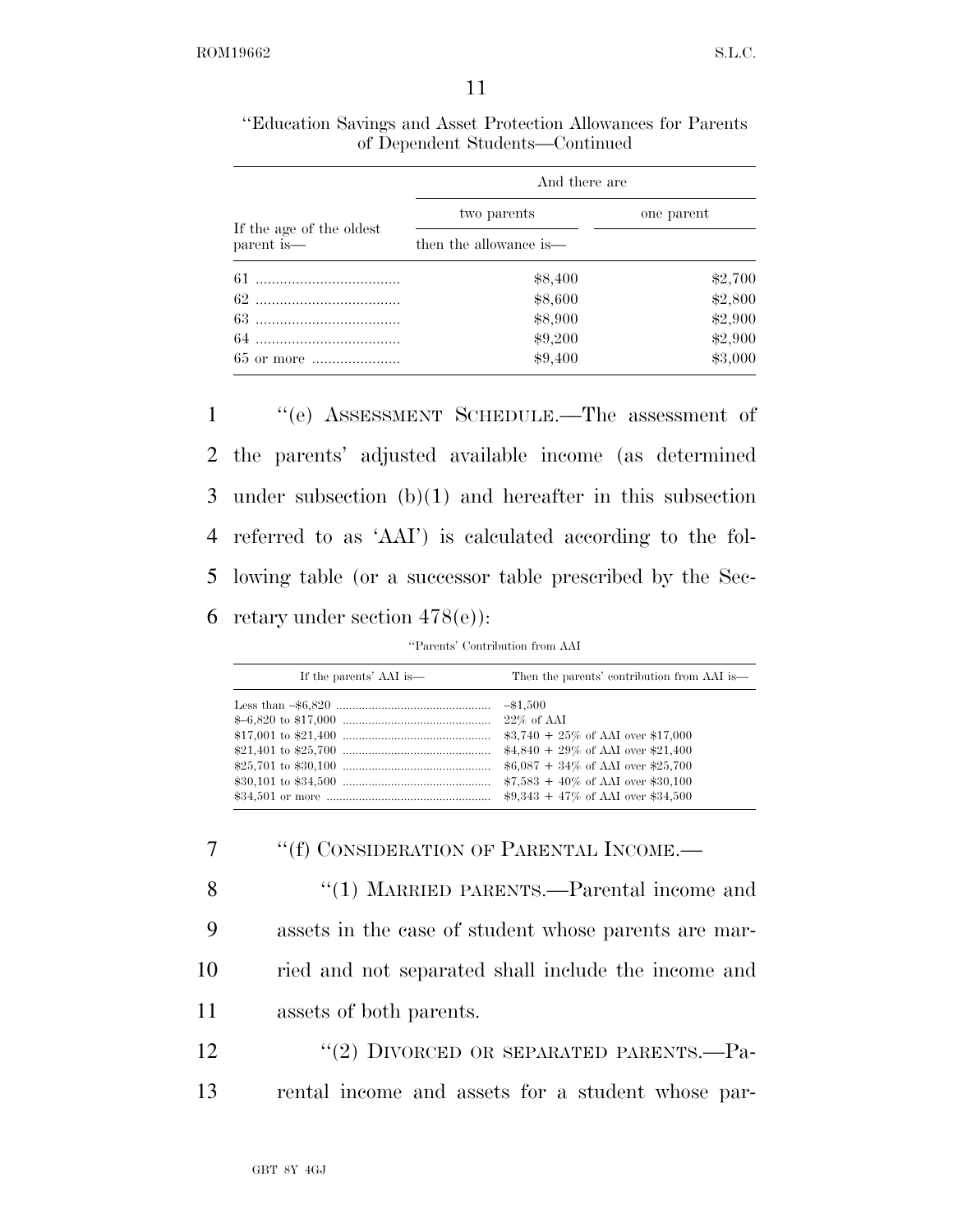| $\mathbf{1}$   | ents are divorced or separated, but not remarried, is |
|----------------|-------------------------------------------------------|
| $\overline{2}$ | determined:                                           |
| 3              | "(A) By including only the income and as-             |
| $\overline{4}$ | sets of the parent with whom the student re-          |
| 5              | sided for the greater portion of the 12-month         |
| 6              | period preceding the date of the application.         |
| 7              | $\lq\lq (B)$ If the preceding criterion does not      |
| 8              | apply, include only the income and assets of the      |
| 9              | parent who provided the greater portion of the        |
| 10             | student's support for the 12-month period pre-        |
| 11             | ceding the date of application.                       |
| 12             | $\cdot$ (C) If neither of the preceding criteria      |
| 13             | apply, include only the income and assets of the      |
| 14             | parent who provided the greater support during        |
| 15             | the most recent calendar year for which paren-        |
| 16             | tal support was provided.                             |
| 17             | "(3) DEATH OF A PARENT.—Parental income               |
| 18             | and assets in the case of the death of any parent is  |
| 19             | determined as follows:                                |
| 20             | "(A) If either of the parents has died, the           |
| 21             | surviving parent shall be considered a single         |
| 22             | parent, until that parent has remarried.              |
| 23             | $\lq\lq$ (B) If both parents have died, the student   |
| 24             | shall not report any parental income or assets.       |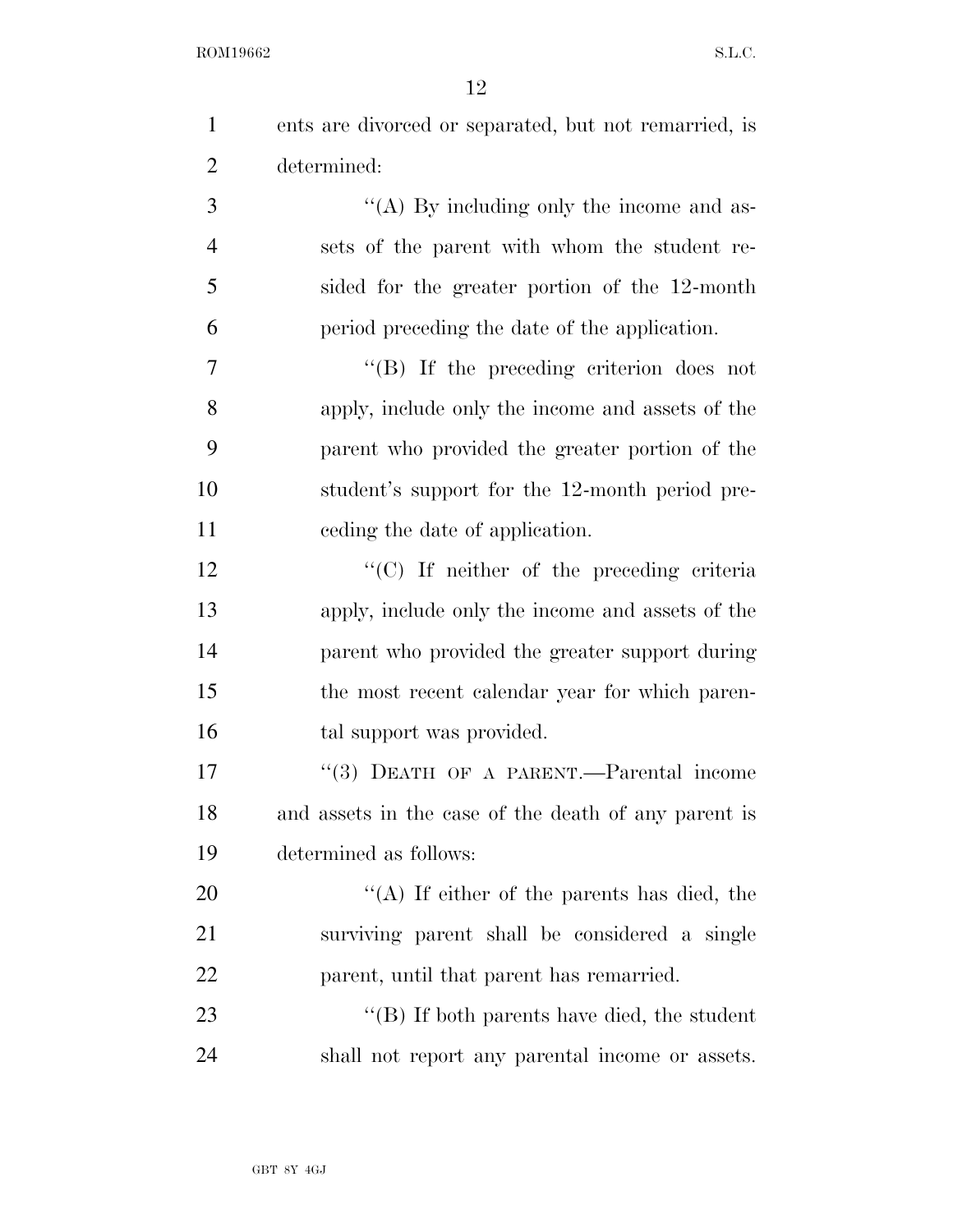1 ''(4) REMARRIED PARENTS.—If a parent whose income and assets are taken into account under paragraph (2), or if a parent who is a widow or wid- ower and whose income is taken into account under paragraph (3), has remarried, the income of that parent's spouse shall be included in determining the parent's assessment of adjusted available income if the student's parent and the stepparent are married as of the date of application for the award year con- cerned. 11 ''(5) SINGLE PARENT WHO IS NOT DIVORCED OR SEPARATED.—Parental income and assets in the case of a student whose parent is a single parent but who is not divorced, separated, or remarried, shall include the income and assets of such single parent. 16 "(g) STUDENT'S AVAILABLE INCOME.— 17 <sup>"</sup>(1) IN GENERAL.—The student's available in- come is equal to— 19 ''(A) the difference between the student's total income (determined in accordance with section 480) and the adjustment to student in- come (determined in accordance with paragraph  $(2)$ ; multiplied by

24 '(B) 50 percent.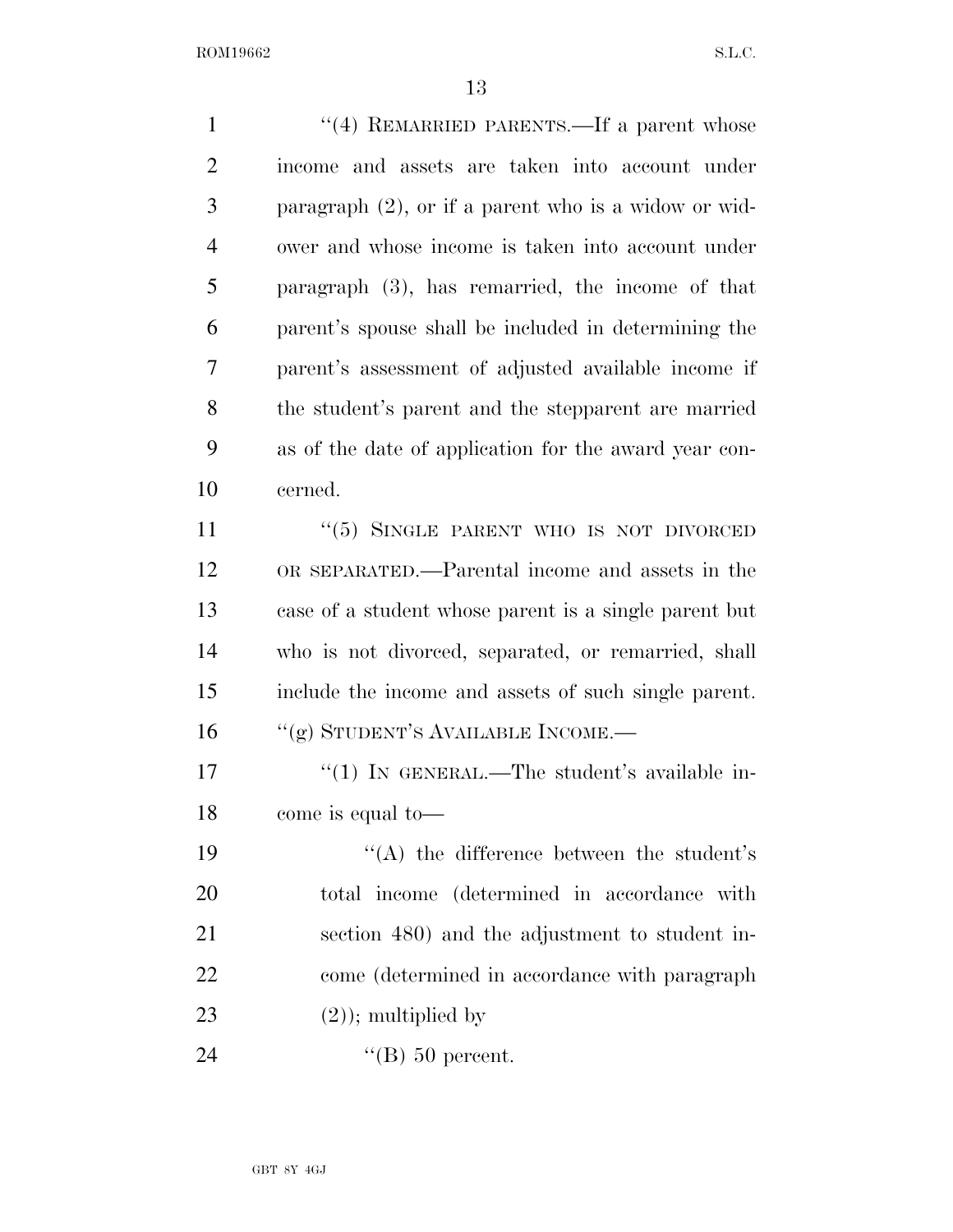| $\mathbf{1}$   | "(2) ADJUSTMENT TO STUDENT INCOME.—The              |
|----------------|-----------------------------------------------------|
| $\overline{2}$ | adjustment to student income is equal to the sum    |
| 3              | $of$ —                                              |
| $\overline{4}$ | "(A) the Federal income taxes of the stu-           |
| 5              | dent;                                               |
| 6              | "(B) an allowance for payroll taxes deter-          |
| $\overline{7}$ | mined in accordance with paragraph $(3)$ ;          |
| 8              | "(C) an income protection allowance that            |
| 9              | is equal to—                                        |
| 10             | "(i) $$9,110$ for award year 2020-                  |
| 11             | $2021$ ; and                                        |
| 12             | "(ii) for each succeeding award year,               |
| 13             | the amount adjusted pursuant to section             |
| 14             | $478(b)$ ; and                                      |
| 15             | $\lq\lq$ (D) an allowance for parents' negative     |
| 16             | available income, determined in accordance with     |
| 17             | paragraph (4).                                      |
| 18             | $``(3)$ ALLOWANCE FOR PAYROLL TAXES.—The            |
| 19             | allowance for payroll taxes is equal to the sum of— |
| 20             | "(A) the total amount earned by the stu-            |
| 21             | dent, multiplied by the rate of tax under section   |
| 22             | $3101(b)$ of the Internal Revenue Code of 1986;     |
| 23             | and                                                 |
| 24             | "(B) the amount earned by the student               |
| 25             | that does not exceed such contribution and ben-     |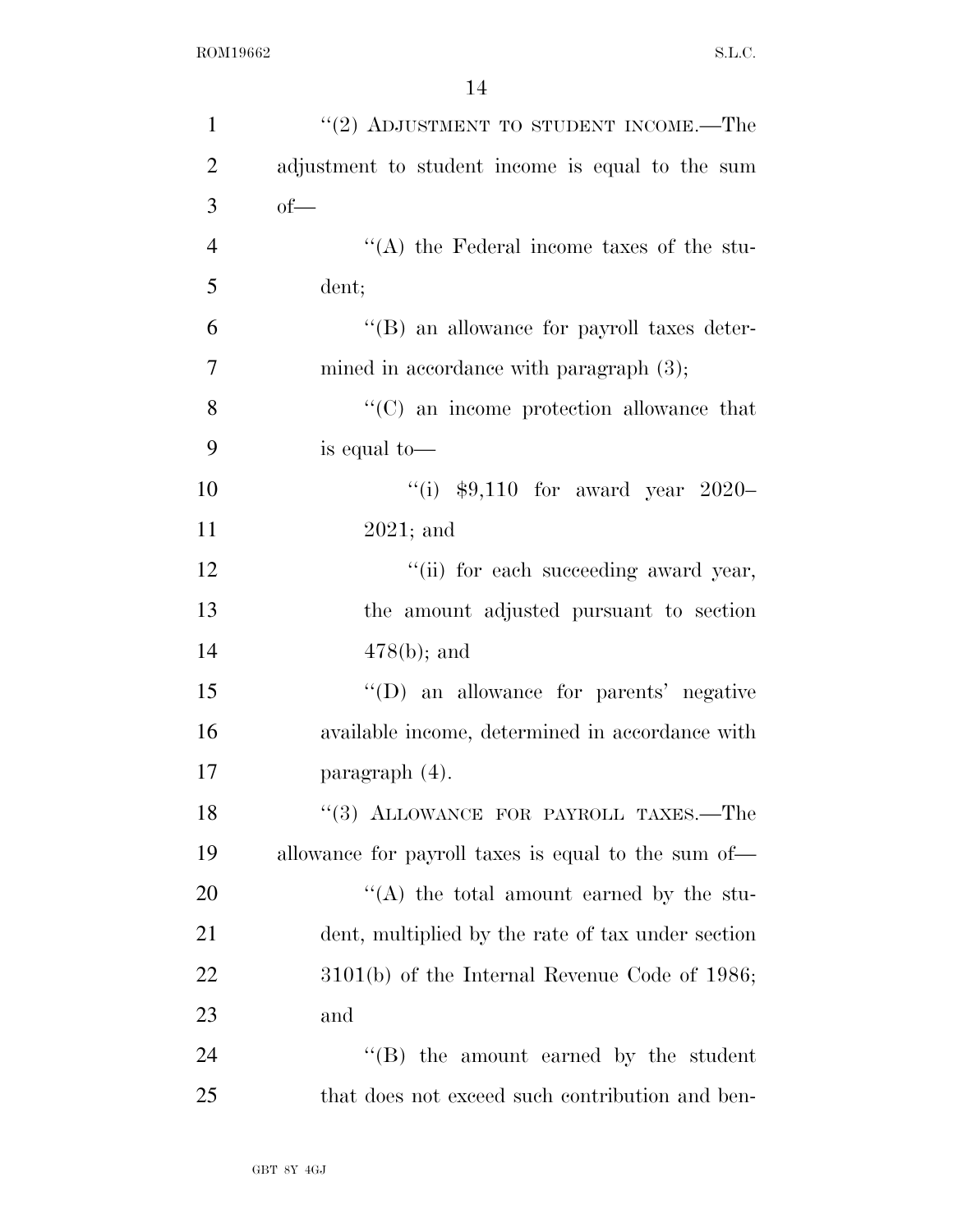| $\mathbf{1}$   | efit base for the year of the earnings, multiplied      |
|----------------|---------------------------------------------------------|
| $\overline{2}$ | by the rate of tax applicable to such earnings          |
| 3              | under section $3101(a)$ of such Code.                   |
| $\overline{4}$ | "(4) ALLOWANCE FOR PARENTS' NEGATIVE                    |
| 5              | AVAILABLE INCOME.—The allowance for parents'            |
| 6              | negative available income is the amount, if any, by     |
| 7              | which the sum of the amounts deducted under sub-        |
| 8              | paragraphs (A) through (D) of subsection $(c)(1)$ ex-   |
| 9              | ceeds the sum of the parents' total income (as de-      |
| 10             | fined in section 480) and the parents' available as-    |
| 11             | sets (as determined in accordance with subsection       |
| 12             | (d)).                                                   |
| 13             | "(h) STUDENT'S ASSETS.—The student's assets are         |
| 14             | determined by calculating the net assets of the student |
| 15             | and multiplying such amount by 20 percent, except that  |
| 16             | the result shall not be less than zero.".               |
| 17             | (e) STUDENT AID INDEX FOR INDEPENDENT STU-              |
|                | 18 DENTS WITHOUT DEPENDENTS OTHER THAN A                |
|                | 19 SPOUSE.—Section 476 (20 U.S.C. 1087pp) is amended to |
| 20             | read as follows:                                        |
| 21             | "SEC. 476. STUDENT AID INDEX FOR INDEPENDENT STU-       |
| 22             | DENTS WITHOUT DEPENDENTS OTHER THAN                     |
| 23             | A SPOUSE.                                               |
| 24             | "(a) COMPUTATION OF STUDENT AID INDEX.-                 |
|                |                                                         |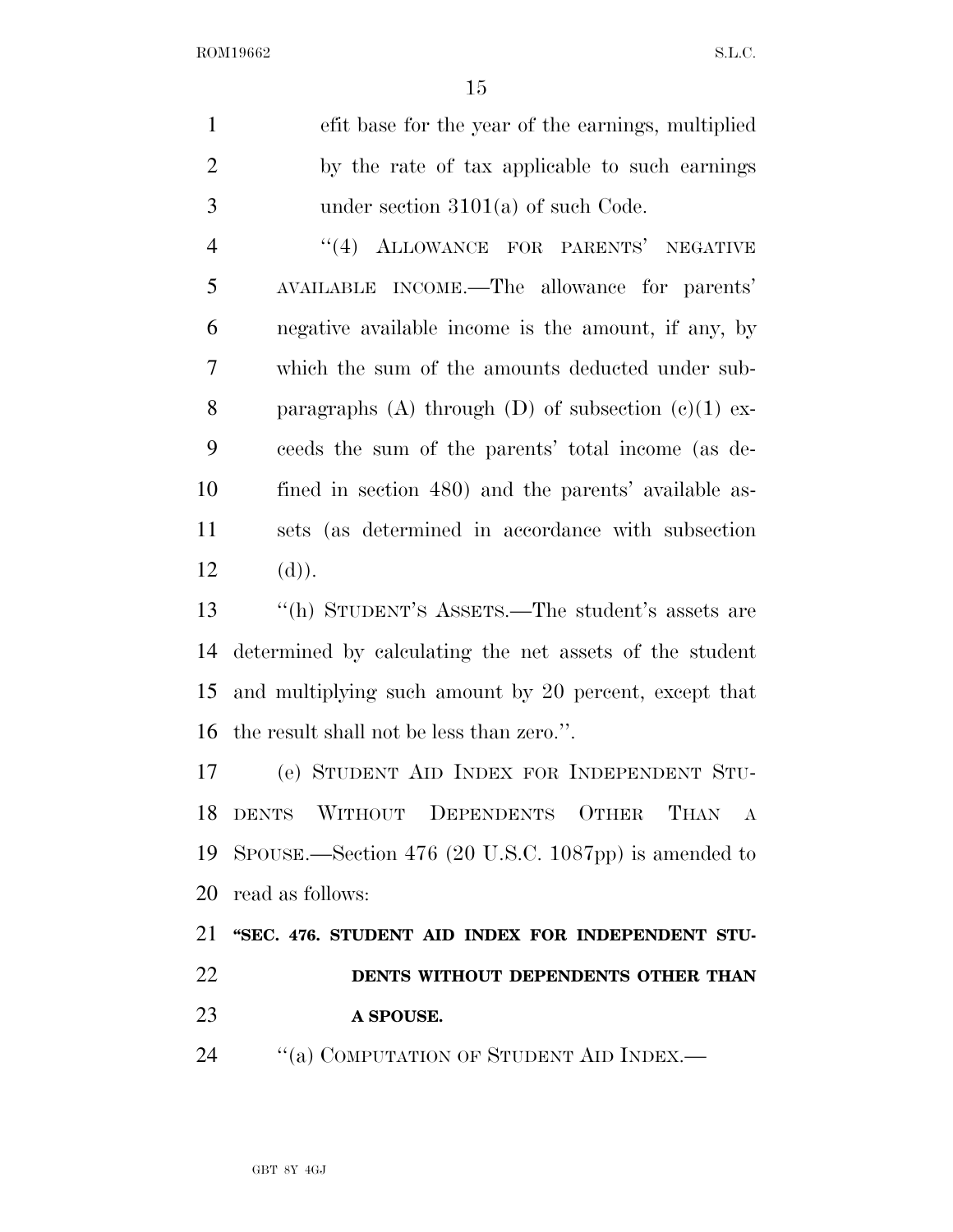| $\mathbf{1}$   | "(1) IN GENERAL.—For each independent stu-             |
|----------------|--------------------------------------------------------|
| $\overline{2}$ | dent without dependents other than a spouse, the       |
| 3              | student aid index is equal to (except as provided in   |
| $\overline{4}$ | paragraph $(2)$ ) the sum of-                          |
| 5              | $\lq\lq$ the family's available income (deter-         |
| 6              | mined in accordance with subsection (b)); and          |
| 7              | $\lq\lq$ the family's available assets (deter-         |
| 8              | mined in accordance with subsection $(c)$ ).           |
| 9              | "(2) EXCEPTION.—If the sum of paragraphs               |
| 10             | $(1)$ and $(2)$ with respect to a independent student  |
| 11             | without dependents other than a spouse is less than    |
| 12             | $-\$1,500$ , the student aid index for the independent |
| 13             | student shall be $-\$1,500$ .                          |
| 14             | "(b) FAMILY'S AVAILABLE INCOME.—                       |
| 15             | "(1) IN GENERAL.—The family's available in-            |
| 16             | come is determined by—                                 |
| 17             | $\lq\lq$ deducting from total income (as de-           |
| 18             | fined in section $480$ )—                              |
| 19             | "(i) Federal income taxes;                             |
| 20             | "(ii) an allowance for payroll taxes,                  |
|                |                                                        |
| 21             | determined in accordance with paragraph                |
| 22             | (2);                                                   |
| 23             | "(iii) an income protection allowance                  |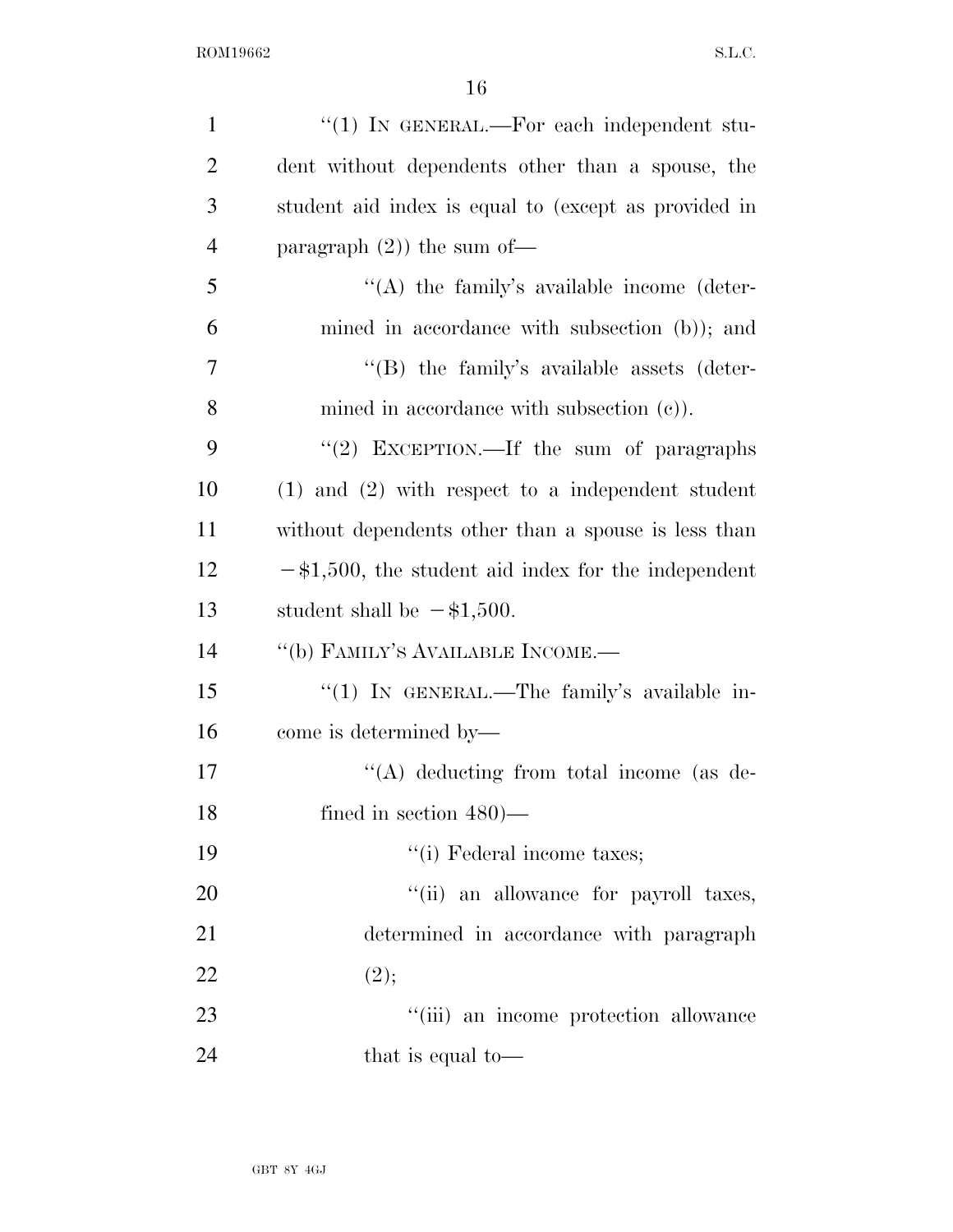| $\mathbf{1}$   | $\lq\lq$ (I) in the case of a single inde-          |
|----------------|-----------------------------------------------------|
| $\overline{2}$ | pendent student without dependents—                 |
| 3              | "(aa) $$14,190$ for award                           |
| $\overline{4}$ | year $2020 - 2021$ ; and                            |
| 5              | "(bb) for each succeeding                           |
| 6              | award year, the amount adjusted                     |
| $\overline{7}$ | pursuant to section $478(b)$ ; and                  |
| 8              | $\lq\lq$ (II) in the case of a married              |
| 9              | independent student without depend-                 |
| 10             | $ents$ —                                            |
| 11             | "(aa) $$22,750$ for award                           |
| 12             | year $2020 - 2021$ ; and                            |
| 13             | "(bb) for each succeeding                           |
| 14             | award year, the amount adjusted                     |
| 15             | pursuant to section $478(b)$ ; and                  |
| 16             | "(iv) in the case of a married inde-                |
| 17             | pendent student, an employment expense              |
| 18             | allowance, as determined in accordance              |
| 19             | with paragraph $(3)$ ; and                          |
| 20             | "(B) multiplying the amount determined              |
| 21             | under subparagraph $(A)$ by 50 percent.             |
| 22             | "(2) ALLOWANCE FOR PAYROLL TAXES.-The               |
| 23             | allowance for payroll taxes is equal to the sum of— |
| 24             | "(A) the total amount earned by the stu-            |
| 25             | dent (and spouse, if appropriate), multiplied by    |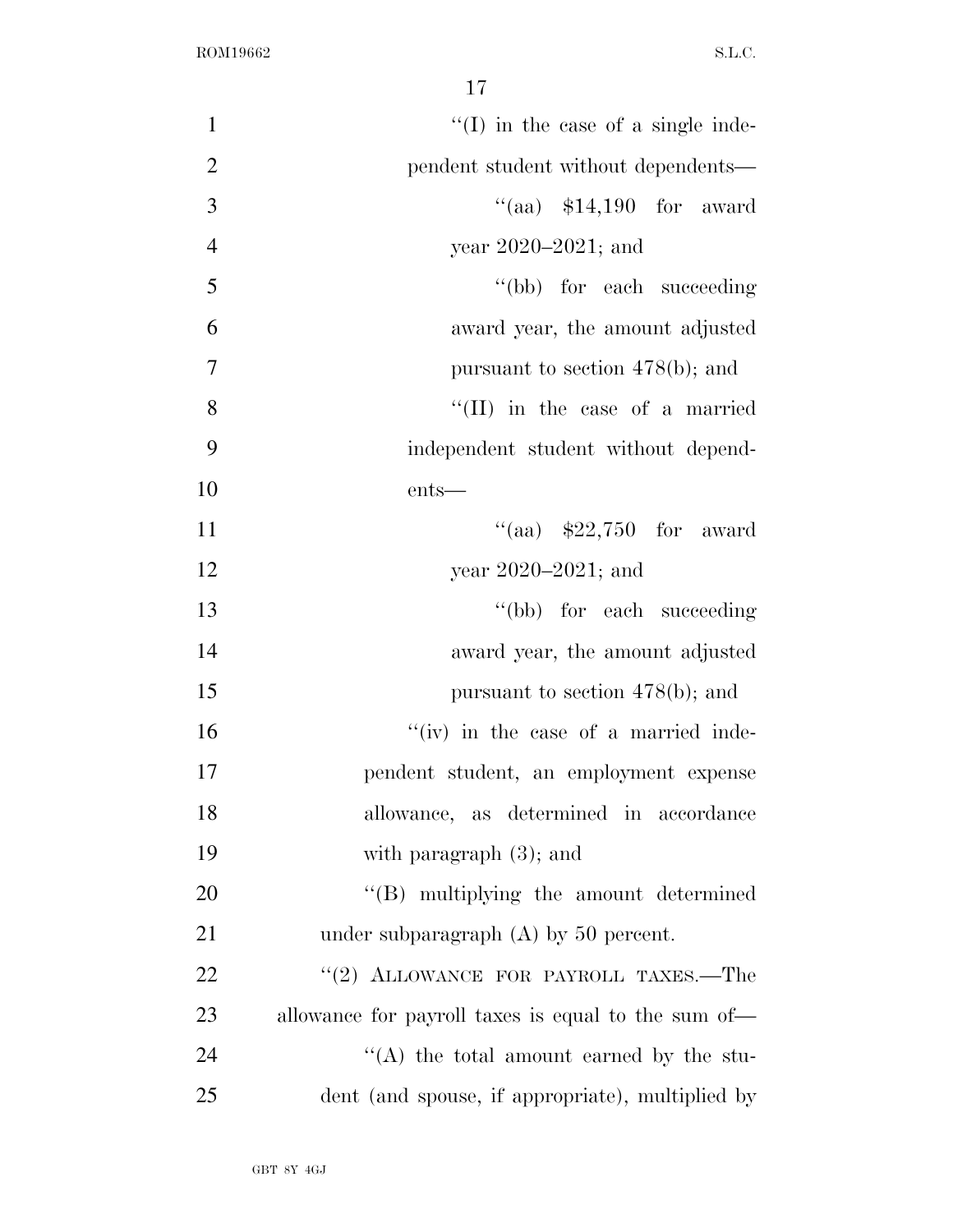| $\mathbf{1}$   | the rate of tax under section $3101(b)$ of the In-  |
|----------------|-----------------------------------------------------|
| $\overline{2}$ | ternal Revenue Code of 1986; and                    |
| 3              | $\lq\lq$ the amount earned by the student           |
| $\overline{4}$ | (and spouse, if appropriate) that does not ex-      |
| 5              | ceed such contribution and benefit base (twice)     |
| 6              | such contribution and benefit base, in the case     |
| 7              | of a joint return) for the year of the earnings,    |
| 8              | multiplied by the rate of tax applicable to such    |
| 9              | earnings under section $3101(a)$ of such Code.      |
| 10             | "(3) EMPLOYMENT EXPENSES ALLOWANCE.-                |
| 11             | The employment expense allowance is equal to the    |
| 12             | following:                                          |
| 13             | "(A) If the student is married, such allow-         |
| 14             | ance is equal to the lesser of $$4,000$ or 35 per-  |
| 15             | cent of the couple's combined earned income (or     |
| 16             | is equal to a successor amount as adjusted by       |
| 17             | the Secretary pursuant to section $478(g)$ ).       |
| 18             | $\lq\lq (B)$ If the student is not married, the em- |
| 19             | ployment expense allowance is zero.                 |
| 20             | $``(e)$ FAMILY'S AVAILABLE ASSETS.—                 |
| 21             | $``(1)$ In GENERAL.—                                |
| 22             | $\lq\lq (A)$<br>DETERMINATION.—Except as pro-       |
| 23             | vided in subparagraph (B), the family's avail-      |
| 24             | able assets are equal to—                           |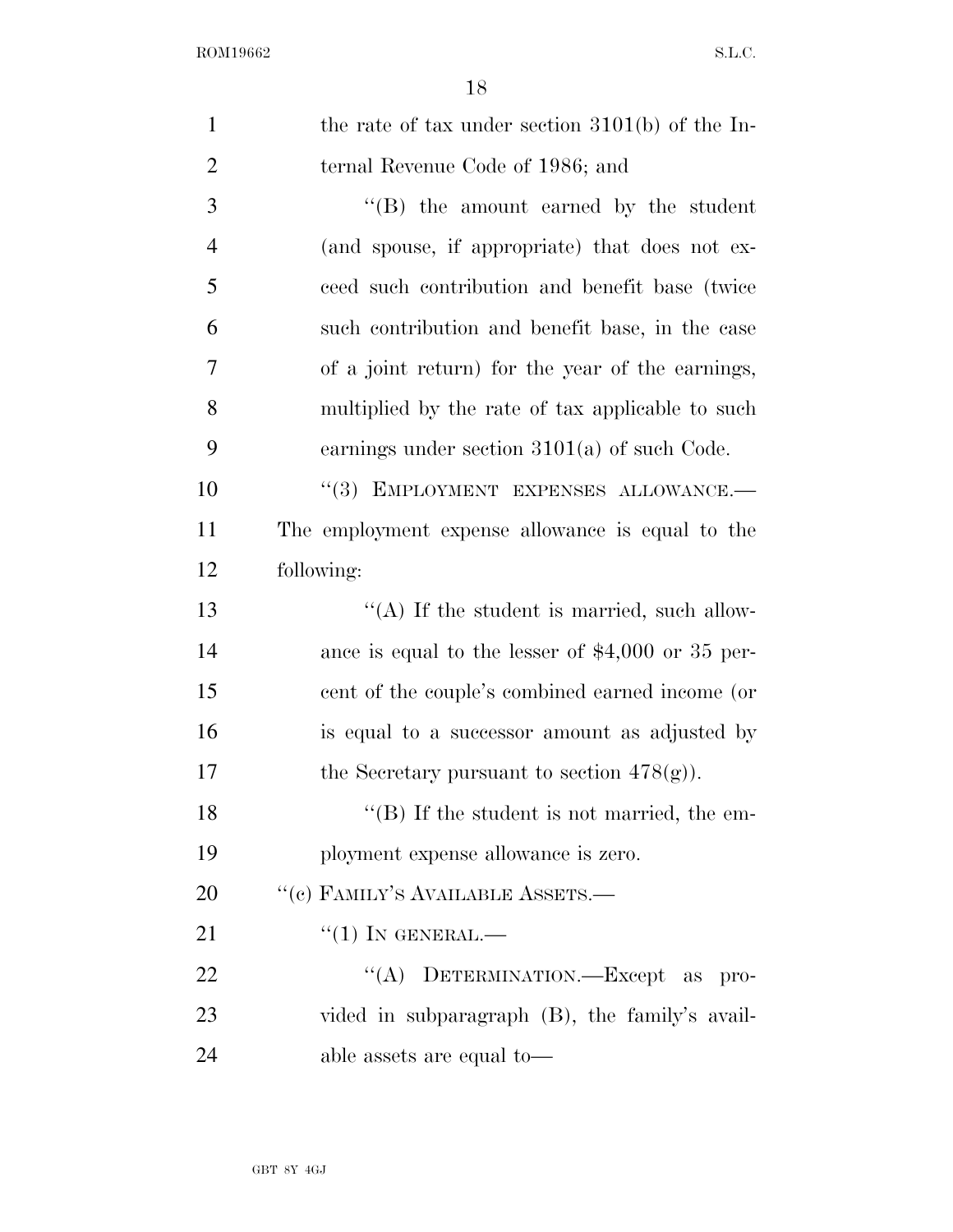19

| $\mathbf{1}$   | "(i) the difference between the fam-                  |
|----------------|-------------------------------------------------------|
| $\overline{2}$ | ily's assets (as defined in section $480(f)$ )        |
| 3              | and the asset protection allowance (deter-            |
| $\overline{4}$ | mined in accordance with paragraph $(2)$ );           |
| 5              | multiplied by                                         |
| 6              | $\lq$ <sup>"</sup> (ii) 20 percent.                   |
| $\overline{7}$ | "(B) NOT LESS THAN ZERO.—Family's                     |
| 8              | available assets under this subsection shall not      |
| 9              | be less than zero.                                    |
| 10             | "(2) ASSET PROTECTION ALLOWANCE.—The                  |
| 11             | asset protection allowance is calculated according to |
| 12             | the following table (or a successor table prescribed) |
| 13             | by the Secretary under section $478(d)$ :             |

''Asset Protection Allowances for Families and Students

|                                  | And the student is     |         |  |
|----------------------------------|------------------------|---------|--|
|                                  | married                | single  |  |
| If the age of the student<br>is— | then the allowance is— |         |  |
|                                  | \$0                    | \$0     |  |
| 26                               | \$300                  | \$100   |  |
| 27                               | \$700                  | \$200   |  |
| 28                               | \$1,000                | \$300   |  |
| 29                               | \$1,300                | \$500   |  |
| 30                               | \$1,600                | \$600   |  |
| 31                               | \$2,000                | \$700   |  |
| 32                               | \$2,300                | \$800   |  |
| 33                               | \$2,600                | \$900   |  |
| 34                               | \$2,900                | \$1,000 |  |
| 35                               | \$3,300                | \$1,100 |  |
| 36                               | \$3,600                | \$1,200 |  |
| 37                               | \$3,900                | \$1,400 |  |
| 38                               | \$4,200                | \$1,500 |  |
| 39                               | \$4,600                | \$1,600 |  |
| 40                               | \$4,900                | \$1,700 |  |
| 41                               | \$5,100                | \$1,700 |  |
| 42                               | \$5,200                | \$1,700 |  |
| 43                               | \$5,300                | \$1,800 |  |
| 44                               | \$5,400                | \$1,800 |  |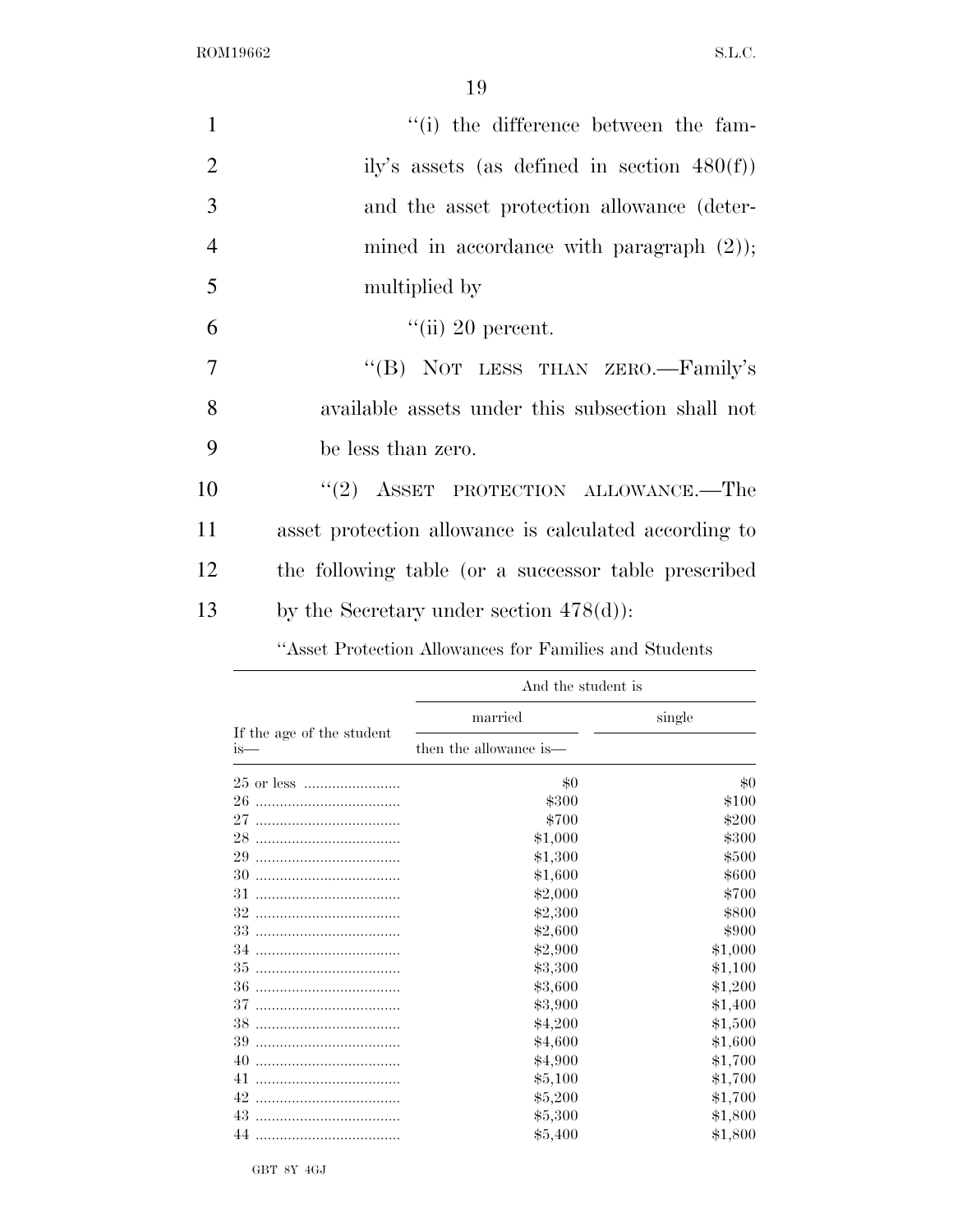| "Asset Protection Allowances for Families and Students— |  |  |  |  |  |  |
|---------------------------------------------------------|--|--|--|--|--|--|
| Continued                                               |  |  |  |  |  |  |

|                                    | And the student is     |         |  |
|------------------------------------|------------------------|---------|--|
|                                    | married                | single  |  |
| If the age of the student<br>$is-$ | then the allowance is— |         |  |
| 45                                 | \$5,500                | \$1,900 |  |
| 46                                 | \$5,700                | \$1,900 |  |
| 47                                 | \$5,800                | \$1,900 |  |
| 48                                 | \$6,000                | \$2,000 |  |
| 49                                 | \$6,100                | \$2,000 |  |
| 50                                 | \$6,300                | \$2,100 |  |
| 51                                 | \$6,400                | \$2,100 |  |
|                                    | \$6,600                | \$2,200 |  |
|                                    | \$6,800                | \$2,200 |  |
|                                    | \$6,900                | \$2,300 |  |
| 55                                 | \$7,100                | \$2,300 |  |
| 56                                 | \$7,300                | \$2,400 |  |
| 57                                 | \$7,500                | \$2,500 |  |
|                                    | \$7,700                | \$2,500 |  |
| 59                                 | \$7,900                | \$2,600 |  |
| 60                                 | \$8,200                | \$2,700 |  |
| 61                                 | \$8,400                | \$2,700 |  |
| 62                                 |                        |         |  |
| 63                                 | \$8,600                | \$2,800 |  |
|                                    | \$8,900                | \$2,900 |  |
| 64                                 | \$9,200                | \$2,900 |  |
| 65 or more                         | \$9,400                | \$3,000 |  |

 ''(d) COMPUTATIONS IN CASE OF SEPARATION, DI- VORCE, OR DEATH.—In the case of a student who is di- vorced or separated, or whose spouse has died, the spouse's income and assets shall not be considered in de-termining the family's available income or assets.''.

 (f) STUDENT AID INDEX FOR INDEPENDENT STU- DENTS WITH DEPENDENTS OTHER THAN A SPOUSE.— Section 477 (20 U.S.C. 1087qq) is amended to read as 9 follows: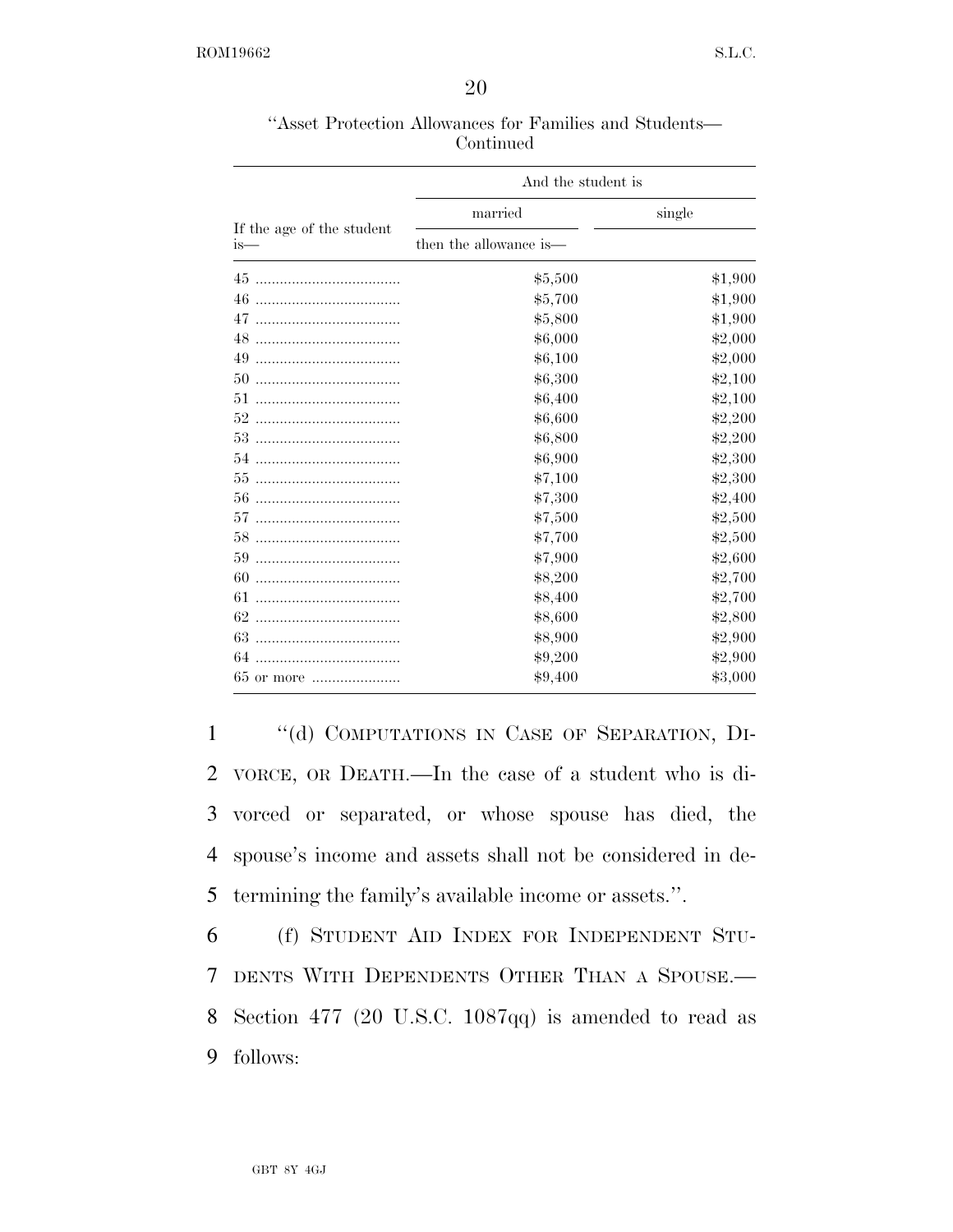| $\mathbf{1}$   | "SEC. 477. STUDENT AID INDEX FOR INDEPENDENT STU-           |
|----------------|-------------------------------------------------------------|
| $\overline{2}$ | DENTS WITH DEPENDENTS OTHER THAN A                          |
| 3              | SPOUSE.                                                     |
| $\overline{4}$ | "(a) COMPUTATION OF STUDENT AID INDEX.-For                  |
| 5              | each independent student with dependents other than a       |
| 6              | spouse, the student aid index is equal to the amount deter- |
| $\tau$         | $mined$ by—                                                 |
| 8              | $\lq(1)$ computing adjusted available income by             |
| 9              | adding—                                                     |
| 10             | $\lq\lq$ the family's available income (deter-              |
| 11             | mined in accordance with subsection (b)); and               |
| 12             | $\lq\lq$ the family's available assets (deter-              |
| 13             | mined in accordance with subsection $(c)$ ; and             |
| 14             | $\lq(2)$ assessing such adjusted available income in        |
| 15             | accordance with an assessment schedule set forth in         |
| 16             | subsection (d); and                                         |
| 17             | $(3)$ considering such assessment<br>resulting              |
| 18             | under paragraph (2) as the amount determined                |
| 19             | under this subsection.                                      |
| 20             | "(b) FAMILY'S AVAILABLE INCOME.-                            |
| 21             | "(1) IN GENERAL.—The family's available in-                 |
| 22             | come is determined by deducting from total income           |
| 23             | (as defined in section $480$ )—                             |
| 24             | $\lq\lq$ Federal income taxes;                              |
| 25             | "(B) an allowance for payroll taxes, deter-                 |
| 26             | mined in accordance with paragraph $(2)$ ;                  |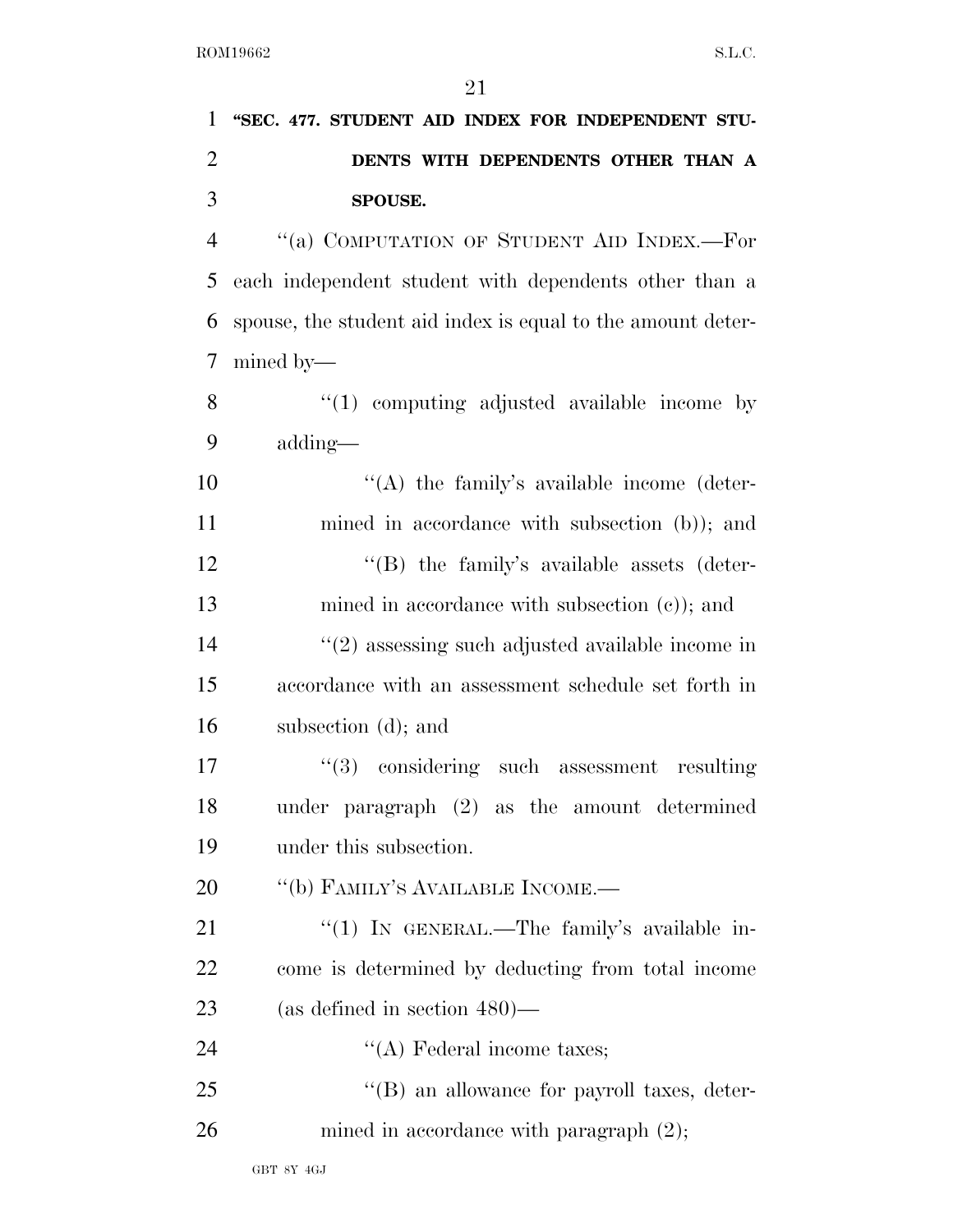| $\mathbf{1}$   | "(C) an income protection allowance, de-             |
|----------------|------------------------------------------------------|
| $\mathbf{2}$   | termined in accordance with paragraph (3); and       |
| 3              | "(D) an employment expense allowance,                |
| $\overline{4}$ | determined in accordance with paragraph (4).         |
| $\mathfrak{S}$ | "(2) ALLOWANCE FOR PAYROLL TAXES.-The                |
| 6              | allowance for payroll taxes is equal to the sum of—  |
| $\tau$         | $\lq\lq$ the amount earned by the student            |
| 8              | (and spouse, if appropriate), multiplied by the      |
| 9              | rate of tax under section $3101(b)$ of the Inter-    |
| 10             | nal Revenue Code of 1986; and                        |
| 11             | $\lq\lq$ the amount earned by the student            |
| 12             | (and spouse, if appropriate) that does not ex-       |
| 13             | ceed such contribution and benefit base (twice       |
| 14             | such contribution and benefit base, in the case      |
| 15             | of a joint return) for the year of the earnings,     |
| 16             | multiplied by the rate of tax applicable to such     |
| 17             | earnings under section $3101(a)$ of such Code.       |
| 18             | $``(3)$ INCOME PROTECTION ALLOWANCE.—The             |
| 19             | income protection allowance for award year 2020–     |
| 20             | 2021 and each succeeding award year shall equal      |
| 21             | the amount determined in the following table, as ad- |
| 22             | justed by the Secretary pursuant to section 478(b):  |
| 23             | "(A) In the case of a married independent            |
| 24             | student with dependents:                             |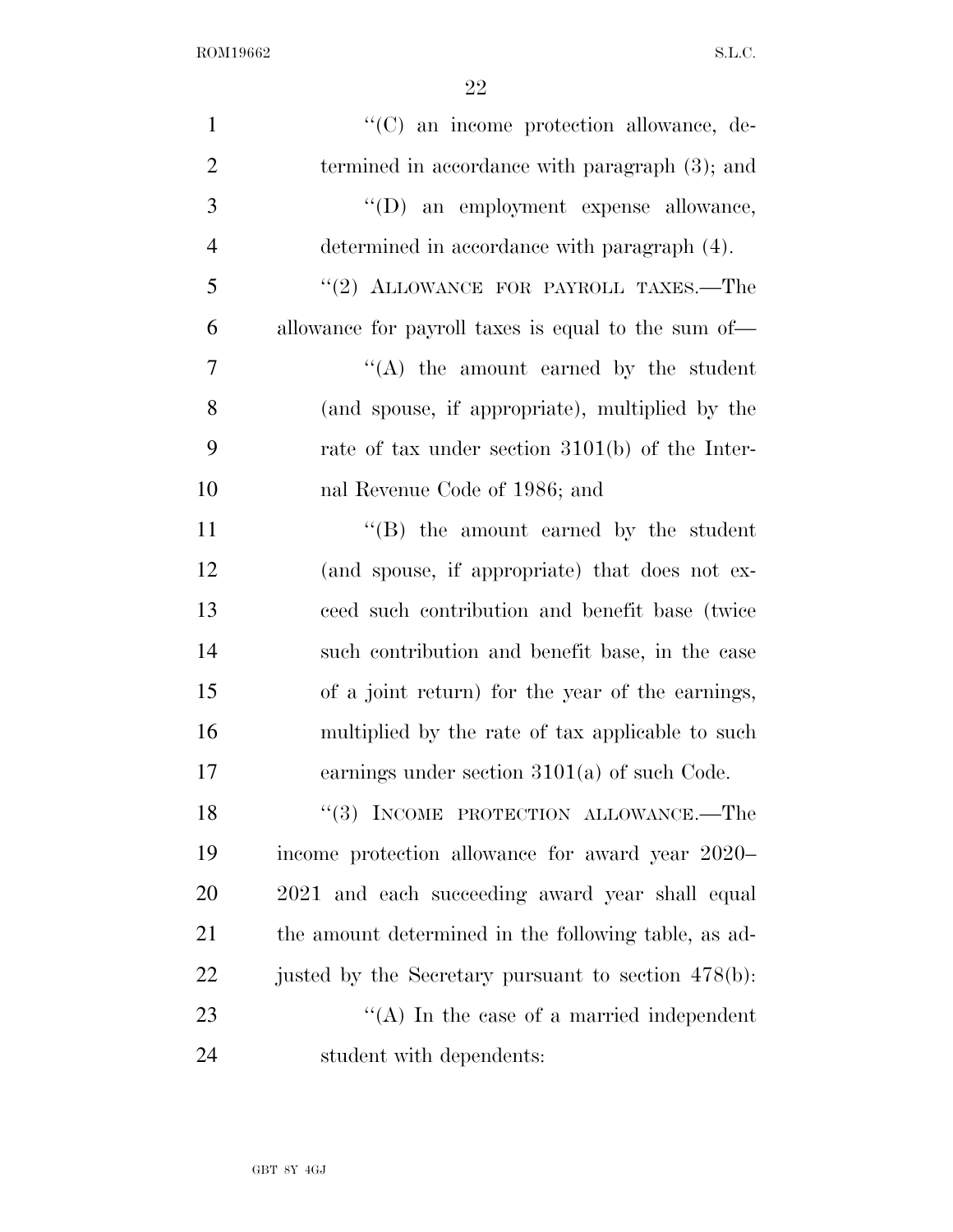''Income Protection Allowance 2020–2021 (to be adjusted for 2021–2022 and succeeding years)

| Family Size (including student) | Amount   |
|---------------------------------|----------|
|                                 | \$44,470 |
|                                 | \$55,260 |
|                                 | \$65,190 |
|                                 | \$76,230 |
|                                 | \$8,610  |

# 1 ''(B) In the case of single independent stu-

## 2 dent with dependents:

''Income Protection Allowance 2020–2021 (to be adjusted for 2021–2022 and succeeding years)

| Family Size (including student) | Amount   |
|---------------------------------|----------|
|                                 | \$43,128 |
|                                 | \$54,364 |
|                                 | \$66,312 |
|                                 | \$78,228 |
|                                 | \$91,476 |
|                                 | \$10,332 |

3 "(4) EMPLOYMENT EXPENSE ALLOWANCE.— The employment expense allowance is equal to the lesser of \$4,000 or 35 percent of the student's earned income or the combined earned income of the student and the student's spouse (or is equal to a successor amount as adjusted by the Secretary 9 under section  $478(g)$ ). 10 "(c) FAMILY'S AVAILABLE ASSETS.—

- 11  $\frac{((1) \text{IN} \text{GENERAL}}{((1) \text{IN} \text{QENERAL})}$
- 12 "(A) DETERMINATION.—Except as pro-13 vided in subparagraph (B), the family's avail-14 able assets are equal to—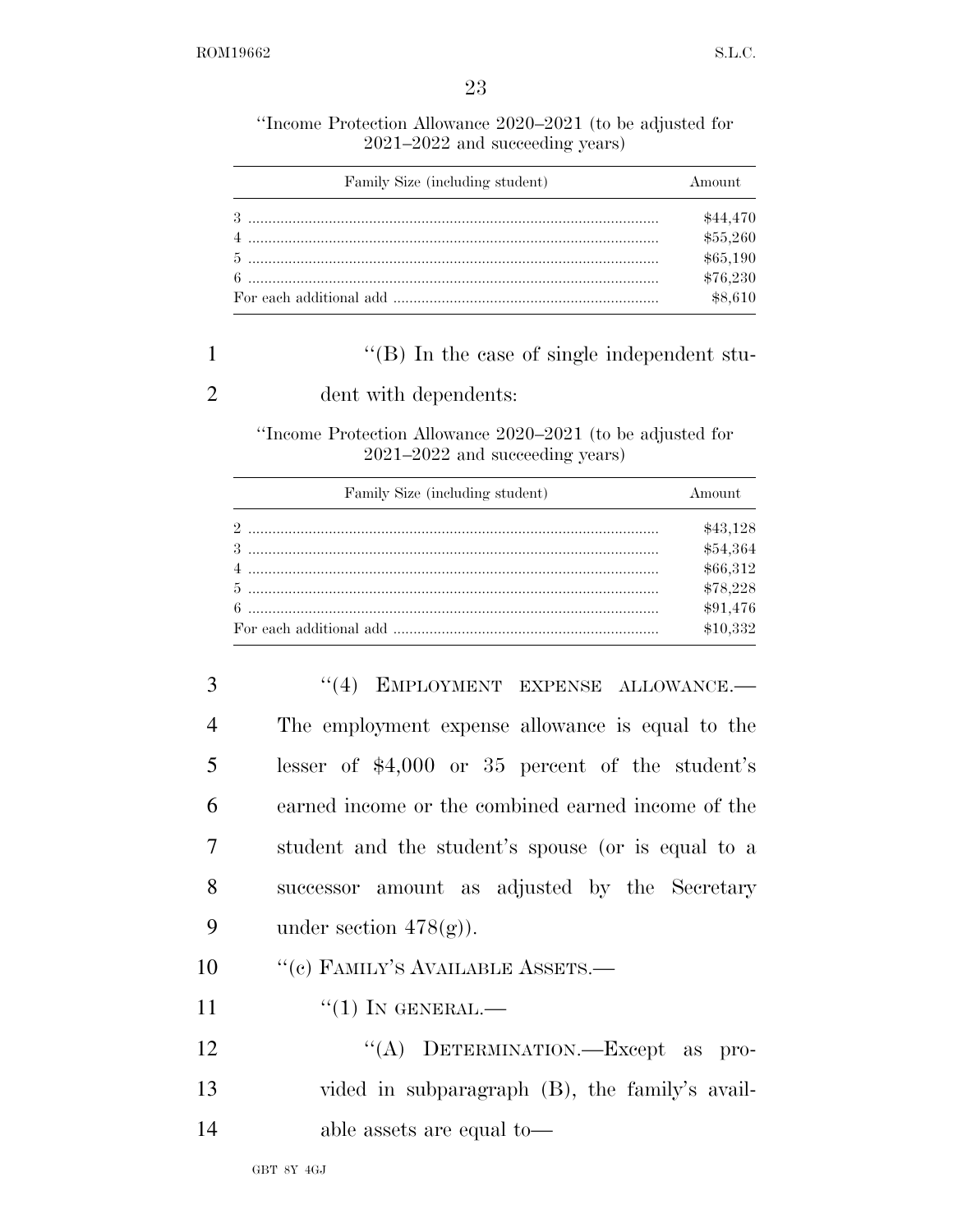24

| "(i) the difference between the fam-                  |
|-------------------------------------------------------|
| ily's assets (as defined in $480(f)$ ) and the        |
| asset protection allowance (determined in             |
| accordance with paragraph $(2)$ ; multiplied          |
| $_{\rm by}$                                           |
| $\lq\lq$ (ii) 7 percent.                              |
| "(B) NOT LESS THAN ZERO.—Family's                     |
| available assets under this subsection shall not      |
| be less than zero.                                    |
| "(2) ASSET PROTECTION ALLOWANCE.—The                  |
| asset protection allowance is calculated according to |
| the following table (or a successor table prescribed  |
| by the Secretary under section $478(d)$ :             |
|                                                       |

''Asset Protection Allowances for Families and Students

|                                     | And the student is     |         |  |
|-------------------------------------|------------------------|---------|--|
|                                     | married                | single  |  |
| If the age of the student<br>$1S$ — | then the allowance is— |         |  |
| 25 or less                          | $\$0$                  | \$0     |  |
| 26                                  | \$300                  | \$100   |  |
| 27                                  | \$700                  | \$200   |  |
| 28                                  | \$1,000                | \$300   |  |
| 29                                  | \$1,300                | \$500   |  |
| 30                                  | \$1,600                | \$600   |  |
| 31                                  | \$2,000                | \$700   |  |
| 32                                  | \$2,300                | \$800   |  |
| 33                                  | \$2,600                | \$900   |  |
| 34                                  | \$2,900                | \$1,000 |  |
| 35                                  | \$3,300                | \$1,100 |  |
| 36                                  | \$3,600                | \$1,200 |  |
| 37                                  | \$3,900                | \$1,400 |  |
| 38                                  | \$4,200                | \$1,500 |  |
| 39                                  | \$4,600                | \$1,600 |  |
| 40                                  | \$4,900                | \$1,700 |  |
| 41                                  | \$5,100                | \$1,700 |  |
| 42                                  | \$5,200                | \$1,700 |  |
| 43                                  | \$5,300                | \$1,800 |  |
| 44                                  | \$5,400                | \$1,800 |  |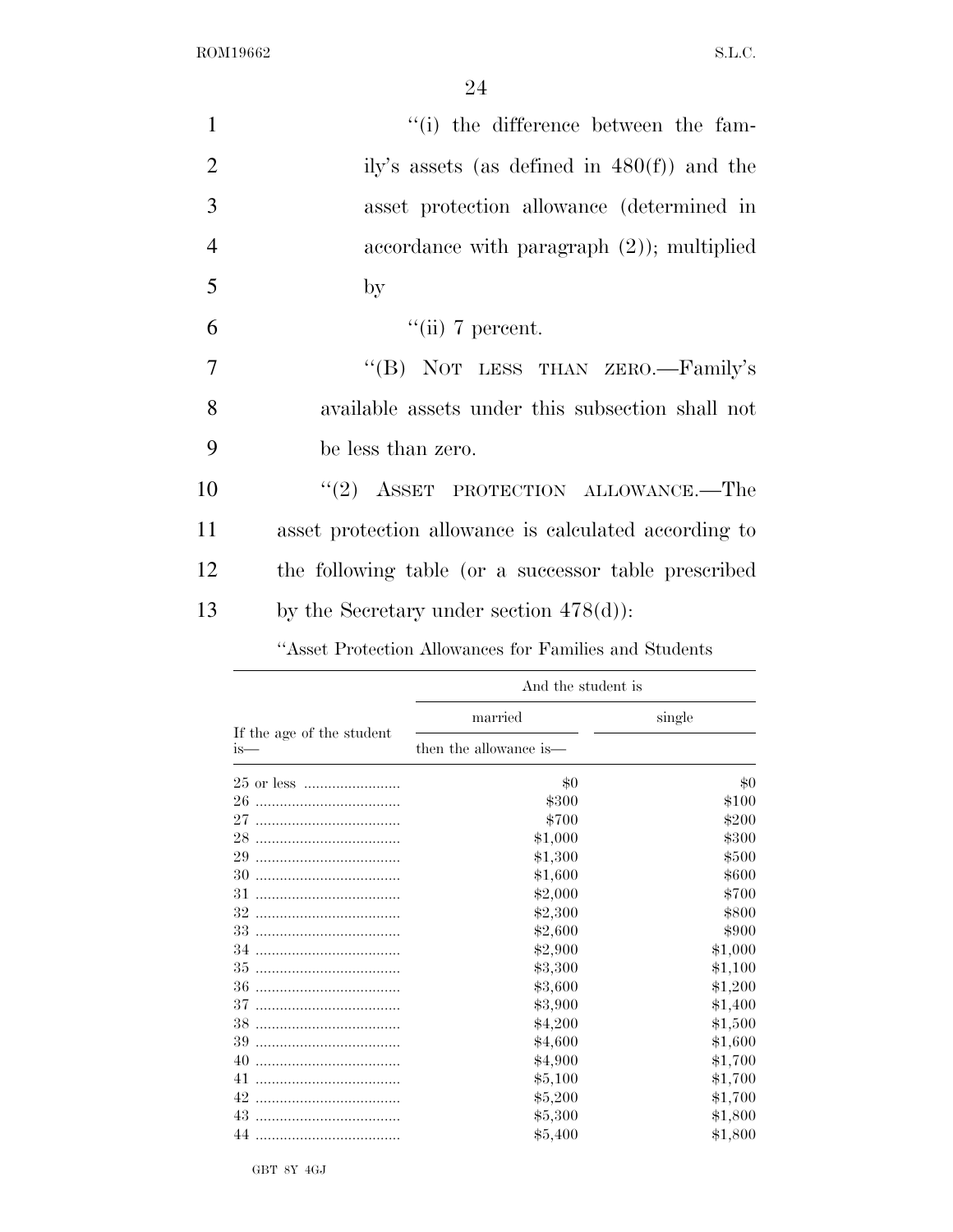| "Asset Protection Allowances for Families and Students— |           |  |  |
|---------------------------------------------------------|-----------|--|--|
|                                                         | Continued |  |  |

|                                  | And the student is     |         |
|----------------------------------|------------------------|---------|
|                                  | married                | single  |
| If the age of the student<br>is— | then the allowance is— |         |
|                                  | \$5,500                | \$1,900 |
| 46                               | \$5,700                | \$1,900 |
| 47                               | \$5,800                | \$1,900 |
| 48                               | \$6,000                | \$2,000 |
| 49                               | \$6,100                | \$2,000 |
| 50                               | \$6,300                | \$2,100 |
| 51                               | \$6,400                | \$2,100 |
| 52                               | \$6,600                | \$2,200 |
|                                  | \$6,800                | \$2,200 |
|                                  | \$6,900                | \$2,300 |
| 55                               | \$7,100                | \$2,300 |
| 56                               | \$7,300                | \$2,400 |
| 57                               | \$7,500                | \$2,500 |
|                                  | \$7,700                | \$2,500 |
| 59                               | \$7,900                | \$2,600 |
| 60                               | \$8,200                | \$2,700 |
| 61                               | \$8,400                | \$2,700 |
| 62                               | \$8,600                | \$2,800 |
| 63                               | \$8,900                | \$2,900 |
| 64                               |                        |         |
|                                  | \$9,200                | \$2,900 |
|                                  | \$9,400                | \$3,000 |

 ''(d) ASSESSMENT SCHEDULE.—The assessment of adjusted available income (as determined under subsection (a)(1) and hereafter in this subsection referred to as 'AAI') is calculated according to the following table (or a successor table prescribed by the Secretary pursuant to section 478(e)):

''Assessment From Adjusted Available Income

| If AAI is— | Then the assessment is—               |
|------------|---------------------------------------|
|            |                                       |
|            |                                       |
|            | $\$3,740 + 25\%$ of AAI over \$17,000 |
|            | $$4,840 + 29\%$ of AAI over \$21,400  |
|            | $$6,087 + 34\%$ of AAI over \$25,700  |
|            | $$7,583 + 40\%$ of AAI over \$30,100  |
|            | $$9,343 + 47\%$ of AAI over \$34,500  |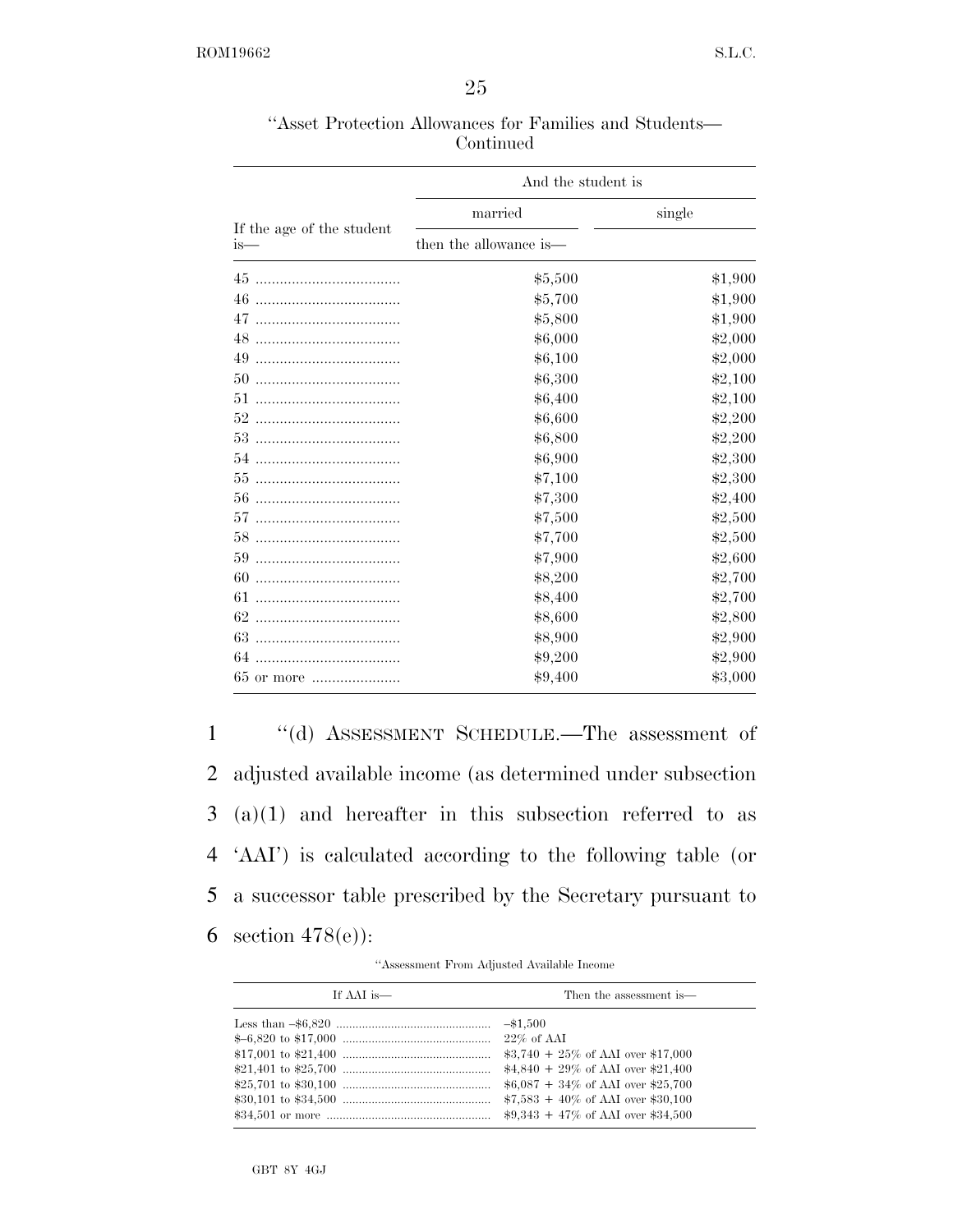''(e) COMPUTATIONS IN CASE OF SEPARATION, DI- VORCE, OR DEATH.—In the case of a student who is di- vorced or separated, or whose spouse has died, the spouse's income and assets shall not be considered in de- termining the family's available income or assets.''. (g) REGULATIONS; UPDATED TABLES.—Section 478 (20 U.S.C. 1087rr) is amended to read as follows: **''SEC. 478. REGULATIONS; UPDATED TABLES.**  9 "(a) AUTHORITY TO PRESCRIBE REGULATIONS RE- STRICTED.— 11 "'(1) IN GENERAL.—Notwithstanding any other provision of law, the Secretary shall not have the au- thority to prescribe regulations to carry out this part except— 15 "(A) to prescribe updated tables in accord-16 ance with subsections (b) through (g);  $\langle G \rangle$  to propose modifications in the need analysis methodology required by this part; or  $\cdot$  (C) with respect to the definition of cost of attendance under section 472. 21 "(2) NOTIFICATION AND APPROVAL.—Any reg- ulation proposed by the Secretary that updates ta- bles in a manner that does not comply with sub-sections (b) through (g), or that proposes modifica-

tions under paragraph  $(1)(B)$ , shall not be effective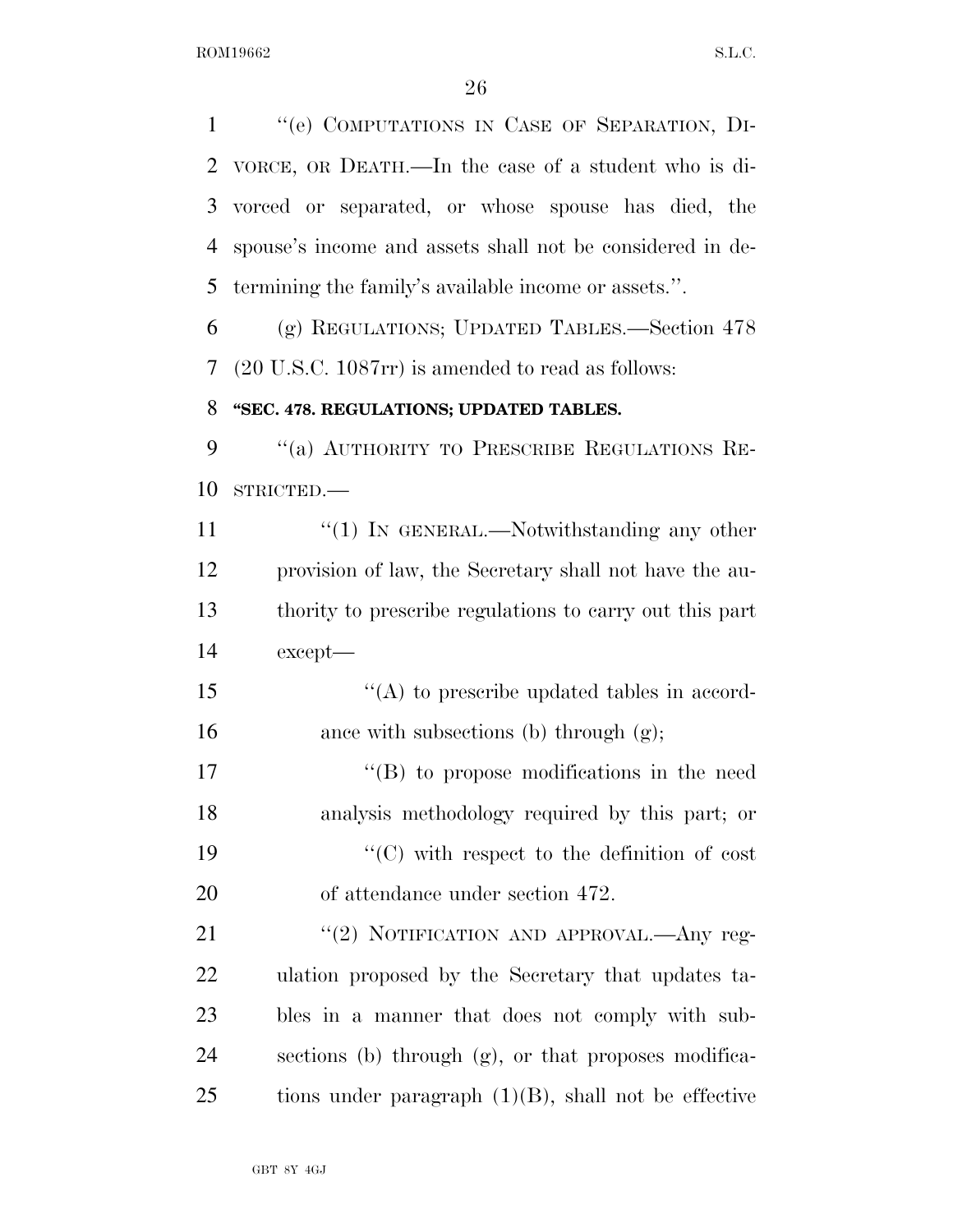unless subject to notification and approval by the authorizing committees not less than 90 days before such regulation is published in the Federal Register 4 in accordance with section 482.

 ''(b) INCOME PROTECTION ALLOWANCE ADJUST- MENTS.—For award year 2021–2022 and each succeeding award year, the Secretary shall publish in the Federal Register revised income protection allowances for the pur-9 poses of subsections (c)(3) and (g)(2)(C) of section 475, 10 subclauses (I) and (II) of section  $476(b)(1)(A)(iii)$ , and section 477(b)(3), by increasing the income protection al- lowances in each of such provisions, by a percentage equal to the percentage increase in the Consumer Price Index, as defined in subsection (f), between April 2019 and the April prior to the beginning of the award year and round-ing the result to the nearest \$10.

17 "(c) ADJUSTED NET WORTH OF A FARM OR BUSI-NESS.—

19 ''(1) TABLE.—The table of the net worth of a business or farm (hereafter in this subsection re- ferred to as 'NW') for purposes of making deter- minations of assets as defined under section 480(f) for award year 2020–2021 is the following:

''Business/Farm Net Worth Adjustment

| If the net worth of a business or farm is— | Then the adjusted net worth is—    |
|--------------------------------------------|------------------------------------|
|                                            |                                    |
|                                            | 40\% of net worth of business farm |
|                                            |                                    |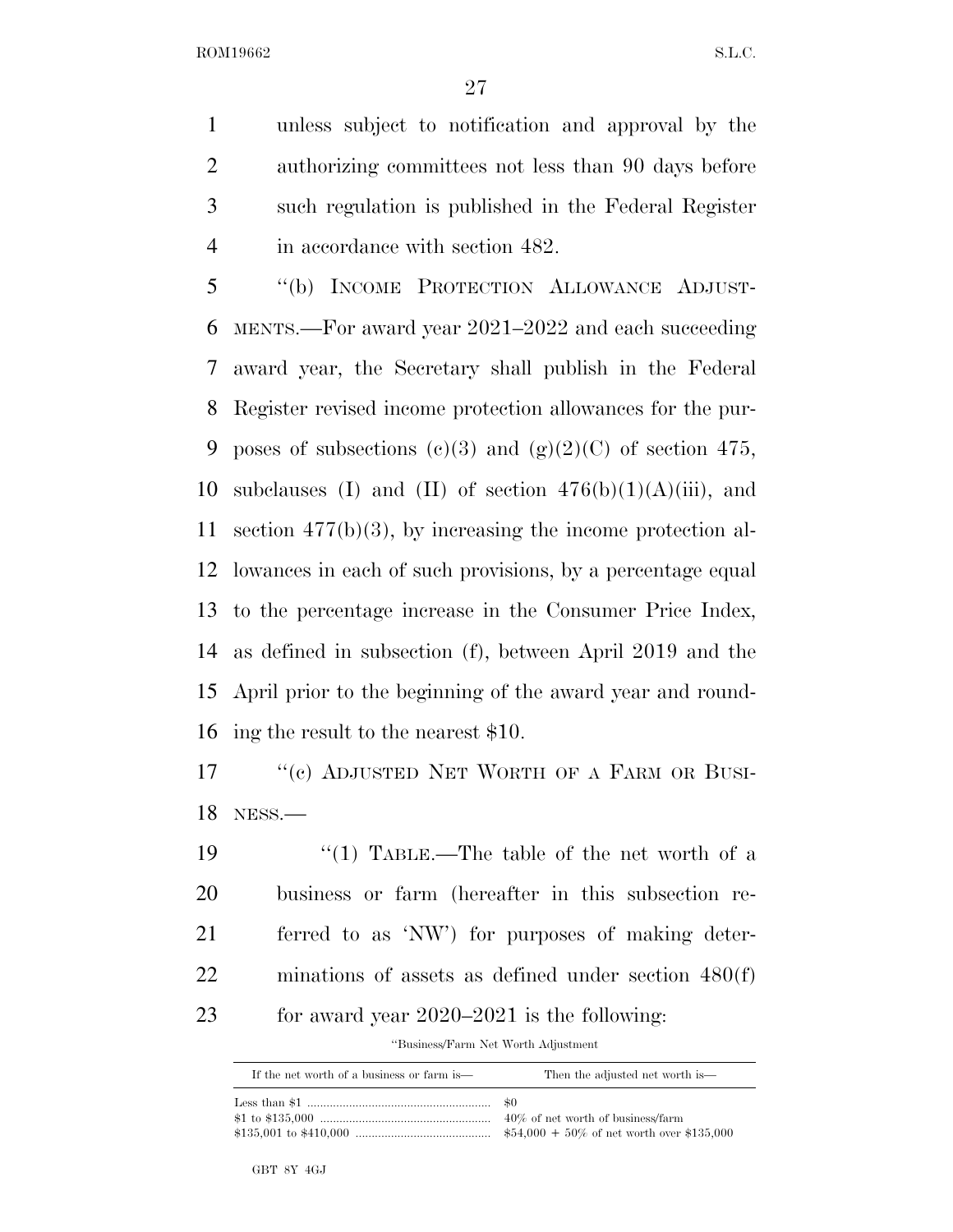''Business/Farm Net Worth Adjustment—Continued

| If the net worth of a business or farm is— | Then the adjusted net worth is—                |
|--------------------------------------------|------------------------------------------------|
|                                            | $$191,500 + 60\%$ of net worth over \$410,000  |
|                                            | $$353,500 + 100\%$ of net worth over \$680,000 |

1 "(2) REVISED TABLES.—For each award year after award year 2020–2021, the Secretary shall publish in the Federal Register a revised table of ad- justed net worth of a farm or business for purposes of section 480(f). Such revised table shall be devel-oped—

 $\langle (A) \rangle$  by increasing each dollar amount that refers to net worth of a farm or business by a percentage equal to the percentage increase in the Consumer Price Index between April 2019 and the April prior to the beginning of such award year, and rounding the result to the nearest \$5,000; and

 ''(B) by adjusting the dollar amounts in the column referring the adjusted net worth to reflect the changes made pursuant to subpara-graph (A).

GBT 8Y 4GJ 18 "(d) EDUCATION SAVINGS AND ASSET PROTECTION ALLOWANCE.—For each award year after award year 2020–2021, the Secretary shall publish in the Federal Register a revised table of allowances for the purpose of 22 sections  $475(d)(2)$ ,  $476(e)(2)$ , and  $477(e)(2)$ . Such revised table shall be developed by determining the present value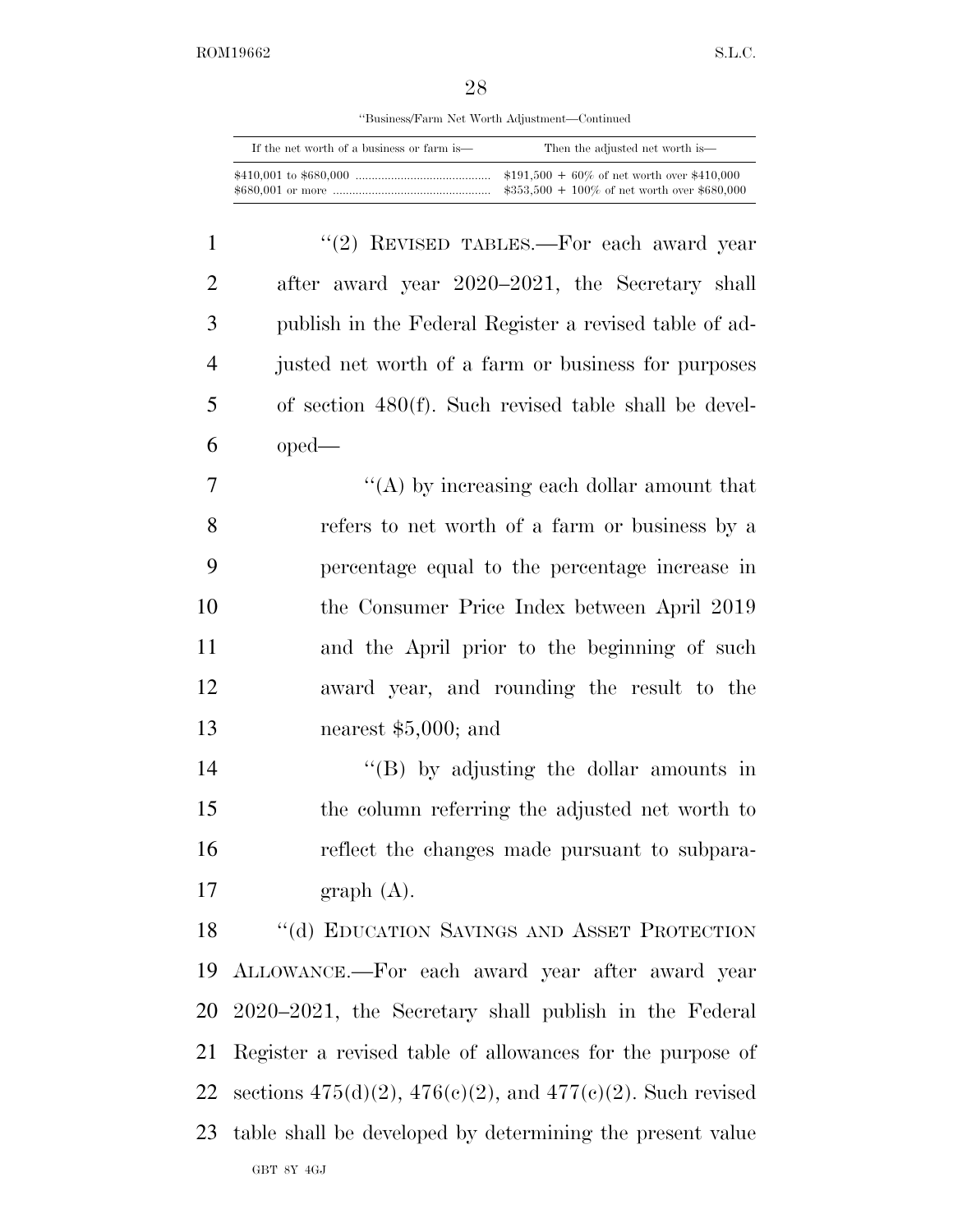cost, rounded to the nearest \$100, of an annuity that would provide, for each age cohort of 40 and above, a sup- plemental income at age 65 (adjusted for inflation) equal to the difference between the moderate family income (as most recently determined by the Bureau of Labor Statis- tics), and the current average social security retirement benefits. For each age cohort below 40, the allowance shall be computed by decreasing the allowance for age 40, as updated, by one-fifteenth for each year of age below age 40 and rounding the result to the nearest \$100. In making such determinations—

12 ''(1) inflation shall be presumed to be 6 percent per year;

14  $(2)$  the rate of return of an annuity shall be presumed to be 8 percent; and

16 ''(3) the sales commission on an annuity shall be presumed to be 6 percent.

 ''(e) ASSESSMENT SCHEDULES AND RATES.—For each award year after award year 2020–2021, the Sec- retary shall publish in the Federal Register a revised table of assessments from adjusted available income for the pur- pose of sections 475(e) and 477(d). Such revised table shall be developed—

24  $\frac{1}{2}$  (1) by increasing each dollar amount that re-fers to adjusted available income by a percentage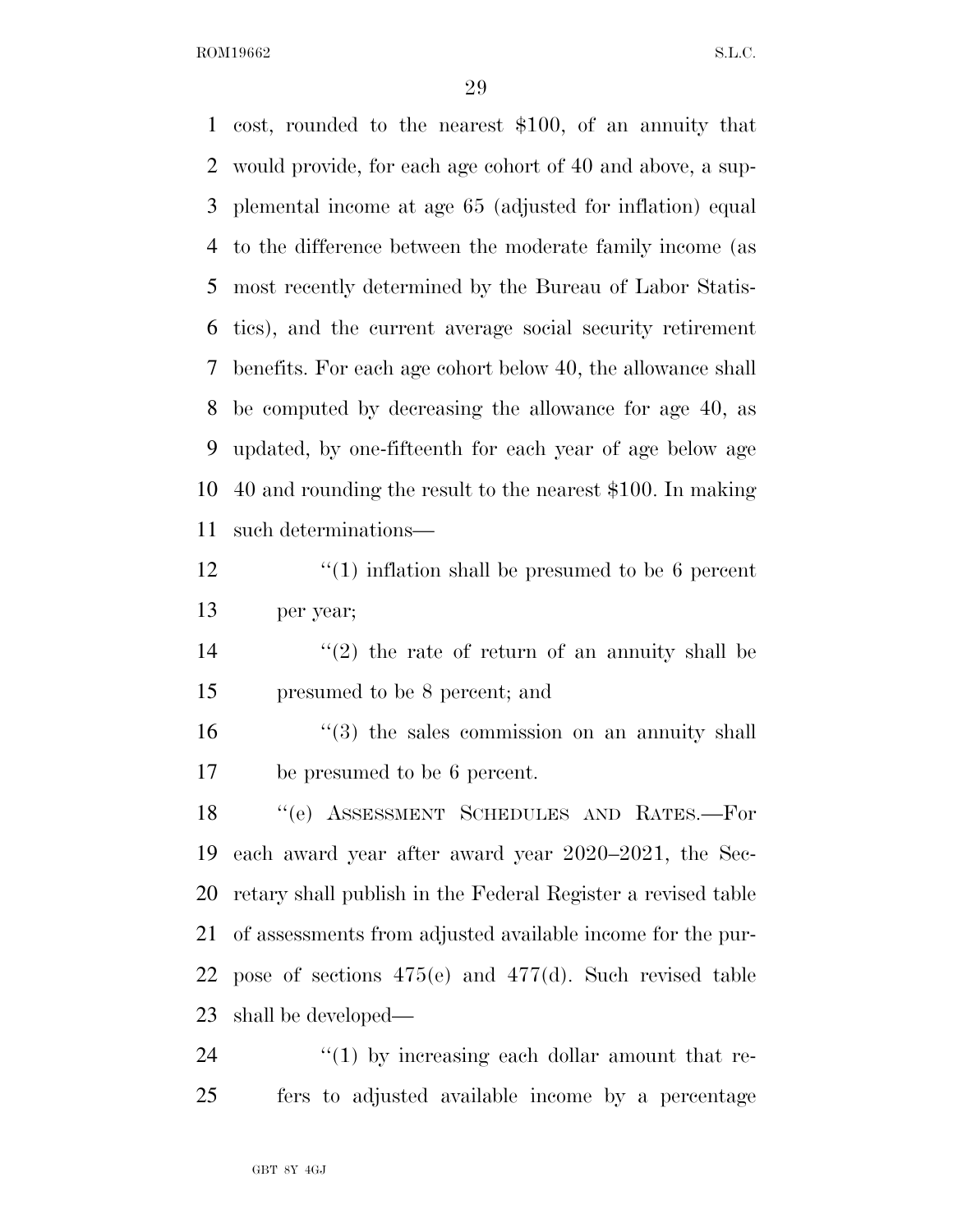equal to the percentage increase in the Consumer Price Index between April 2019 and the April prior to the beginning of such academic year, rounded to the nearest \$100; and

 ''(2) by adjusting the other dollar amounts to reflect the changes made pursuant to paragraph (1). ''(f) CONSUMER PRICE INDEX DEFINED.—In this section, the term 'Consumer Price Index' means the Con- sumer Price Index for All Urban Consumers published by the Department of Labor. Each annual update of tables to reflect changes in the Consumer Price Index shall be corrected for misestimation of actual changes in such Index in previous years.

 ''(g) EMPLOYMENT EXPENSE ALLOWANCE.—For each award year after award year 2020–2021, the Sec- retary shall publish in the Federal Register a revised table of employment expense allowances for the purpose of sec-18 tions  $475(c)(4)$ ,  $476(b)(3)$ , and  $477(b)(4)$ . Such revised table shall be developed by increasing the dollar amount 20 specified in sections  $475(c)(4)$ ,  $476(b)(3)$ , and  $477(b)(4)$  to reflect the inflationary adjustment that is used for the income protection allowances in subsection (b).''.

 (h) APPLICANTS EXEMPT FROM ASSET REPORT- ING.—Section 479 (20 U.S.C. 1087ss) is amended to read as follows: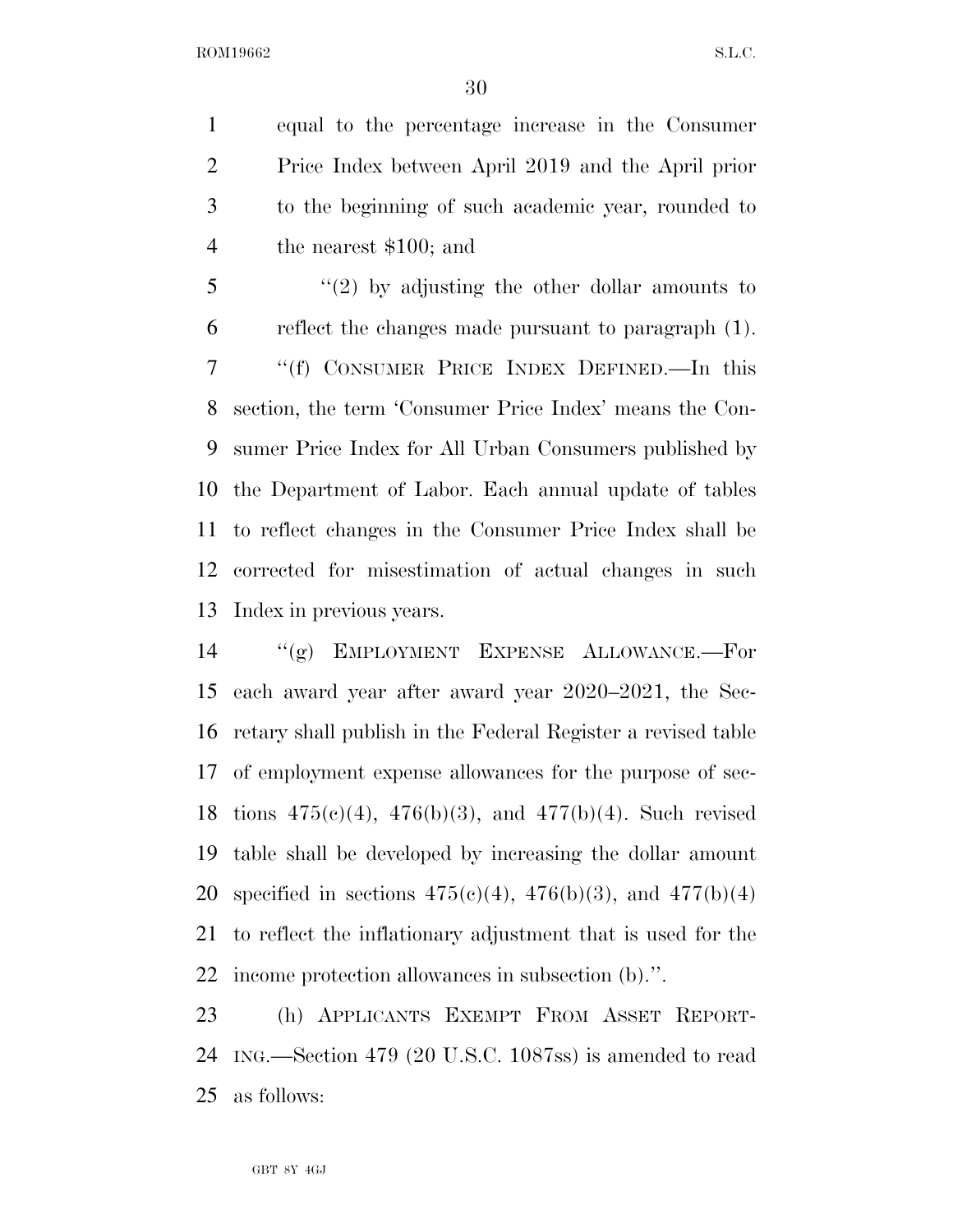**''SEC. 479. APPLICANTS EXEMPT FROM ASSET REPORTING.**   $\gamma$  (a) In GENERAL.—Notwithstanding any other pro- vision of law, this section shall be effective for each indi- vidual seeking to apply for Federal financial aid under this title, as part of the simplified application for Federal stu- dent financial aid under section 483. ''(b) APPLICANTS EXEMPT FROM ASSET REPORT- ING.— 9 "(1) IN GENERAL.—Except as provided in para- graph (3), in carrying out section 483, the Secretary shall not use asset information from an eligible ap- plicant or, as applicable, the parent or spouse of an eligible applicant. 14 "(2) ELIGIBLE APPLICANTS.—In this sub- section, the term 'eligible applicant' means an appli- cant who meets at least 1 of the following criteria:  $\langle (A)$  Is an applicant who qualifies for an automatic zero student aid index or automatic negative student aid index under subsections (b), (c) or (d) of section 473. 21 ''(B) Is an applicant who is a dependent student and the student's parents have a total adjusted gross income (excluding any income of the dependent student) that is less than \$75,000 and do not file a Schedule A, B, D, E, F, or H (or equivalent successor schedules),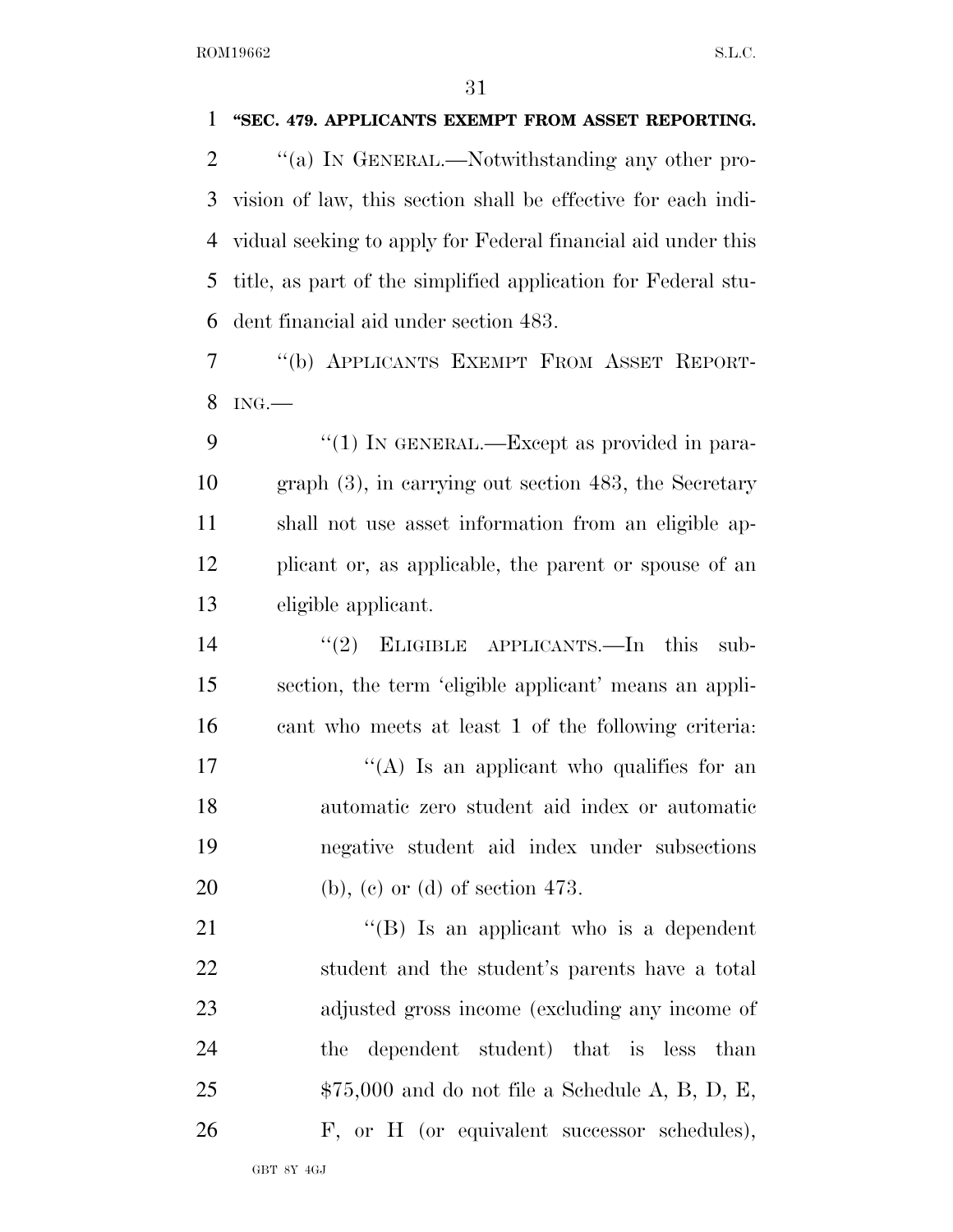| $\mathbf{1}$   | with the Federal income tax return for the sec-   |
|----------------|---------------------------------------------------|
| $\overline{2}$ | ond preceding tax year, and—                      |
| 3              | "(i) do not file a Schedule $C$ (or the           |
| $\overline{4}$ | equivalent successor schedule) with the           |
| 5              | Federal income tax return for the second          |
| 6              | preceding tax year; or                            |
| 7              | "(ii) file a Schedule C (or the equiva-           |
| 8              | lent successor schedule) with net business        |
| 9              | income of not more than a $$10,000$ loss or       |
| 10             | gain with the Federal income tax return           |
| 11             | for the second preceding tax year.                |
| 12             | " $(C)$ Is an applicant who is an independent     |
| 13             | student and the student (and including the stu-   |
| 14             | dent's spouse, if any) has a total adjusted gross |
| 15             | income that is less than $$75,000$ and does not   |
| 16             | file a Schedule A, B, C, D, E, F, or H (or        |
| 17             | equivalent successor schedules), with the Fed-    |
| 18             | eral income tax return for the second preceding   |
| 19             | tax year, and—                                    |
| 20             | "(i) does not file a Schedule C (or the           |
| 21             | equivalent successor schedule) with the           |
| 22             | Federal income tax return for the second          |
| 23             | preceding tax year; or                            |
| 24             | "(ii) files a Schedule C (or the equiva-          |
| 25             | lent successor schedule) with net business        |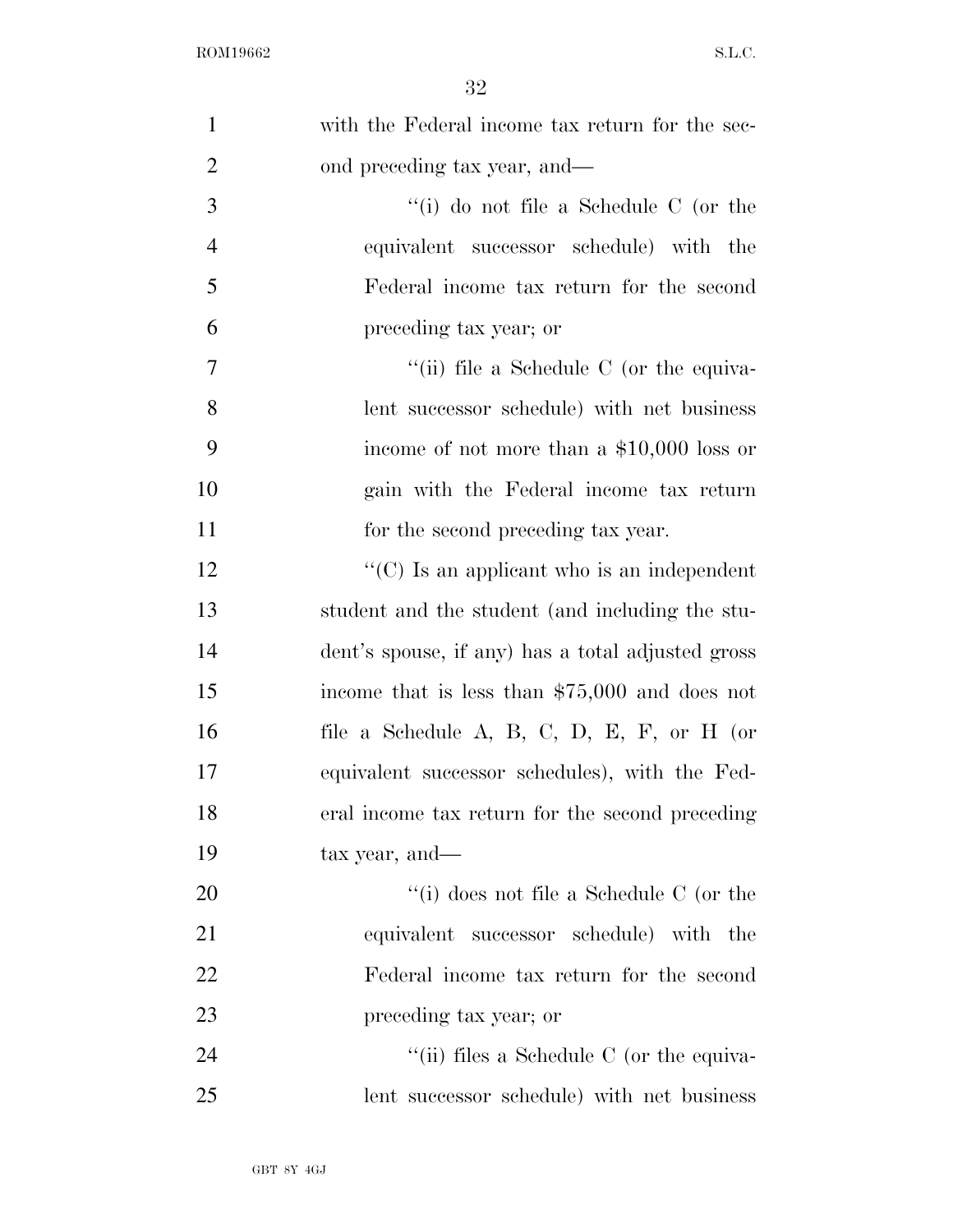| $\mathbf{1}$   | income of not more than a $$10,000$ loss or         |
|----------------|-----------------------------------------------------|
| $\overline{2}$ | gain with the Federal income tax return             |
| 3              | for the second preceding tax year.                  |
| $\overline{4}$ | "(3) SPECIAL RULE.—An eligible applicant            |
| 5              | shall not be exempt from asset reporting under this |
| 6              | section if the applicant is a dependent student and |
| 7              | the students' parents do not—                       |
| 8              | "(A) reside in the United States or a               |
| 9              | United States territory; or                         |
| 10             | "(B) file taxes in the United States or a           |
| 11             | United States territory, except if such nonfiling   |
| 12             | is due to not being required to file a Federal      |
| 13             | tax return for the applicable tax year due to a     |
| 14             | low income.".                                       |
| 15             | (i) DISCRETION OF STUDENT FINANCIAL AID AD-         |
| 16             | MINISTRATORS.—Section 479A (20 U.S.C. 1087tt) is    |
| 17             | amended to read as follows:                         |
| 18             | "SEC. 479A. DISCRETION OF STUDENT FINANCIAL AID AD- |
| 19             | MINISTRATORS.                                       |
| 20             | "(a) AUTHORITY OF FINANCIAL AID ADMINIS-            |
| 21             | TRATOR.-                                            |
| 22             | "(1) GENERAL AUTHORITY.—A financial aid             |
| 23             | administrator shall have the authority to, on the   |
| 24             | basis of documentation, make adjustments on a       |
| 25             | case-by-case basis to the cost of attendance or the |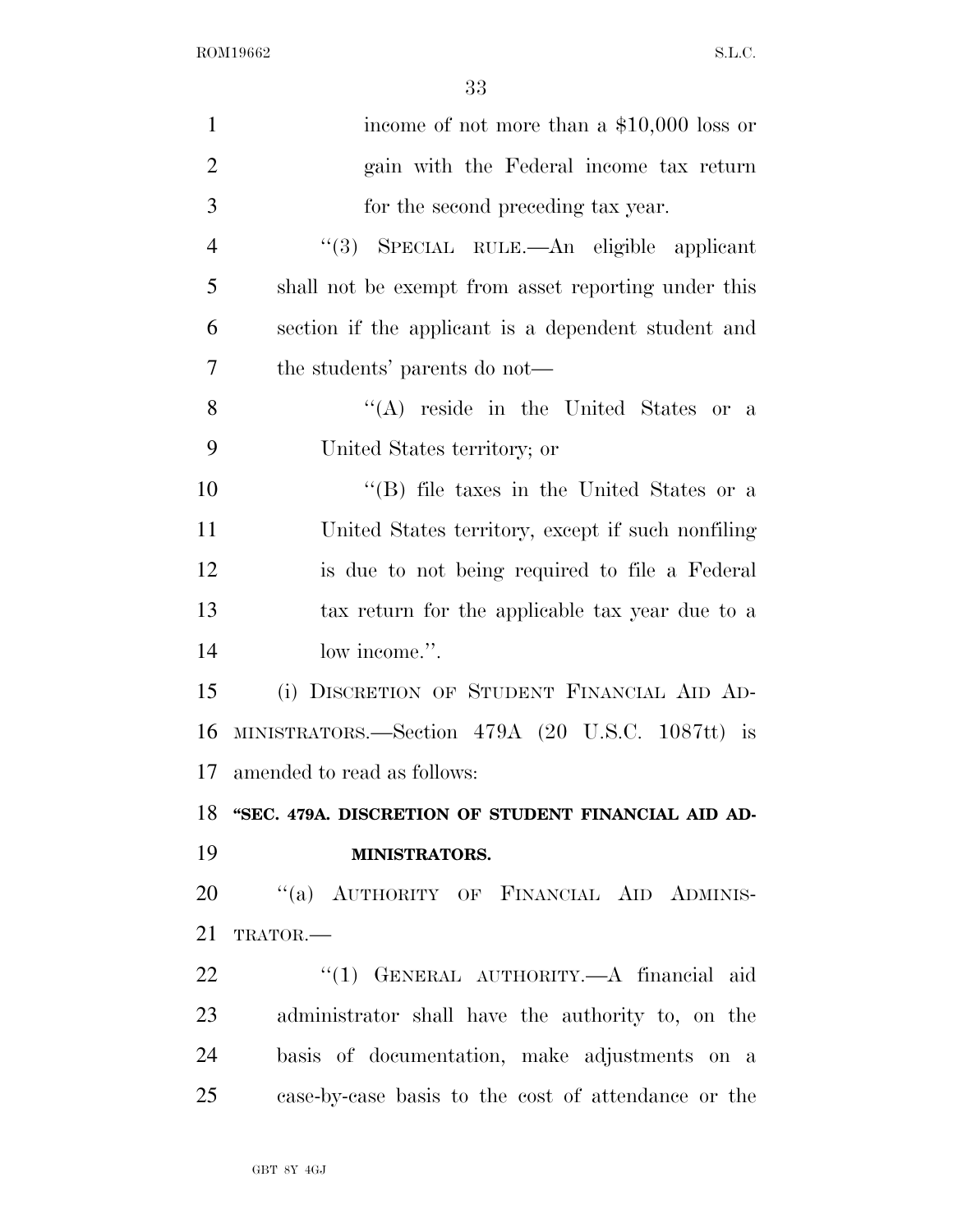| $\mathbf{1}$   | values of the data used to calculate the student aid  |
|----------------|-------------------------------------------------------|
| $\overline{2}$ | index or Federal Pell Grant award (or both) for an    |
| 3              | individual eligible applicant with special cir-       |
| $\overline{4}$ | cumstances. In making adjustments described in this   |
| 5              | paragraph, a financial aid administrator may-         |
| 6              | $\lq\lq$ request and use supplementary infor-         |
| $\overline{7}$ | mation, as necessary, about the financial status      |
| 8              | or personal circumstances of eligible applicants      |
| 9              | as it relates to the special circumstances based      |
| 10             | on which the applicant is requesting an adjust-       |
| 11             | ment; or                                              |
| 12             | "(B) offer a dependent student financial              |
| 13             | assistance under a Federal Direct Unsubsidized        |
| 14             | Stafford Loan without requiring the parents of        |
| 15             | such student to file the Free Application for         |
| 16             | Federal Student Aid if the student financial aid      |
| 17             | administrator determines that each parent of          |
| 18             | such student has ended financial support of           |
| 19             | such student and refuses to file such form.           |
| 20             | "(2) LIMITATION RELATING TO AUTHORITY OF              |
| 21             | THE FINANCIAL AID ADMINISTRATOR.—In the ab-           |
| 22             | sence of special circumstances as described in sub-   |
| 23             | paragraphs $(A)$ and $(B)$ of this paragraph, the au- |
| 24             | thority under paragraph (1) shall not be construed    |
| 25             | to permit financial aid administrators to deviate     |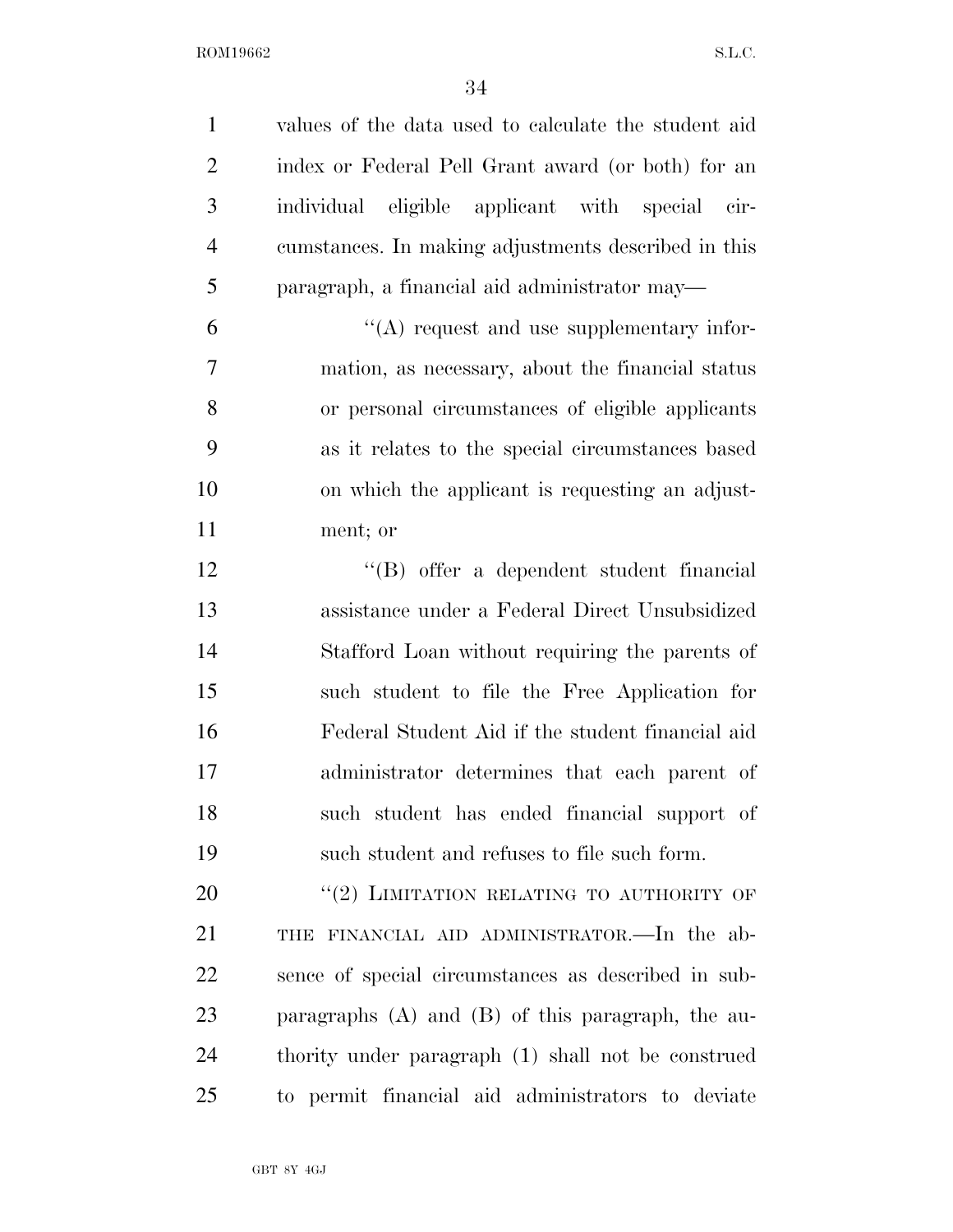| $\mathbf{1}$   | from the cost of attendance, the values of the data   |
|----------------|-------------------------------------------------------|
| $\overline{2}$ | used to calculate the student aid index or the values |
| 3              | of the data used to calculate the Federal Pell Grant  |
| $\overline{4}$ | award (or both) for awarding aid under this title.    |
| 5              | "(A) SPECIAL CIRCUMSTANCES FOR AD-                    |
| 6              | JUSTMENTS RELATED TO PELL GRANTS.-Spe-                |
| 7              | cial circumstances for adjustments to calculate       |
| 8              | a Federal Pell Grant award—                           |
| 9              | "(i) shall be conditions that differen-               |
| 10             | tiate an individual student from a class of           |
| 11             | students rather than conditions that exist            |
| 12             | across a class of students; and                       |
| 13             | $\lq\lq$ (ii) may include—                            |
| 14             | $\lq\lq$ recent unemployment of a                     |
| 15             | family member or an independent stu-                  |
| 16             | dent;                                                 |
| 17             | $\lq\lq$ (II) a student or family member              |
| 18             | who is a dislocated worker (as defined                |
| 19             | in section 3 of the Workforce Innova-                 |
| 20             | tion and Opportunity Act);                            |
| 21             | "(III) a change in housing status                     |
| 22             | that results in an individual being                   |
| 23             | homeless (as defined in section 103 of                |
| 24             | the McKinney-Vento Homeless Assist-                   |
| 25             | ance Act);                                            |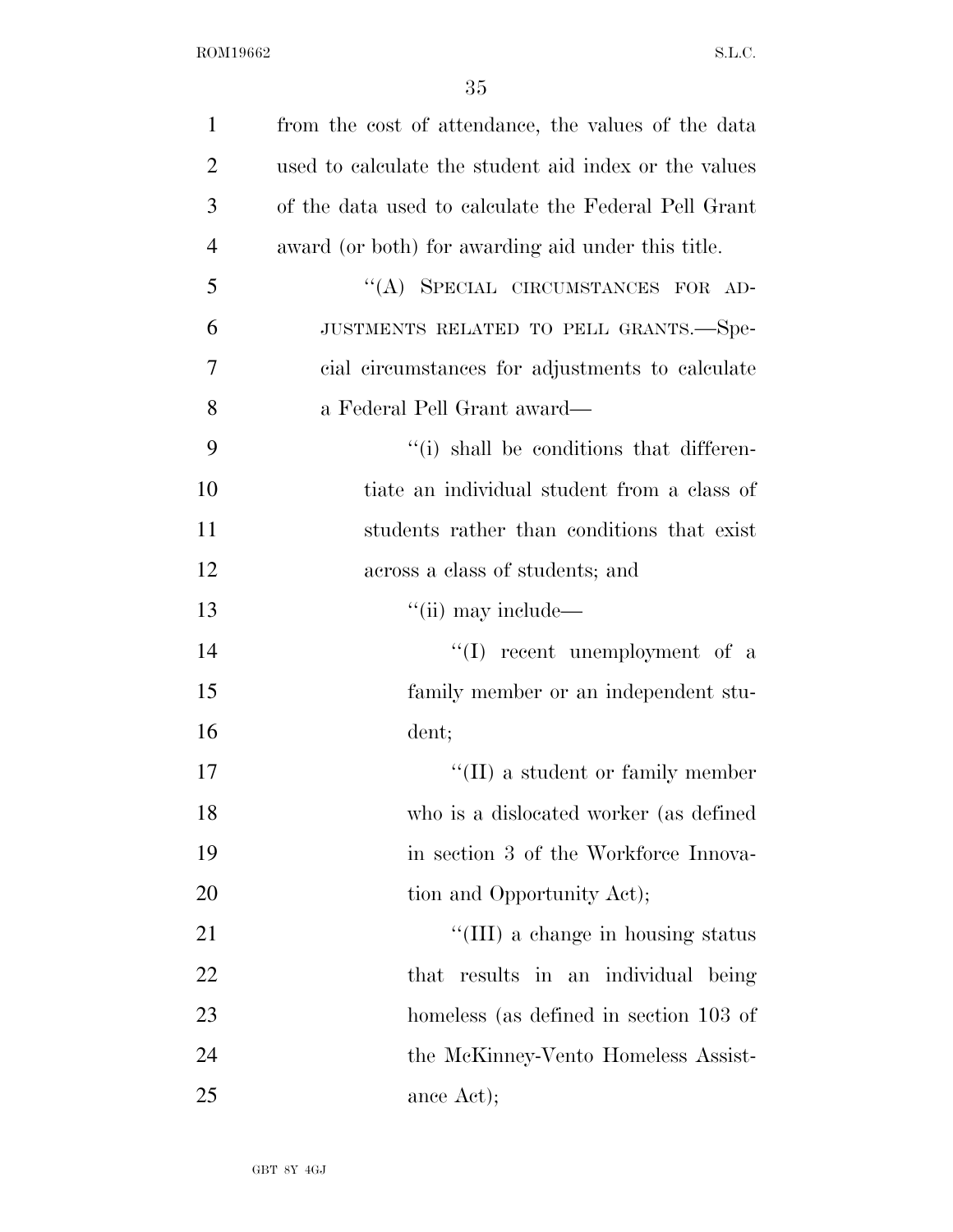| $\mathbf{1}$   | $\lq\lq$ (IV) a recent condition of severe      |
|----------------|-------------------------------------------------|
| $\overline{2}$ | disability of the student, the depend-          |
| 3              | ent student's parent or guardian, or            |
| $\overline{4}$ | an independent student's dependent              |
| 5              | or spouse; or                                   |
| 6              | $\lq\lq(V)$ other changes or adjust-            |
| 7              | ments in the income, assets, or size of         |
| 8              | a family, or a student's dependency             |
| 9              | status.                                         |
| 10             | "(B) SPECIAL CIRCUMSTANCES FOR AD-              |
| 11             | JUSTMENTS RELATED TO COST OF ATTEND-            |
| 12             | ANCE AND STUDENT AID INDEX.-Special cir-        |
| 13             | cumstances for adjustments to the cost of at-   |
| 14             | tendance or the values of the data used to cal- |
| 15             | culate the student aid index—                   |
| 16             | "(i) shall be conditions that differen-         |
| 17             | tiate an individual student from a class of     |
| 18             | students rather than conditions that exist      |
| 19             | across a class of students; and                 |
| 20             | $\lq\lq$ (ii) may include—                      |
| 21             | $\lq(1)$ tuition expenses at an ele-            |
| 22             | mentary school or secondary school;             |
| 23             | "(II) medical, dental, or nursing               |
| 24             | home expenses not covered by insur-             |
| 25             | ance;                                           |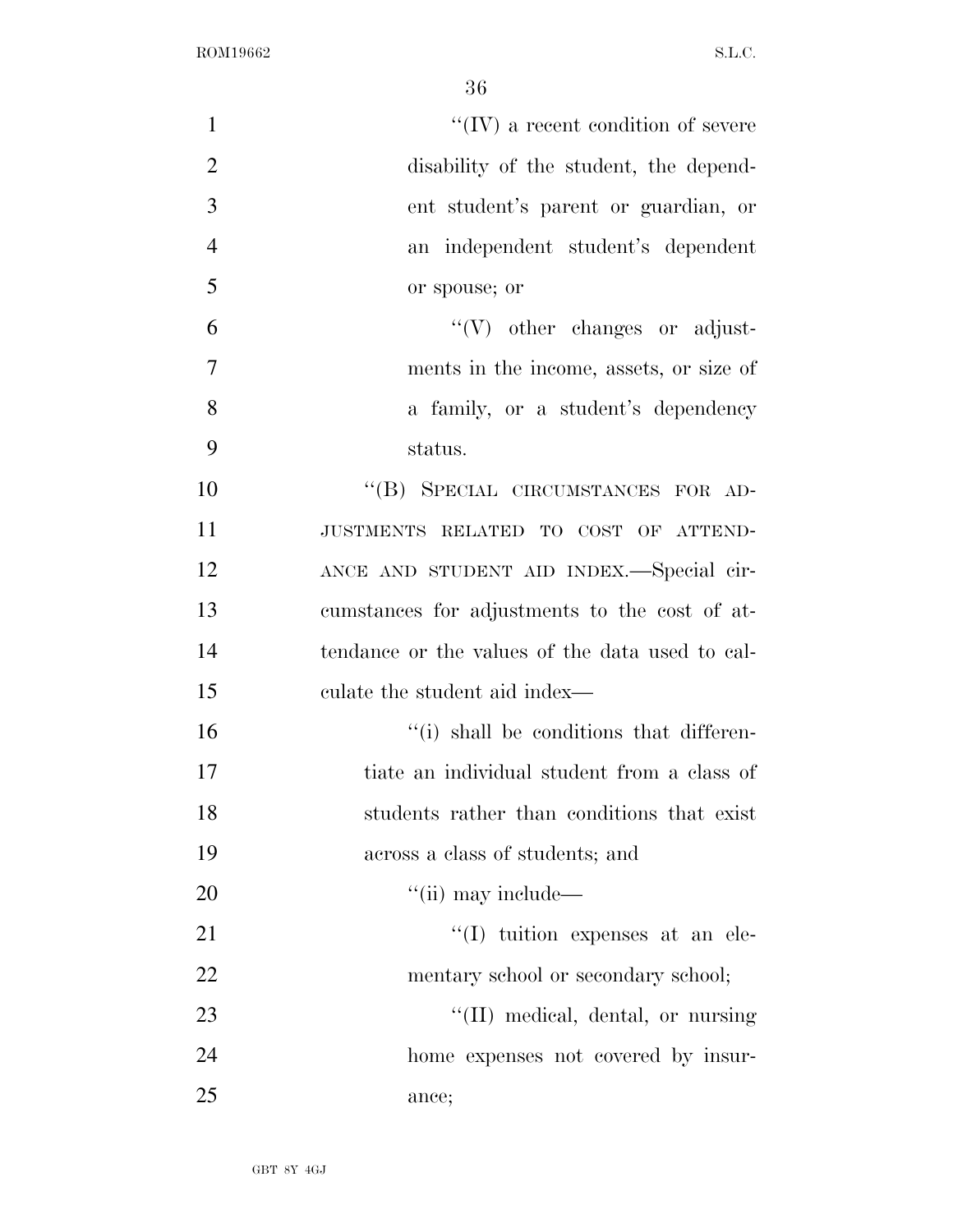| $\mathbf{1}$   | "(III) unusually high child care        |
|----------------|-----------------------------------------|
| $\overline{2}$ | or dependent care costs;                |
| 3              | $\lq\lq (IV)$ recent unemployment of a  |
| $\overline{4}$ | family member or an independent stu-    |
| 5              | dent;                                   |
| 6              | $``(V)$ a student or family member      |
| $\overline{7}$ | who is a dislocated worker (as defined  |
| 8              | in section 3 of the Workforce Innova-   |
| 9              | tion and Opportunity Act);              |
| 10             | $\lq\lq$ (VI) the number of family mem- |
| 11             | bers enrolled in a degree, certificate, |
| 12             | or other program leading to a recog-    |
| 13             | nized educational credential at an in-  |
| 14             | stitution with a program participation  |
| 15             | agreement under section 487;            |
| 16             | "(VII) a change in housing sta-         |
| 17             | tus that results in an individual being |
| 18             | homeless (as defined in section 103 of  |
| 19             | the McKinney-Vento Homeless Assist-     |
| 20             | ance Act);                              |
| 21             | "(VIII) in the case of a depend-        |
| 22             | ent student, a recent condition of se-  |
| 23             | vere disability of the student, the de- |
| 24             | pendent student's parent or guardian,   |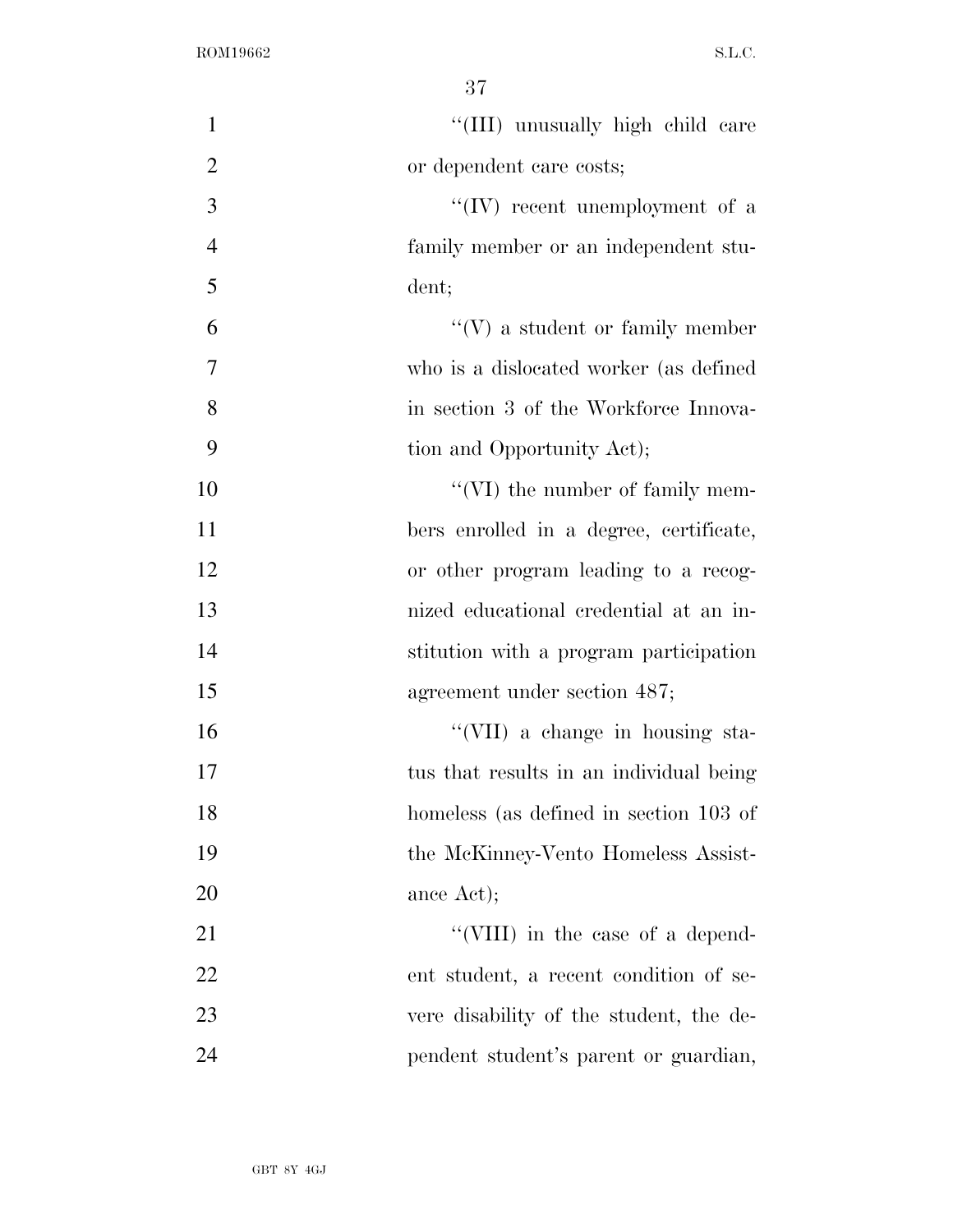| $\mathbf{1}$   | or an independent student's depend-                   |
|----------------|-------------------------------------------------------|
| $\overline{2}$ | ent or spouse;                                        |
| 3              | $\lq\lq$ (IX) exceptional circumstances               |
| $\overline{4}$ | of claimed losses against income on                   |
| 5              | the Federal tax return that substan-                  |
| 6              | tially lower adjusted gross income,                   |
| $\overline{7}$ | such as unusual business, investment,                 |
| 8              | or real estate losses; or                             |
| 9              | $\lq\lq (X)$ other changes or adjust-                 |
| 10             | ments in the income, assets, or size of               |
| 11             | a family, or a student's dependency                   |
| 12             | status.                                               |
| 13             | "(3) USE OF AUTHORITY.-No institution of              |
| 14             | higher education or financial aid administrator shall |
| 15             | maintain a policy of denying all requests for adjust- |
| 16             | ments under this subsection.                          |
| 17             | "(4) DOCUMENTATION AND PROHIBITION ON                 |
| 18             | FEES.                                                 |
| 19             | "(A) IN GENERAL.—Documentation for                    |
| 20             | adjustments under paragraph (1) shall substan-        |
| 21             | tiate the special circumstances of individual stu-    |
| 22             | dents, and may include a documented interview         |
| 23             | between the student and the financial aid ad-         |
| 24             | ministrator.                                          |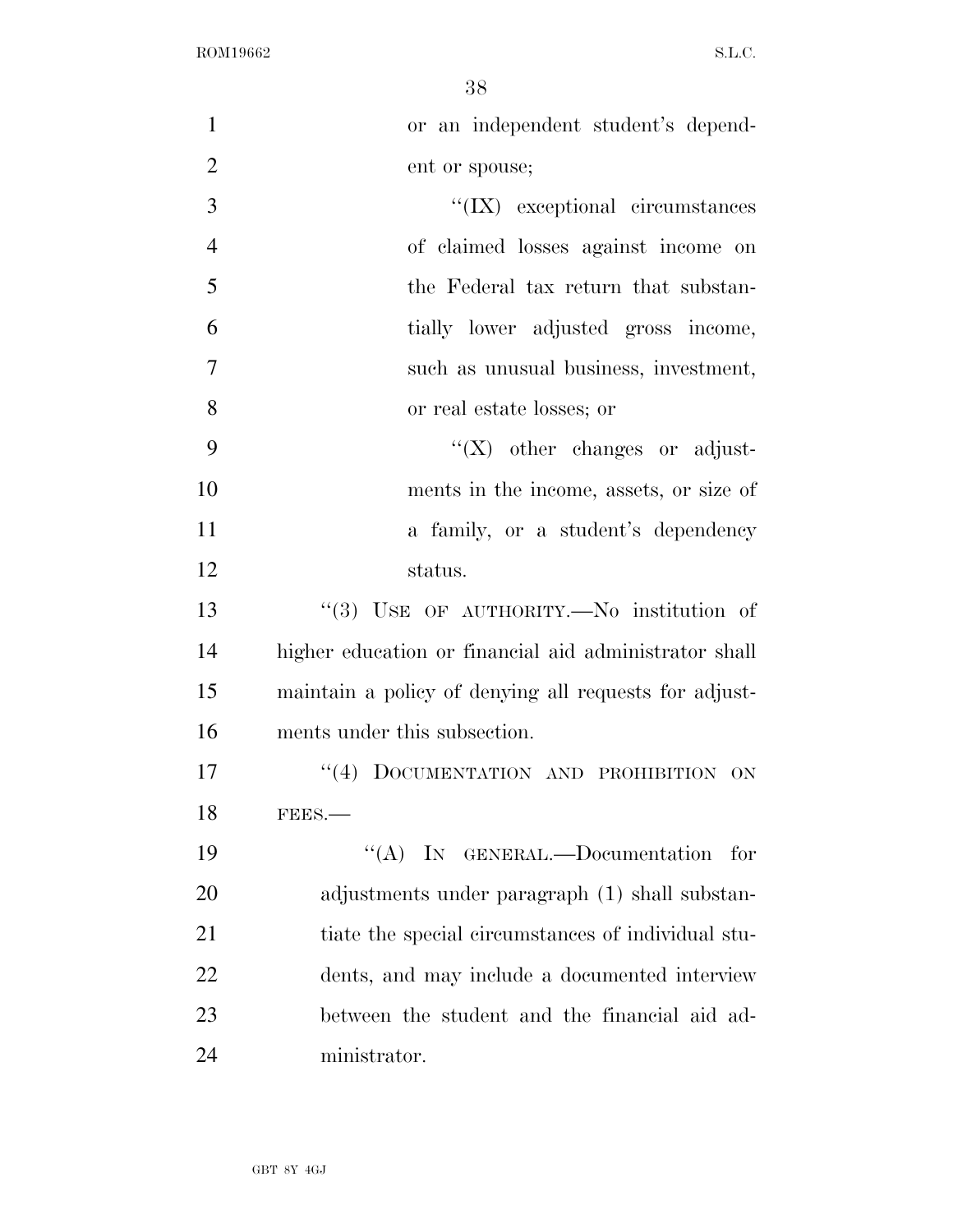| $\mathbf{1}$   | "(B) NO ADDITIONAL FEE.—No student or              |
|----------------|----------------------------------------------------|
| $\overline{2}$ | parent shall be charged a fee for a documented     |
| 3              | interview of the student by the financial aid ad-  |
| $\overline{4}$ | ministrator or for the review of a student or      |
| 5              | parent's request for adjustments under this        |
| 6              | subsection including the review of any supple-     |
| 7              | mentary information or documentation of a stu-     |
| 8              | dent or parent's special circumstance.             |
| 9              | "(C) DISCLOSURE.—Each institution of               |
| 10             | higher education shall provide a public notice     |
| 11             | on the institution's financial aid website that    |
| 12             | students applying for aid under this title shall   |
| 13             | have the opportunity to pursue adjustments         |
| 14             | under this subsection.                             |
| 15             | "(b) PROVISIONAL INDEPENDENT STUDENTS.-            |
| 16             | "(1) REQUIREMENTS FOR THE SECRETARY.-              |
| 17             | The Secretary shall—                               |
| 18             | "(A) enable each student who, based on an          |
| 19             | unusual circumstance specified in accordance       |
| 20             | with section $480(d)(1)(I)$ , may qualify for an   |
| 21             | adjustment under subsection (a) that will result   |
| 22             | in a determination of independence under this      |
| 23             | section and section $480(d)(1)(I)$ to complete the |
| 24             | Free Application For Federal Student Aid as        |
| 25             | an independent student for the purpose of a        |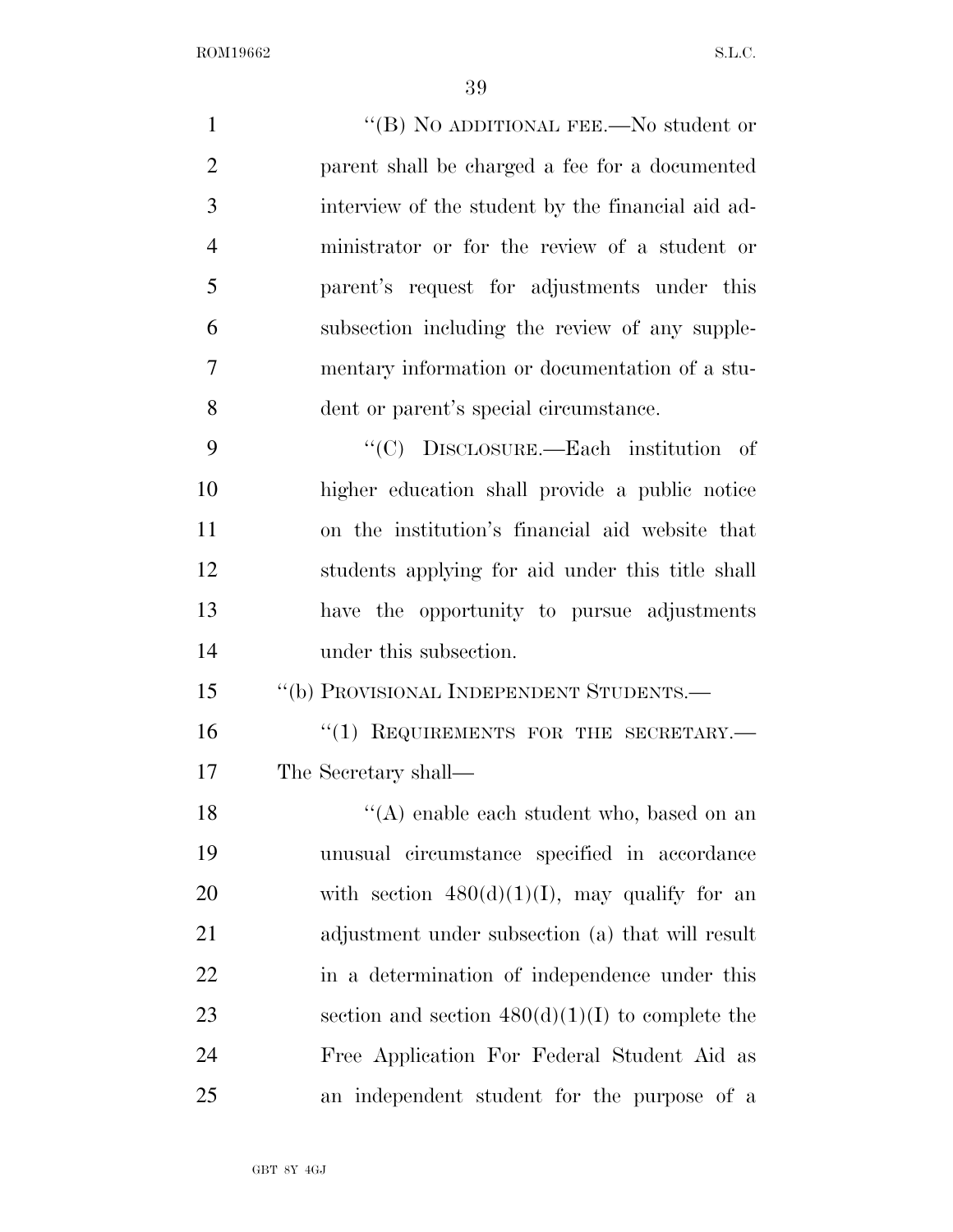| provisional determination of the student's Fed-     |
|-----------------------------------------------------|
| eral financial aid award, but subject to the au-    |
| thority under paragraph $(2)(E)$ , for the purpose  |
| of the final determination of the award;            |
| "(B) upon completion of the Free Applica-           |
| tion for Federal Student Aid provide an esti-       |
| mate of the student's Federal Pell Grant            |
| award, based on the assumption the student is       |
| determined to be an independent student; and        |
| $\lq\lq$ specify, on the Free Application for       |
| Federal Student Aid, the consequences under         |
| section $490(a)$ of knowingly and willfully com-    |
| pleting the Free Application for Federal Stu-       |
| dent Aid as an independent student under sub-       |
| paragraph (A) without meeting the unusual cir-      |
| cumstances to qualify for such a determination.     |
| "(2) REQUIREMENTS FOR FINANCIAL AID AD-             |
| MINISTRATORS.—With respect to a student accepted    |
| for admission who completes the Free Application    |
| for Federal Student Aid as an independent student   |
| under paragraph $(1)(A)$ , a financial aid adminis- |
| trator—                                             |
| $\lq\lq$ shall notify the student of the institu-   |
|                                                     |

 tional process and requirements for an adjust-ment under this section and section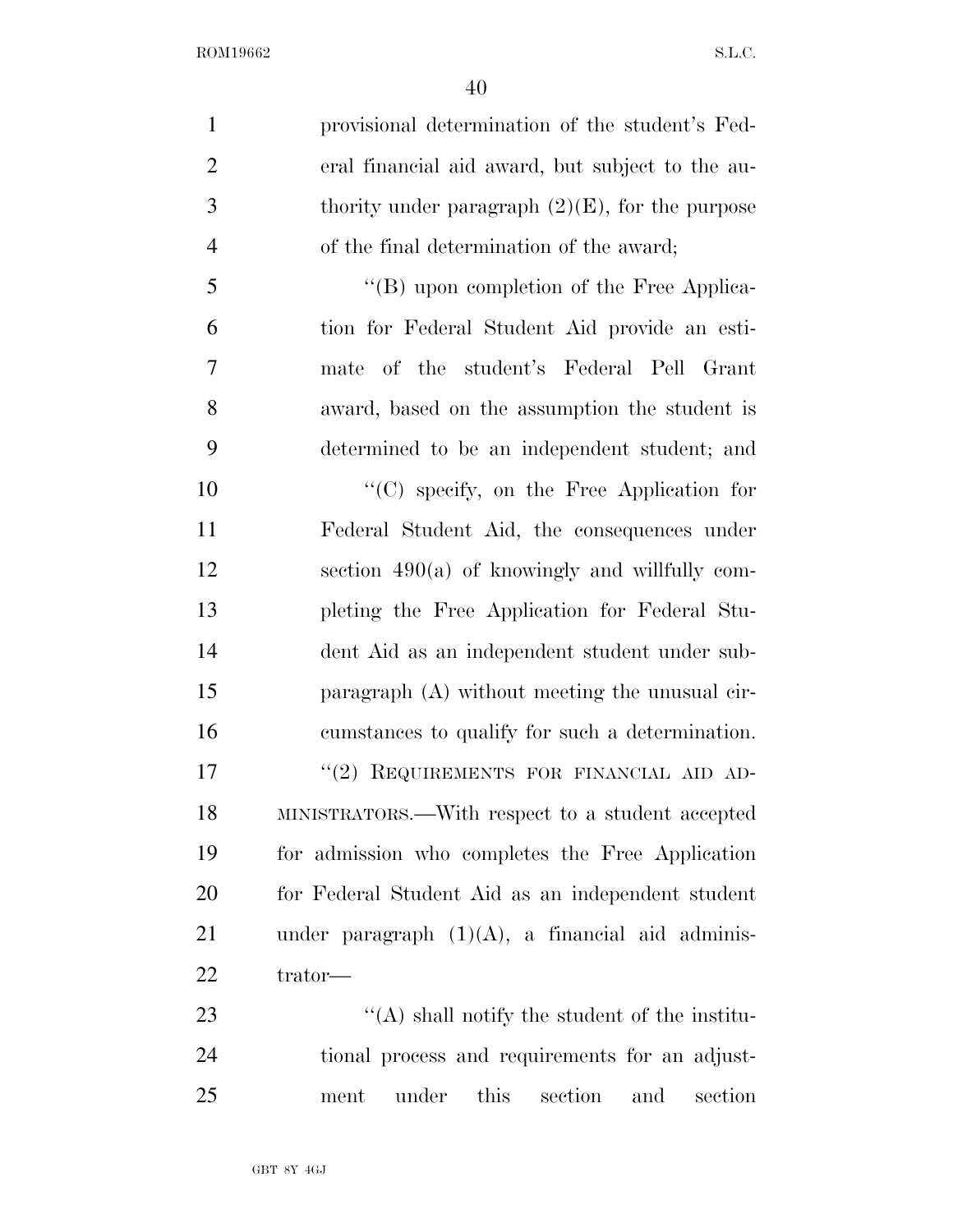| $\mathbf{1}$   | $480(d)(1)(I)$ that will result in a review of the |
|----------------|----------------------------------------------------|
| $\overline{2}$ | student's request for an adjustment and a de-      |
| 3              | termination of the student's dependency status     |
| $\overline{4}$ | under such sections within a reasonable time       |
| 5              | after the student completes the Free Applica-      |
| 6              | tion for Federal Student Aid;                      |
| 7              | $\lq\lq (B)$ shall provide the student a final de- |
| 8              | termination of the student's dependency status     |
| 9              | and Federal financial aid award within a rea-      |
| 10             | sonable amount of time after all requested doc-    |
| 11             | umentation is provided;                            |
| 12             | $\lq\lq$ (C) may consider as adequate verification |
| 13             | a student qualifies for an adjustment<br>that      |
| 14             | under this section and $480(d)(1)(I)$ —            |
| 15             | "(i) submission of a court order or of-            |
| 16             | ficial Federal or State documentation that         |
| 17             | the student's parents or legal guardians           |
| 18             | are incarcerated in any Federal or State           |
| 19             | penal institution;                                 |
| 20             | "(ii) a documented phone call or a                 |
| 21             | written statement, which confirms the spe-         |
| 22             | eific unusual circumstances with—                  |
| 23             | "(I) a child welfare agency au-                    |
| 24             | thorized by a State or county;                     |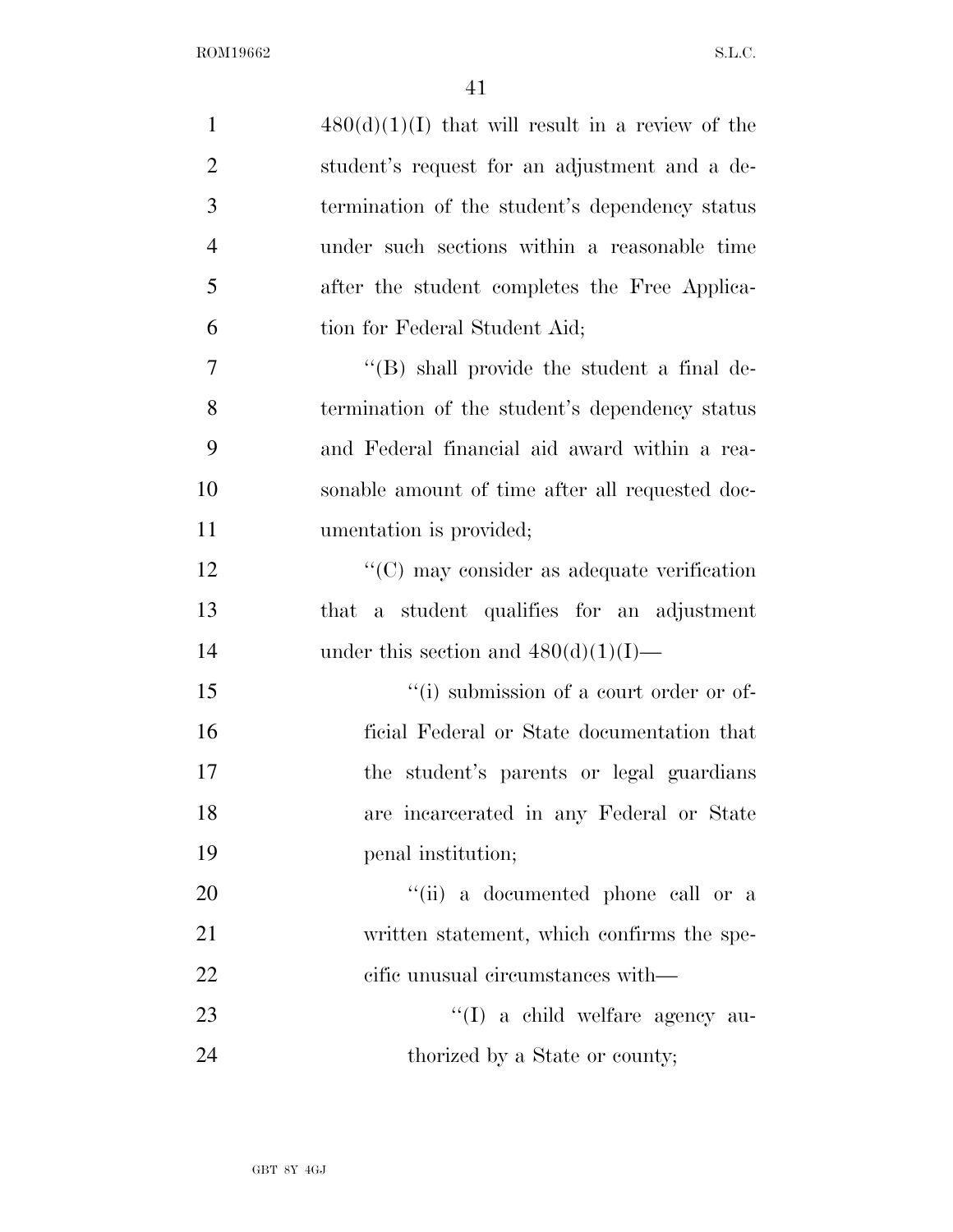| $\mathbf{1}$   | "(II) a Tribal child welfare au-           |
|----------------|--------------------------------------------|
| $\overline{2}$ | thority;                                   |
| 3              | "(III) an independent living case          |
| $\overline{4}$ | worker; or                                 |
| 5              | $\lq\lq$ (IV) a public or private agency,  |
| 6              | facility, or program serving the vic-      |
| $\tau$         | tims of abuse, neglect, assault, or vio-   |
| 8              | lence;                                     |
| 9              | "(iii) a documented phone call or a        |
| 10             | written statement from an attorney, a      |
| 11             | guardian ad litem, or a court appointed    |
| 12             | special advocate, which confirms the spe-  |
| 13             | cific unusual circumstances and documents  |
| 14             | the person's relationship to the student;  |
| 15             | "(iv) a documented phone call or a         |
| 16             | written statement from a representative of |
| 17             | a program under chapter 1 or 2 of subpart  |
| 18             | 2 of part A, which confirms the specific   |
| 19             | unusual circumstances and documents the    |
| 20             | person's relationship to the student;      |
| 21             | "(v) submission of a copy of the stu-      |
| 22             | dent's parents'—                           |
| 23             | $\lq\lq$ certificates of death; or         |
| 24             | $\lq$ (II) verified obituaries; or         |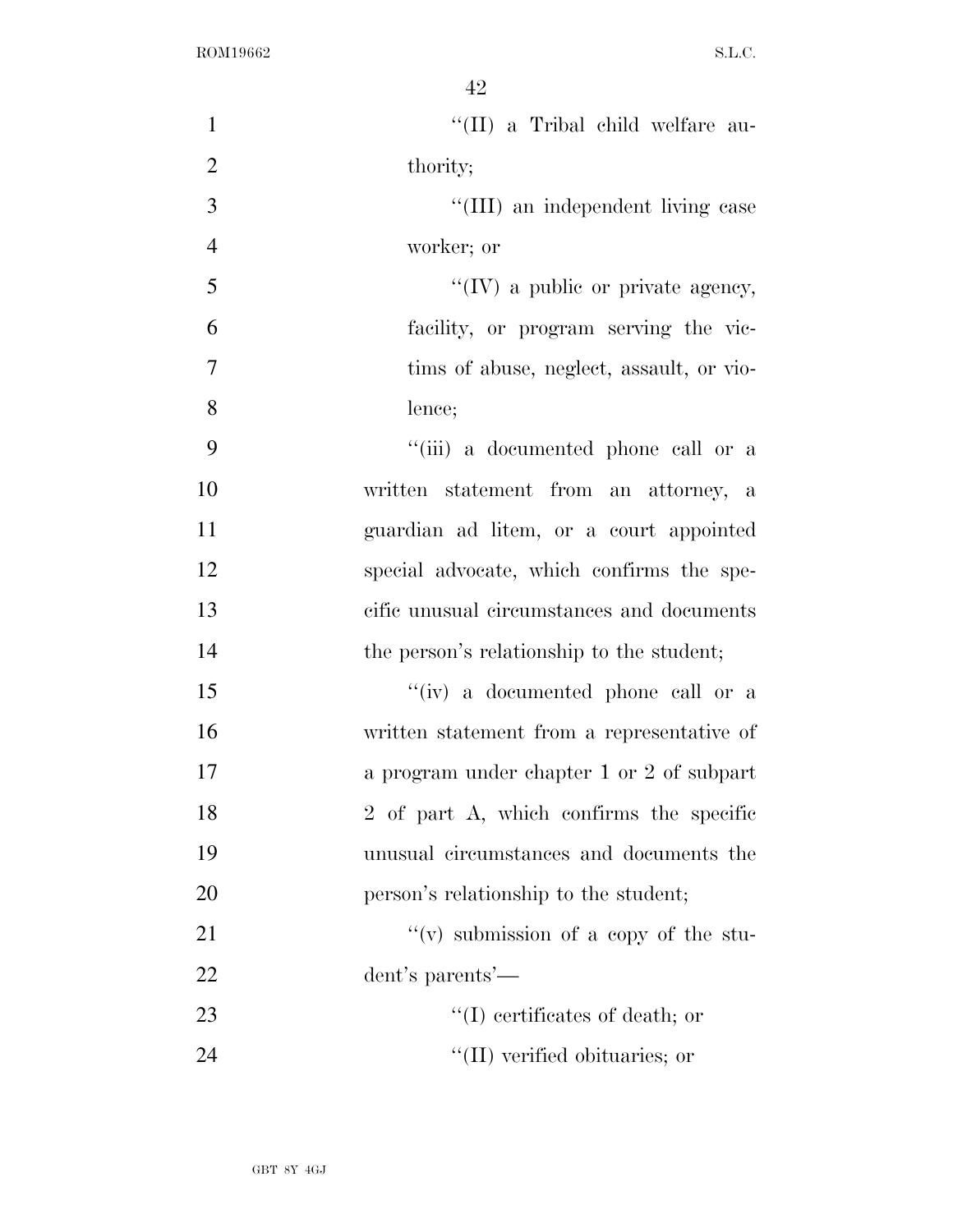| $\mathbf{1}$   | $\lq\lq$ (vi) in the absence of documentation        |
|----------------|------------------------------------------------------|
| $\overline{2}$ | described in this subparagraph, other doc-           |
| 3              | umentation the financial aid administrator           |
| $\overline{4}$ | determines is adequate and appropriate to            |
| 5              | confirm the unusual circumstances;                   |
| 6              | $\lq\lq$ (D) shall retain all documents related to   |
| 7              | the adjustment under this section and section        |
| 8              | $480(d)(1)(I)$ , including documented interviews,    |
| 9              | for at least the duration of the student's enroll-   |
| 10             | ment, and shall abide by all other record keep-      |
| 11             | ing requirements of this Act; and                    |
| 12             | $\lq\lq(E)$ shall presume that any student who       |
| 13             | has obtained an adjustment under this section        |
| 14             | and section $480(d)(1)(I)$ and a final determina-    |
| 15             | tion of independence for a preceding award year      |
| 16             | at an institution to be independent for a subse-     |
| 17             | quent award year at the same institution un-         |
| 18             | less—                                                |
| 19             | "(i) the student informs the institu-                |
| 20             | tion that circumstances have changed; or             |
| 21             | "(ii) the institution has specific con-              |
| 22             | flicting information about the student's             |
| 23             | independence.                                        |
| 24             | "(c) ADJUSTMENTS TO ASSETS OR INCOME TAKEN           |
| 25             | INTO ACCOUNT.—A financial aid administrator shall be |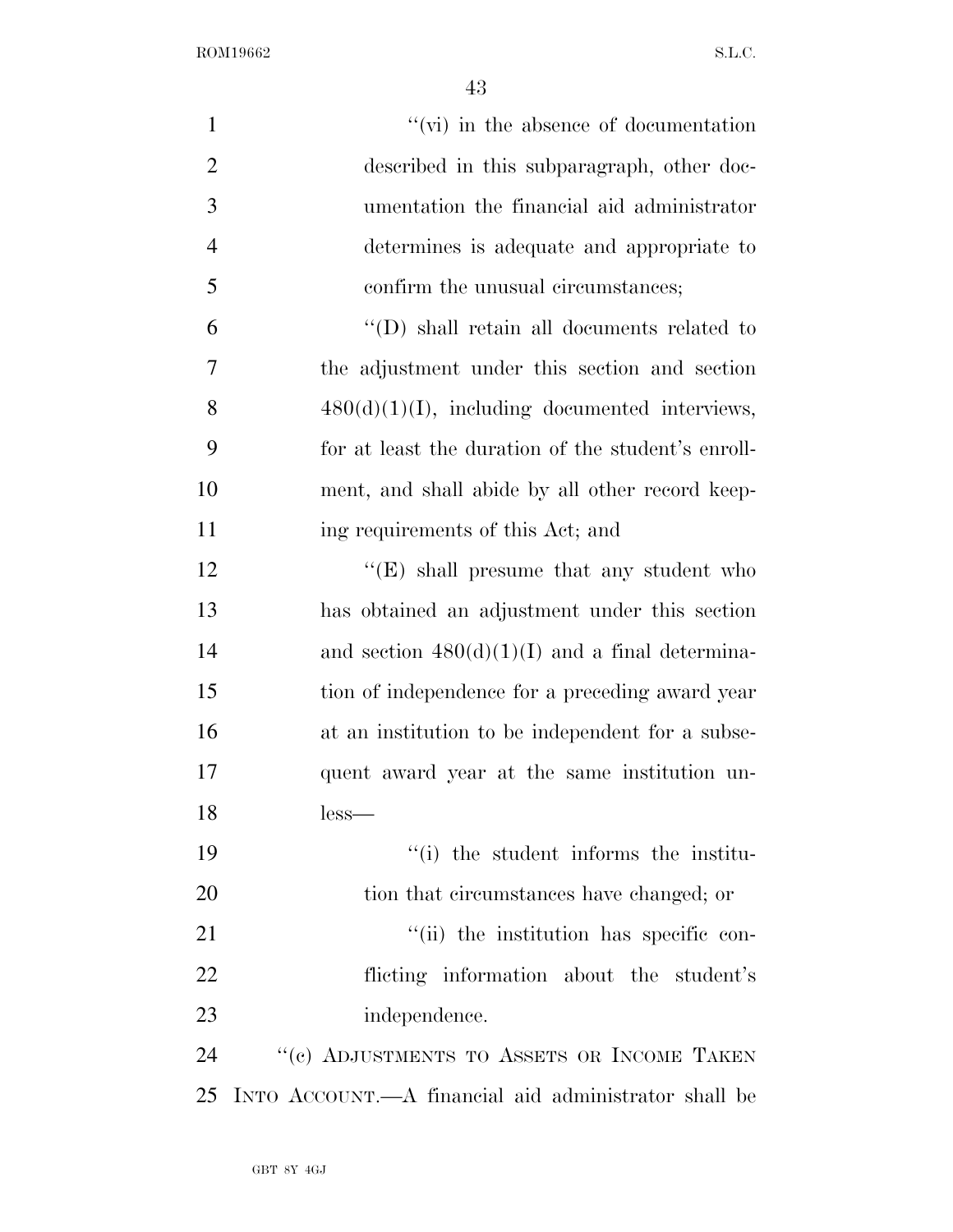considered to be making a necessary adjustment in accord-ance with subsection (a) if—

 ''(1) the administrator makes adjustments ex- cluding from family income or assets any proceeds or losses from a sale of farm or business assets of a family if such sale results from a voluntary or in- voluntary foreclosure, forfeiture, or bankruptcy or a voluntary or involuntary liquidation; or

 $(2)$  the administrator makes adjustments for a student with a disability so as to take into consider- ation the additional costs such student incurs as a result of such student's disability.

13 "(d) REFUSAL OR ADJUSTMENT OF LOAN CERTIFI- CATIONS.—On a case-by-case basis, an eligible institution may refuse to use the authority provided under this sec- tion, certify a statement that permits a student to receive a loan under part D, certify a loan amount, or make a loan that is less than the student's determination of need (as determined under this part), if the reason for the ac- tion is documented and provided in written form to the student. No eligible institution shall discriminate against any borrower or applicant in obtaining a loan on the basis of race, national origin, religion, sex, marital status, age, or disability status.''.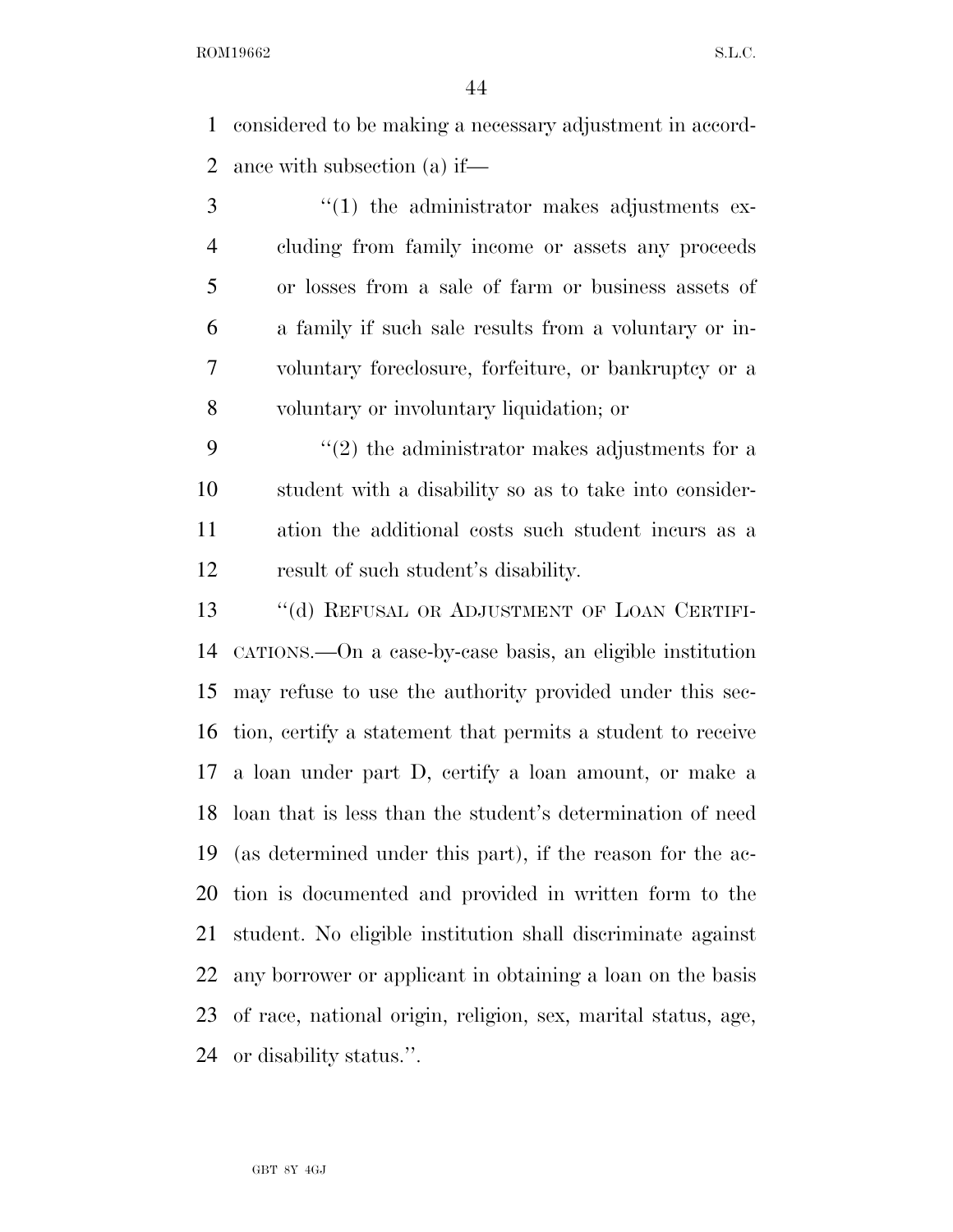(j) DISREGARD OF STUDENT AID IN OTHER PRO- GRAMS.—Section 479B (20 U.S.C. 1087uu) is amended to read as follows:

## **''SEC. 479B. DISREGARD OF STUDENT AID IN OTHER PRO-GRAMS.**

 ''Notwithstanding any other provision of law, student financial assistance received under this title, or under Bu- reau of Indian Affairs student assistance programs, shall not be taken into account in determining the need or eligi- bility of any person for benefits or assistance, or the amount of such benefits or assistance, under any Federal, State, or local program financed in whole or in part with Federal funds.''.

 (k) NATIVE AMERICAN STUDENTS.—Section 479C (20 U.S.C. 1087uu-1) is amended to read as follows:

## **''SEC. 479C. NATIVE AMERICAN STUDENTS.**

 ''In determining the student aid index for Native American students, computations performed pursuant to this part shall exclude—

 $\frac{1}{20}$  (1) any income and assets of \$2,000 or less 21 per individual payment received by the student (and spouse) and student's parents under Public Law 98– 64 (25 U.S.C. 117a et seq.; 97 Stat. 365) (com-monly known as the 'Per Capita Act') or the Indian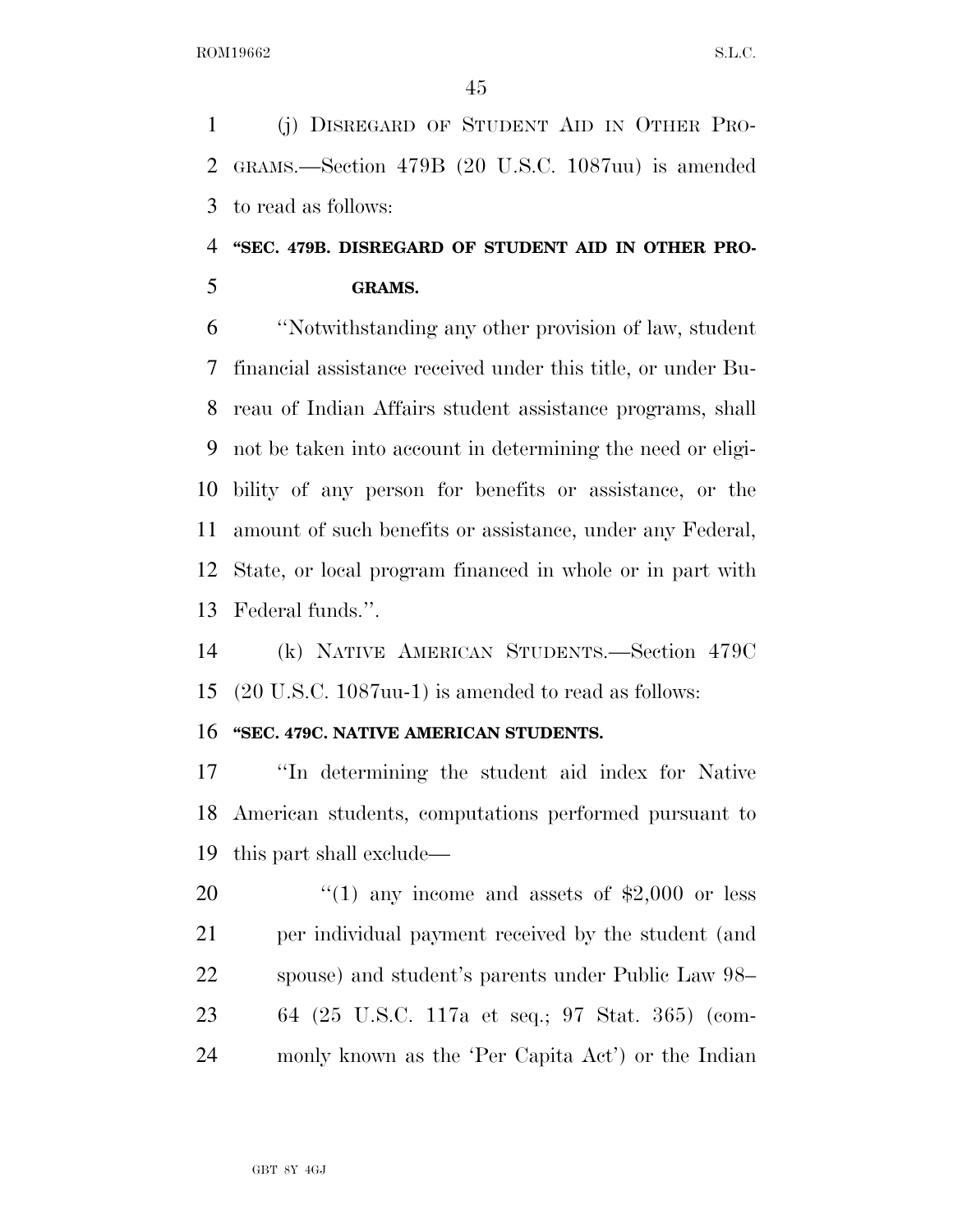|   | Tribal Judgment Funds Use or Distribution Act (25) |
|---|----------------------------------------------------|
| 2 | U.S.C. 1401 et seq.); and                          |

 ''(2) any income received by the student (and spouse) and student's parents under the Alaska Na- tive Claims Settlement Act (43 U.S.C. 1601 et seq.) or the Maine Indian Claims Settlement Act of 1980  $(25 \text{ U.S.C. } 1721 \text{ et seq.})$ .''.

 (l) DEFINITIONS.—Section 480 (20 U.S.C. 1087vv) is amended to read as follows:

## **''SEC. 480. DEFINITIONS.**

''In this part:

 ''(a) TOTAL INCOME.—The term 'total income' means the amount equal to adjusted gross income for the second preceding tax year plus untaxed income and bene- fits for the second preceding tax year minus excludable income for the second preceding tax year. The factors used to determine total income shall be derived from the Fed- eral income tax return, if available, except for the appli- cant's ability to indicate a qualified rollover in the second preceding tax year as outlined in section 483.

 ''(b) UNTAXED INCOME AND BENEFITS.—The term 'untaxed income and benefits' means—

23  $\frac{1}{2}$  (1) deductions and payments to self-employed SEP, SIMPLE, Keogh, and other qualified indi-vidual retirement accounts excluded from income for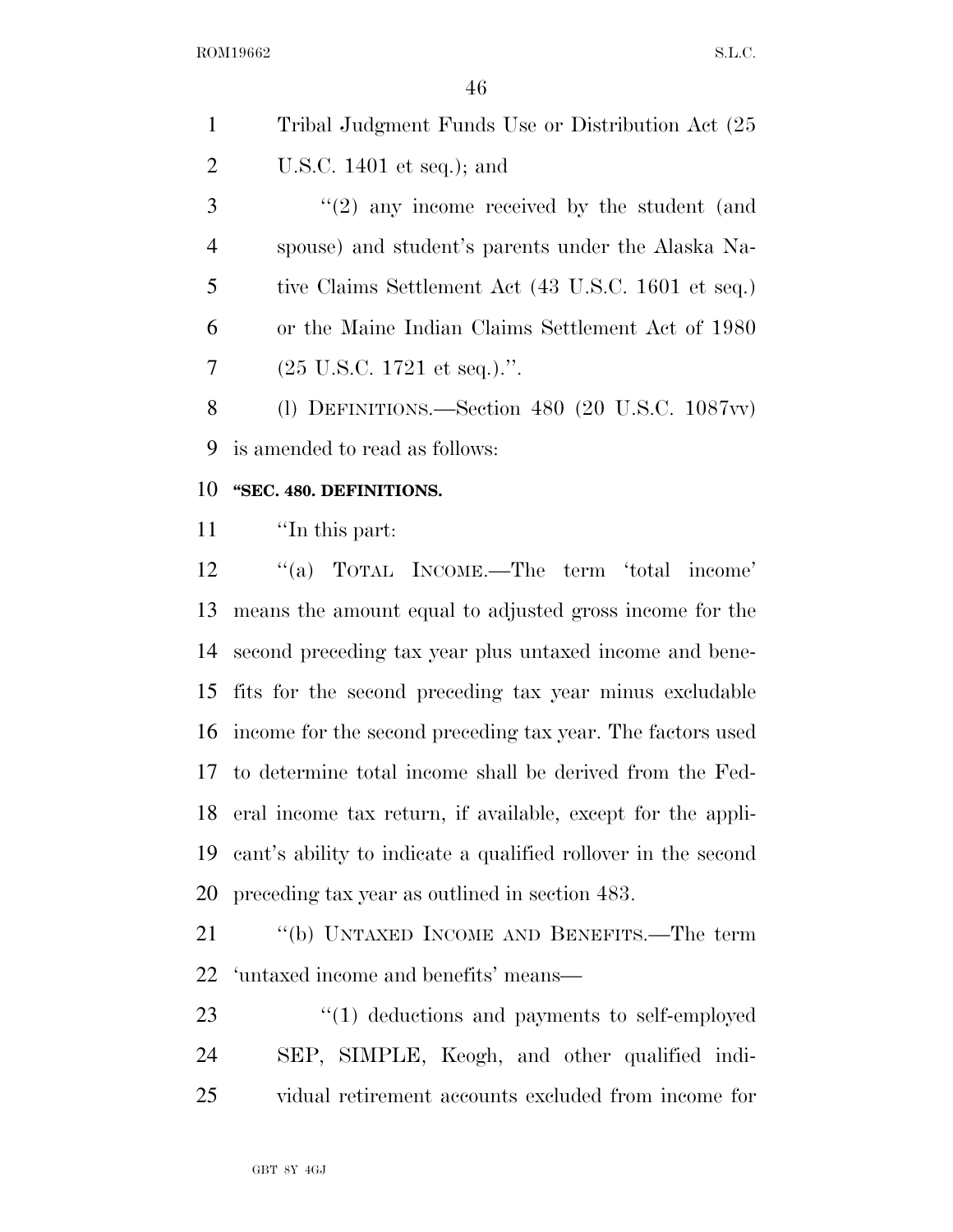| $\mathbf{1}$   | Federal tax purposes, except such term shall not in-          |
|----------------|---------------------------------------------------------------|
| $\overline{2}$ | clude payments made to tax-deferred pension and               |
| 3              | retirement plans, paid directly or withheld from              |
| $\overline{4}$ | earnings, that are not delineated on the Federal tax          |
| 5              | return;                                                       |
| 6              | $f'(2)$ tax-exempt interest income;                           |
| $\overline{7}$ | $(3)$ untaxed portion of individual retirement                |
| 8              | account distributions;                                        |
| 9              | $\cdot$ (4) untaxed portion of pensions; and                  |
| 10             | $\cdot\cdot$ (5) untaxed contributions to health savings ac-  |
| 11             | counts.                                                       |
| 12             | "(c) VETERAN.—The term 'veteran' has the meaning              |
| 13             | given the term in section $101(2)$ of title 38, United States |
| 14             | Code.                                                         |
| 15             | "(d) INDEPENDENT STUDENTS AND DETERMINA-                      |
| 16             | TIONS.                                                        |
| 17             | "(1) DEFINITION.—The term 'independent',                      |
| 18             | when used with respect to a student, means any in-            |
| 19             | dividual who-                                                 |
| 20             | "(A) is 24 years of age or older by Decem-                    |
| 21             | ber 31 of the award year;                                     |
| 22             | $\lq\lq$ (B) is an orphan, in foster care, or a               |
| 23             | ward of the court, or was an orphan, in foster                |
| 24             | care, or a ward of the court at any time when                 |
| 25             | the individual was 13 years of age or older;                  |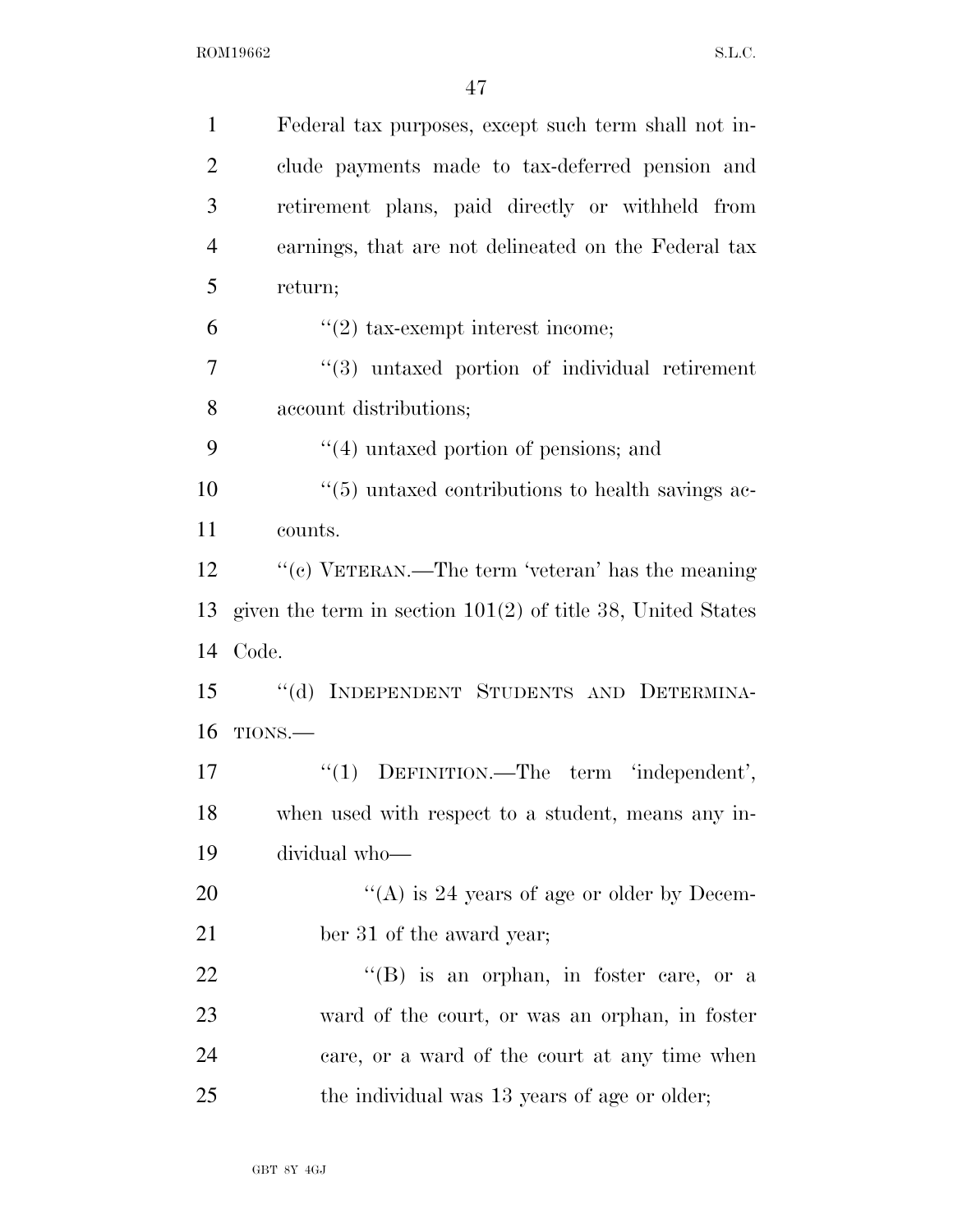| $\mathbf{1}$   | $\lq\lq$ (C) is, or was immediately prior to attain- |
|----------------|------------------------------------------------------|
| $\overline{2}$ | ing the age of majority, an emancipated minor        |
| 3              | or in legal guardianship as determined by a          |
| $\overline{4}$ | court of competent jurisdiction in the individ-      |
| 5              | ual's State of legal residence;                      |
| 6              | "(D) is a veteran of the Armed Forces of             |
| $\overline{7}$ | the United States (as defined in subsection $(c)$ )  |
| 8              | or is currently serving on active duty in the        |
| 9              | Armed Forces for other than training purposes;       |
| 10             | $\lq\lq(E)$ is a graduate or professional student;   |
| 11             | $\lq\lq(F)$ is a married individual;                 |
| 12             | "(G) has legal dependents other than a               |
| 13             | spouse;                                              |
| 14             | $\rm{``(H)}$ has been verified as either an unac-    |
| 15             | companied youth 23 years of age or younger           |
| 16             | who is a homeless child or youth (as such term       |
| 17             | is defined in section 725 of the McKinney-           |
| 18             | Vento Homeless Assistance Act), or as unac-          |
| 19             | companied, at risk of homelessness, and self-        |
| 20             | supporting, by-                                      |
| 21             | "(i) a local educational agency home-                |
| 22             | less liaison, designated pursuant to section         |
| 23             | $722(g)(1)(J)(ii)$ of the McKinney-Vento             |
| 24             | Homeless Assistance Act or a designee of             |
| 25             | the liaison;                                         |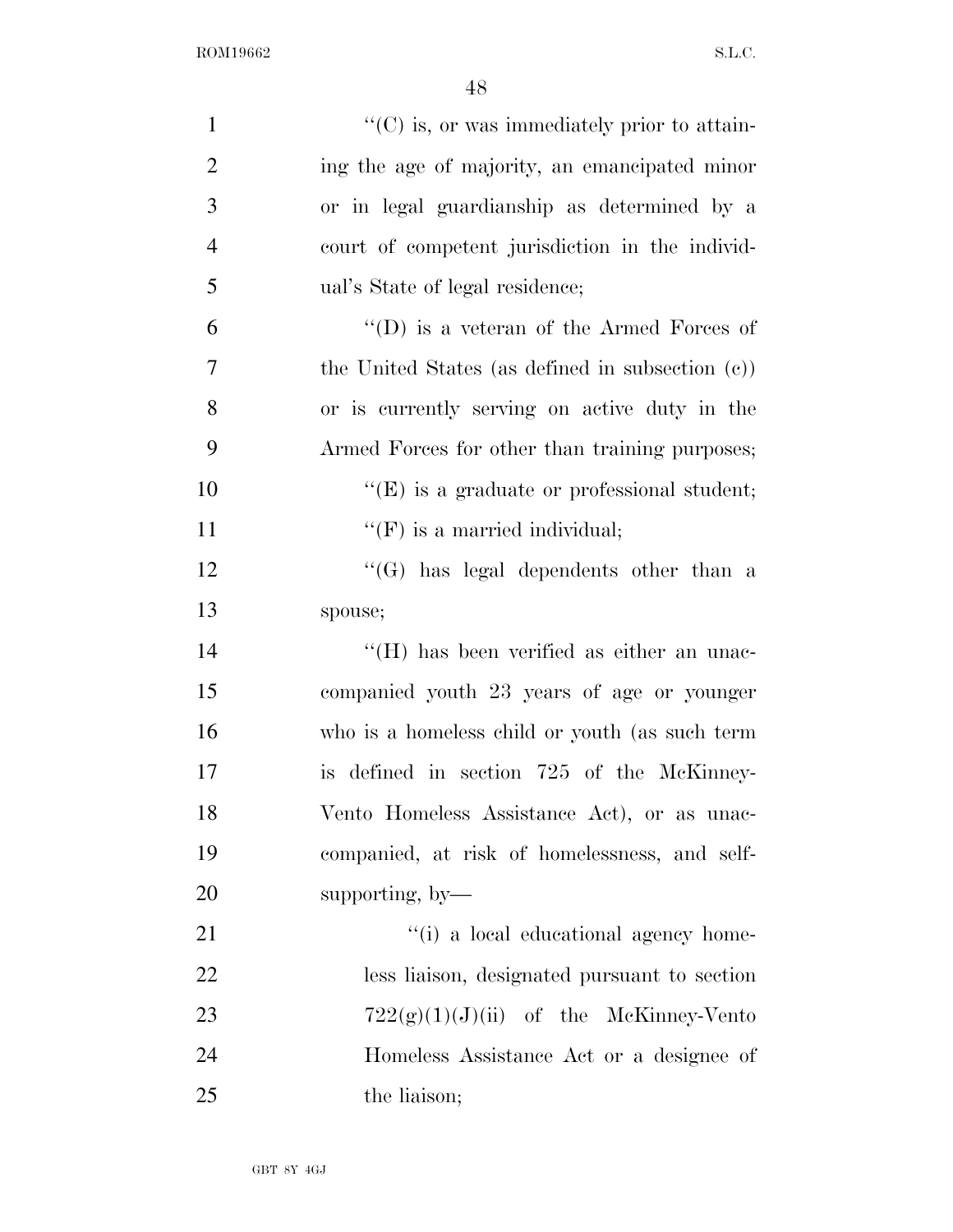| $\mathbf{1}$   | "(ii) the director of a recognized                  |
|----------------|-----------------------------------------------------|
| $\overline{2}$ | emergency shelter, transitional living,             |
| 3              | street outreach program, or other program           |
| $\overline{4}$ | serving individuals who are homeless or a           |
| 5              | designee of the director;                           |
| 6              | "(iii) the director of a Federal TRIO               |
| $\tau$         | program or a Gaining Early Awareness                |
| 8              | and Readiness for Undergraduate program             |
| 9              | under chapter 1 or 2 of subpart 2 of part           |
| 10             | A or a designee of the director; or                 |
| 11             | "(iv) a financial aid administrator                 |
| 12             | who verified the student's circumstance in          |
| 13             | a prior award year; or                              |
| 14             | $\lq\lq$ is a student for whom a financial aid      |
| 15             | administrator makes a documented determina-         |
| 16             | tion of independence by reason of other unusual     |
| 17             | circumstances in which the student is unable to     |
| 18             | contact a parent or where contact with parents      |
| 19             | poses a risk to such student, which may include     |
| 20             | circumstances of-                                   |
| 21             | "(i) human trafficking, as described                |
| 22             | in the Trafficking Victims Protection Act           |
| 23             | of $2000(22 \text{ U.S.C. } 7101 \text{ et seq.});$ |
| 24             | "(ii) legally granted refugee or asylum             |
| 25             | status;                                             |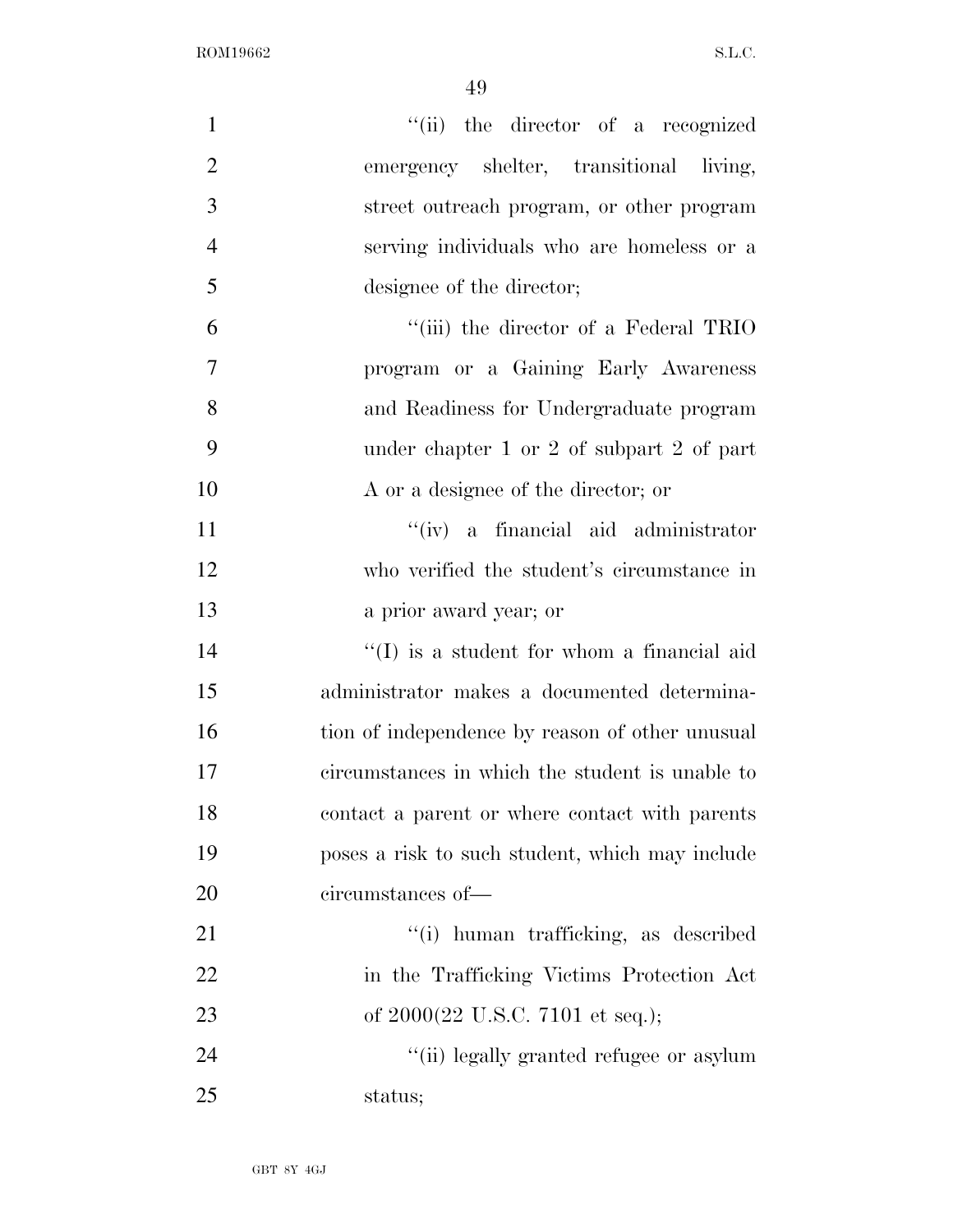| $\mathbf{1}$   | "(iii) parental abandonment; or                                |
|----------------|----------------------------------------------------------------|
| $\overline{2}$ | "(iv) parental imprisonment.                                   |
| 3              | "(2) SIMPLIFYING THE DEPENDENCY OVER-                          |
| $\overline{4}$ | RIDE PROCESS.—A financial aid administrator may                |
| 5              | make a determination of independence under para-               |
| 6              | $graph (1)(I)$ based upon a documented determina-              |
| 7              | tion of independence that was previously made by               |
| 8              | another financial aid administrator under such para-           |
| 9              | graph in the same award year.                                  |
| 10             | "(3) DETERMINATION PROCESS FOR UNACCOM-                        |
| 11             | PANIED YOUTH.—A financial aid administrator shall              |
| 12             | make a case-by-case determination under paragraph              |
| 13             | $(1)(H)$ if a student does not have, and cannot get,           |
| 14             | documentation from any of the other designated au-             |
| 15             | thorities described in such paragraph, and, in the             |
| 16             | absence of conflicting information, may verify a sta-          |
| 17             | tus described in such paragraph. Such a determina-             |
| 18             | tion shall be—                                                 |
| 19             | $\lq\lq$ based on the definitions outlined in                  |
| 20             | paragraph $(1)(H);$                                            |
| 21             | "(B) distinct from a determination of inde-                    |
| 22             | pendence under paragraph $(1)(I);$                             |
| 23             | $\lq\lq$ <sup>c</sup> (C) based on a written statement from or |
| 24             | a documented interview with the student which                  |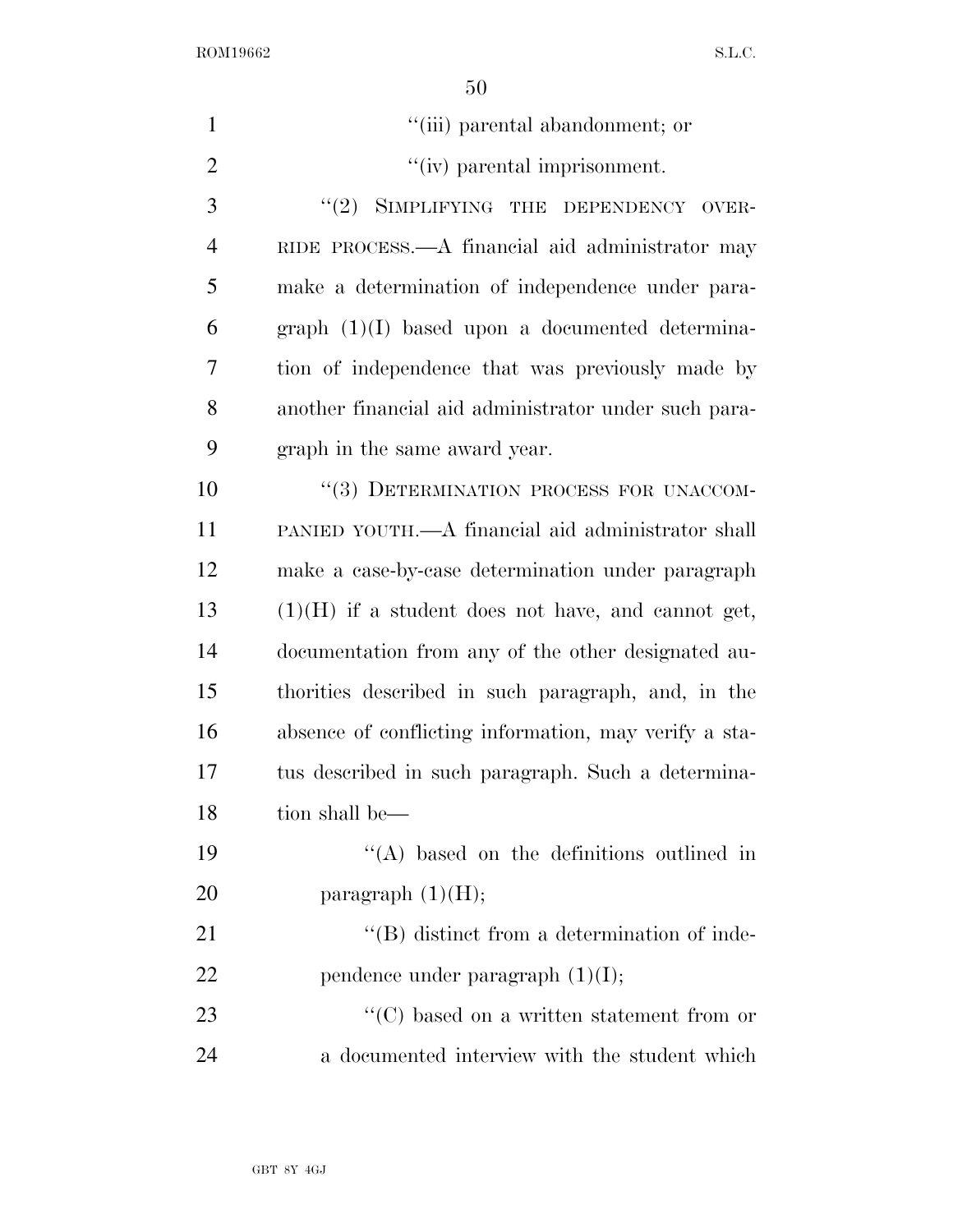| $\mathbf{1}$   | confirms the student's status as an unaccom-           |
|----------------|--------------------------------------------------------|
| $\overline{2}$ | panied youth; and                                      |
| 3              | $\lq\lq$ (D) limited to whether the student's sta-     |
| $\overline{4}$ | tus has been verified through an individual de-        |
| 5              | scribed in paragraph $(1)(H)$ ; and                    |
| 6              | $\lq\lq(E)$ made independent from the reasons          |
| $\overline{7}$ | for the student's homelessness.                        |
| 8              | $``(4)$ VERIFICATION PROCESS FOR FOSTER CARE           |
| 9              | YOUTH.—If an institution requires documentation to     |
| 10             | verify that a student was in foster care when the      |
| 11             | student was age 13 or older, as described in para-     |
| 12             | $graph (1)(B)$ , a financial aid administrator shall   |
| 13             | consider any of the following as adequate              |
| 14             | verification, in the absence of documented conflicting |
| 15             | information:                                           |
| 16             | $\lq\lq$ . Submission of a court order or offi-        |
| 17             | cial State documentation that the student re-          |
| 18             | ceived Federal or State support in foster care.        |
| 19             | "(B) A documented phone call, written                  |
| 20             | statement, or verifiable electronic data match,        |
| 21             | which confirms the student was in foster care          |
| <u>22</u>      | at an applicable age, from-                            |
| 23             | "(i) a State or tribal agency admin-                   |
| 24             | istering a program under part B or E of                |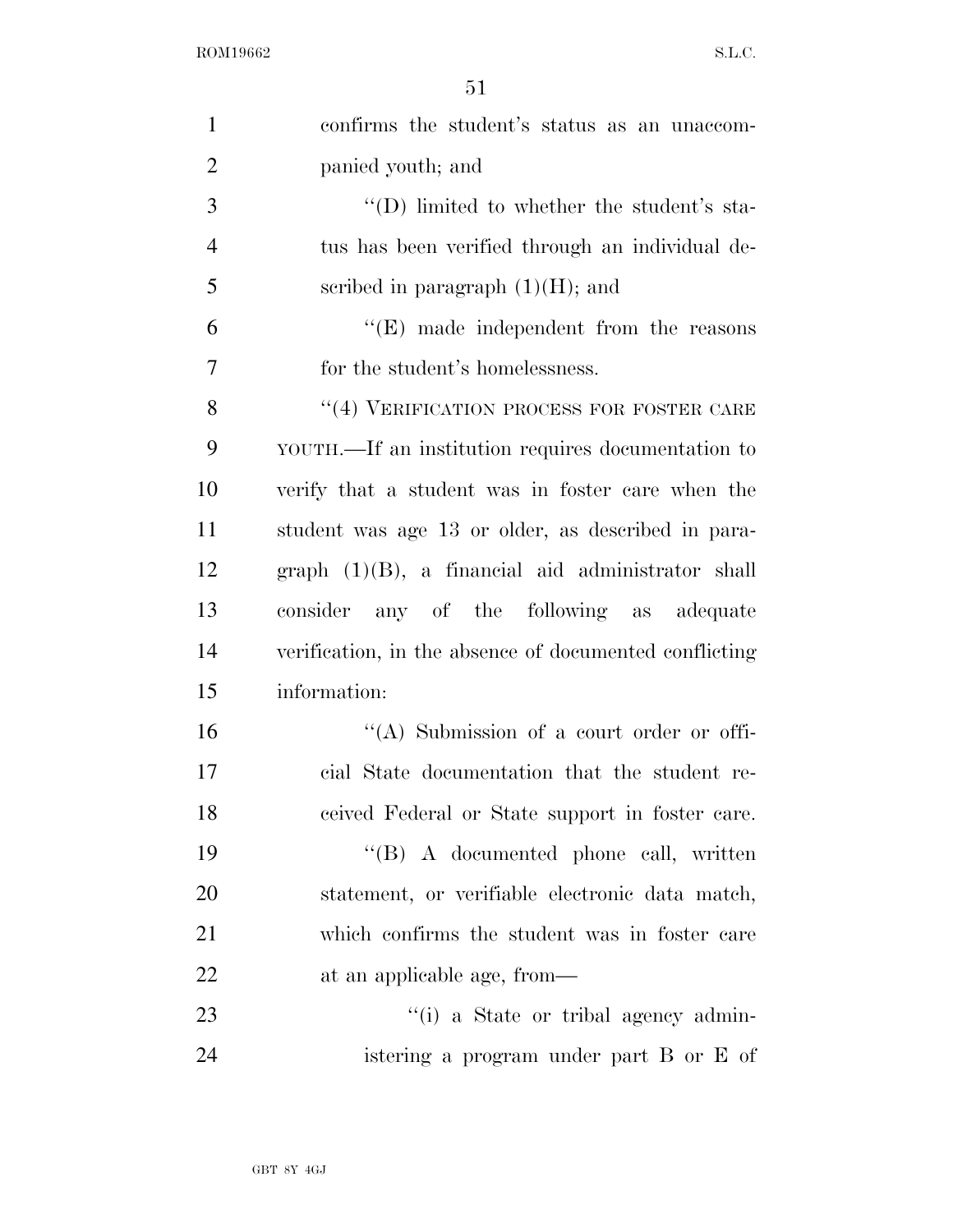| $\mathbf{1}$   | title IV of the Social Security Act (42)               |
|----------------|--------------------------------------------------------|
| $\overline{2}$ | U.S.C. $621$ et seq. and $670$ et seq.);               |
| 3              | "(ii) a State Medicaid agency; or                      |
| $\overline{4}$ | "(iii) a public or private foster care                 |
| 5              | placing agency or foster care facility or              |
| 6              | placement.                                             |
| $\tau$         | " $(C)$ A documented phone call or a written           |
| 8              | statement from an attorney, a guardian ad              |
| 9              | litem, or a Court Appointed Special Advocate           |
| 10             | that confirms that the student was in foster           |
| 11             | care at an applicable age, and documents the           |
| 12             | person's relationship to the student.                  |
| 13             | "(D) Verification of the student's eligibility         |
| 14             | for an education and training voucher under the        |
| 15             | John H. Chafee Foster Care Program under               |
| 16             | section 477 of the Social Security Act (42)            |
| 17             | U.S.C. 677).                                           |
| 18             | "(5) TIMING; USE OF EARLIER DETERMINA-                 |
| 19             | TION.                                                  |
| 20             | "(A) TIMING.—A determination<br>under                  |
| 21             | subparagraph $(B)$ , $(H)$ or $(I)$ of paragraph $(1)$ |
| 22             | for a student—                                         |
| 23             | "(i) shall be made as quickly as prac-                 |
| 24             | ticable;                                               |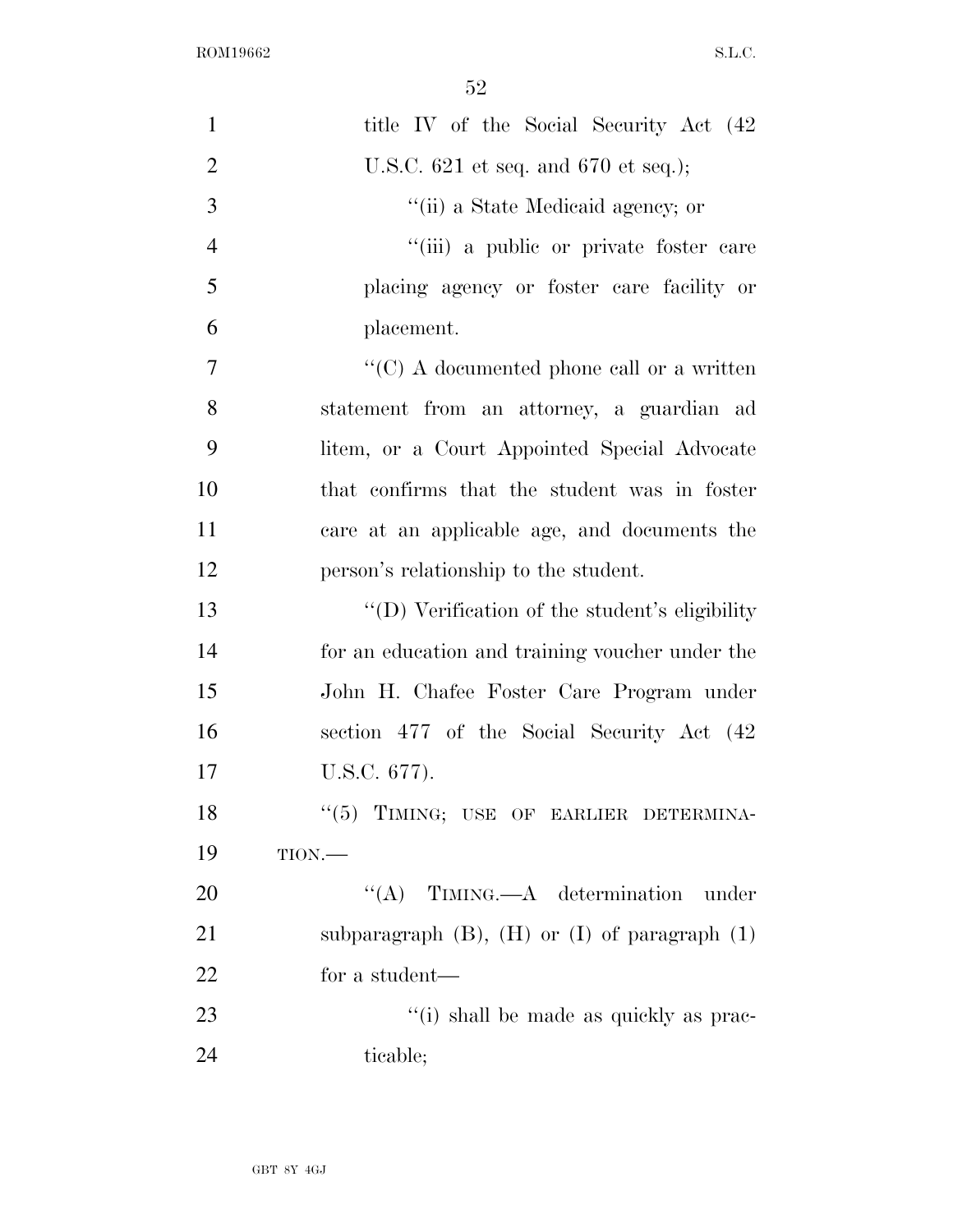| $\mathbf{1}$   | "(ii) may be made as early as the year                    |
|----------------|-----------------------------------------------------------|
| $\overline{2}$ | before the award year for which the stu-                  |
| 3              | dent initially submits an application; and                |
| $\overline{4}$ | "(iii) shall be made not later than                       |
| 5              | during the award year for which the stu-                  |
| 6              | dent initially submits an application.                    |
| 7              | "(B) USE OF EARLIER DETERMINATION.—                       |
| 8              | Any student who is determined to be inde-                 |
| 9              | pendent under subparagraph $(B)$ , $(H)$ or $(I)$ of      |
| 10             | paragraph (1) for a preceding award year at an            |
| 11             | institution shall be presumed to be independent           |
| 12             | for each subsequent award year at the same in-            |
| 13             | stitution unless—                                         |
| 14             | "(i) the student informs the institu-                     |
| 15             | tion that circumstances have changed; or                  |
| 16             | "(ii) the institution has specific con-                   |
| 17             | flicting information about the student's                  |
| 18             | independence, and has informed the stu-                   |
| 19             | dent of this information.                                 |
| 20             | "(6) RETENTION OF DOCUMENTS.—A financial                  |
| 21             | aid administrator shall retain all documents related      |
| 22             | to the determination of independence under subpara-       |
| 23             | graph $(B)$ or $(H)$ of paragraph $(1)$ , including docu- |
| 24             | mented interviews.                                        |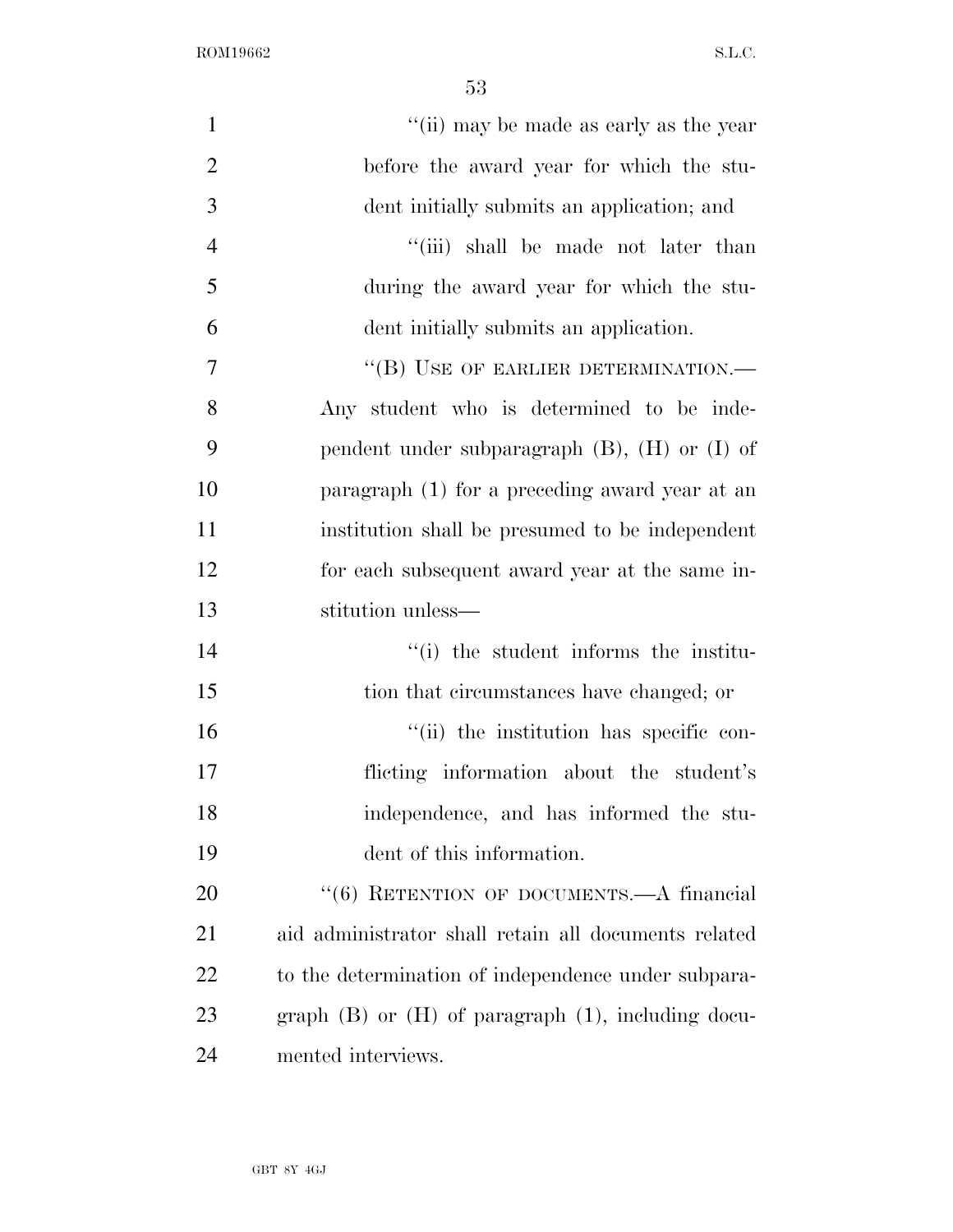''(e) EXCLUDABLE INCOME.—The term 'excludable income' means an amount equal to the education credits described in paragraphs (1) and (2) of section 25A(a) of the Internal Revenue Code of 1986.

''(f) ASSETS.—

 "(1) IN GENERAL.—The term 'assets' means cash on hand, including the amount in checking and savings accounts, time deposits, money market funds, trusts, stocks, bonds, derivatives, other secu- rities, mutual funds, tax shelters, qualified education benefits (except as provided in paragraph (3)), the annual amount of child support received and the net value of real estate, income producing property, and business and farm assets, determined in accordance 15 with section  $478(c)$ .

16 "(2) EXCLUSIONS.—With respect to determina- tions of need under this title, the term 'assets' shall not include the net value of the family's principal place of residence.

20 "(3) QUALIFIED EDUCATION BENEFIT.—A qualified education benefit shall be considered an asset of—

23  $\langle (A)$  the student if the student is an inde-pendent student; or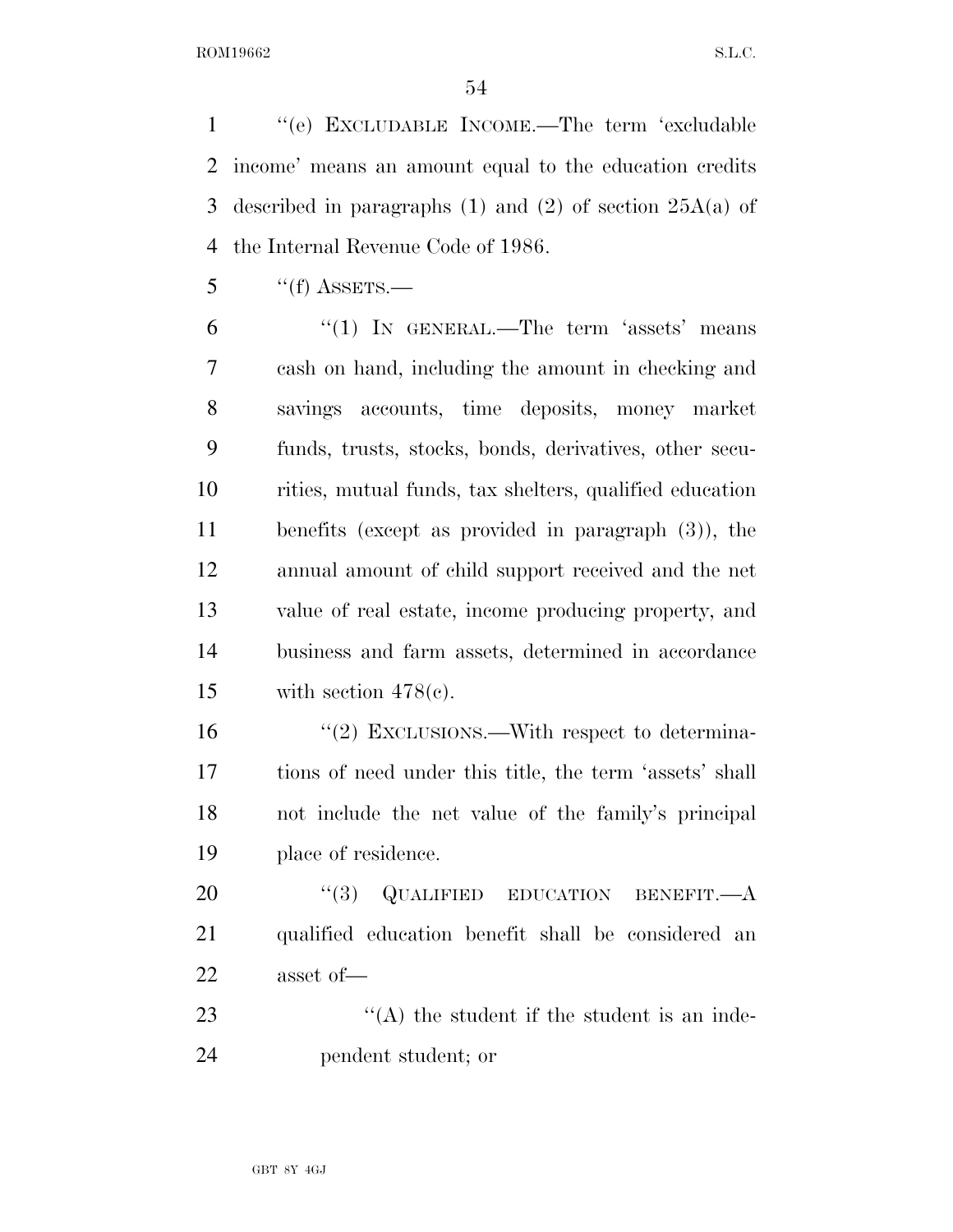$"$ (B) the parent if the student is a depend- ent student and the account is designated for the student, regardless of whether the owner of the account is the student or the parent.

 ''(g) NET ASSETS.—The term 'net assets' means the current market value at the time of application of the as- sets (as defined in subsection (f)), minus the outstanding liabilities or indebtedness against the assets.

 ''(h) TREATMENT OF INCOME TAXES PAID TO OTHER JURISDICTIONS.—

 $\frac{1}{1}$  The tax on income paid to the Govern- ments of the Commonwealth of Puerto Rico, Guam, American Samoa, the Virgin Islands, or the Com- monwealth of the Northern Mariana Islands, the Re- public of the Marshall Islands, the Federated States of Micronesia, or Palau under the laws applicable to those jurisdictions, or the comparable tax paid to the central government of a foreign country, shall be treated as Federal income taxes.

 $\frac{1}{2}$  References in this part to title 26, Federal income tax forms, and the Internal Revenue Service shall, for purposes of the tax described in paragraph (1), be treated as references to the corresponding laws, tax forms, and tax collection agencies of those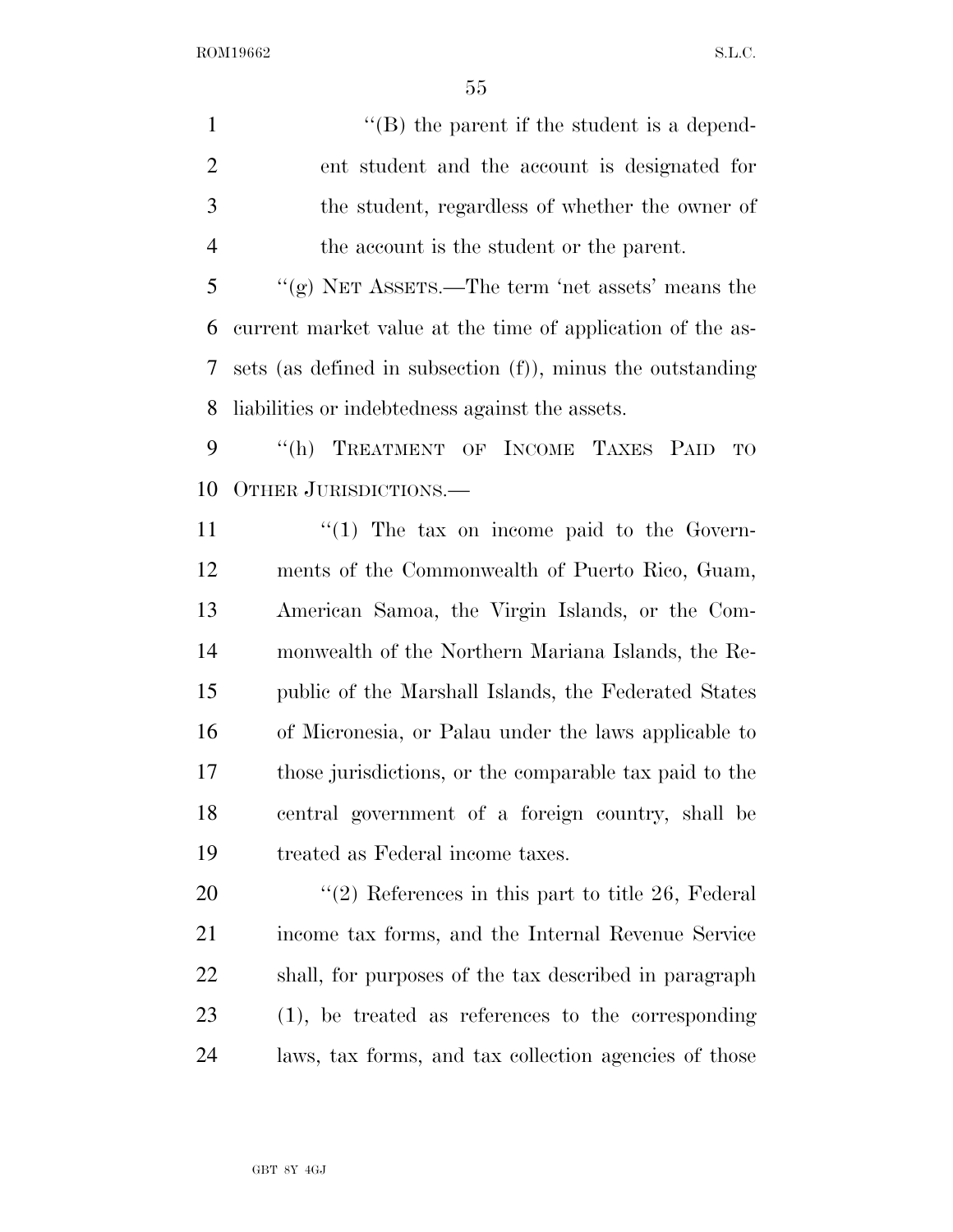jurisdictions, respectively, subject to such adjust- ments as the Secretary may provide by regulation. ''(i) CURRENT BALANCE.—The term 'current balance of checking and savings accounts' does not include any funds over which an individual is barred from exercising discretion and control because of the actions of any State in declaring a bank emergency due to the insolvency of a private deposit insurance fund.

9 "(j) OTHER FINANCIAL ASSISTANCE.—

10 ''(1) For purposes of determining a student's eligibility for funds under this title, other financial assistance not received under this title shall include all scholarships, grants, loans, or other assistance known to the institution at the time the determina- tion of the student's need is made, including na- tional service educational awards or post-service ben- efits under title I of the National and Community Service Act of 1990 (42 U.S.C. 12511 et seq.).

 $\frac{1}{2}$  Notwithstanding paragraph (1), a tax credit taken under section 25A of the Internal Rev- enue Code of 1986, or a distribution that is not in- cludable in gross income under section 529 of such Code, under another prepaid tuition plan offered by a State, or under a Coverdell education savings ac-count under section 530 of such Code, shall not be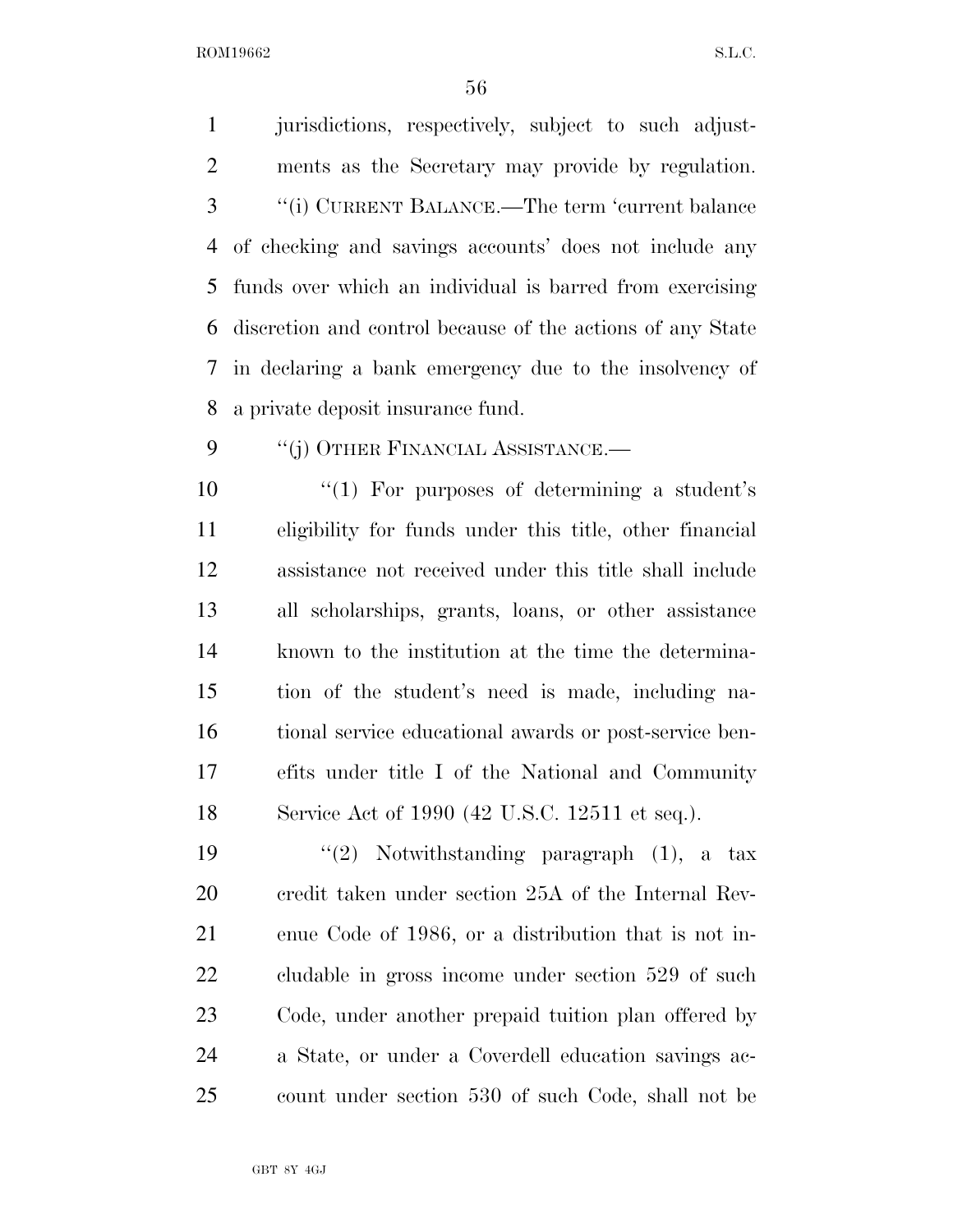treated as other financial assistance for purposes of 2 section  $471(a)(3)$ .

 ''(3) Notwithstanding paragraph (1) and sec-4 tion 472, assistance not received under this title may be excluded from both other financial assistance and cost of attendance, if that assistance is provided by a State and is designated by such State to offset a specific component of the cost of attendance. If that assistance is excluded from either other financial as- sistance or cost of attendance, it shall be excluded from both.

12 ''(4) Notwithstanding paragraph (1), payments made and services provided under part E of title IV of the Social Security Act to or on behalf of any child or youth over whom the State agency has re- sponsibility for placement, care, or supervision, in- cluding the value of vouchers for education and training and amounts expended for room and board for youth who are not in foster care but are receiv- ing services under section 477 of such Act, shall not be treated as other financial assistance for purposes 22 of section  $471(a)(3)$ .

23 "(k) DEPENDENTS.—

24  $\frac{1}{2}$  Except as otherwise provided, the term 'dependent of the parent' means the student, de-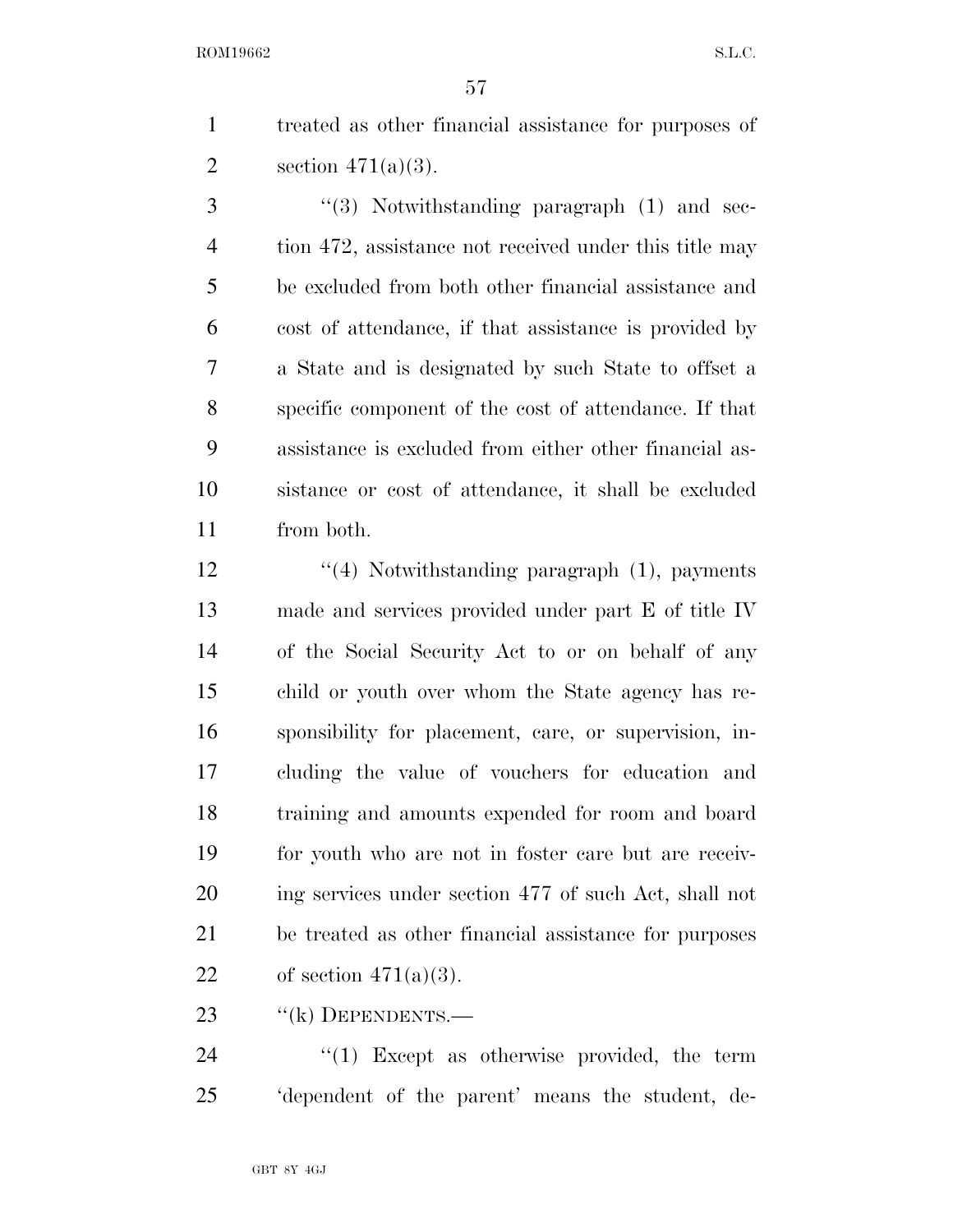pendent children of the student's parents, including those children who are deemed to be dependent stu- dents when applying for aid under this title, and other persons who live with and receive more than one-half of their support from the parent and will continue to receive more than half of their support from the parent during the award year. 8 "(2) Except as otherwise provided, the term 'dependent of the student' means the student's de- pendent children and other persons (except the stu- dent's spouse) who live with and receive more than one-half of their support from the student and will continue to receive more than half of their support from the student during the award year.

15 "(1) FAMILY SIZE.—

16 "(1) DEPENDENT STUDENT.—Except as pro- vided in paragraph (3), in determining family size in 18 the case of a dependent student—

 $((A)$  if the parents are not divorced or sep- arated, family members include the student's parents, and any dependent (within the mean-22 ing of section 152 of the Internal Revenue Code of 1986 or was an eligible individual for pur- poses of the credit under section 32 of the In-ternal Revenue Code of 1986) of the student's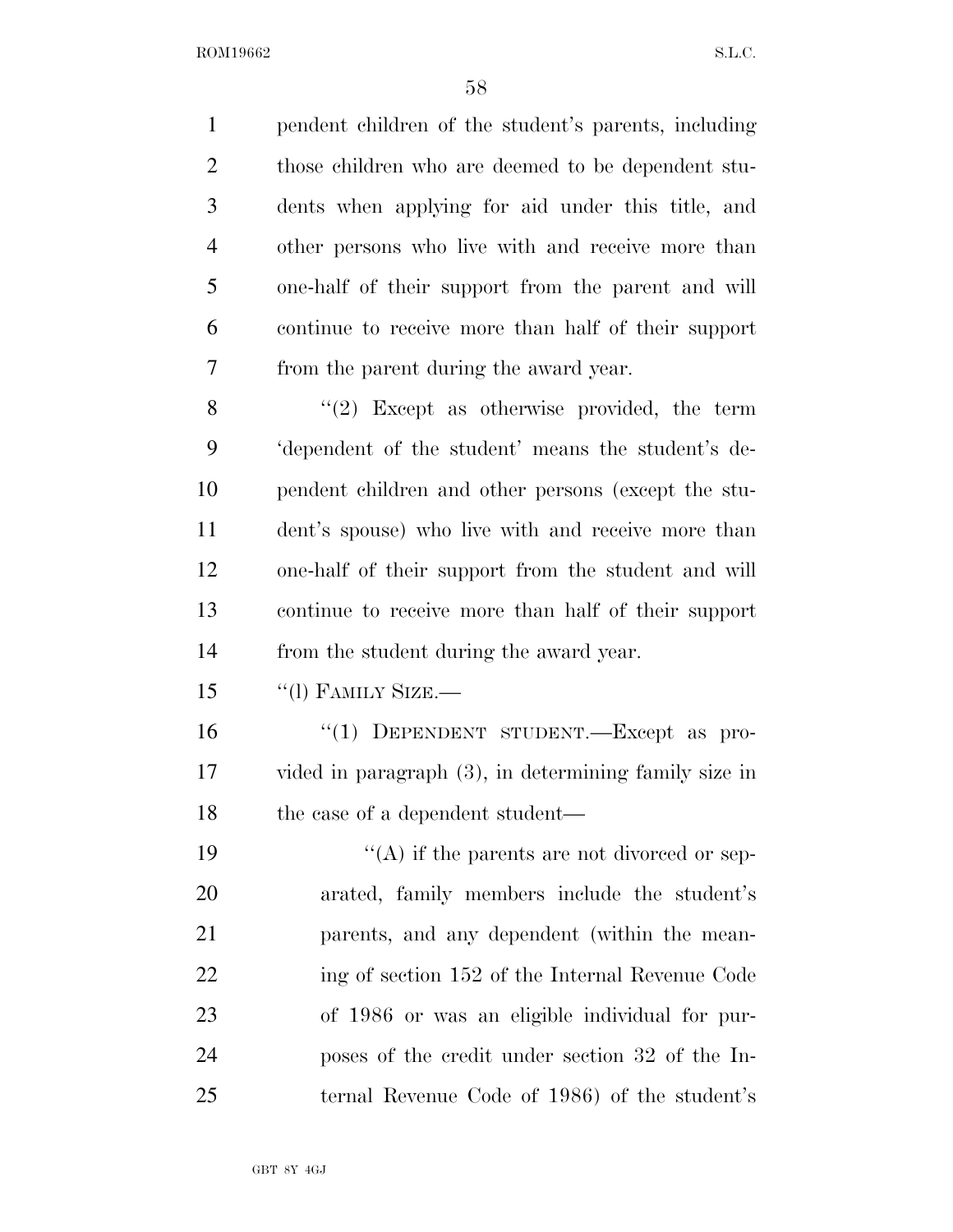parents for the taxable year used in deter- mining the amount of need of the student for financial assistance under this title;

4 ''(B) if the parents are divorced or sepa- rated, family members include the parent whose income is included in computing available in- come and any dependent (within the meaning of section 152 of the Internal Revenue Code of 1986 or was an eligible individual for purposes of the credit under section 32 of the Internal Revenue Code of 1986) of that parent for the taxable year used in determining the amount of need of the student for financial assistance under this title;

15 "'(C) if the parents are divorced and the parents whose income is so included is remar- ried, or if the parent was a widow or widower who has remarried, family members also in- clude, in addition to those individuals referred to in paragraph (B), and any dependent (within 21 the meaning of section 152 of the Internal Rev- enue Code of 1986 or was an eligible individual for purposes of the credit under section 32 of the Internal Revenue Code of 1986) of the new spouse for the taxable year used in determining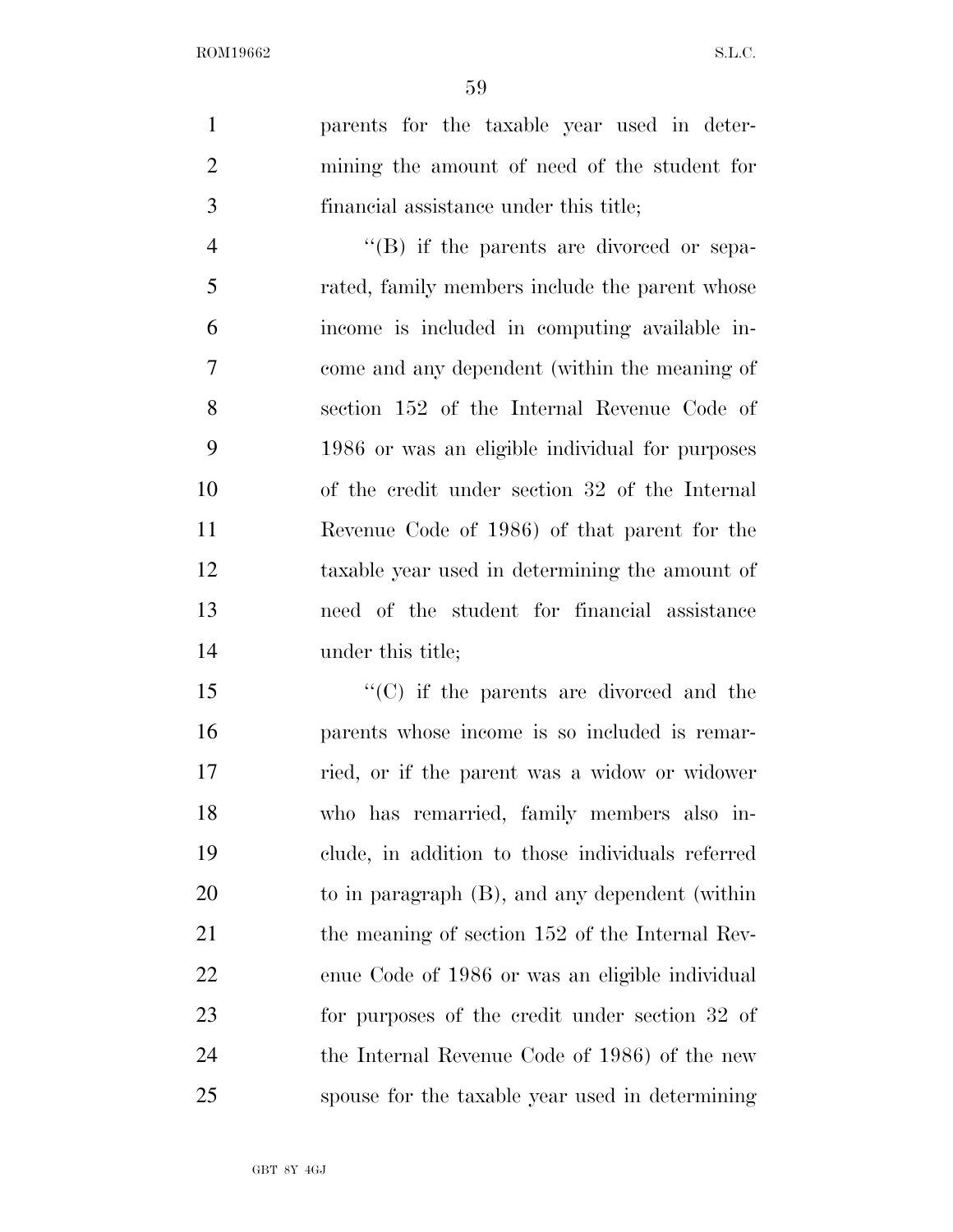| $\mathbf{1}$   | the amount of need of the student for financial          |
|----------------|----------------------------------------------------------|
| $\overline{2}$ | assistance under this title, if that spouse's in-        |
| 3              | come is included in determining the parent's             |
| $\overline{4}$ | adjusted available income; and                           |
| 5              | $\lq\lq$ (D) if the student is not considered as a       |
| 6              | dependent (within the meaning of section 152)            |
| 7              | of the Internal Revenue Code of 1986 or was              |
| 8              | an eligible individual for purposes of the credit        |
| 9              | under section 32 of the Internal Revenue Code            |
| 10             | of 1986) of any parent, the parents' family size         |
| 11             | shall include the student and the family mem-            |
| 12             | bers applicable to the parents' situation under          |
| 13             | subparagraph $(A)$ , $(B)$ , or $(C)$ .                  |
| 14             | "(2) INDEPENDENT STUDENT.—Except as pro-                 |
| 15             | vided in paragraph $(3)$ , in determining family size in |
| 16             | the case of an independent student—                      |
| 17             | $\lq\lq$ family members include the student,             |
| 18             | the student's spouse, and any dependent (within          |
| 19             | the meaning of section 152 of the Internal Rev-          |
| 20             | enue Code of 1986 or was an eligible individual          |
| 21             | for purposes of the credit under section 32 of           |
| 22             | the Internal Revenue Code of 1986) of that stu-          |
| 23             | dent for the taxable year used in determining            |
| 24             | the amount of need of the student for financial          |
| 25             | assistance under this title; and                         |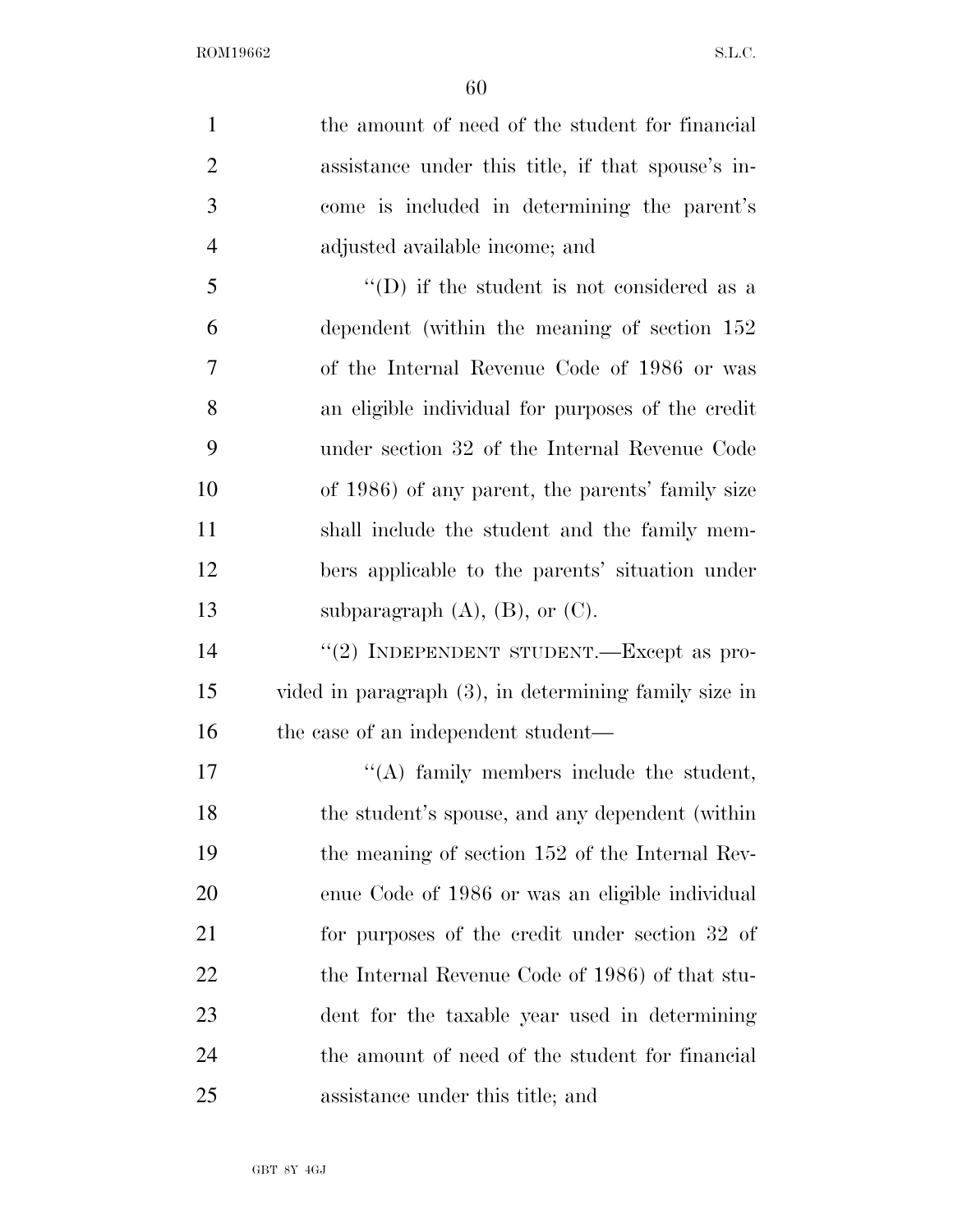1 ''(B) if the student is divorced or sepa- rated, family members do not include the spouse (or ex-spouse), but do include the stu- dent and any dependent (within the meaning of section 152 of the Internal Revenue Code of 1986 or was an eligible individual for purposes of the credit under section 32 of the Internal Revenue Code of 1986) of that student for the taxable year used in determining the amount of need of the student for financial assistance under this title. 12 "(3) PROCEDURES AND MODIFICATION.—The Secretary shall provide procedures for determining family size in cases in which information for the tax- able year used in determining the amount of need of the student for financial assistance under this title has changed or does not accurately reflect the appli- cant's current household size. ''(m) BUSINESS ASSETS.—The term 'business assets' means property that is used in the operation of a trade or business, including real estate, inventories, buildings, machinery, and other equipment, patents, franchise rights, and copyrights.''. (m) FAFSA.—Section 483 (20 U.S.C. 1090) is

amended to read as follows: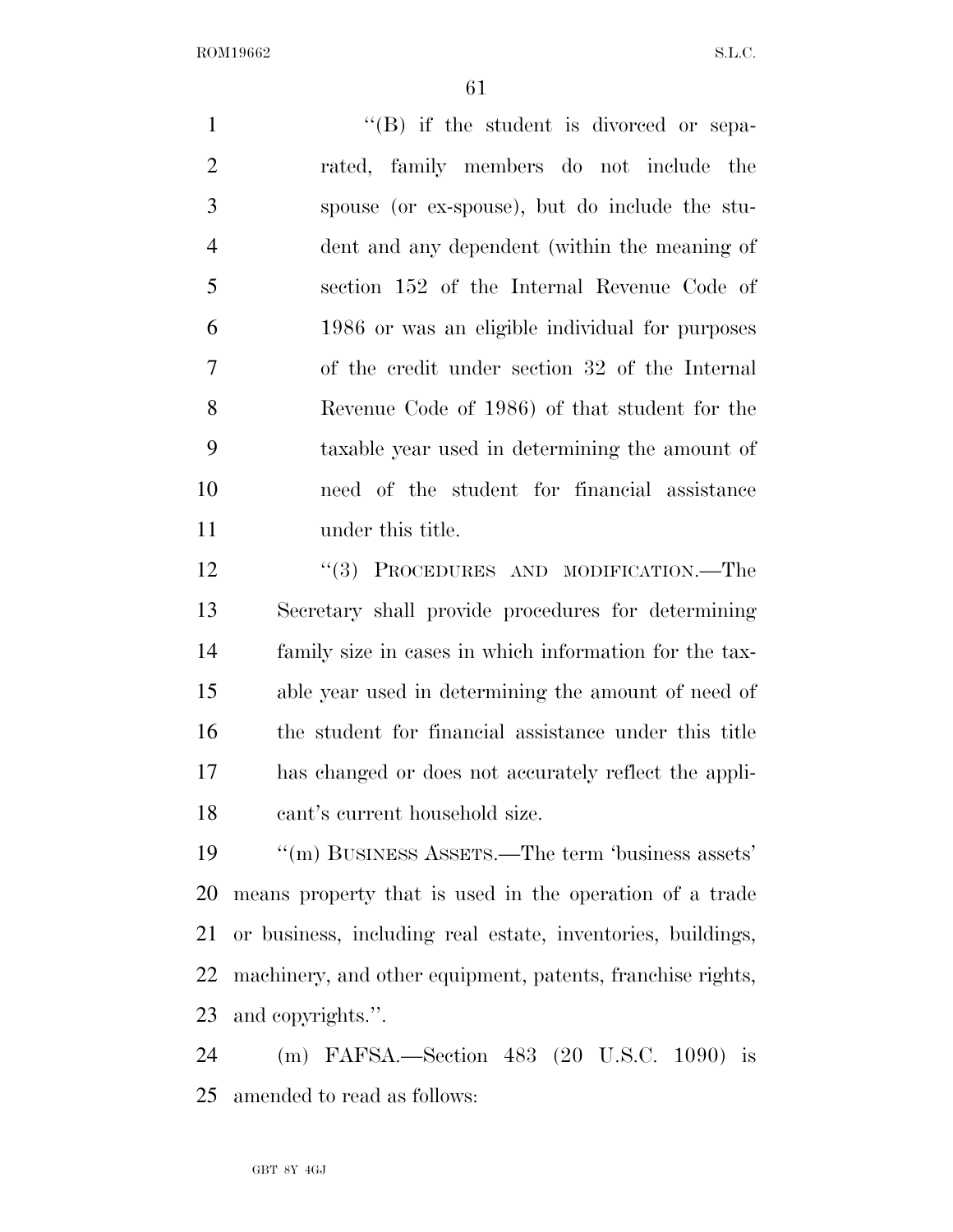| $\mathbf{1}$   | "SEC. 483. FREE APPLICATION FOR FEDERAL STUDENT AID.  |
|----------------|-------------------------------------------------------|
| $\overline{2}$ | "(a) SIMPLIFIED APPLICATION FOR FEDERAL STU-          |
| 3              | DENT FINANCIAL AID.                                   |
| 4              | "(1) IN GENERAL.—Each individual seeking to           |
| 5              | apply for Federal financial aid under this title for  |
| 6              | any award year shall file a free application with the |
| 7              | Secretary, known as the 'Free Application for Fed-    |
| 8              | eral Student Aid,' to determine eligibility for such  |
| 9              | aid, as described in paragraph (2), and in accord-    |
| 10             | ance with section 479.                                |
| <sup>11</sup>  | $"(2)$ FREE APPLICATION.—                             |
| 12             | "(A) IN GENERAL.—The Secretary shall                  |
| 13             | make available, for the purposes of paragraph         |
| 14             | $(1)$ , a free application to determine the eligi-    |
| 15             | bility of a student for Federal financial aid         |
| 16             | under this title.                                     |
| 17             | "(B) INFORMATION REQUIRED BY THE AP-                  |
| 18             | PLICANT.                                              |
| 19             | ``(i)<br>IN GENERAL.—The applicant,                   |
| 20             | and, if necessary, the parents or spouse of           |
| 21             | the applicant, shall provide the Secretary            |
| 22             | with the applicable information described             |
| 23             | in clause (ii) in order to be eligible for            |
| 24             | Federal financial aid under this title.               |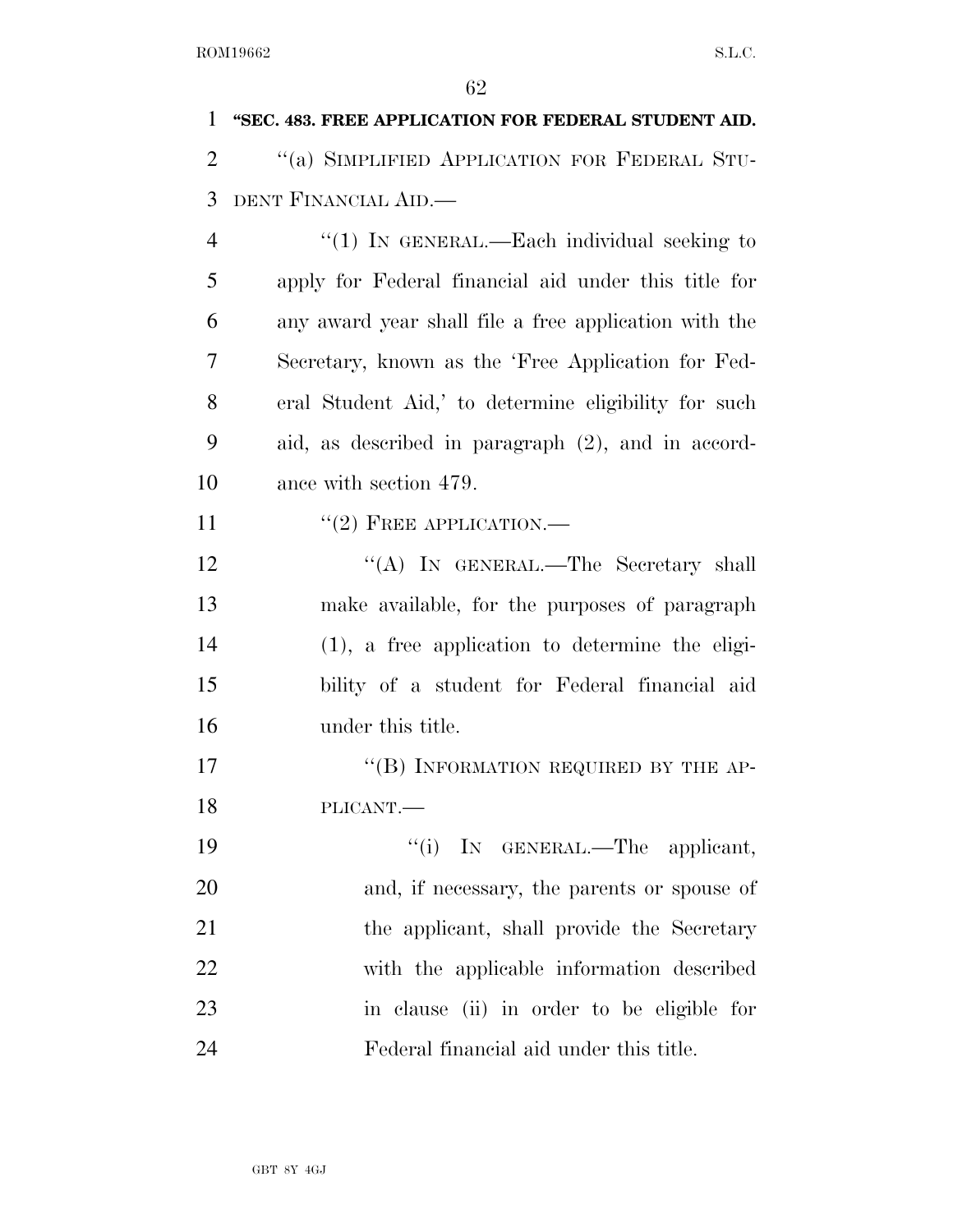| $\mathbf{1}$   | $\lq(\mathrm{ii})$<br>INFORMATION TO<br>BE<br>PRO- |
|----------------|----------------------------------------------------|
| $\overline{2}$ | VIDED.—The information described in this           |
| 3              | clause is the following:                           |
| $\overline{4}$ | $\lq\lq$ (I) Name.                                 |
| 5              | "(II) Contact information, in-                     |
| 6              | cluding address, phone number, email               |
| 7              | address, or other electronic address.              |
| 8              | "(III) Social security number.                     |
| 9              | $``(IV)$ Date of birth.                            |
| 10             | $\lq\lq$ (V) Marital status.                       |
| 11             | "(VI) Citizenship status, includ-                  |
| 12             | ing alien registration number, if appli-           |
| 13             | cable.                                             |
| 14             | "(VII) State of legal residence                    |
| 15             | and date of residency.                             |
| 16             | "(VIII) Name and location of the                   |
| 17             | high school from which the applicant               |
| 18             | received, or will receive prior to the             |
| 19             | period of enrollment for which aid is              |
| 20             | sought, a regular high school diploma,             |
| 21             | name and location of the entity from               |
| 22             | which the applicant received, or will              |
| 23             | receive prior to the period of enroll-             |
| 24             | ment for which aid is sought, a recog-             |
| 25             | nized equivalent of a regular high                 |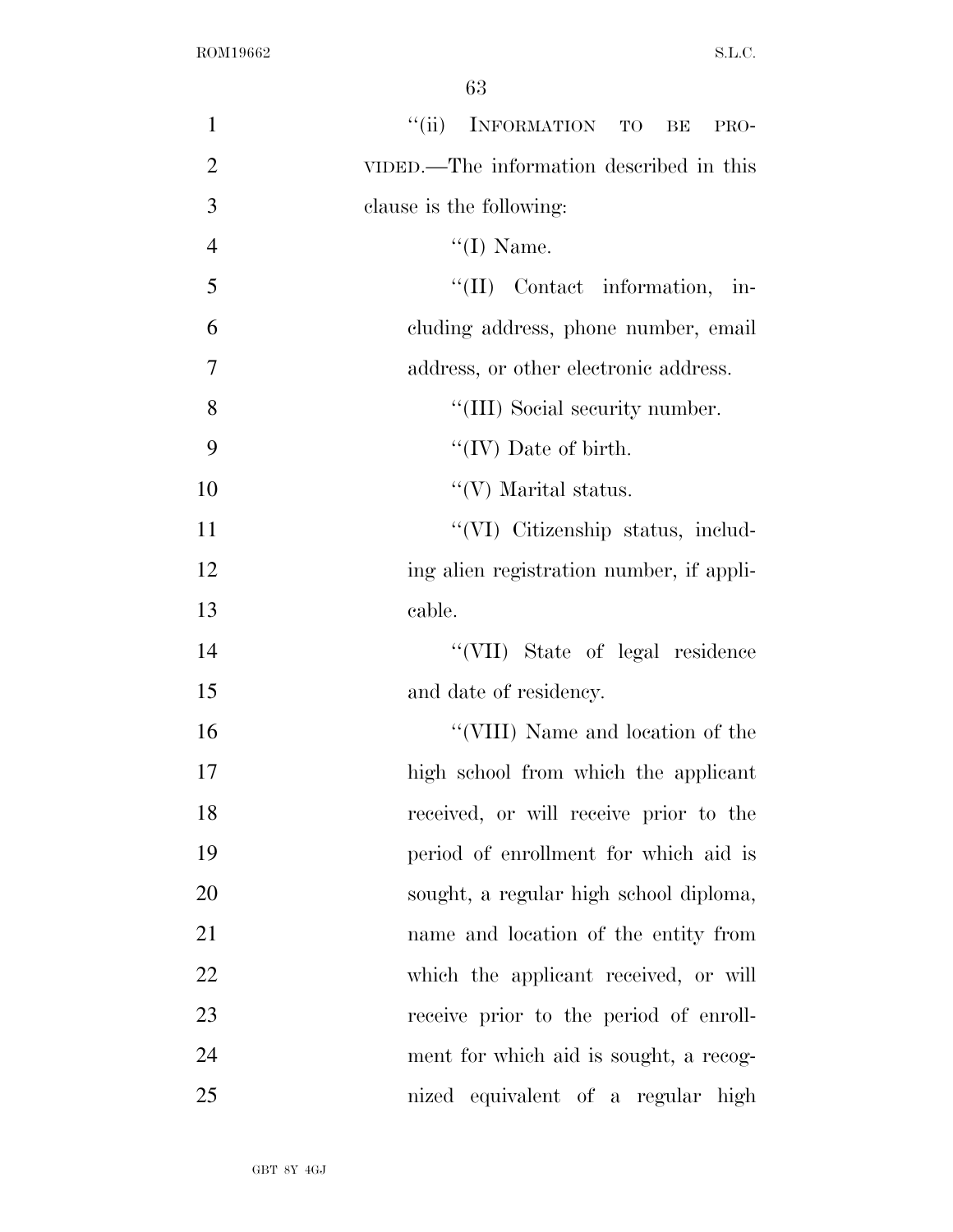| $\mathbf{1}$   | school diploma, or if the applicant     |
|----------------|-----------------------------------------|
| $\mathbf{2}$   | completed or will complete prior to the |
| $\mathfrak{Z}$ | period of enrollment for which aid is   |
| $\overline{4}$ | sought, a secondary school education    |
| 5              | in a home school setting that is treat- |
| 6              | ed as a home school or private school   |
| $\overline{7}$ | under State law.                        |
| 8              | $\lq\lq$ (IX) Name of each institution  |
| 9              | where the applicant intends to apply    |
| 10             | for enrollment or continue enrollment.  |
| 11             | "( $X$ ) Year in school for period of   |
| 12             | enrollment for which aid is sought, in- |
| 13             | cluding whether applicant will have     |
| 14             | finished first bachelor's degree prior  |
| 15             | to the period of enrollment for which   |
| 16             | aid is sought.                          |
| 17             | "(XI) Whether one or both of an         |
| 18             | applicant's parents attended college.   |
| 19             | "(XII) Any required asset infor-        |
| 20             | mation, unless exempt under section     |
| 21             | 479, in which the applicant shall indi- |
| 22             | $\text{cate}$ —                         |
| 23             | "(aa) the annual amount of              |
| 24             | child support received, if applica-     |
| 25             | ble; and                                |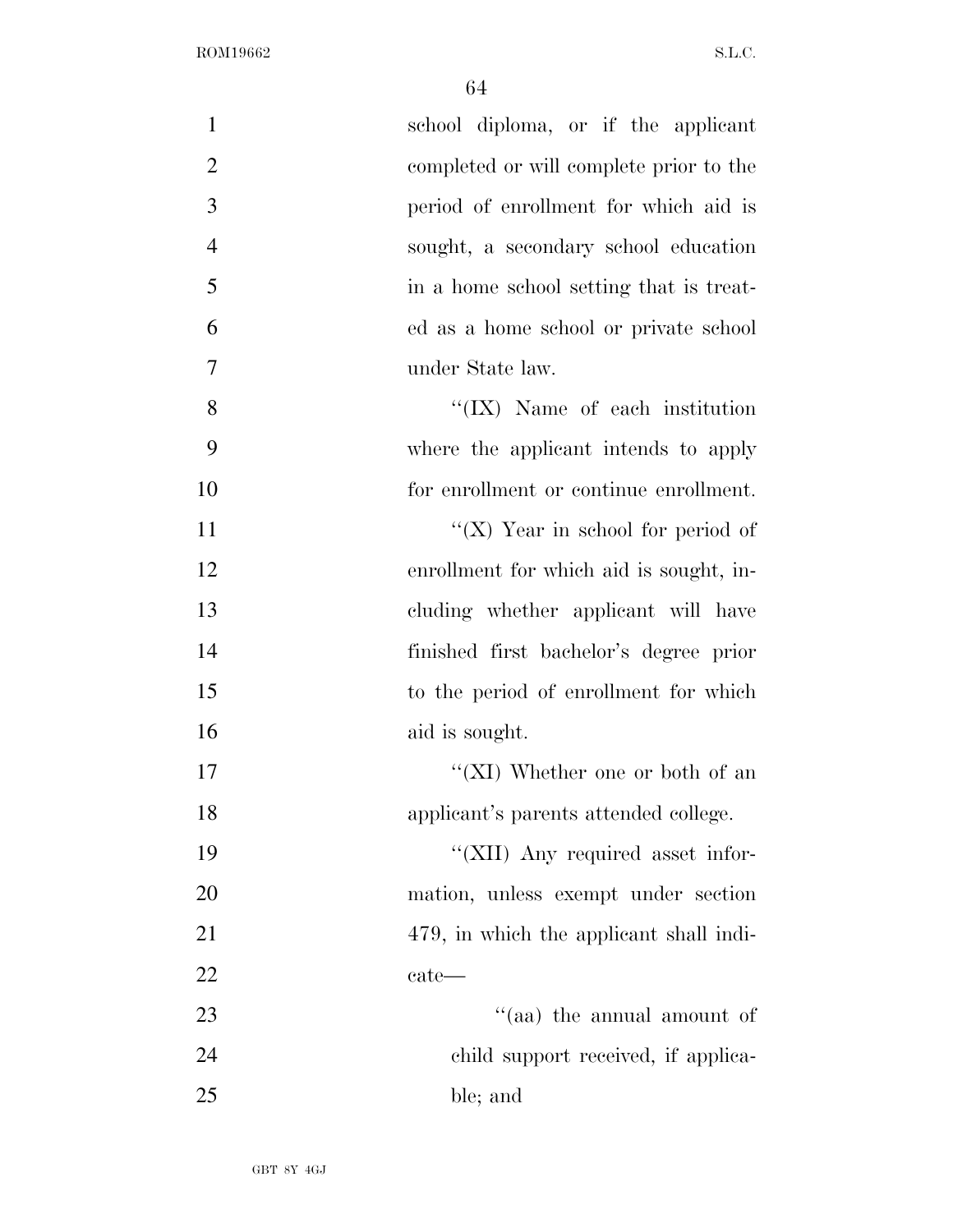| $\mathbf{1}$   | "(bb) all required asset in-                |
|----------------|---------------------------------------------|
| $\overline{2}$ | formation not described in item             |
| 3              | (aa).                                       |
| $\overline{4}$ | "(XIII) The number of members               |
| 5              | of the applicant's family who will also     |
| 6              | be enrolled in an eligible institution of   |
| 7              | higher education on at least a half-        |
| 8              | time basis during the same enrollment       |
| 9              | period as the applicant.                    |
| 10             | $\lq\lq ({\rm XIV})$ If the applicant meets |
| 11             | any of the following designations:          |
| 12             | "(aa) Homeless, at risk of                  |
| 13             | being homeless, or an unaccom-              |
| 14             | panied youth.                               |
| 15             | "(bb) Emancipated minor.                    |
| 16             | "(ee) In legal guardianship.                |
| 17             | "(dd) Dependent ward of                     |
| 18             | the court at any time since the             |
| 19             | applicant turned 13.                        |
| 20             | "(ee) In foster care at any                 |
| 21             | time since the applicant turned             |
| 22             | 13.                                         |
| 23             | "(ff) If both parents have                  |
| 24             | died since the applicant turned             |
| 25             | 13                                          |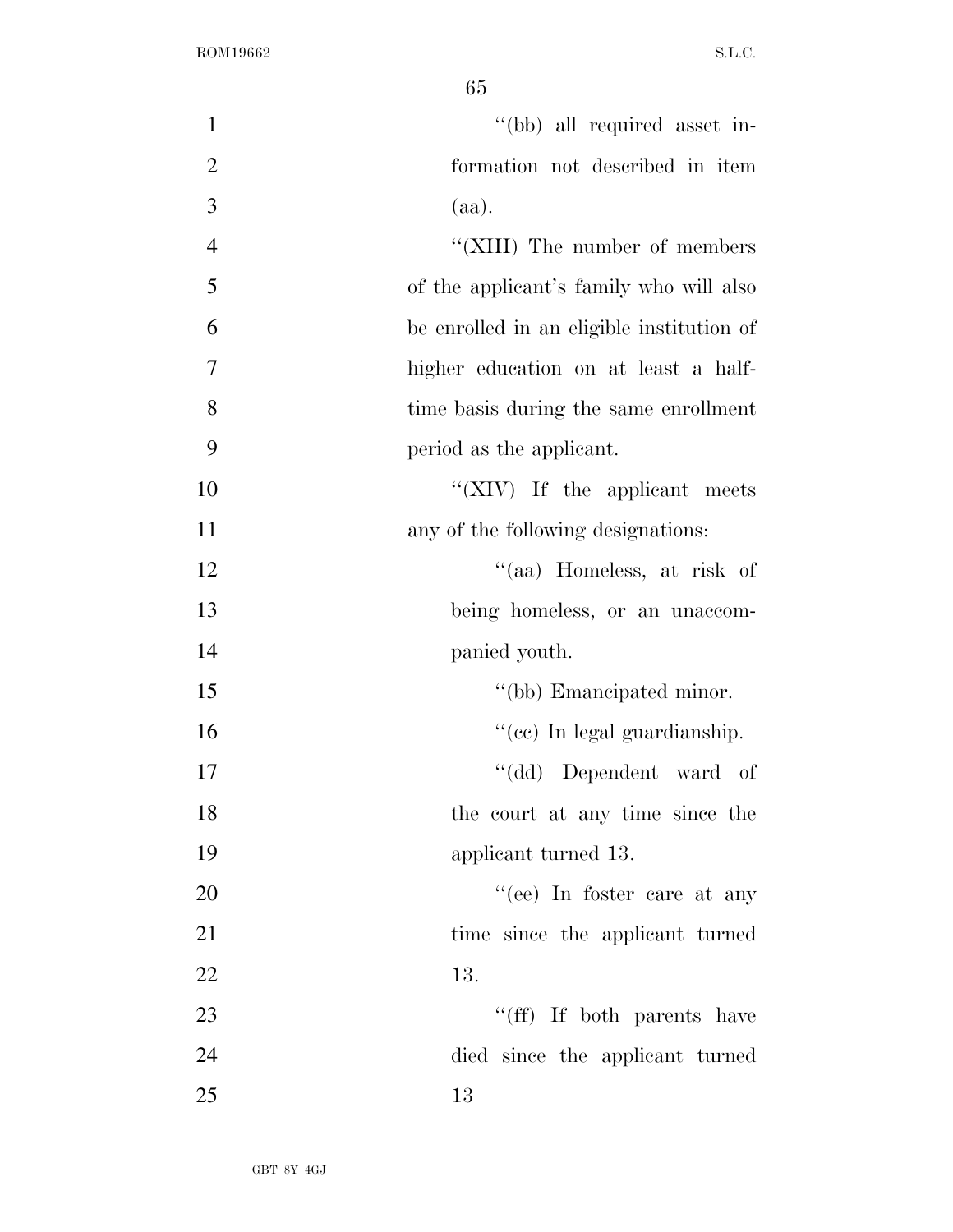| $\mathbf{1}$   | "(gg) Is a veteran or a                      |
|----------------|----------------------------------------------|
| $\overline{2}$ | member of the Armed Forces.                  |
| 3              | "(hh) Has a dependent child                  |
| $\overline{4}$ | or relative and is under the age             |
| 5              | of 24.                                       |
| 6              | "(ii) Does not have access to                |
| 7              | parental income due to an un-                |
| 8              | usual circumstance.                          |
| 9              | "(XV) If the applicant receives or           |
| 10             | has received any of the following            |
| 11             | means-tested Federal benefits within         |
| 12             | the last two years—                          |
| 13             | "(aa) the supplemental secu-                 |
| 14             | rity income program under title              |
| 15             | XVI of the Social Security Act               |
| 16             | $(42 \text{ U.S.C. } 1381 \text{ et seq.});$ |
| 17             | "(bb) the supplemental nu-                   |
| 18             | trition assistance program under             |
| 19             | the Food and Nutrition Act of                |
| 20             | 2008 (7 U.S.C. 2011 et seq.);                |
| 21             | "(cc) the free and reduced                   |
| <u>22</u>      | price school lunch program estab-            |
| 23             | lished under the Richard B. Rus-             |
| 24             | sell National School Lunch Act               |
| 25             | $(42 \text{ U.S.C. } 1751 \text{ et seq.});$ |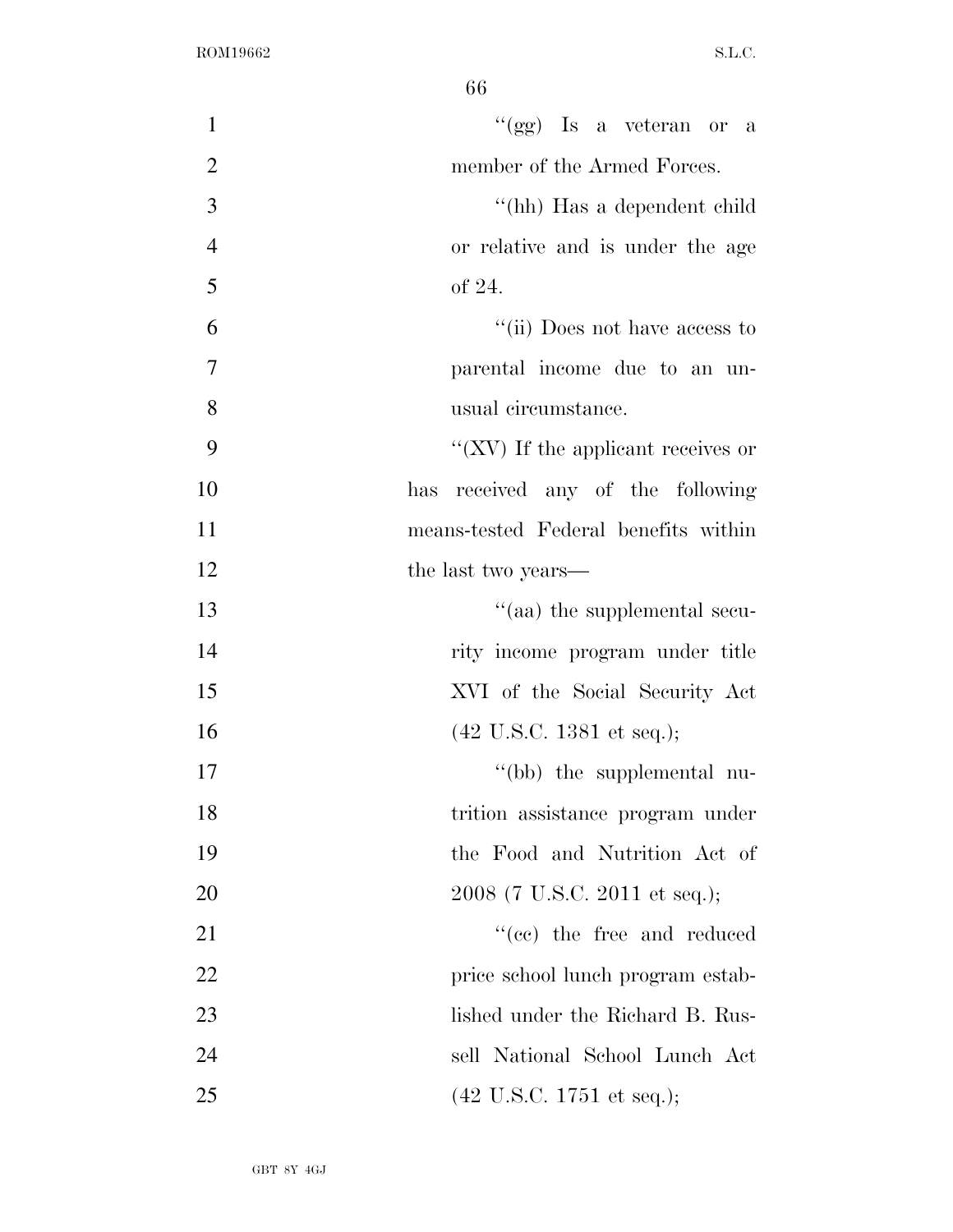| "(dd) the program of block<br>$\mathbf{1}$           |
|------------------------------------------------------|
| $\overline{2}$<br>grants for States for temporary    |
| 3<br>assistance for needy families es-               |
| $\overline{4}$<br>tablished under part A of title IV |
| 5<br>of the Social Security Act (42)                 |
| 6<br>U.S.C. $601$ et seq.);                          |
| $\tau$<br>"(ee) the special supple-                  |
| 8<br>mental nutrition program for                    |
| 9<br>women, infants, and children es-                |
| 10<br>tablished by section 17 of the                 |
| 11<br>Child Nutrition Act of 1966 (42)               |
| 12<br>U.S.C. 1786);                                  |
| "(ff) Medicaid program<br>13                         |
| 14<br>under title XIX of the Social Se-              |
| 15<br>curity Act (42 U.S.C. 1396 et                  |
| 16<br>seq.); and                                     |
| 17<br>"(gg) any other means-test-                    |
| 18<br>ed program determined by the                   |
| 19<br>Secretary to be appropriate.                   |
| 20<br>"(XVI) If the applicant, or, if                |
| 21<br>necessary, the parents or spouse of            |
| 22<br>the applicant, reported receiving tax          |
| 23<br>exempt payments from an IRA dis-               |
| 24<br>tribution or from pensions or annu-            |
| 25<br>ities on a Federal tax return the Sec-         |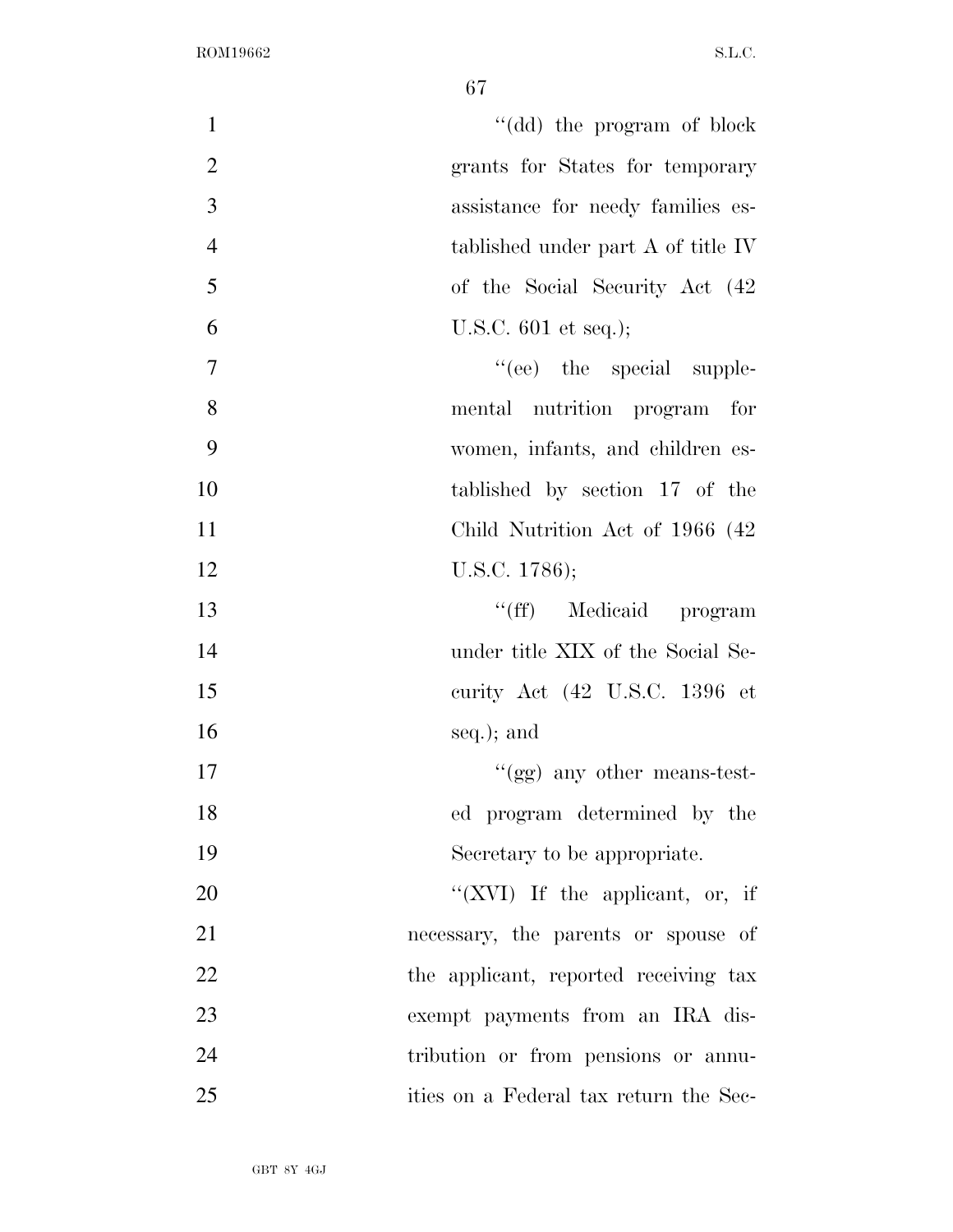| $\mathbf{1}$   | retary shall request the applicant, or,            |
|----------------|----------------------------------------------------|
| $\overline{2}$ | if necessary, the parents or spouse of             |
| 3              | the applicant to provide information               |
| $\overline{4}$ | as to how much of the IRA distribu-                |
| 5              | tion or the pension or annuity dis-                |
| 6              | bursement was a qualified rollover                 |
| 7              | and the applicant, or, if necessary, the           |
| 8              | parents or spouse of the applicant                 |
| 9              | shall provide such information to the              |
| 10             | Secretary for the purpose of the need              |
| 11             | analysis.                                          |
| 12             | ``(iii)<br>PROHIBITION AGAINST<br>$RE-$            |
| 13             | <b>QUESTING</b><br>INFORMATION MORE<br><b>THAN</b> |
| 14             | ONCE.—Any information requested during             |
| 15             | the process of creating an account for com-        |
| 16             | pleting the web-based free application             |
| 17             | under this subsection, shall not be required       |
| 18             | a second time for the same award year, or          |
| 19             | in a duplicative manner, when completing           |
| 20             | such web-based free application.                   |
| 21             | "(iv) CHANGE IN FAMILY SIZE.—The                   |
| 22             | Secretary shall provide a process by which         |
| 23             | an applicant shall confirm the accuracy of         |
| 24             | family size or update the family size with         |
| 25             | respect to such applicant for purposes of          |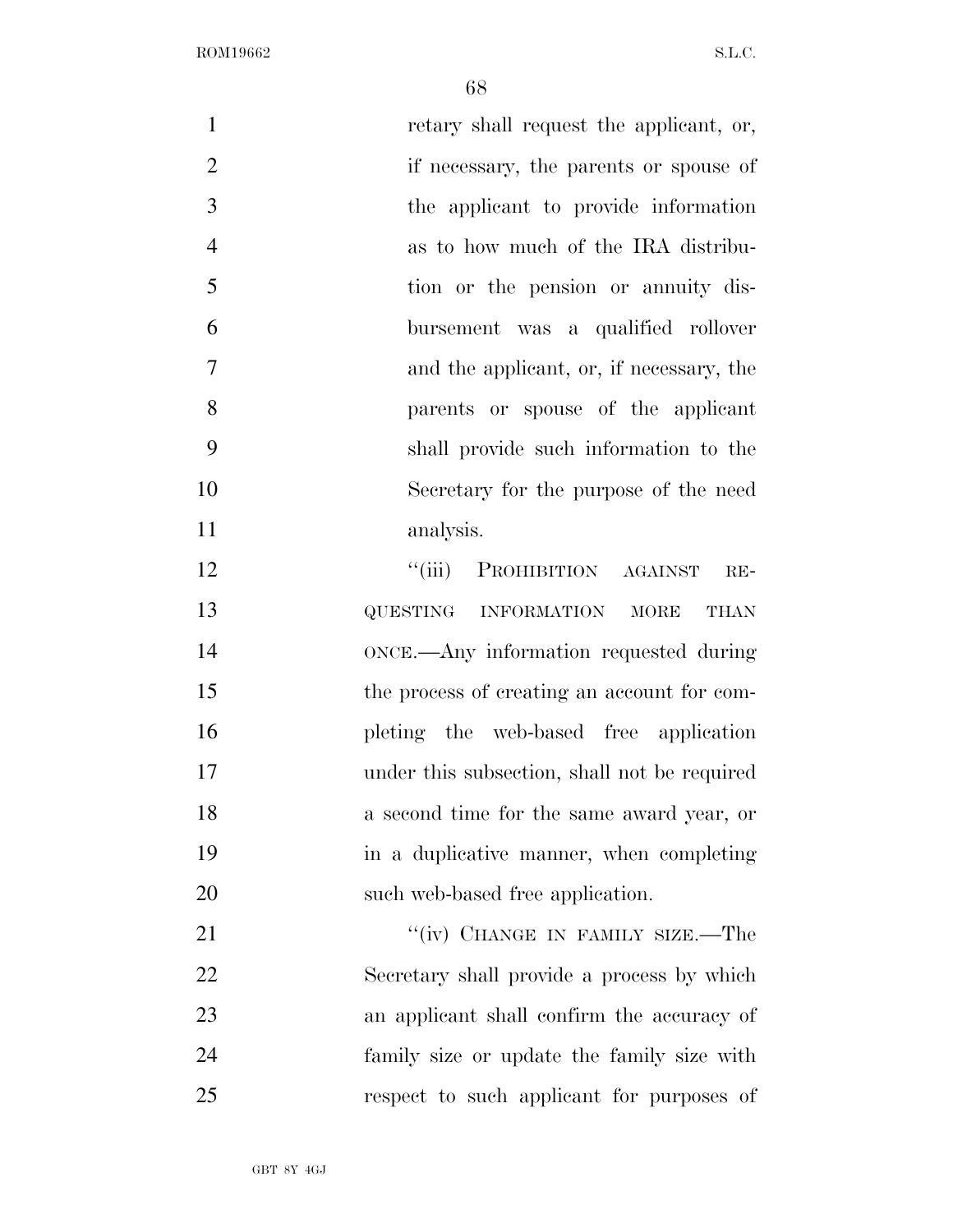| $\mathbf{1}$   | determining the need of such applicant for       |
|----------------|--------------------------------------------------|
| $\overline{2}$ | financial assistance under this title based      |
| 3              | on a change in family size from the tax          |
| $\overline{4}$ | year data used for such determination.           |
| 5              | "(v) SINGLE QUESTION FOR HOME-                   |
| 6              | LESS STATUS.—The Secretary shall ensure          |
| $\overline{7}$ | that, on the form developed under this sec-      |
| 8              | tion for which the information is applica-       |
| 9              | ble, there is a single, easily understood        |
| 10             | screening question to identify an applicant      |
| 11             | who is an unaccompanied homeless child or        |
| 12             | youth (as such term is defined in section        |
| 13             | 725 of the McKinney-Vento Homeless As-           |
| 14             | sistance Act) or an unaccompanied youth          |
| 15             | who is self-supporting and at risk of home-      |
| 16             | lessness.                                        |
| 17             | "(C) NOTIFICATION OF REQUEST FOR TAX             |
| 18             | RETURN INFORMATION.—The Secretary shall          |
| 19             | advise students and borrowers who submit an      |
| 20             | application for Federal student financial aid    |
| 21             | under this title (as well as parents and spouses |

who sign such an application or request or a

Master Promissory Note on behalf of those stu-

dents and borrowers) of the authority of the

GBT 8Y 4GJ Secretary to request that the Internal Revenue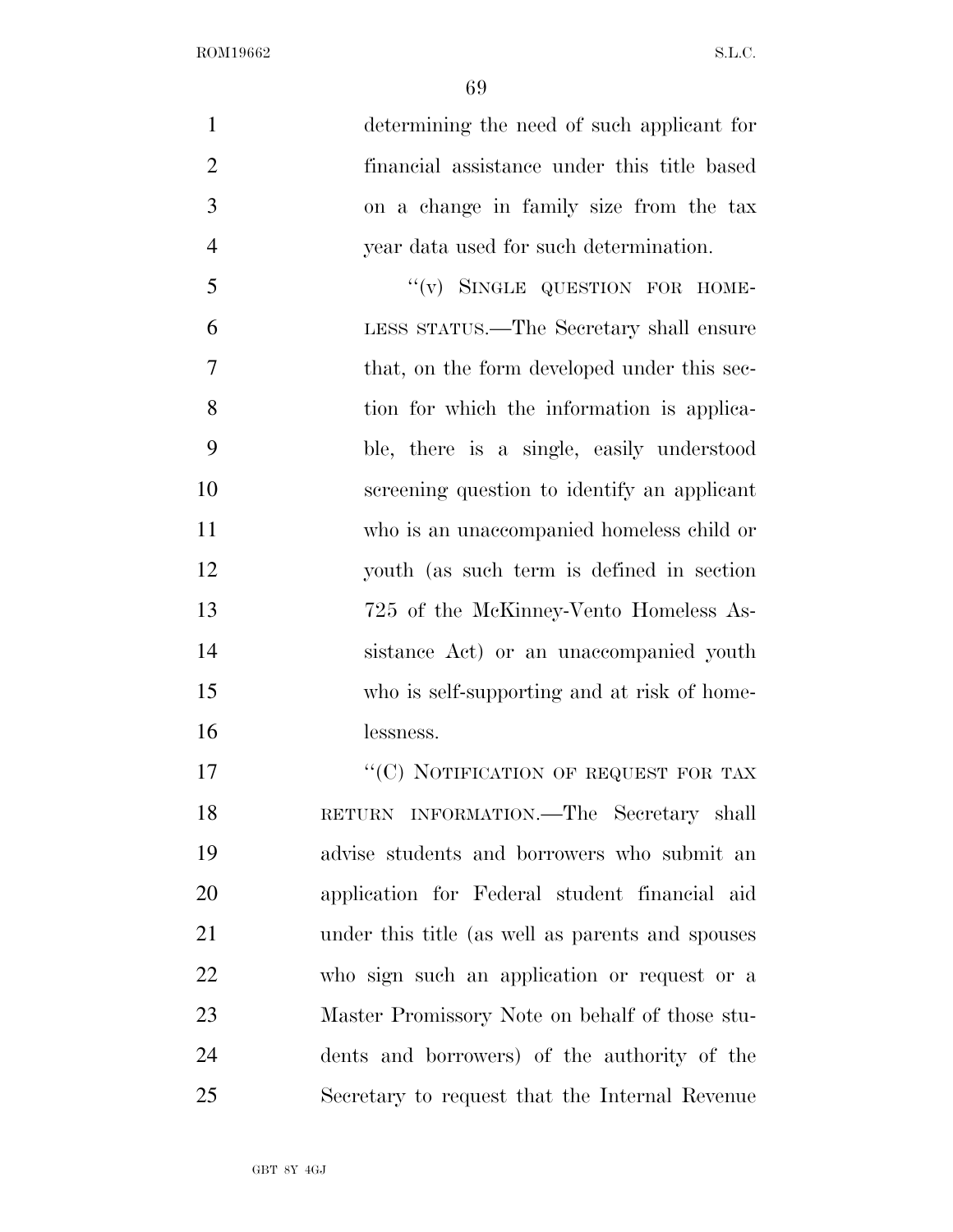| $\mathbf{1}$   | Service disclose their tax return information as |
|----------------|--------------------------------------------------|
| $\overline{2}$ | described in section 494.                        |
| 3              | "(D) AUTHORIZATIONS AVAILABLE TO THE             |
| $\overline{4}$ | APPLICANT.                                       |
| 5              | "(i) AUTHORIZATION TO RELEASE                    |
| 6              | AND TRANSMIT TO INSTITUTION.—An ap-              |
| 7              | plicant and, if necessary, the parents or        |
| 8              | spouse of the applicant shall provide the        |
| 9              | Secretary with authorization to release and      |
| 10             | transmit to an institution, as specified by      |
| 11             | the applicant, in order for the applicant's      |
| 12             | eligibility for Federal financial aid pro-       |
| 13             | grams to be determined, the following:           |
| 14             | $``(I)$ Information described under              |
| 15             | section $6103(l)(13)$ of the Internal            |
| 16             | Revenue Code of 1986.                            |
| 17             | "(II) All information provided by                |
| 18             | the applicant on the application de-             |
| 19             | scribed by this subsection to deter-             |
| 20             | mine the applicant's eligibility for             |
| 21             | Federal financial aid under this title           |
| 22             | and for the application, award, and              |
| 23             | administration of such Federal finan-            |
| 24             | cial aid.                                        |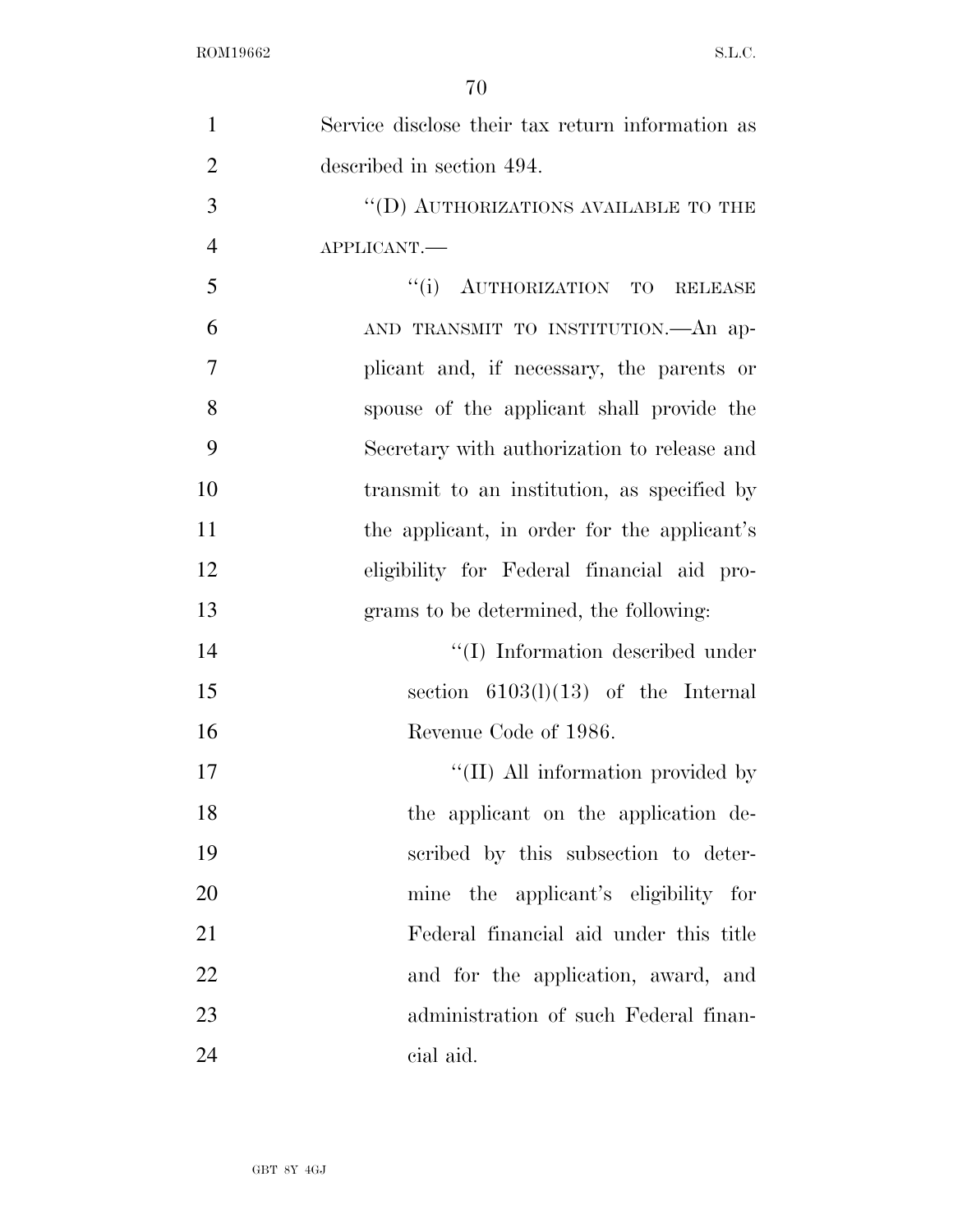1 "(ii) AUTHORIZATION TO RELEASE AND TRANSMIT TO STATE AND INSTITU- TION.— 4 ''(I) In GENERAL.—An applicant and, if necessary, the parents or spouse of the applicant may provide the Secretary with authorization to re-

- lease and transmit to the State of res- idence of the applicant and to any in- stitution specified by the applicant, in order for the applicant's eligibility for State student financial aid programs or institution-based student financial
- aid programs to be determined, the following:
- ''(aa) Information described 17 under section  $6103(l)(13)$  of the Internal Revenue Code of 1986.
- 19  $''(bb)$  All information pro-20 vided by the applicant on the ap-21 plication described by this sub-22 section for the application, award, and administration of fi- nancial aid by a State or an in-stitution of higher education.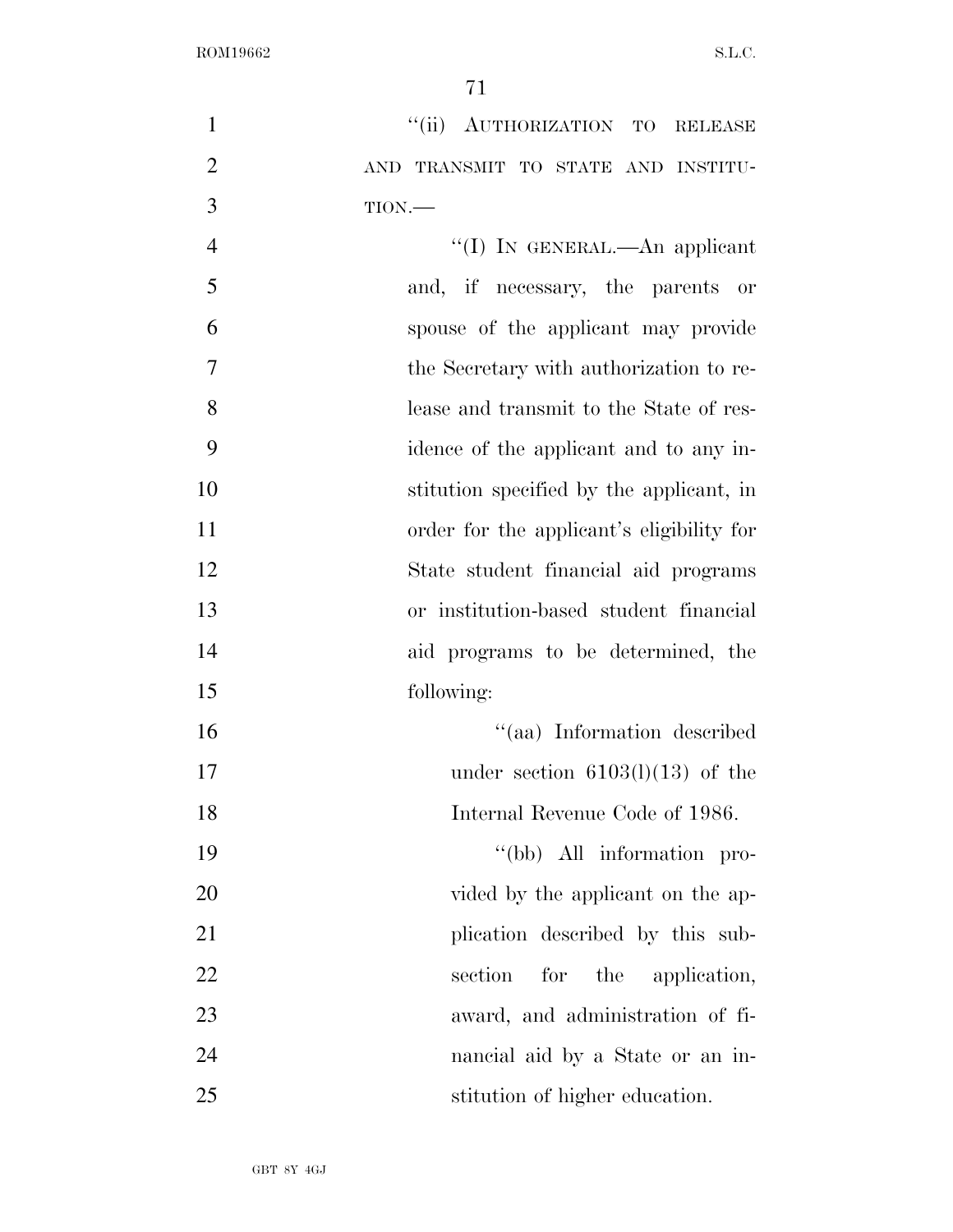| $\mathbf{1}$   | "(II) SPECIAL RULE.—An insti-                                  |
|----------------|----------------------------------------------------------------|
| $\overline{2}$ | tution to which an applicant selects to                        |
| 3              | and transmit information<br>release                            |
| $\overline{4}$ | under subclause (I) shall not be dis-                          |
| 5              | closed to any other institution.                               |
| 6              | "(iii) AUTHORIZATION TO RELEASE                                |
| $\overline{7}$ | <b>AND</b><br><b>TRANSMIT</b><br>TO<br><b>BENEFITS</b><br>PRO- |
| 8              | GRAMS.—An applicant and, if necessary,                         |
| 9              | the parents or spouse of the applicant may                     |
| 10             | provide the Secretary with authorization to                    |
| 11             | release and transmit to means-tested Fed-                      |
| 12             | eral benefit programs, as defined in section                   |
| 13             | $473(e)$ , the following:                                      |
| 14             | "(I) Information described under                               |
| 15             | section $6103(l)(13)$ of the Internal                          |
| 16             | Revenue Code of 1986.                                          |
| 17             | "(II) All information provided by                              |
| 18             | the applicant on the application de-                           |
| 19             | scribed by this subsection to deter-                           |
| 20             | mine the applicant's eligibility for the                       |
| 21             | application, award, and administration                         |
| 22             | of such means-tested Federal benefits                          |
| 23             | programs.                                                      |
| 24             | "(E) ACTION BY THE SECRETARY.—Upon                             |
| 25             | receiving-                                                     |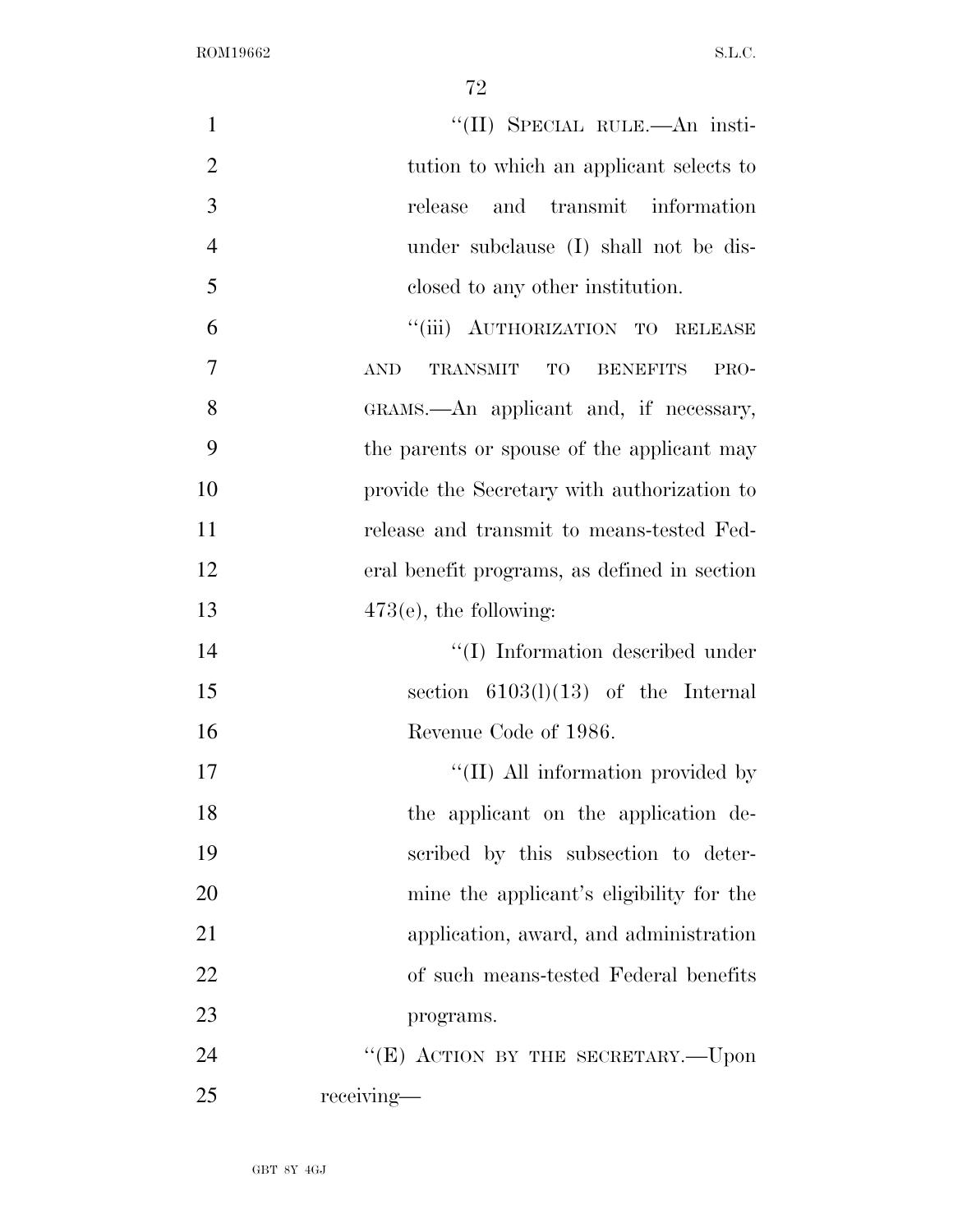| $\mathbf{1}$   | "(i) an application under this section,        |
|----------------|------------------------------------------------|
| $\overline{2}$ | the Secretary shall, as soon as practicable,   |
| 3              | perform the necessary functions with the       |
| $\overline{4}$ | Commissioner of Internal Revenue to cal-       |
| 5              | culate the applicant's student aid index       |
| 6              | and scheduled award for a Federal Pell         |
| 7              | Grant, if applicable, assuming full-time en-   |
| 8              | rollment for an academic year, and note to     |
| 9              | the applicant the assumptions relationship     |
| 10             | to the scheduled award; and                    |
| 11             | "(ii) an authorization under subpara-          |
| 12             | graph $(D)$ , the Secretary shall, as soon as  |
| 13             | practicable, release and transmit the infor-   |
| 14             | mation described under such subparagraph       |
| 15             | to the State of residence of the applicant     |
| 16             | or an institution, as specified by the appli-  |
| 17             | cant, in order for the applicant's eligibility |
| 18             | for Federal, State, or institutional student   |
| 19             | financial aid programs to be estimated or      |
| 20             | determined.                                    |
| 21             | $``(3)$ INFORMATION TO BE SUPPLIED BY THE      |
| 22             | SECRETARY OF EDUCATION.-                       |
| 23             | "(A) IN GENERAL.—Upon receiving and            |
| 24             | timely processing a free application that con- |
| 25             | tains the information described in paragraph   |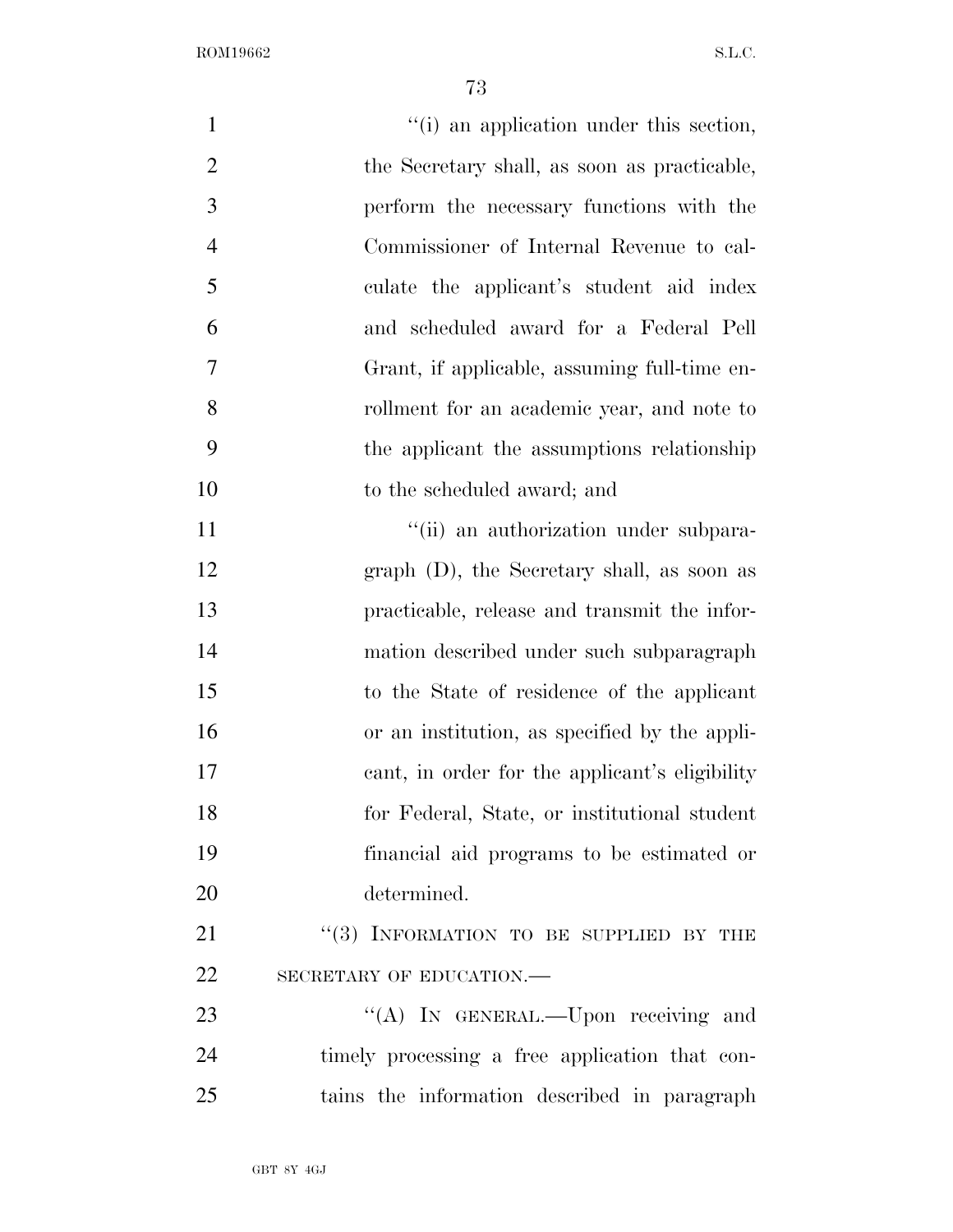| $\mathbf{1}$   | (2), the Secretary shall provide to the applicant |
|----------------|---------------------------------------------------|
| $\overline{2}$ | (and the parents of a dependent student appli-    |
| 3              | cant, or spouse of the independent student ap-    |
| $\overline{4}$ | plicant, if applicable) the following information |
| 5              | based on full-time attendance for an academic     |
| 6              | year:                                             |
| 7              | "(i) The estimated dollar amount of a             |
| 8              | Federal Pell Grant scheduled award for            |
| 9              | which the applicant is eligible for such          |
| 10             | award year.                                       |
| 11             | "(ii) Information on other types of               |
| 12             | Federal financial aid for which the appli-        |
| 13             | cant may be eligible (including situations)       |
| 14             | in which the applicant could qualify for          |
| 15             | 150 percent of a schedule Federal Pell            |
| 16             | Grant award and loans made under this             |
| 17             | title) and how the applicant can find addi-       |
| 18             | tional information regarding such aid.            |
| 19             | "(iii) Information regarding each in-             |
| 20             | stitution selected by the applicant in ac-        |
| 21             | cordance with paragraph $(2)(B)(ii)(IX)$ , in-    |
| 22             | cluding the following:                            |
| 23             | $\lq\lq$ (I) The following information,           |
| 24             | collected through the Integrated<br><b>as</b>     |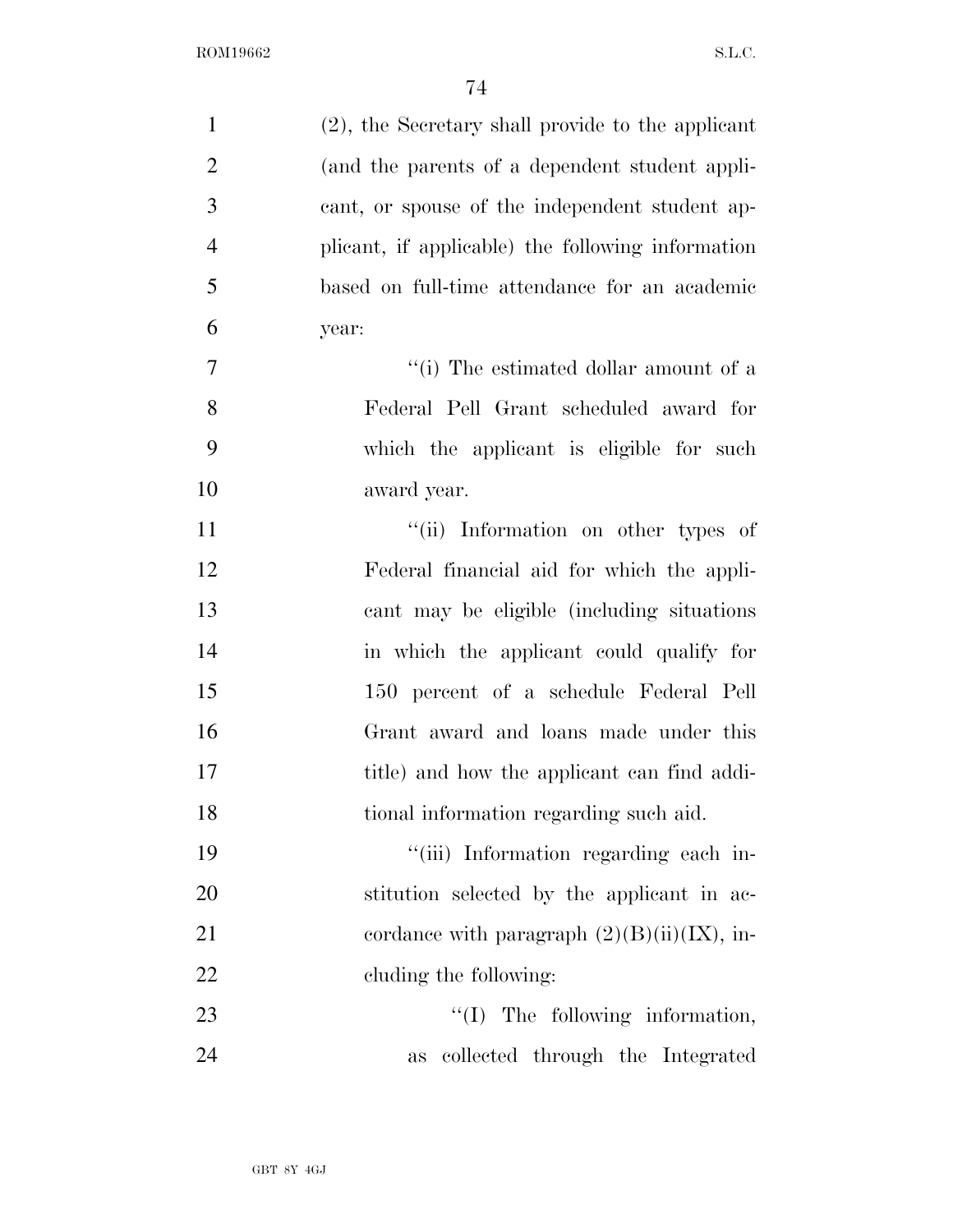| $\mathbf{1}$   | Postsecondary Education Data Sys-               |
|----------------|-------------------------------------------------|
| $\overline{2}$ | tem:                                            |
|                |                                                 |
| 3              | "(aa) Net price by income                       |
| $\overline{4}$ | quintile.                                       |
| 5              | "(bb) Median debt of stu-                       |
| 6              | dents upon completion.                          |
| $\overline{7}$ | "(ee) Graduation rate.                          |
| 8              | "(dd) Retention rate.                           |
| 9              | "(ee) Transfer rate, if avail-                  |
| 10             | able.                                           |
| 11             | "(II) Institutional default rate,               |
| 12             | as calculated under section 435.                |
| 13             | "(iv) If the student is eligible for a          |
| 14             | student aid index of less than or equal to      |
| 15             | zero under section 473 but has not indi-        |
| 16             | cated that they receive Federal means-test-     |
| 17             | ed benefits, a notification of the Federal      |
| 18             | means-tested benefits for which they may        |
| 19             | be eligible.                                    |
| 20             | $f'(v)$ Information on education tax            |
| 21             | credits described in paragraphs $(1)$ and $(2)$ |
| 22             | of section $25A(a)$ of the Internal Revenue     |
| 23             | Code of 1986.                                   |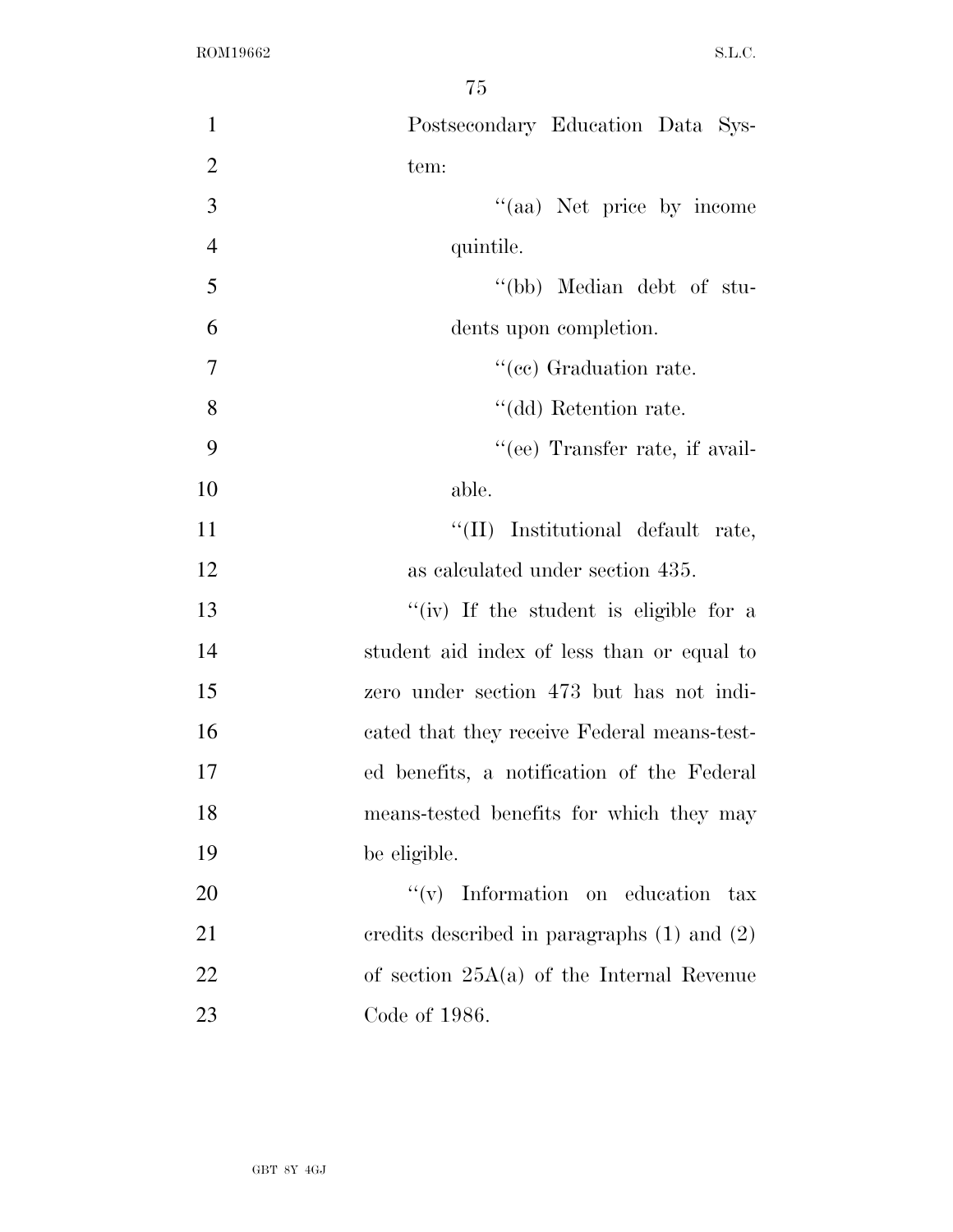| $\mathbf{1}$   | "(vi) If applicable, the applicant's cur-                       |
|----------------|-----------------------------------------------------------------|
| $\overline{2}$ | rent outstanding balance of loans under                         |
| 3              | this title.                                                     |
| $\overline{4}$ | INFORMATION PROVIDED<br>$\lq\lq (B)$<br><b>TO</b><br><b>THE</b> |
| 5              | $STATE$ .                                                       |
| 6              | "(i) IN GENERAL.—The Secretary                                  |
| $\tau$         | shall provide, with authorization from the                      |
| 8              | applicant in accordance with paragraph                          |
| 9              | $(2)(D)(ii)$ , to a State agency administering                  |
| 10             | State-based financial aid and serving the                       |
| 11             | applicant's State of residence, the informa-                    |
| 12             | tion described under section $6103(1)(13)$ of                   |
| 13             | the Internal Revenue Code of 1986 and in-                       |
| 14             | formation described in paragraph $(2)(B)$                       |
| 15             | for the application, award and administra-                      |
| 16             | tion of grants and other aid provided di-                       |
| 17             | rectly from the State to be determined by                       |
| 18             | such State, such information shall include                      |
| 19             | the list of institutions provided by the ap-                    |
| 20             | plicant on the application.                                     |
| 21             | "(ii) USE OF INFORMATION.—A State                               |
| 22             | agency administering State-based financial                      |
| 23             | $aid-$                                                          |
| 24             | $\lq\lq$ (I) shall use the information                          |
| 25             | provided under clause (i) solely for the                        |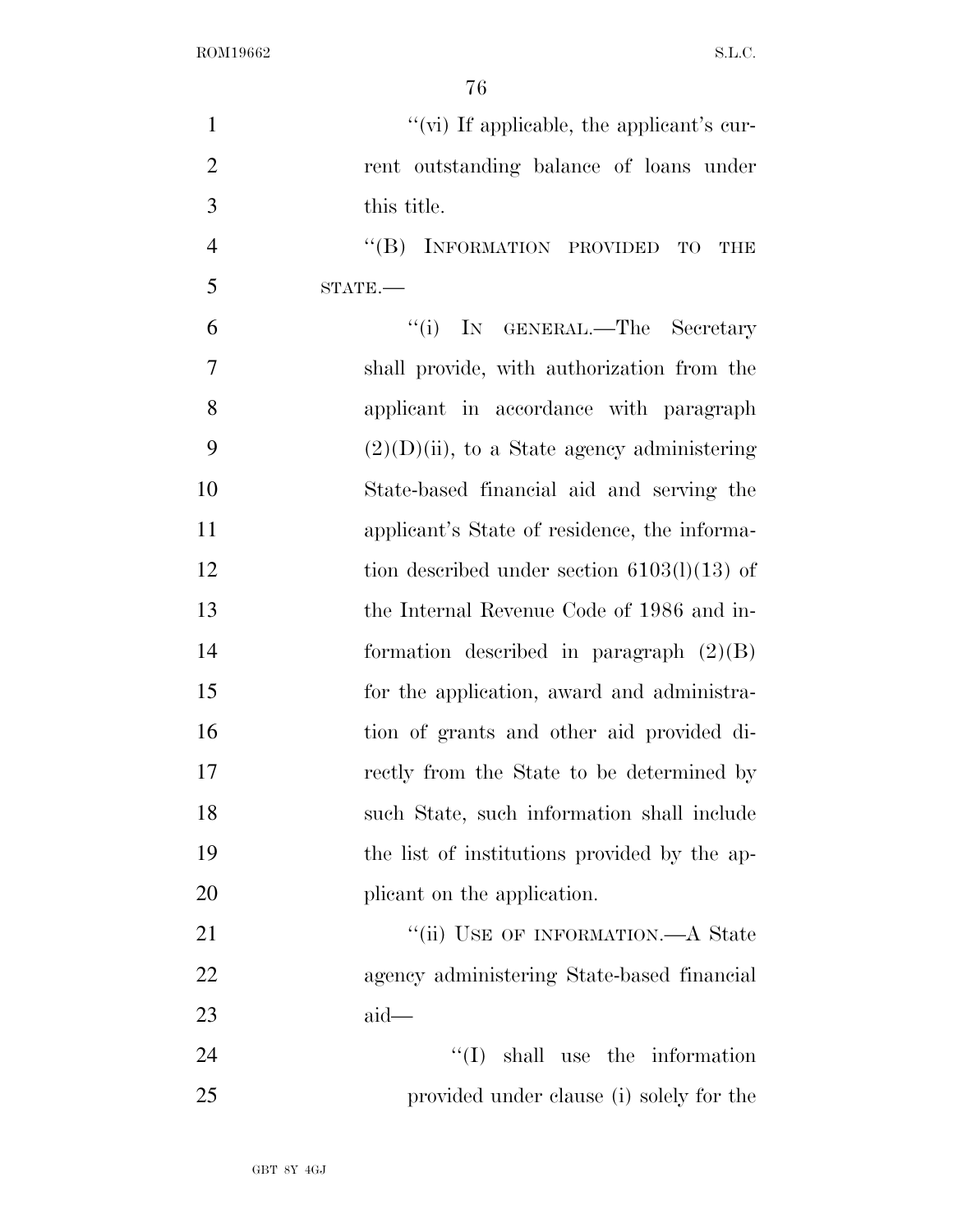| $\mathbf{1}$   | application, award, and administration    |
|----------------|-------------------------------------------|
| $\overline{2}$ | of State-based financial aid for which    |
| 3              | the applicant is eligible and for State   |
| $\overline{4}$ | agency research that does not release     |
| 5              | any individually identifiable informa-    |
| 6              | tion on any applicant to promote col-     |
| 7              | lege attendance, persistence, and com-    |
| 8              | pletion;                                  |
| 9              | "(II) may use identifying infor-          |
| 10             | mation for student applicants to de-      |
| 11             | termine whether or not a graduating       |
| 12             | secondary student has filed the appli-    |
| 13             | cation in coordination with local edu-    |
| 14             | cational agencies or secondary schools    |
| 15             | to encourage students to complete the     |
| 16             | application; and                          |
| 17             | "(III) shall be prohibited from           |
| 18             | sharing application information with      |
| 19             | any other entity without the explicit     |
| 20             | written consent of the applicant, ex-     |
| 21             | cept as provided in subclause (II).       |
| 22             | "(iii) LIMITATION ON CONSENT PROC-        |
| 23             | ESS.—A State may provide a consent proc-  |
| 24             | ess whereby an applicant may elect to     |
| 25             | share the information described in clause |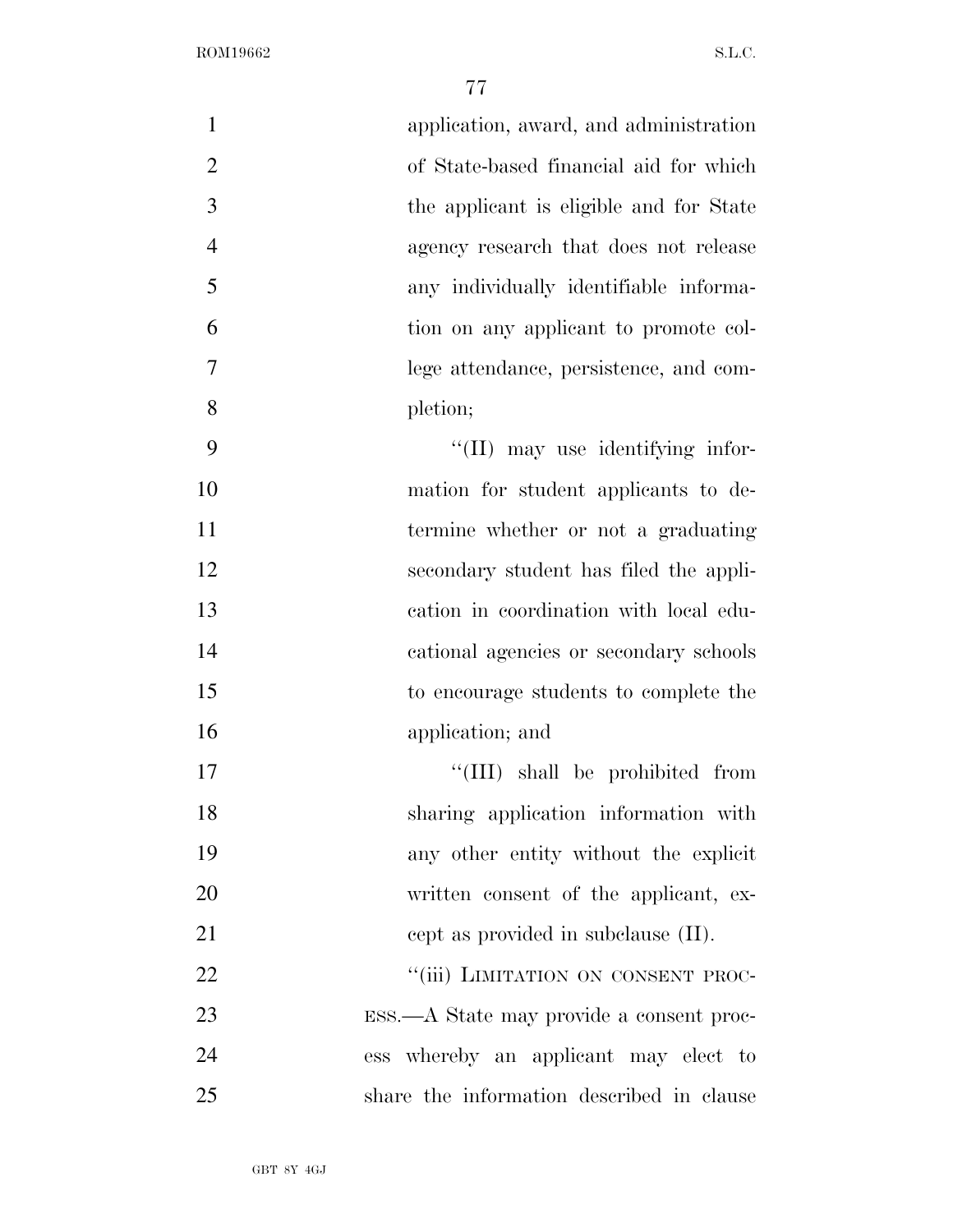| $\mathbf{1}$   | (i) through explicit written consent to Fed-   |
|----------------|------------------------------------------------|
| $\overline{2}$ | eral, State or local government agencies or    |
| 3              | tribal organizations to assist such appli-     |
| $\overline{4}$ | cant in applying for and receiving Federal,    |
| 5              | State, or local government assistance, or      |
| 6              | tribal assistance for any component of the     |
| $\overline{7}$ | applicant's cost of attendance which may       |
| 8              | include financial assistance or non-mone-      |
| 9              | tary assistance.                               |
| 10             | "(iv) PROHIBITION.—Any entity that             |
| 11             | receives applicant information under clause    |
| 12             | (iii) shall not sell, share, or otherwise use  |
| 13             | applicant information other than for the       |
| 14             | purposes outlined in clause (iii).             |
| 15             | "(C) INFORMATION PROVIDED TO THE IN-           |
| 16             | STITUTION.-                                    |
| 17             | ``(i)<br>IN GENERAL.—The Secretary             |
| 18             | shall provide, with authorization from the     |
| 19             | applicant in accordance with paragraph         |
| 20             | $(2)(D)(ii)$ , to each institution selected by |
| 21             | the applicant on the application, the infor-   |
| 22             | mation described under section $6103(1)(13)$   |
| 23             | of the Internal Revenue Code of 1986 and       |
| 24             | information described in paragraph $(2)(B)$    |
| 25             | for the application, award and administra-     |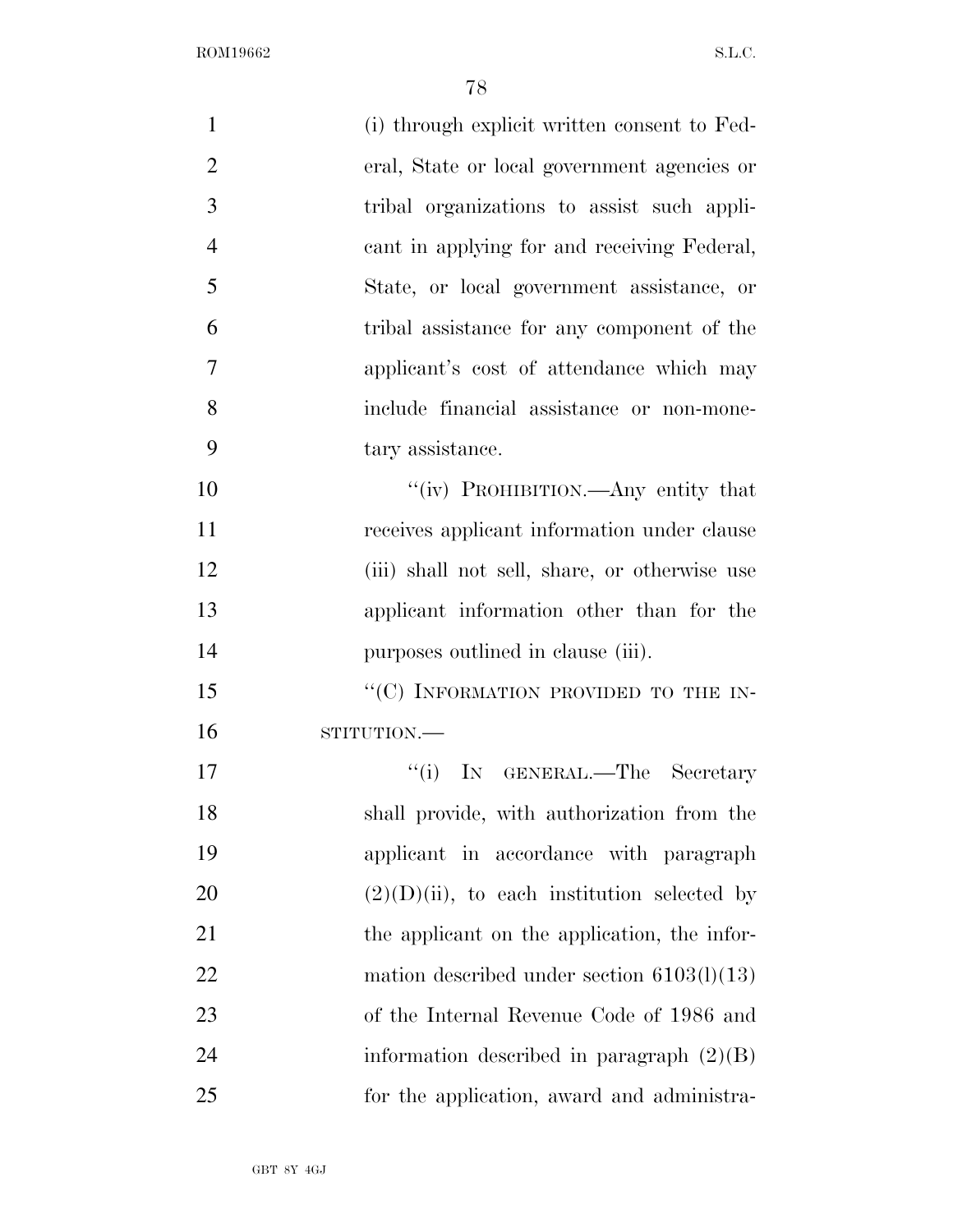| $\mathbf{1}$   | tion of grants and other aid provided di-     |
|----------------|-----------------------------------------------|
| $\overline{2}$ | rectly from the institution to be deter-      |
| 3              | mined by such institution and grants and      |
| $\overline{4}$ | other aid provided directly from the State    |
| 5              | or Federal government.                        |
| 6              | "(ii) USE OF INFORMATION.- An in-             |
| $\overline{7}$ | stitution-                                    |
| 8              | $\lq\lq$ shall use the information            |
| 9              | provided to it under clause (i) solely        |
| 10             | for the application, award, and admin-        |
| 11             | istration of financial aid to the appli-      |
| 12             | cant and for institutional research           |
| 13             | that does not release any individually        |
| 14             | identifiable information on any appli-        |
| 15             | cant to promote college attendance,           |
| 16             | persistence and completion; and               |
| 17             | "(II) be prohibited from sharing              |
| 18             | such information with any other enti-         |
| 19             | ty without the explicit written consent       |
| 20             | of the applicant.                             |
| 21             | "(iii) LIMITATION ON CONSENT PROC-            |
| 22             | ESS.—An institution may provide a con-        |
| 23             | sent process whereby an applicant can         |
| 24             | elect to share the information described in   |
| 25             | clause (i) with explicit written consent to a |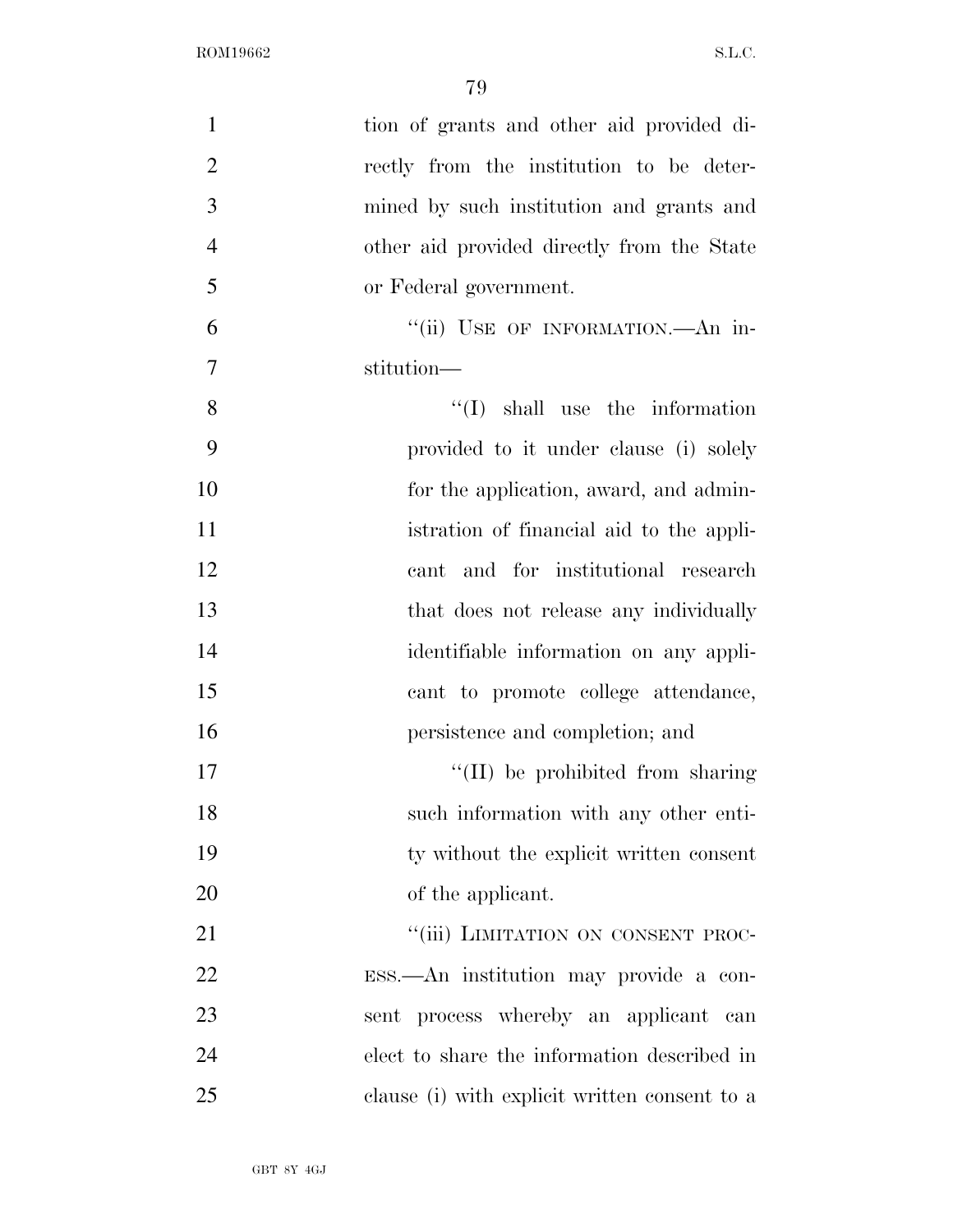| $\mathbf{1}$   | scholarship granting organization, includ-            |
|----------------|-------------------------------------------------------|
| $\overline{2}$ | ing a tribal organization (defined in section)        |
| 3              | 4 of the Indian Self-Determination and                |
| $\overline{4}$ | Education Assistance Act (25 U.S.C.                   |
| 5              | 5304)), or to Federal, State or local gov-            |
| 6              | ernment agencies or tribal organizations to           |
| 7              | assist the applicant in applying for and re-          |
| 8              | ceiving private assistance, or Federal,               |
| 9              | State, local government assistance, or trib-          |
| 10             | al assistance for any component of the ap-            |
| 11             | plicant's cost of attendance which may in-            |
| 12             | clude financial assistance or non-monetary            |
| 13             | assistance.                                           |
| 14             | "(iv) PROHIBITION.—Any entity that                    |
| 15             | receives applicant information under clause           |
| 16             | (iii) shall not sell, share, or otherwise use         |
| 17             | applicant information other than for the              |
| 18             | purposes outlined in clause (iii).                    |
| 19             | "(4) DEVELOPMENT OF FORM AND INFORMA-                 |
| 20             | TION EXCHANGE.—The Secretary shall, to the extent     |
| 21             | practicable, consult with stakeholders, prior to the  |
| 22             | design of the free application described in this sub- |
| 23             | section, to gather information about innovations and  |
| 24             | technology available to-                              |
|                |                                                       |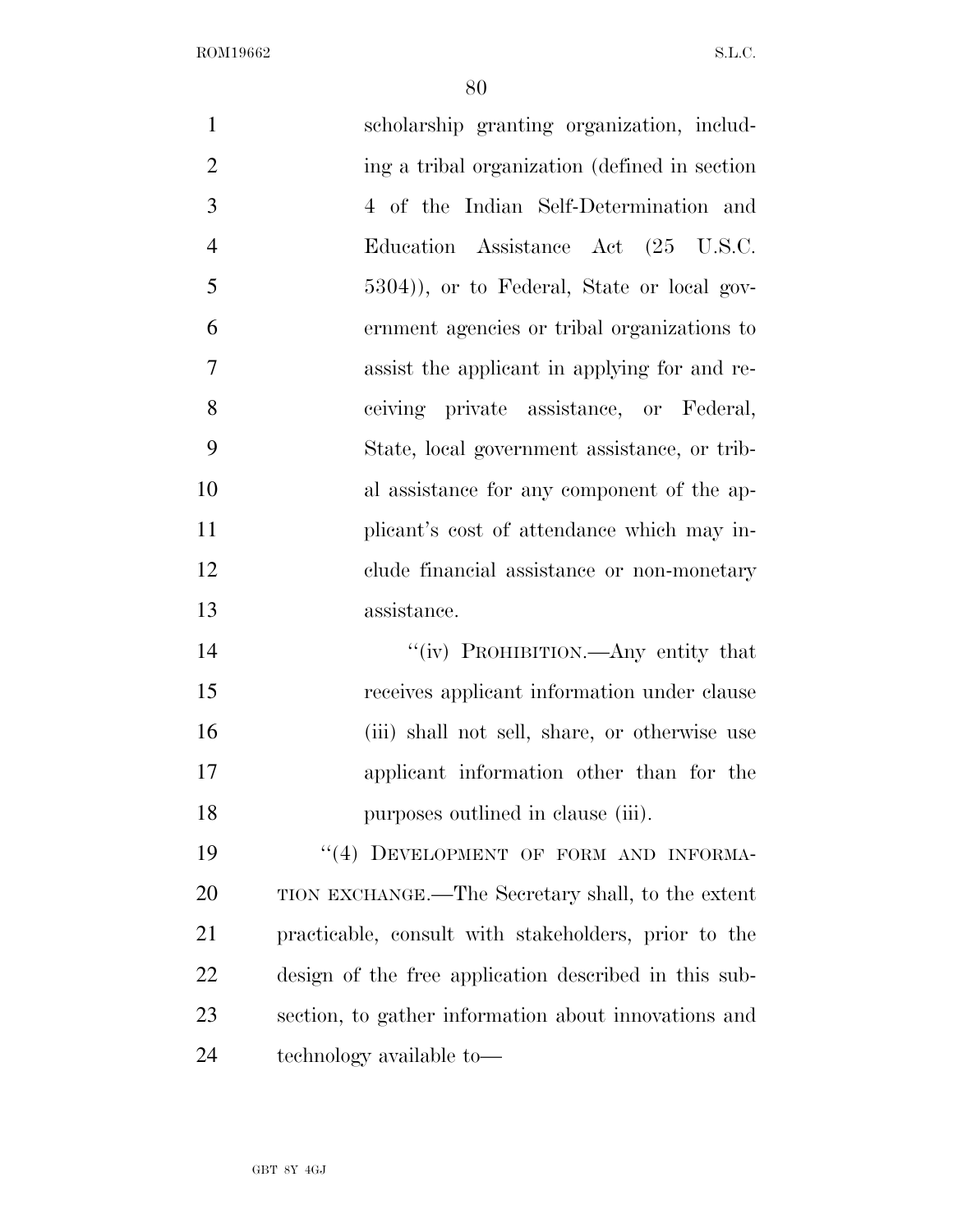| $\mathbf{1}$   | $\lq\lq$ ensure an efficient and effective proc-    |
|----------------|-----------------------------------------------------|
| $\overline{2}$ | ess;                                                |
| 3              | "(B) mitigate unintended consequences;              |
| $\overline{4}$ | and                                                 |
| 5              | "(C) determine the best practices for out-          |
| 6              | reach to students and families during the tran-     |
| $\overline{7}$ | sition to the streamlined process for the deter-    |
| 8              | mination of Federal financial aid and Federal       |
| 9              | Pell Grant eligibility while reducing the data      |
| 10             | burden on applicants and families.                  |
| 11             | "(5) NO ADDITIONAL INFORMATION REQUESTS             |
| 12             | PERMITTED.—In carrying out this subsection, the     |
| 13             | Secretary may not require additional information to |
| 14             | be submitted by an applicant (or the parents or     |
| 15             | spouse of an applicant) for Federal financial aid   |
| 16             | through other requirements or reporting.            |
| 17             | $``(6)$ STATE-RUN PROGRAMS.—                        |
| 18             | "(A) IN GENERAL.—The Secretary shall                |
| 19             | conduct outreach to States in order to research     |
| 20             | the benefits to students of States relying solely   |
| 21             | on the financial data made available, upon au-      |
| 22             | thorization by the applicant, as a result of an     |
| 23             | application for aid under this subsection for de-   |
| 24             | termining the eligibility of the applicant for      |
| 25             | State provided financial aid.                       |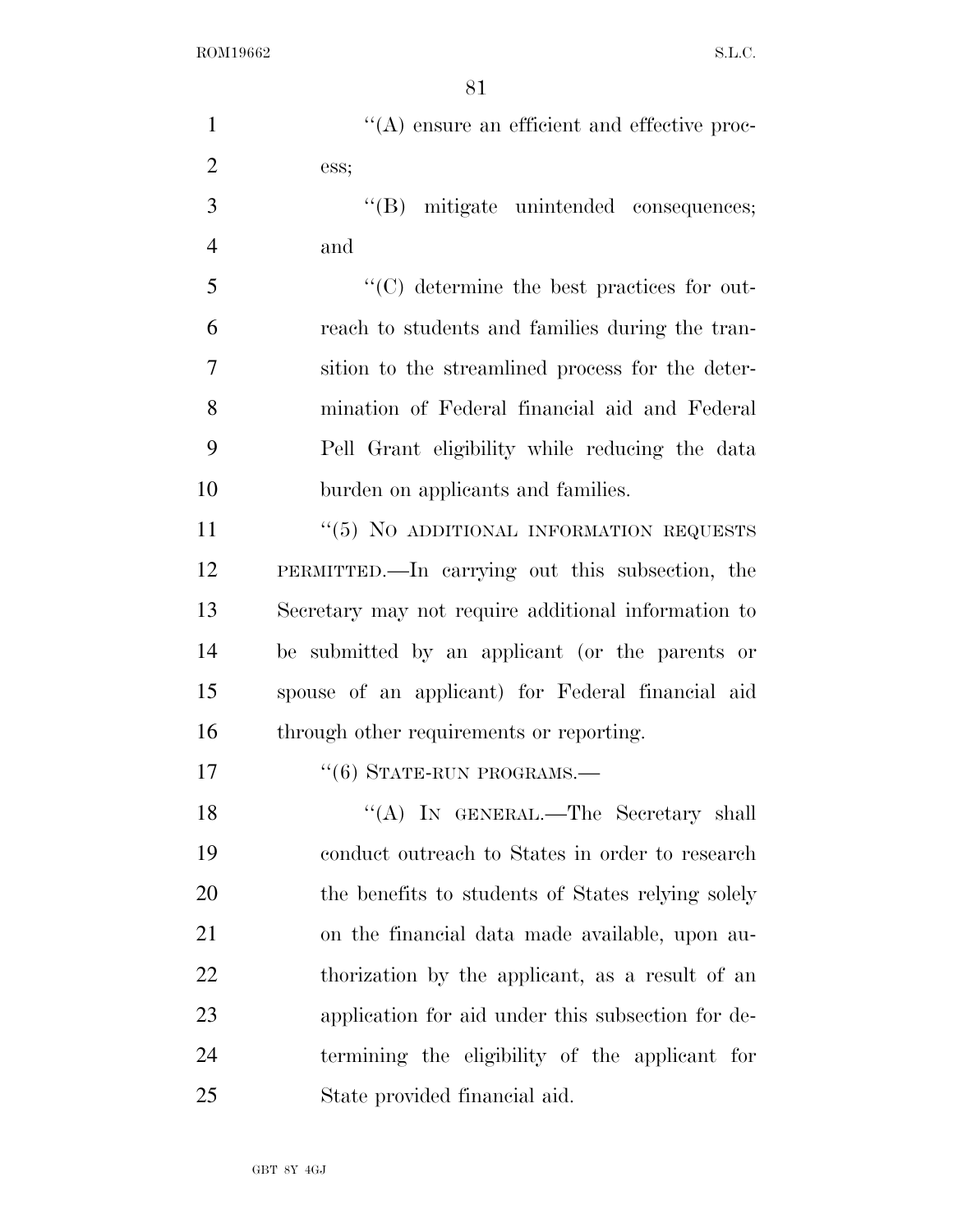| $\mathbf{1}$   | "(B) SECRETARIAL REVIEW.—If a State                |
|----------------|----------------------------------------------------|
| $\overline{2}$ | determines that there is a need for additional     |
| 3              | data elements beyond those provided pursuant       |
| $\overline{4}$ | to this subsection for determining the eligibility |
| 5              | of an applicant for State provided financial aid,  |
| 6              | the State shall forward a list of those additional |
| 7              | data elements determined necessary, but not        |
| 8              | provided by virtue of the application under this   |
| 9              | subsection, to the Secretary. The Secretary        |
| 10             | shall make readily available to the public         |
| 11             | through its websites and other means—              |
| 12             | "(i) a list of States that do not re-              |
| 13             | quire additional financial information sepa-       |
| 14             | rate from the Free Application for Federal         |
| 15             | Student Aid and do not require asset infor-        |
| 16             | mation from students who qualify for the           |
| 17             | exemption from asset reporting under sec-          |
| 18             | tion 479 for the purposes of awarding              |
| 19             | State scholarships and grant aid;                  |
| 20             | "(ii) a list of States that require asset          |
| 21             | information from students who qualify for          |
| 22             | the exemption from asset reporting under           |
| 23             | section 479 for the purposes of awarding           |
| 24             | State scholarships and grant aid;                  |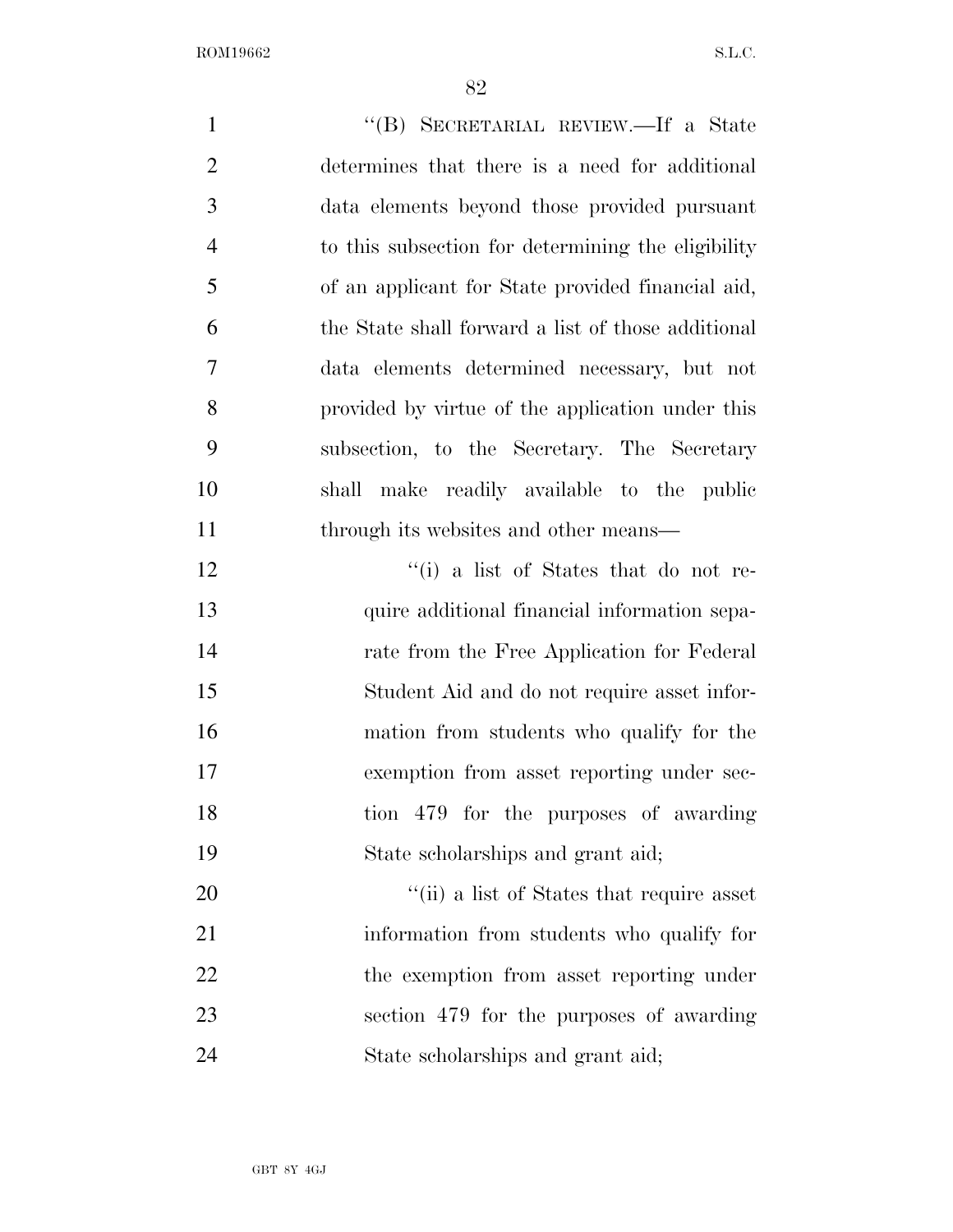| $\mathbf{1}$   | "(iii) a list of States that have indi-           |
|----------------|---------------------------------------------------|
| $\overline{2}$ | cated that they require additional financial      |
| 3              | information separate from the Free Appli-         |
| $\overline{4}$ | cation for Federal Student Aid for pur-           |
| 5              | poses of awarding State scholarships and          |
| 6              | grant aid; and                                    |
| 7              | "(iv) with the publication of the lists           |
| 8              | under this subparagraph, information              |
| 9              | about additional resources available to ap-       |
| 10             | plicants, including links to such State           |
| 11             | websites.                                         |
| 12             | "(C) STUDIES.—The Secretary shall con-            |
| 13             | duct studies on the effect of States requiring    |
| 14             | additional information specified in clauses (ii)  |
| 15             | and (iii) of subparagraph $(B)$ on the determina- |
| 16             | tion of State financial aid awards and whether    |
| 17             | the additional information required is a barrier  |
| 18             | to college enrollment by examining—               |
| 19             | "(i) how much financial aid awards                |
| 20             | would change if the additional information        |
| 21             | were not required;                                |
| 22             | "(ii) the number of students who                  |
| 23             | started but did not finish the Free Appli-        |
| 24             | cation for Federal Student Aid, compared          |
| 25             | to the baseline year of 2021; and                 |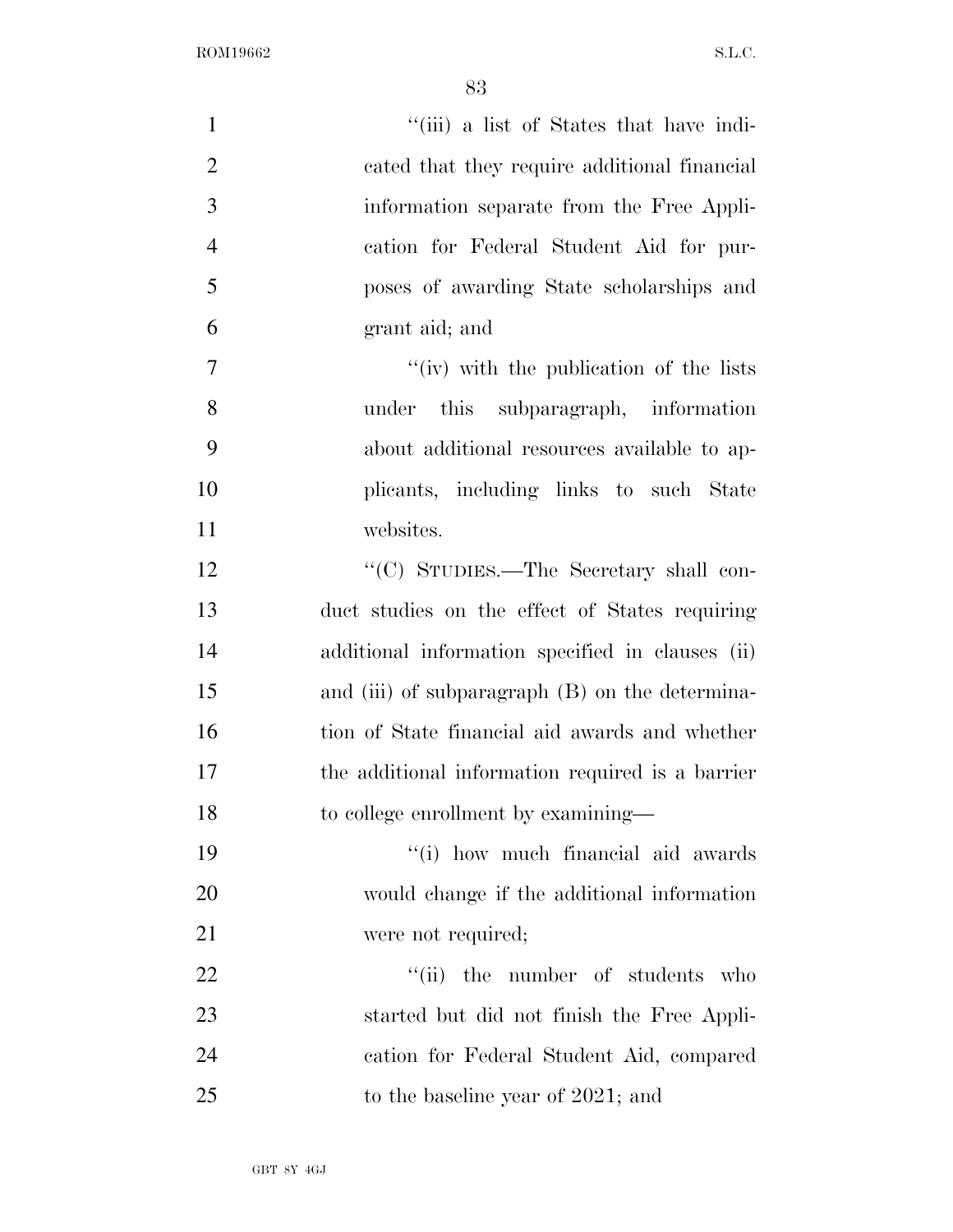| $\mathbf{1}$   | "(iii) the number of students who                   |
|----------------|-----------------------------------------------------|
| $\overline{2}$ | started a Free Application for Federal Stu-         |
| 3              | dent Aid but did not enroll in an institu-          |
| $\overline{4}$ | tion of higher education in the cor-                |
| 5              | responding academic year.                           |
| 6              | $``(7)$ INSTITUTION-RUN FINANCIAL AID.—             |
| 7              | "(A) IN GENERAL.—The Secretary shall                |
| 8              | conduct outreach to institutions of higher edu-     |
| 9              | cation to describe the benefits to students of re-  |
| 10             | lying solely on the financial data made avail-      |
| 11             | able, upon authorization for release by the ap-     |
| 12             | plicant, as a result of an application for aid      |
| 13             | under this subsection for determining the eligi-    |
| 14             | bility of the applicant for institutional financial |
| 15             | aid. The Secretary shall make readily available     |
| 16             | to the public through its websites and other        |
| 17             | means-                                              |
| 18             | "(i) a list of institutions that do not             |
| 19             | require additional financial information            |
| 20             | separate from the Free Application for              |
| 21             | Federal Student Aid and do not require              |
| 22             | asset information from students who qual-           |
| 23             | ify for the exemption from asset reporting          |
| 24             | under section 479 for the purpose of                |
| 25             | awarding institution-run financial aid;             |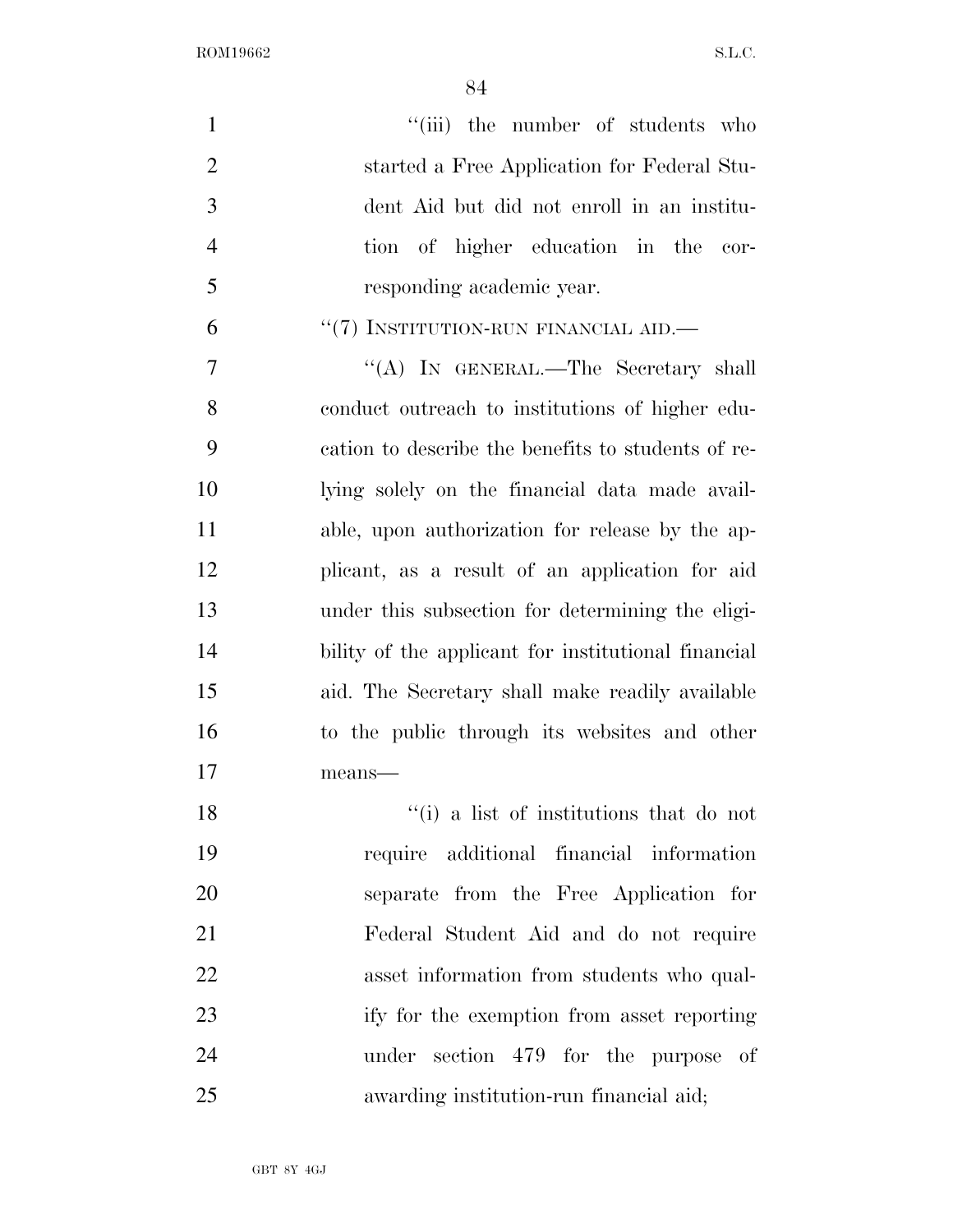| $\mathbf{1}$   | "(ii) a list of institutions that require            |
|----------------|------------------------------------------------------|
| $\overline{2}$ | asset information from students who qual-            |
| 3              | ify for the exemption from asset reporting           |
| $\overline{4}$ | under section 479 for the purpose of                 |
| 5              | awarding institution-run financial aid;              |
| 6              | "(iii) a list of institutions that require           |
| 7              | additional financial information separate            |
| 8              | from the Free Application for Federal Stu-           |
| 9              | dent Aid for the purpose of awarding insti-          |
| 10             | tution-run financial aid; and                        |
| 11             | "(iv) with the publication of the list in            |
| 12             | clause (iii), information about additional           |
| 13             | resources available to applicants.                   |
| 14             | $``(8)$ SECURITY OF DATA.—The Secretary shall,       |
| 15             | in consultation with the Secretary of Treasury, take |
| 16             | all steps necessary to-                              |
| 17             | $\lq\lq$ safeguard the data required to be           |
| 18             | transmitted for the purpose of this section be-      |
| 19             | tween Federal agencies and to States and insti-      |
| 20             | tutions of higher education;                         |
| 21             | $\lq\lq$ secure the transmittal of such data;        |
| 22             | and                                                  |
| 23             | $\lq\lq$ (C) provide guidance to States and insti-   |
| 24             | tutions of higher education regarding their obli-    |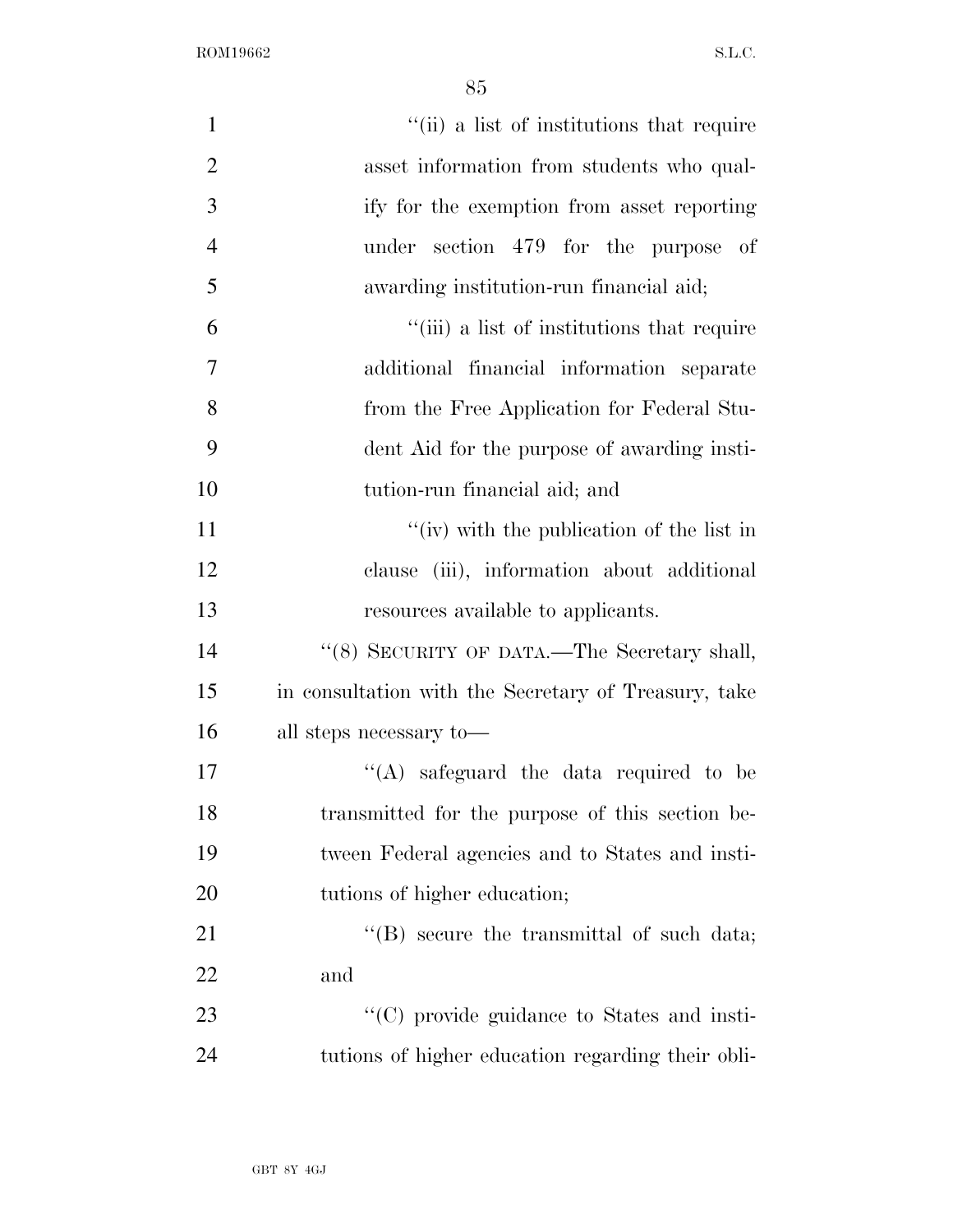| $\mathbf{1}$   | gation to ensure the security of the data pro-  |
|----------------|-------------------------------------------------|
| $\overline{2}$ | vided under this section.                       |
| 3              | $``(9)$ REPORT TO CONGRESS.—                    |
| $\overline{4}$ | "(A) IN GENERAL.—Not later than one             |
| 5              | year after the date of enactment of the Student |
| 6              | Aid Improvement Act of 2019, the Secretary      |
| 7              | shall report to the Committee on Health, Edu-   |
| 8              | cation, Labor, and Pensions of the Senate and   |
| 9              | the Committee on Education and Labor of the     |
| 10             | House of Representatives on the progress of the |
| 11             | Secretary in carrying out this subsection, in-  |
| 12             | cluding planning and stakeholder consultation.  |
| 13             | Such report shall include—                      |
| 14             | "(i) benchmarks for implementation;             |
| 15             | "(ii) entities and organization to              |
| 16             | which the Secretary reached out for con-        |
| 17             |                                                 |
|                | sultation;                                      |
| 18             | "(iii) system requirements for such             |
| 19             | implementation and how they will be ad-         |
| 20             | dressed;                                        |
| 21             | "(iv) any areas of concern and poten-           |
| 22             | tial problem issues uncovered that may          |
| 23             | hamper such implementation; and                 |
| 24             | $f'(v)$ solutions determined to address         |

such issues.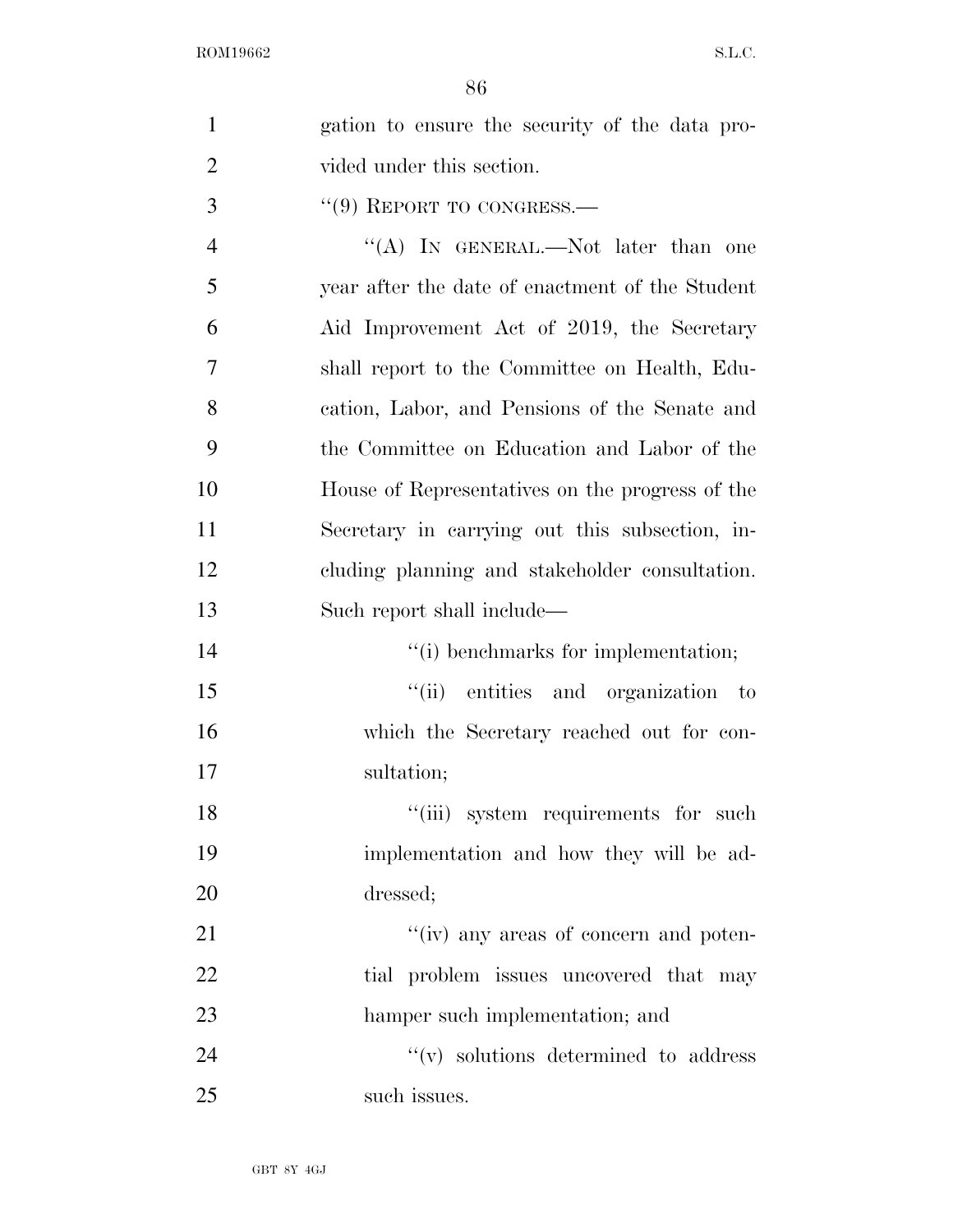| $\mathbf{1}$   | "(B) QUARTERLY UPDATES.—The Sec-                      |
|----------------|-------------------------------------------------------|
| $\overline{2}$ | retary shall provide updates to the Committees        |
| 3              | described in subparagraph $(A)$ —                     |
| $\overline{4}$ | "(i) as to the progress and planning                  |
| 5              | described in subparagraph $(A)$ prior to im-          |
| 6              | plementation of the Free Application for              |
| 7              | Federal Student Aid under this subsection             |
| 8              | not less often than quarterly; and                    |
| 9              | "(ii) at least 6 months and 1 year                    |
| 10             | post implementation of the Free Applica-              |
| 11             | tion for Federal Student Aid.                         |
| 12             | "(b) ADJUSTMENTS AND IMPROVEMENTS.-                   |
| 13             | "(1) IN GENERAL.—The Secretary shall dis-             |
| 14             | close in a consumer-tested format, on the form noti-  |
| 15             | fying a student of the student's Federal Pell Grant   |
| 16             | eligibility, that the student may, on a case-by-case  |
| 17             | basis, qualify for an adjustment under section 479A   |
| 18             | to the cost of attendance or the values of the data   |
| 19             | items required to calculate the Federal Pell Grant or |
| 20             | the need analysis for the student or parent. Such     |
| 21             | disclosure shall specify—                             |
| 22             | $\lq\lq$ examples of the special circumstances        |
| 23             | under which a student or family member may            |
| 24             | qualify for such adjustment or determination of       |
| 25             | independence; and                                     |
|                |                                                       |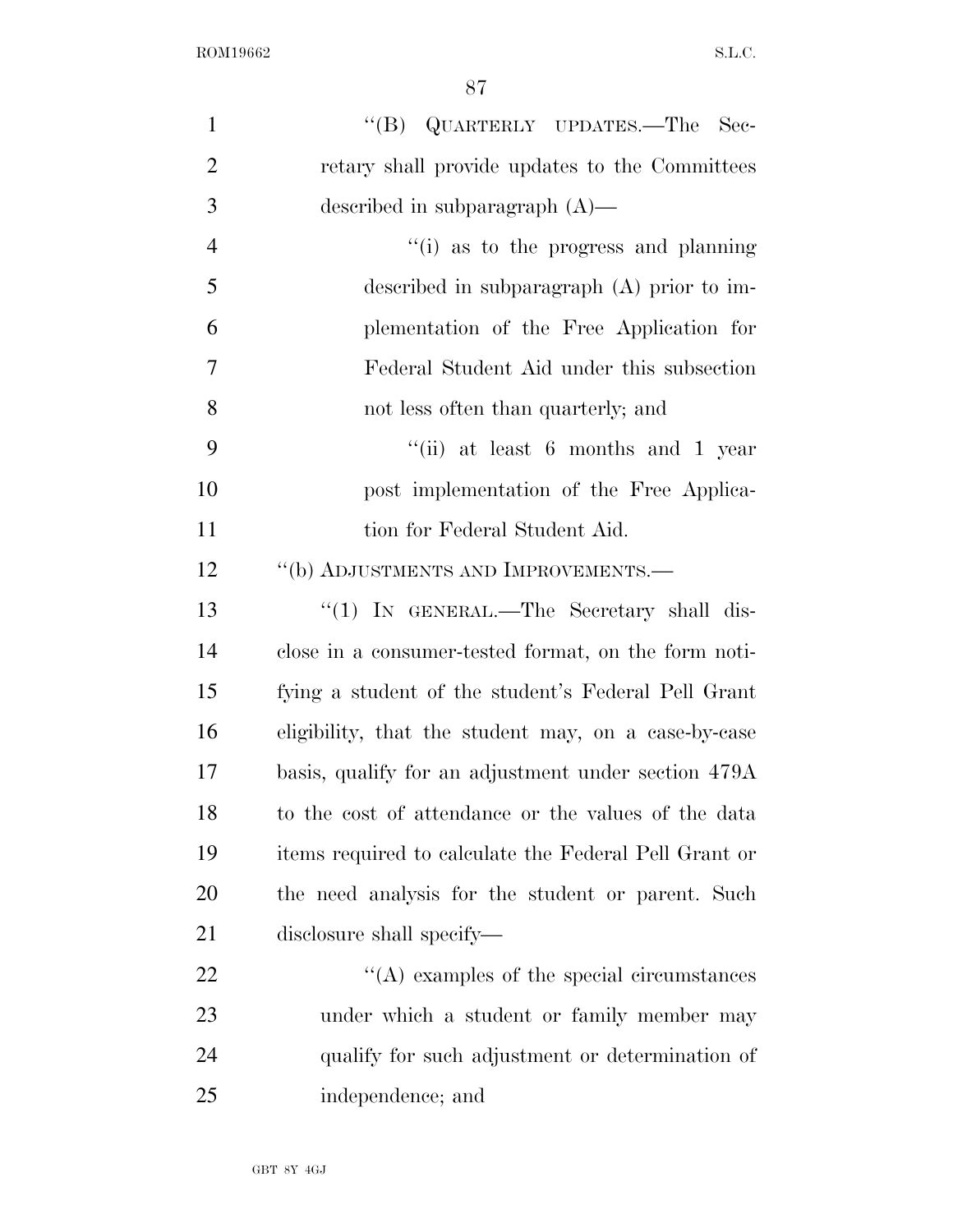| $\mathbf{1}$   | "(B) additional information regarding the          |
|----------------|----------------------------------------------------|
| $\overline{2}$ | steps a student or family member may take in       |
| 3              | order to seek an adjustment under section          |
| $\overline{4}$ | 479A.                                              |
| 5              | $``(2)$ CONSUMER TESTING.—                         |
| 6              | "(A) IN GENERAL.—The development of                |
| 7              | the Free Application for Federal Student Aid       |
| 8              | under this section shall be consumer tested with   |
| 9              | prospective first-generation college students and  |
| 10             | families as well as low-income individuals and     |
| 11             | families.                                          |
| 12             | "(B) UPDATES.—For award year 2021                  |
| 13             | and each fourth succeeding award year there-       |
| 14             | after, the design of the Free Application for      |
| 15             | Federal Student Aid shall be updated based on      |
| 16             | additional consumer testing with the popu-         |
| 17             | lations described in subparagraph (A) in order     |
| 18             | to improve communication.                          |
| 19             | "(3) LANGUAGES FOR FAFSA.—The Secretary,           |
| 20             | in conjunction with the Director of the Census Bu- |
| 21             | reau, shall determine the most common languages    |
| 22             | spoken at home in the United States and shall de-  |
| 23             | velop versions of the Free Application for Federal |
| 24             | Student Aid form in each of those languages.       |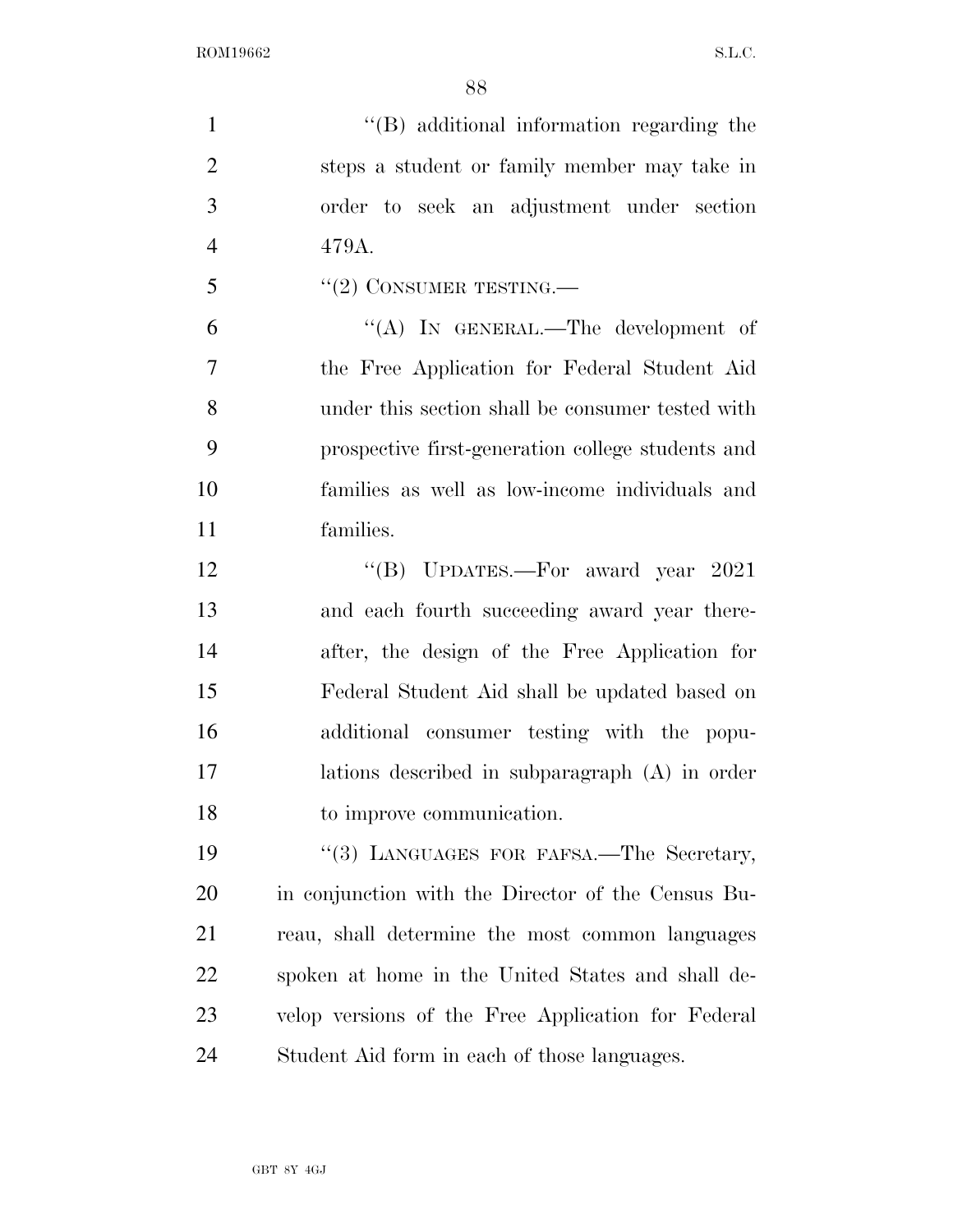| $\mathbf{1}$   | "(4) REAPPLICATION IN A SUCCEEDING ACA-                 |
|----------------|---------------------------------------------------------|
| $\overline{2}$ | DEMIC YEAR.—In order to streamline applicant's ex-      |
| 3              | perience applying for financial aid, the Secretary      |
| $\overline{4}$ | shall allow an applicant who electronically applies for |
| 5              | financial assistance under this title for an academic   |
| 6              | year subsequent to an academic year for which such      |
| 7              | applicant applied for financial assistance under this   |
| 8              | title to automatically electronically import all of the |
| 9              | applicant's (including parents, guardians, or           |
| 10             | spouses, as applicable) identifying, demographic, and   |
| 11             | school data from the previous application and to up-    |
| 12             | date such information to reflect any circumstances      |
| 13             | that have changed.                                      |
| 14             | "(5) TECHNOLOGY ACCESSIBILITY.—The Sec-                 |
| 15             | retary shall make the application under this section    |
| 16             | available through the prevalent technology. Such        |
| 17             | technology shall, at a minimum, enable applicants       |
| 18             | $to-$                                                   |
| 19             | $\lq\lq(A)$ save data; and                              |
| 20             | $\lq\lq (B)$ submit the application under this title    |
| 21             | to the Secretary through such technology.               |
| 22             | "(6) VERIFICATION BURDEN.—The Secretary                 |
| 23             | shall—                                                  |
| 24             | $\lq\lq$ to the maximum extent practicable,             |
| 25             | streamline<br>and simplify the process<br>οf            |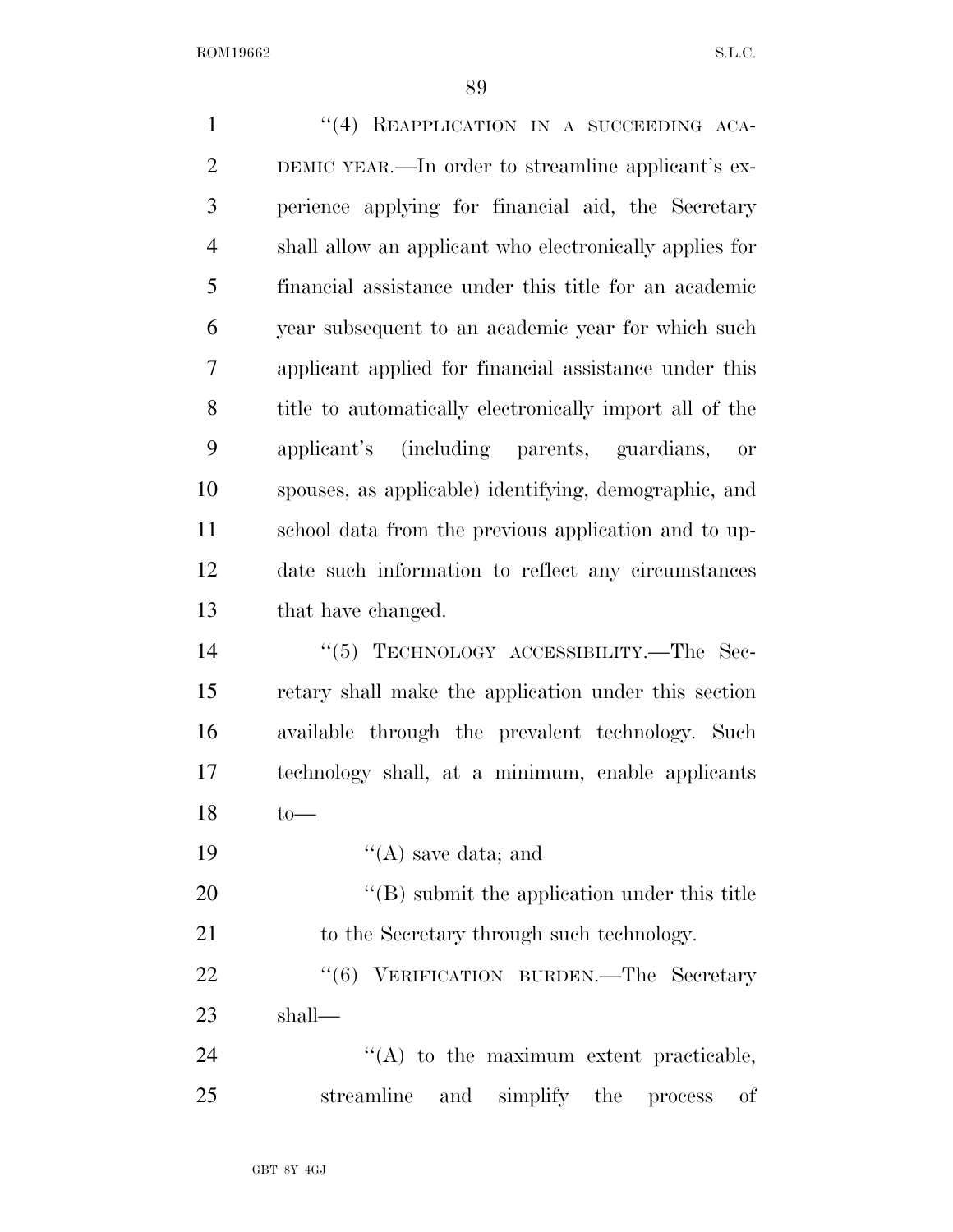| $\mathbf{1}$   | verification for applicants for Federal financial   |
|----------------|-----------------------------------------------------|
| $\overline{2}$ | aid;                                                |
| 3              | "(B) in establishing policies and proce-            |
| $\overline{4}$ | dures to verify applicants' eligibility for Federal |
| 5              | financial aid, consider—                            |
| 6              | "(i) the burden placed on low-income"               |
| 7              | applicants;                                         |
| 8              | "(ii) the risk to low-income applicants             |
| 9              | of failing to enroll or complete from being         |
| 10             | selected for verification;                          |
| 11             | "(iii) the effectiveness of the policies            |
| 12             | and procedures in safeguarding against a            |
| 13             | net cost to taxpayers; and                          |
| 14             | "(iv) the reasons for the source of any             |
| 15             | improper payments;                                  |
| 16             | $\lq\lq$ issue a report not less often than an-     |
| 17             | nually sharing the percentage of applicants sub-    |
| 18             | ject to verification, whether the applicants ulti-  |
| 19             | mately received Federal financial aid disburse-     |
| 20             | ments, and whether the student aid index            |
| 21             | changed enough to affect the applicant's award      |
| <u>22</u>      | of any Federal financial aid under this title.      |
| 23             | "(c) DATA AND INFORMATION.—                         |
| 24             | "(1) IN GENERAL.—The Secretary shall publish        |
| 25             | data in a publicly-accessible manner—               |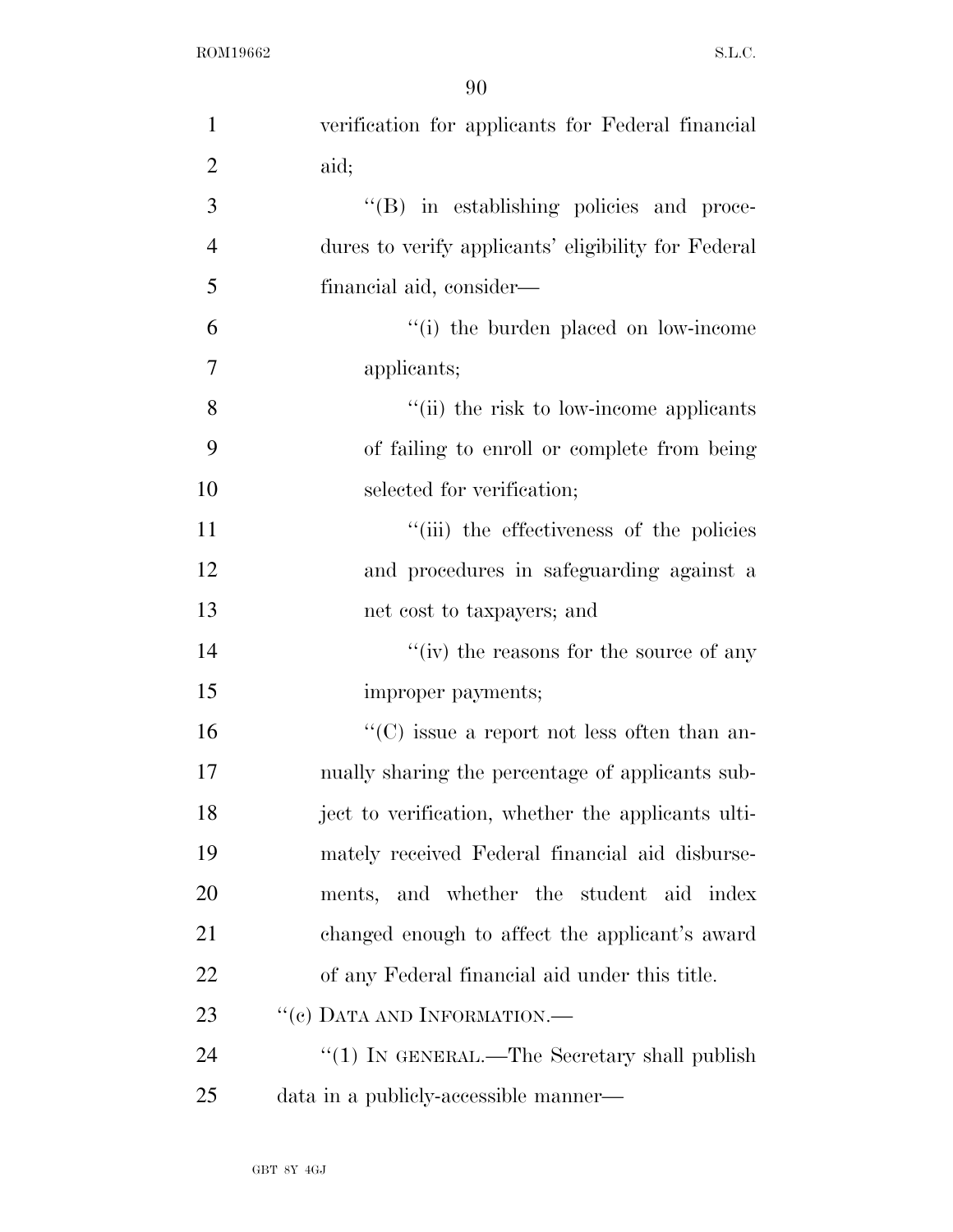1 ''(A) annually on the total number of Free Applications for Federal Student Aid submitted by application cycle, disaggregated by demo- graphic characteristics, type of institution or in- stitutions of higher education to which the ap- plicant applied, the applicant's State of legal residence, and high school and public school district; 9 ''(B) quarterly on the total number of Free Applications for Federal Student Aid submitted by application cycle, disaggregated by type of institution or institutions of higher education to which the applicant applied, the applicant's State of legal residence, and high school and public school district;  $"$ (C) weekly on the total number of Free Applications for Federal Student Aid sub-mitted, disaggregated by high school and public

 school district; and 20  $\langle (D)$  annually on the number of individ-uals who apply for Federal financial aid pursu-

 ant to this section who indicated they are a homeless child or youth (as defined in section 725 of the McKinney-Vento Homeless Assist-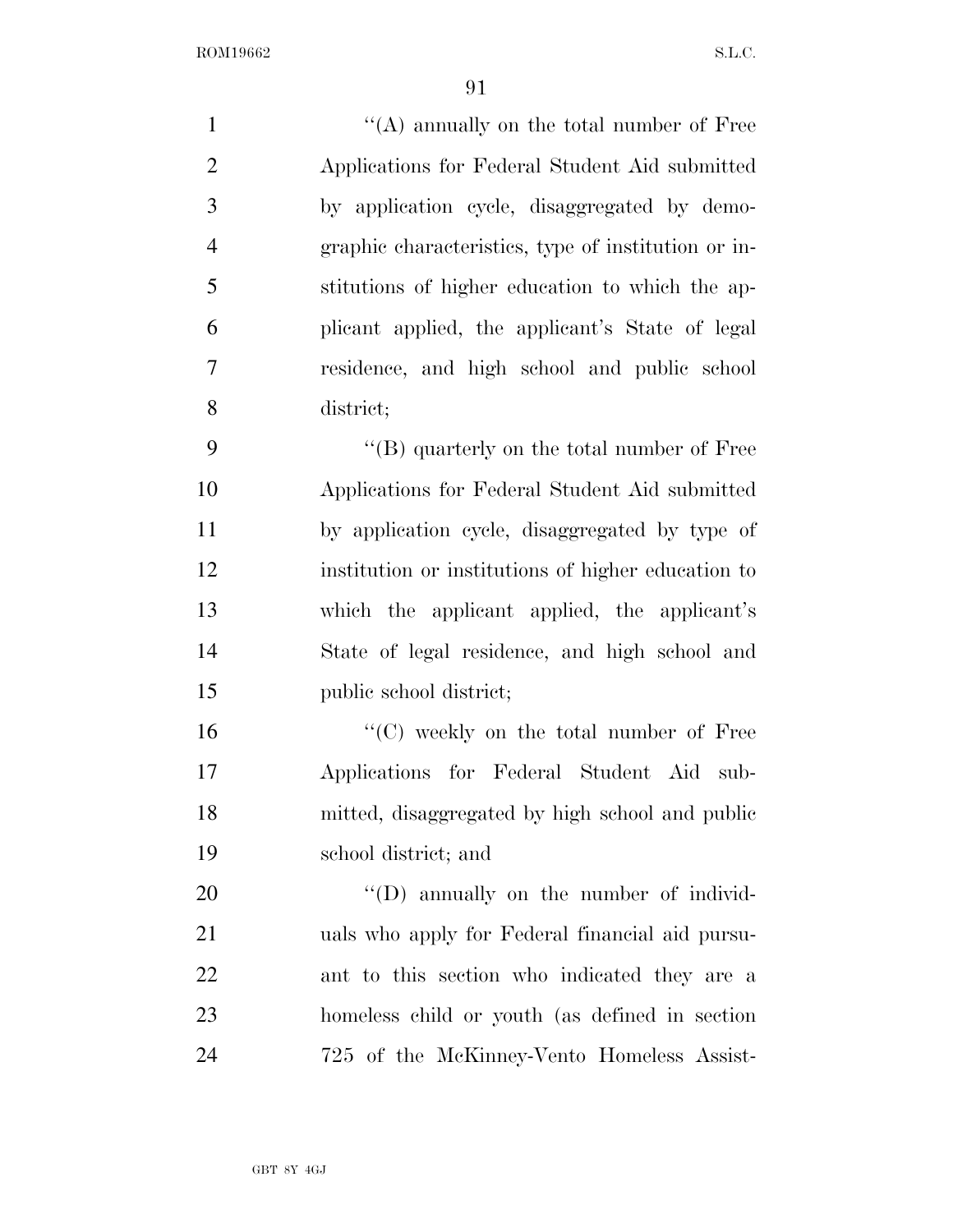| $\mathbf{1}$   | ance Act), an unaccompanied youth, or a foster          |
|----------------|---------------------------------------------------------|
| $\overline{2}$ | care youth.                                             |
| 3              | "(2) CONTENTS.—The data described in para-              |
| $\overline{4}$ | graph (1) with respect to homeless children and         |
| 5              | youth shall include, at a minimum, for each applica-    |
| 6              | tion cycle—                                             |
| 7              | "(A) the total number of all applicants                 |
| 8              | who were determined to be individuals described         |
| 9              | in section $480(d)(1)(H);$                              |
| 10             | $\lq\lq$ the number of applicants described in          |
| 11             | subparagraph $(A)$ , disaggregated—                     |
| 12             | $f'(i)$ by State; and                                   |
| 13             | "(ii) by the sources of determination                   |
| 14             | as described in clauses (i) through (iv) of             |
| 15             | section $480(d)(1)(H)$ .                                |
| 16             | "(3) DATA SHARING.—The Secretary may enter              |
| 17             | into data sharing agreements with the appropriate       |
| 18             | Federal or States agencies to connect applicants        |
| 19             | with the means-tested Federal benefit programs de-      |
| 20             | scribed in subsection $(a)(2)(B)(ii)(XV)$ for which the |
| 21             | applicants may be eligible.                             |
| 22             | "(d) ENSURING FORM USABILITY.-                          |
| 23             | " $(1)$ SIGNATURE.—Notwithstanding any other            |
| 24             | provision of this title, the Secretary may permit the   |
| 25             | Free Application for Federal Student Aid to be sub-     |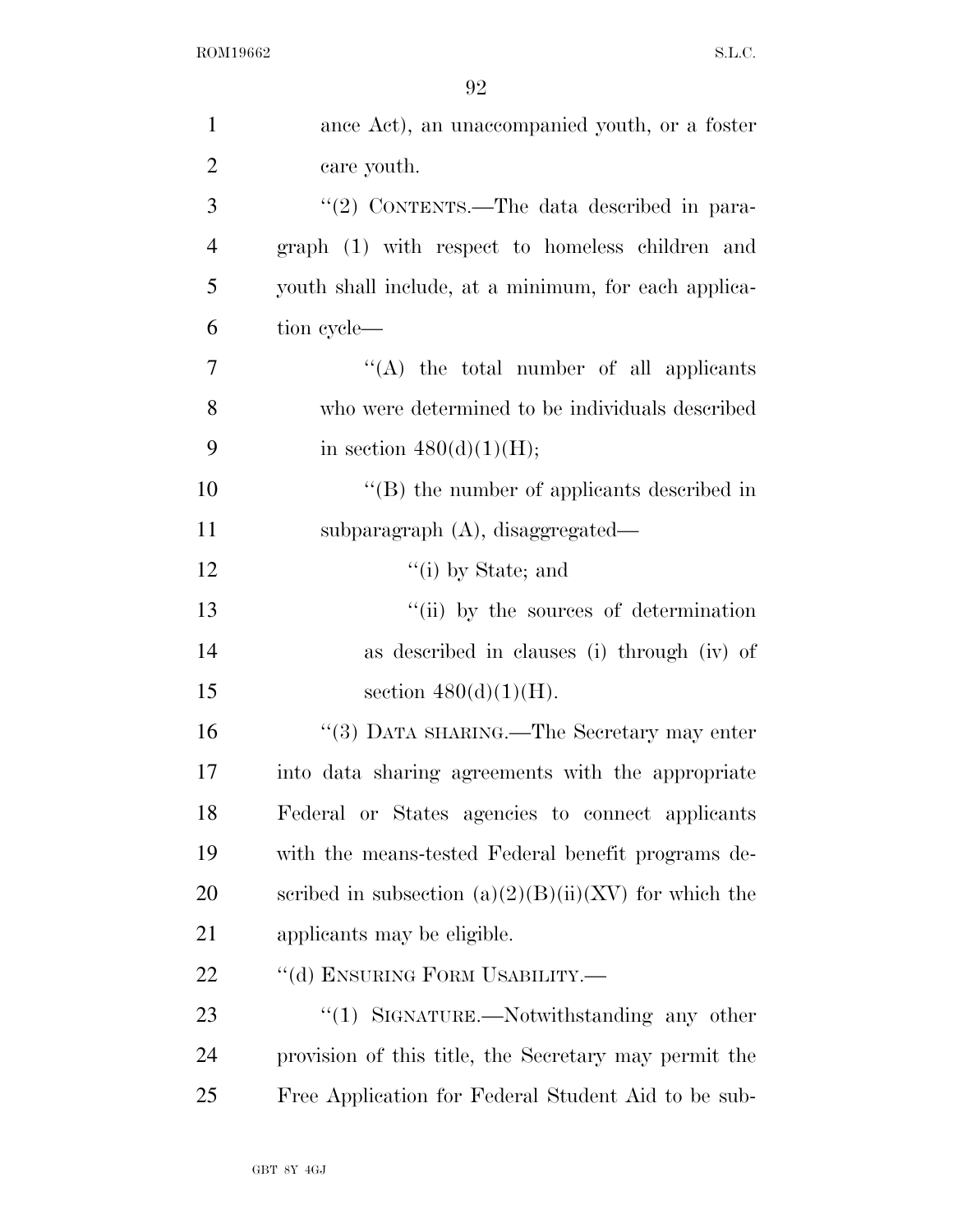| $\mathbf{1}$   | mitted without a signature, if a signature is subse-   |
|----------------|--------------------------------------------------------|
| $\overline{2}$ | quently submitted by the applicant, or if the appli-   |
| 3              | cant uses an access device provided by the Secretary.  |
| $\overline{4}$ | "(2) FREE PREPARATION AUTHORIZED.-Not-                 |
| 5              | withstanding any provision of this title, an applicant |
| 6              | may use a preparer for consultative or preparation     |
| 7              | services for the completion of the Free Application    |
| 8              | for Federal Student Aid without charging a fee to      |
| 9              | the applicant if the preparer—                         |
| 10             | $\lq\lq$ includes, at the time the application         |
| 11             | is submitted to the Department, the name, ad-          |
| 12             | dress or employer's address, social security           |
| 13             | number or employer identification number, and          |
| 14             | organizational affiliation of the preparer on the      |
| 15             | applicant's form;                                      |
| 16             | $\lq\lq (B)$ is subject to the same penalties as an    |
| 17             | applicant for purposely giving false or mis-           |
| 18             | leading information in the application;                |
| 19             | "(C) clearly informs each individual upon              |
| 20             | initial contact, that the Free Application for         |
| 21             | Federal Student Aid is a free form that may be         |
| 22             | completed without professional assistance; and         |
| 23             | $\lq\lq$ (D) does not produce, use, or disseminate     |
| 24             | any other form for the purpose of applying for         |
| 25             | Federal financial aid other than the Free Appli-       |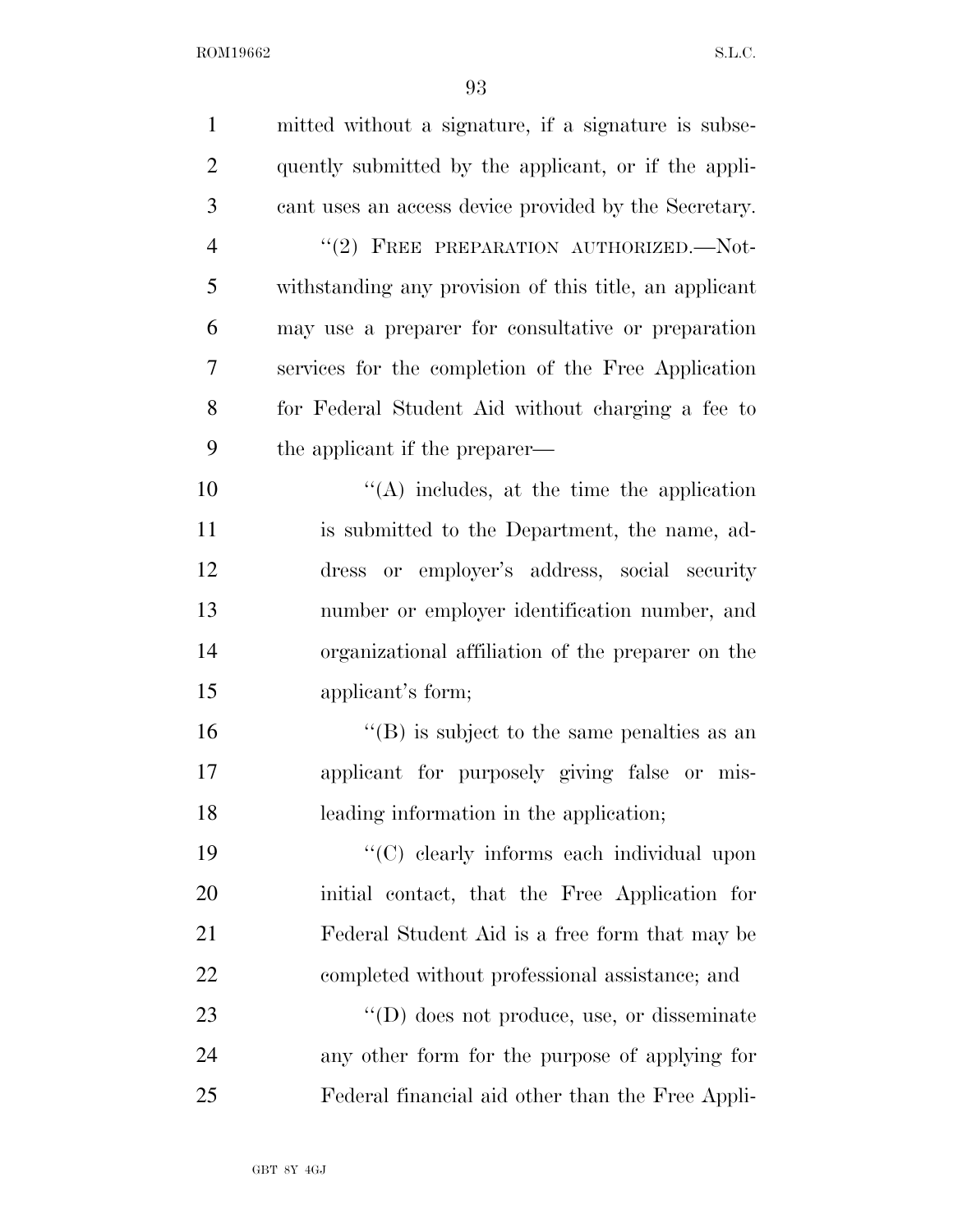| cation for Federal Student Aid form developed |
|-----------------------------------------------|
| by the Secretary under this section.          |

3 "(3) CHARGES TO STUDENTS AND PARENTS FOR USE OF FORMS PROHIBITED.—The need and eligibility of a student for financial assistance under this title may be determined only by using the Free Application for Federal Student Aid developed by the Secretary under this section. Such application shall be produced, distributed, and processed by the Secretary, and no parent or student shall be charged a fee by the Secretary, a contractor, a third-party servicer or private software provider, or any other public or private entity for the collection, processing, or delivery of Federal financial aid through the use of such application. No data collected on a form for which a fee is charged shall be used to complete the Free Application for Federal Student Aid prescribed under this section, except that a Federal or State in- come tax form prepared by a paid income tax pre- parer or preparer service for the primary purpose of filing a Federal or State income tax return may be used to complete the Free Application for Federal Student Aid prescribed under this section.

24 "(4) APPLICATION PROCESSING CYCLE.—The Secretary shall enable students to submit a Free Ap-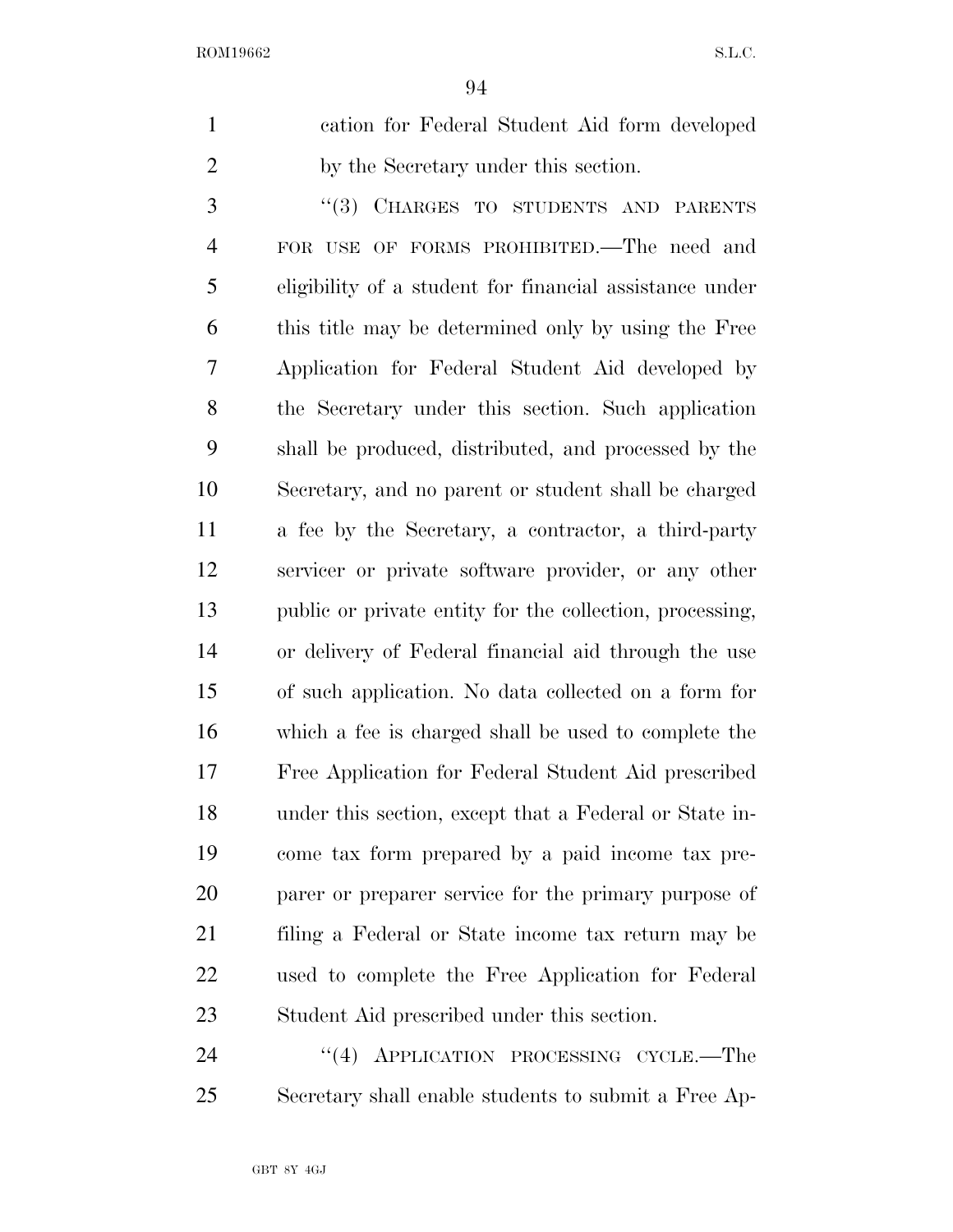plication for Federal Student Aid developed under this section and initiate the processing of such appli- cation, not later than January 1 of the student's planned year of enrollment, to the maximum extent practicable, on or around October 1 prior to the stu- dent's planned year of enrollment. 7 "(5) EARLY ESTIMATES.—The Secretary shall maintain an electronic method for applicants to enter income and family size information to calculate a non-binding estimate of the applicant's Federal fi- nancial aid available under this title and shall place such calculator on a prominent location at the begin- ning of the Free Application for Federal Student Aid.''. (n) STUDENT ELIGIBILITY.—Section 484 (20 U.S.C. 1091) is amended— (1) by striking subsection (q) and inserting the following: 19 "(q) USE OF INCOME DATA WITH IRS.—The Sec- retary, in cooperation with the Secretary of the Treasury, shall fulfill the data transfer requirements under section 6103(l)(13) of the Internal Revenue Code of 1986.''; 23 (2) by striking subsection (r); (3) by redesignating subsections (s) and (t) as subsections (r) and (s), respectively; and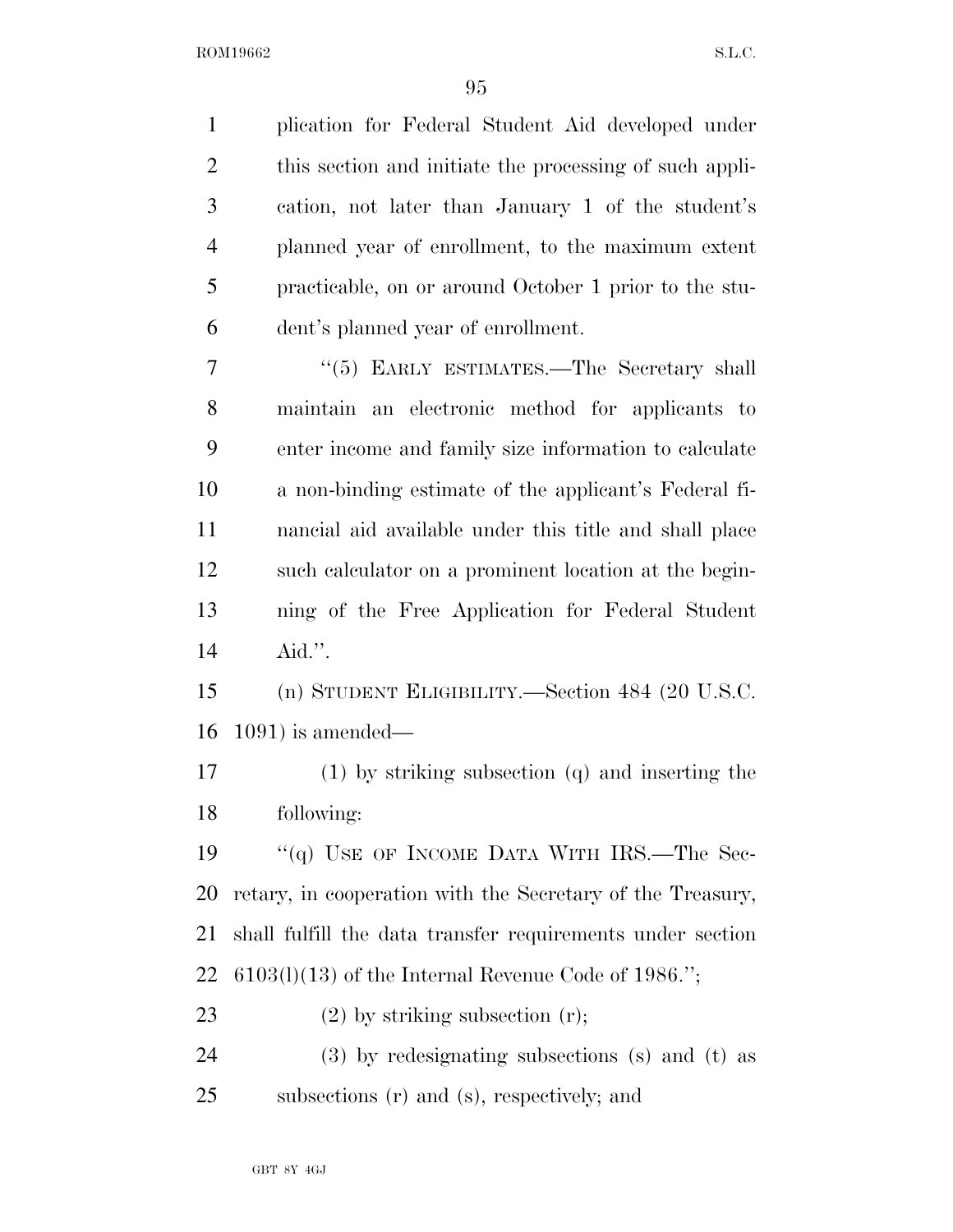(4) by adding at the end the following: 2 "(t) EXCEPTION TO REQUIRED REGISTRATION WITH THE SELECTIVE SERVICE SYSTEM.—Notwithstanding section 12(f) of the Military Selective Service Act (50 U.S.C. 3811(f)), an individual shall not be ineligible for assistance or a benefit provided under this title if the indi- vidual is required under section 3 of such Act (50 U.S.C. 3802) to present himself for and submit to registration under such section and fails to do so in accordance with any proclamation issued under such section, or in accord- ance with any rule or regulation issued under such sec-tion.''.

 (o) INSTITUTIONAL AND FINANCIAL ASSISTANCE IN- FORMATION FOR STUDENTS.—Section 485 (20 U.S.C. 1092) is amended by striking subsection (k).

 (p) EARLY AWARENESS OF FINANCIAL AID ELIGI- BILITY.—Section 485E (20 U.S.C. 1092f) is amended to read as follows:

 **''SEC. 485E. EARLY AWARENESS OF FINANCIAL AID ELIGI-BILITY.** 

21 "(a) IN GENERAL.—The Secretary shall implement early outreach activities in order to provide prospective students and families with early information about finan- cial aid and estimates of such prospective students' eligi-bility for financial aid. Such early outreach activities shall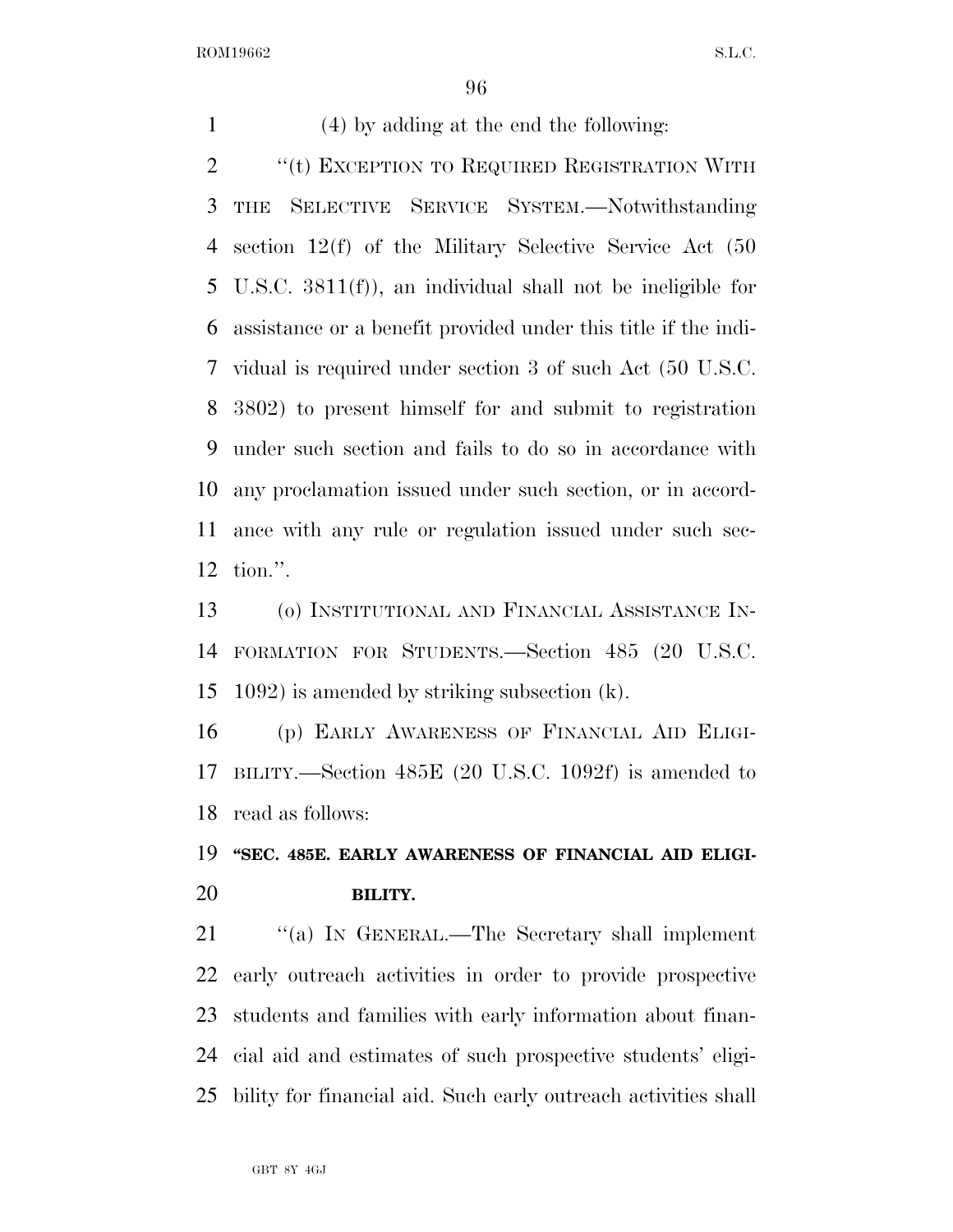include the activities described in subsections (b), (c), and (d).

- ''(b) PELL GRANT EARLY AWARENESS.—
- 4 "(1) In GENERAL.—The Secretary shall produce a consumer-tested method of estimating stu- dent eligibility for Federal Pell Grants outlined in section 401(b) utilizing the variables of family size and adjusted gross income, and presented in elec- tronic format. There shall be a method for students 10 to indicate whether they are, or will be in—
- 11  $\langle (A)$  a single parent household;
- 12 ''(B) a household with two parents; or
- 13 ''(C) a household with no children or de-pendents.
- 15 "(2) CONSUMER TESTING.—
- 16 "(A) In GENERAL.—The method of esti- mating eligibility described in paragraph (1) shall be consumer tested with prospective first- generation students and families as well as low-income individuals and families.

21 "(B) UPDATES.—For award year 2022– 2023 and each fourth succeeding award year thereafter, the design of the method of esti-mating eligibility shall be updated based on ad-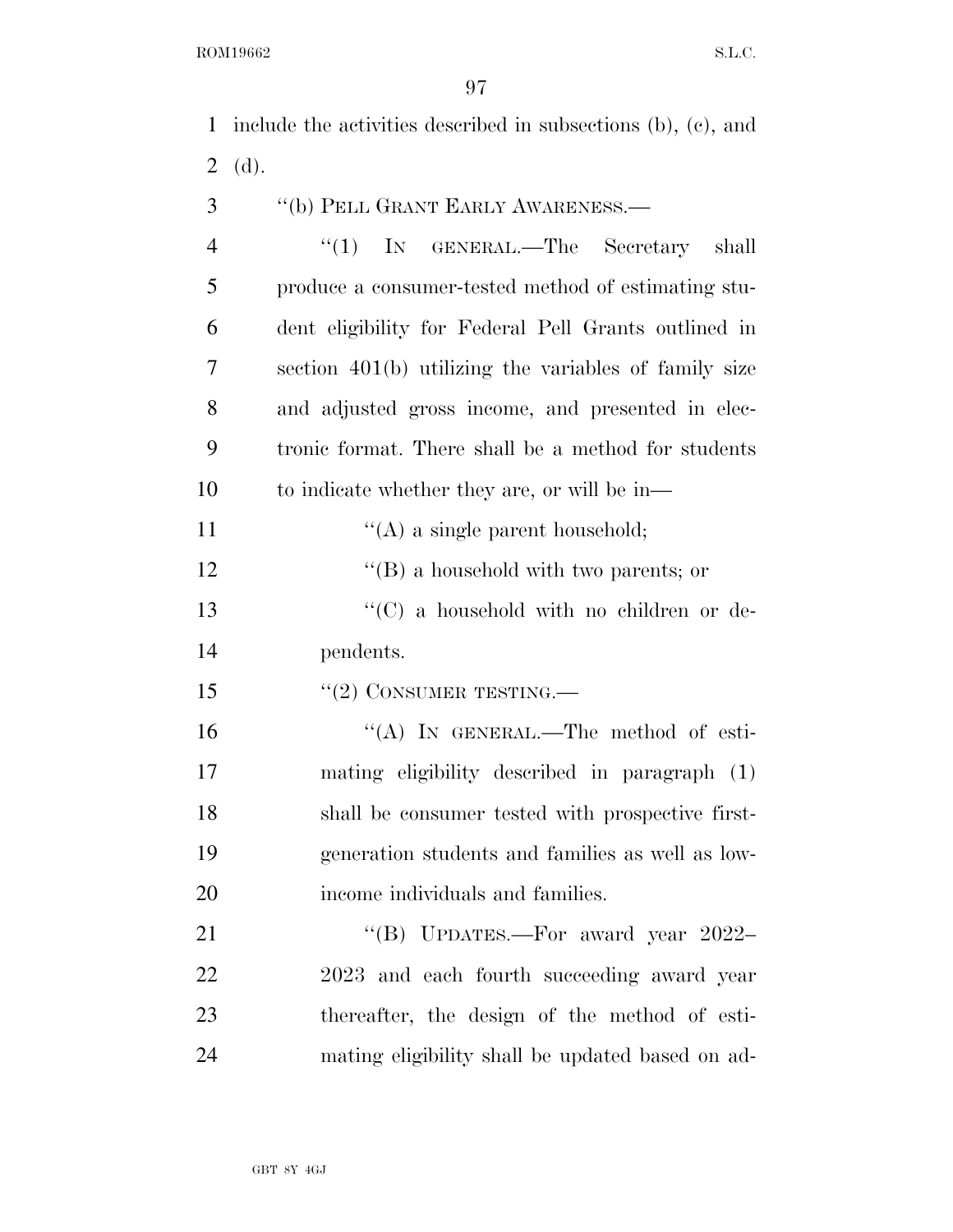| $\mathbf{1}$   | ditional consumer testing with the populations         |
|----------------|--------------------------------------------------------|
| $\overline{2}$ | described in subparagraph $(A)$ .                      |
| 3              | DISTRIBUTION.—The method of esti-<br>(3)               |
| $\overline{4}$ | mating eligibility described in paragraph (1) shall    |
| 5              | $be$ —                                                 |
| 6              | "(A) made publicly and prominently avail-              |
| 7              | able on the Department of Education website;           |
| 8              | and                                                    |
| 9              | "(B) actively shared by the Secretary                  |
| 10             | with-                                                  |
| 11             | "(i) institutions of higher education                  |
| 12             | participating in programs under this title;            |
| 13             | "(ii) all middle and secondary schools                 |
| 14             | eligible for funds under part A of title I of          |
| 15             | the Elementary and Secondary Education                 |
| 16             | Act of 1965; and                                       |
| 17             | "(iii) local educational agencies and                  |
| 18             | middle schools and secondary schools that              |
| 19             | serve students not less than 25 percent of             |
| 20             | whom meet a measure of poverty as de-                  |
| 21             | scribed in section $1113(a)(5)$ of the Ele-            |
| 22             | mentary and Secondary Education Act of                 |
| 23             | 1965.                                                  |
| 24             | "(4) ELECTRONIC ESTIMATOR.—In accordance               |
| 25             | with subsection $(d)(5)$ of section 483, the Secretary |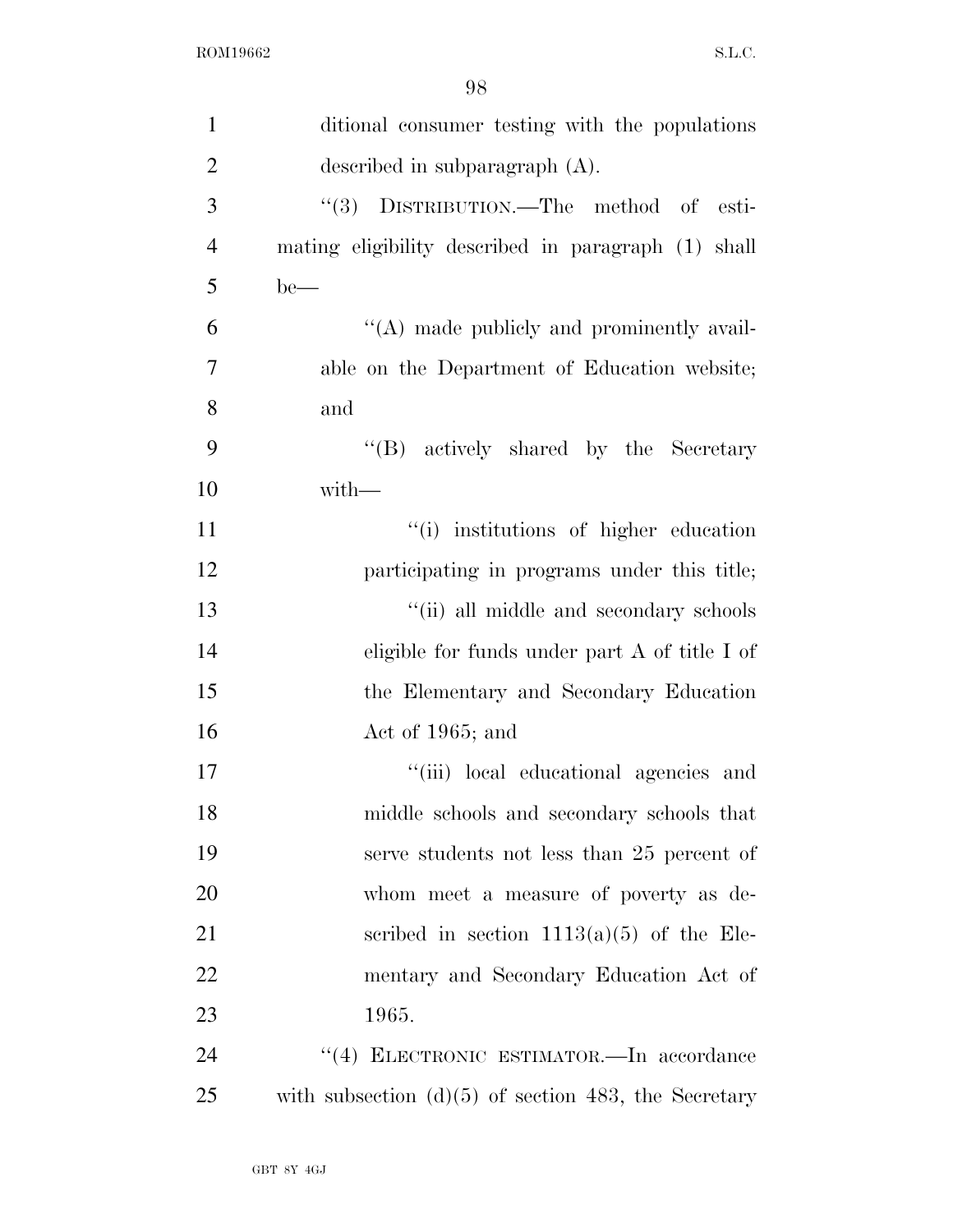shall maintain an electronic method for applicants to enter income and family size information to calculate a non-binding estimate of the applicant's Federal fi- nancial aid available under this title and shall place such calculator on a prominent location on the FAFSA website.

 ''(c) EARLY AWARENESS PLANS.—The Secretary shall establish and implement early awareness plans to provide early information about the availability of Federal financial aid and estimates of prospective students' eligi- bility for Federal financial aid as well as to promote the attainment of postsecondary education specifically among prospective first-generation students and families as well as low-income individuals and families, as follows:

 ''(1) AWARENESS PLANS FOR LOW-INCOME CHILDREN.—

17 ""(A) IN GENERAL.—The Secretary shall develop plans to disseminate information about the availability of Federal financial aid under this title, in addition to and in coordination with the distribution of the method of esti-mating eligibility under subsection (b), to—

23 ''(i) all middle schools and secondary schools eligible for funds under part A of

GBT 8Y 4GJ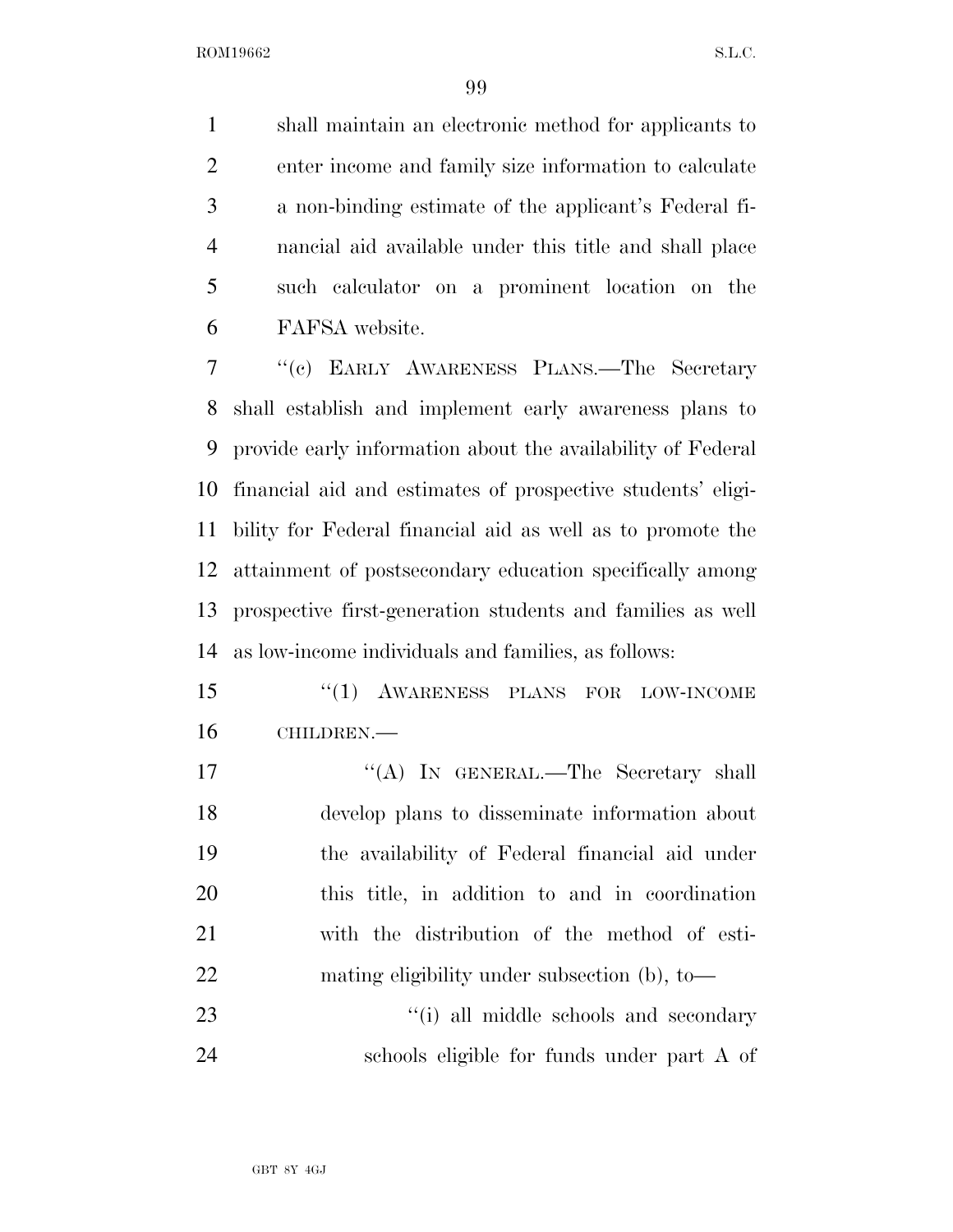| $\mathbf{1}$   | title I of the Elementary and Secondary          |
|----------------|--------------------------------------------------|
| $\overline{2}$ | Education Act of 1965;                           |
| 3              | "(ii) local educational agencies and             |
| $\overline{4}$ | middle schools and high schools that serve       |
| 5              | students not less than 25 percent of whom        |
| 6              | meet a measure of poverty as described in        |
| 7              | section $1113(a)(5)$ of the Elementary and       |
| 8              | Secondary Education Act; and                     |
| 9              | "(iii) households receiving assistance           |
| 10             | under the supplemental nutrition assist-         |
| 11             | ance program established under the Food          |
| 12             | and Nutrition Act of 2008 (7 U.S.C. 2011)        |
| 13             | $et seq.$ ).                                     |
| 14             | "(B) REPORTING AND UPDATES.—The                  |
| 15             | Secretary shall post the information about the   |
| 16             | plans under subparagraph (A) and associated      |
| 17             | goals publicly on the Department of Education    |
| 18             | website. On an annual basis, the Secretary shall |
| 19             | report qualitative and quantitative outcomes re- |
| 20             | garding the implementation of the plans under    |
| 21             | subparagraph (A). The Secretary shall review     |
| 22             | and update such plans not less often than every  |
| 23             | 4 award years with the goal of progressively in- |
| 24             | creasing the impact of the activities under this |
| 25             | paragraph.                                       |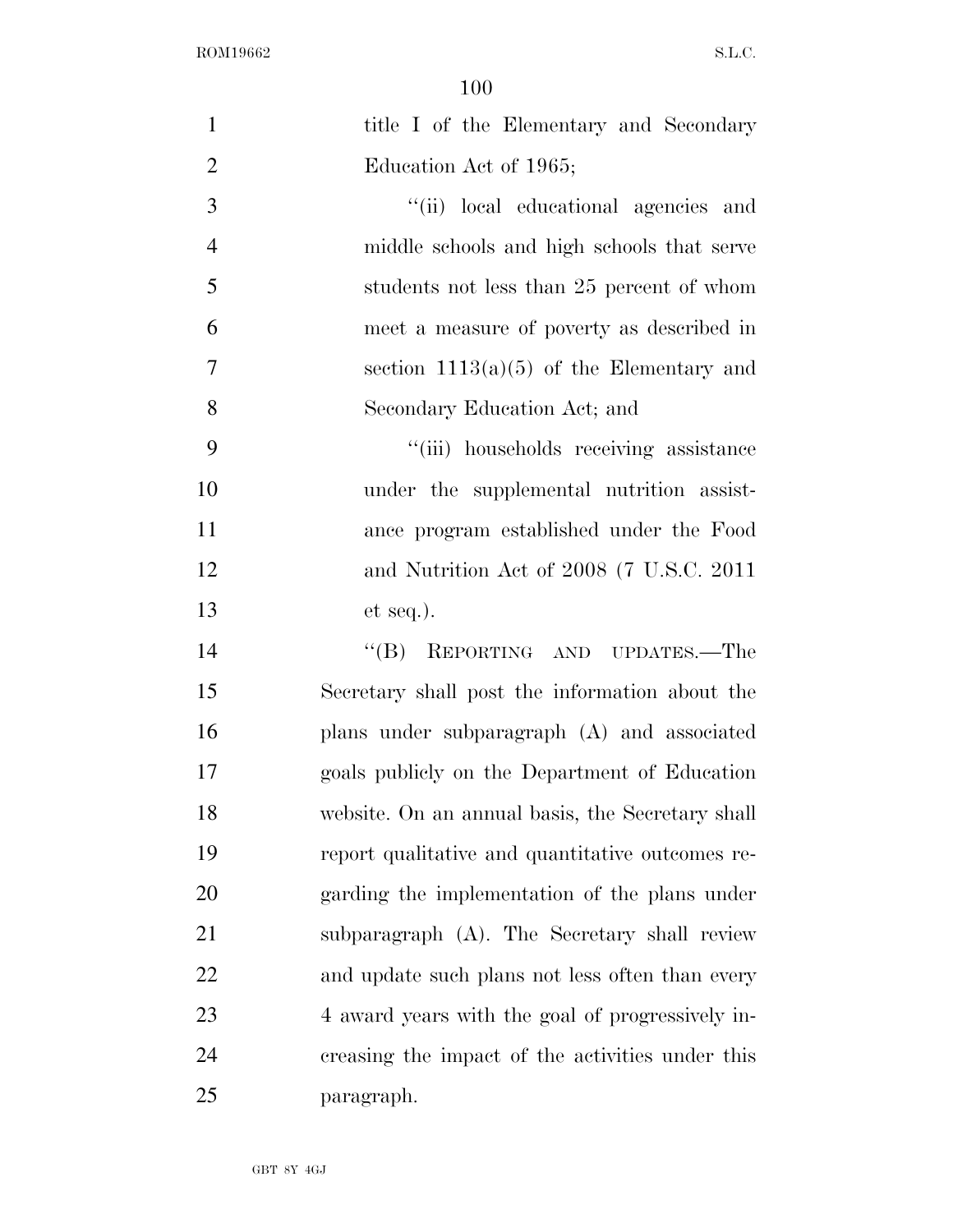| $\mathbf{1}$   | "(C) PARTNERSHIP.—The Secretary may               |
|----------------|---------------------------------------------------|
| $\overline{2}$ | partner with States, State systems of higher      |
| 3              | education, institutions of higher education, or   |
| $\overline{4}$ | college access organizations to carry out this    |
| 5              | paragraph.                                        |
| 6              | $``(2)$ INTERAGENCY COORDINATION PLANS.—          |
| 7              | "(A) IN GENERAL.—The Secretary shall              |
| 8              | develop interagency coordination plans in order   |
| 9              | to inform more prospective students and fami-     |
| 10             | lies, including low-income individuals or fami-   |
| 11             | lies, about the availability of Federal financial |
| 12             | aid under this title through participation in ex- |
| 13             | isting Federal programs or tax benefits that      |
| 14             | serve low-income individuals or families, in co-  |
| 15             | ordination with the following Secretaries:        |
| 16             | "(i) The Secretary of Treasury.                   |
| 17             | "(ii) The Secretary of Labor.                     |
| 18             | "(iii) The Secretary of Health and                |
| 19             | Human Services.                                   |
| 20             | "(iv) The Secretary of Agriculture.               |
| 21             | "(v) The Secretary of Housing and                 |
| 22             | Urban Development.                                |
| 23             | "(vi) The Secretary of Commerce.                  |
| 24             | "(vii) The Secretary of Veterans Af-              |
| 25             | fairs.                                            |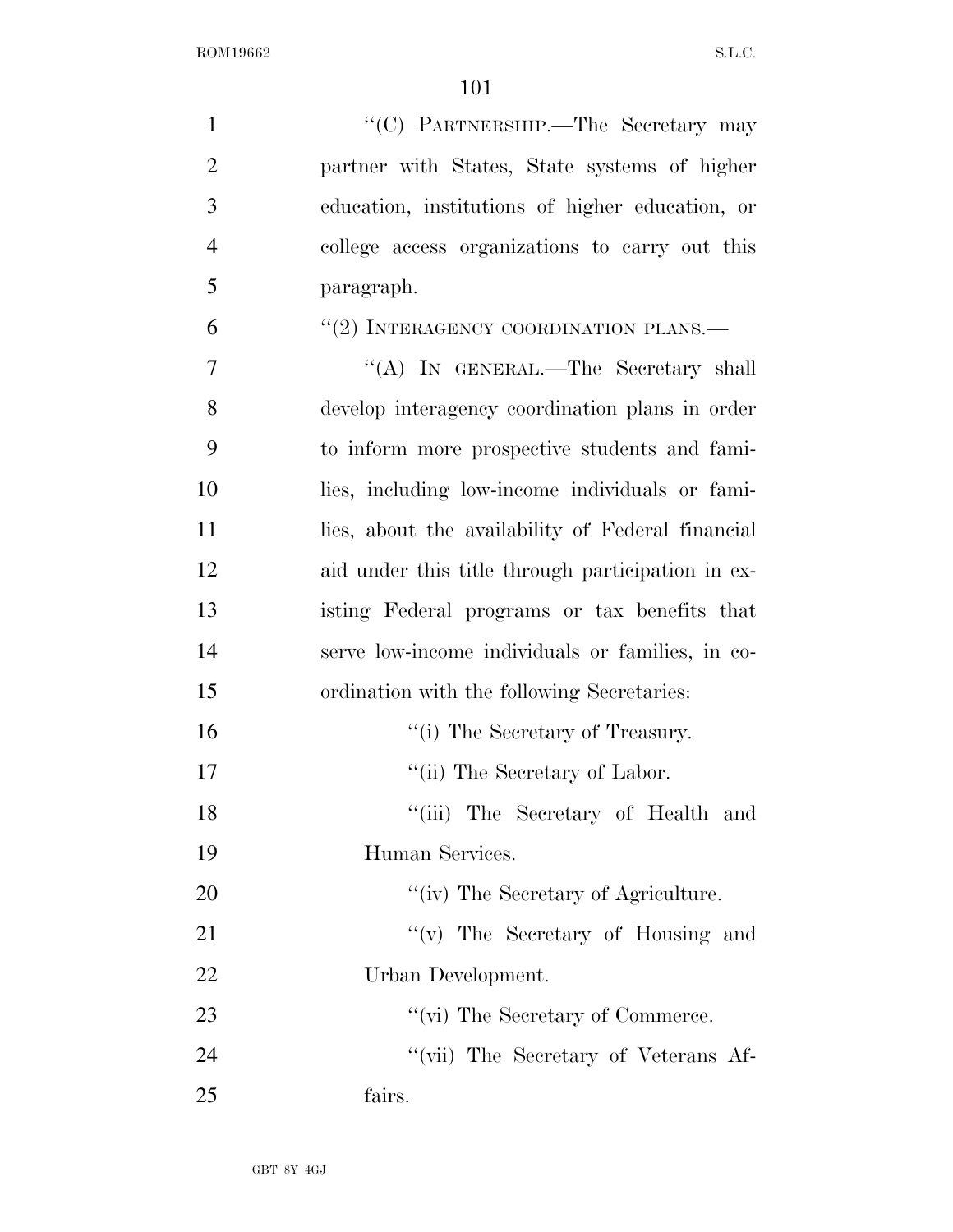| $\mathbf{1}$   | "(B) PROCESS, ACTIVITIES, AND GOALS.—          |
|----------------|------------------------------------------------|
| $\overline{2}$ | Each interagency coordination plan under sub-  |
| 3              | paragraph (A) shall—                           |
| $\overline{4}$ | "(i) establish a process to identify op-       |
| 5              | portunities in which low-income individuals    |
| 6              | and families could be informed of the avail-   |
| $\overline{7}$ | ability of Federal financial aid under this    |
| 8              | title through access to other Federal pro-     |
| 9              | grams that serve low-income individuals        |
| 10             | and families;                                  |
| 11             | "(ii) establish a process to identify          |
| 12             | methods to effectively inform low-income       |
| 13             | individuals and families of the availability   |
| 14             | of Federal financial aid for postsecondary     |
| 15             | education under this title;                    |
| 16             | "(iii) develop early awareness activi-         |
| 17             | ties that align with the opportunities and     |
| 18             | methods identified under clauses (ii) and      |
| 19             | $(iii)$ ; and                                  |
| 20             | "(iv) establish goals regarding the ef-        |
| 21             | fects of the activities to be implemented      |
| 22             | under clause (iii).                            |
| 23             | ``(C)<br>REPORTING AND UPDATES.—The            |
| 24             | Secretary shall post the information about the |
| 25             | interagency coordination plans under subpara-  |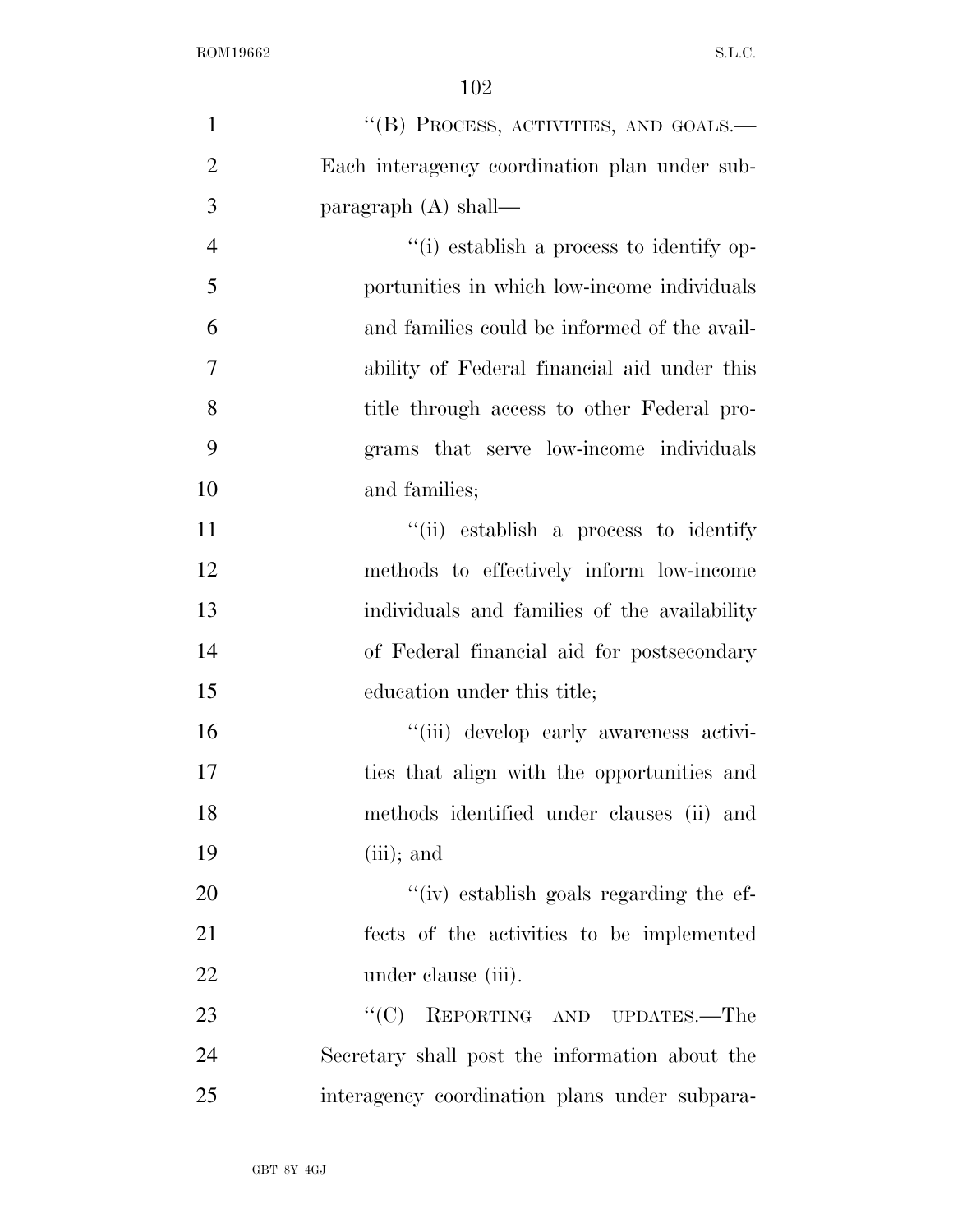| $\mathbf{1}$   | graph (B) and associated goals publicly on the     |
|----------------|----------------------------------------------------|
| $\overline{2}$ | Department of Education website. On not less       |
| 3              | often than a quadrennial basis, the Secretary      |
| $\overline{4}$ | shall publicly report qualitative and quantitative |
| 5              | outcomes regarding the implementation of the       |
| 6              | plans on the Department of Education website.      |
| 7              | The Secretary shall review and update the plans    |
| 8              | not less often than upon each change in Secre-     |
| 9              | tarial leadership with an agency that is party to  |
| 10             | a plan. Updates to the plans shall have the goal   |
| 11             | of progressively increasing the impact of the ac-  |
| 12             | tivities under this paragraph by increasing the    |
| 13             | number of low-income applicants for, and re-       |
| 14             | cipients of, Federal financial aid.                |
| 15             | "(3) NATIONWIDE PARTICIPATION IN<br>EARLY          |
| 16             | AWARENESS PLANS.-                                  |
| 17             | "(A) IN GENERAL.—The Secretary shall               |
| 18             | solicit voluntary public commitments from enti-    |
| 19             | ties, such as States, State systems of higher      |
| 20             | education, institutions of higher education, and   |
| 21             | other interested organizations, to carry out       |
| 22             | early awareness plans, which shall include         |
| 23             | goals, to-                                         |
| 24             | "(i) notify prospective and existing               |
| 25             | students who are low-income individuals            |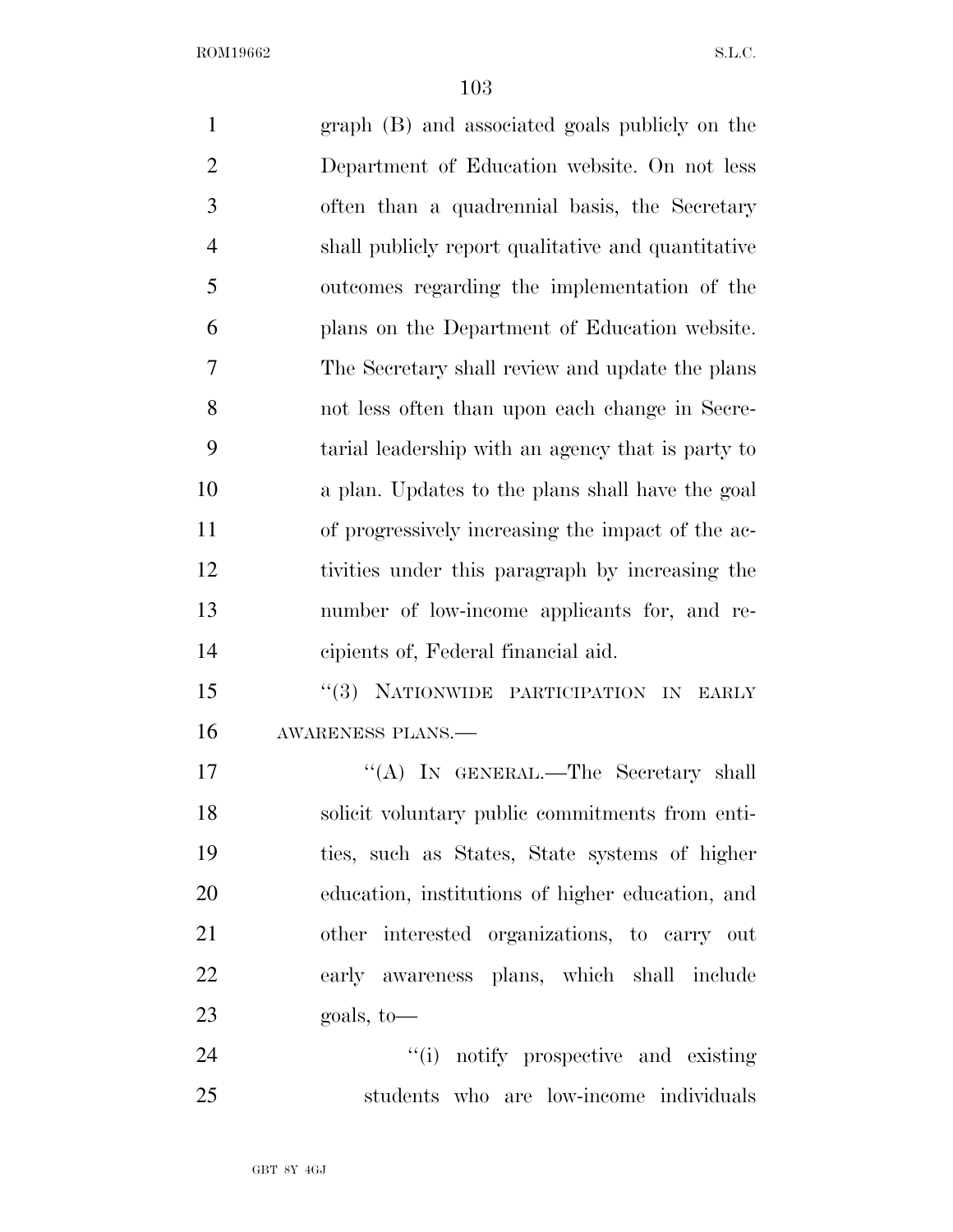| $\mathbf{1}$   | and families about their eligibility for Fed-    |
|----------------|--------------------------------------------------|
| $\overline{2}$ | eral aid under this title, as well as State-     |
| 3              | based financial aid, if applicable, on an an-    |
| $\overline{4}$ | nual basis;                                      |
| 5              | "(ii) increase the number of prospec-            |
| 6              | tive and current students who are low-in-        |
| $\overline{7}$ | come individuals and families filing the         |
| 8              | Free Application for Federal Student Aid;        |
| 9              | and                                              |
| 10             | "(iii) increase the number of prospec-           |
| 11             | tive and current students who are low-in-        |
| 12             | come individuals and families enrolling in       |
| 13             | postsecondary education.                         |
| 14             | "(B) REPORTING AND UPDATES.-Each                 |
| 15             | entity that makes a voluntary public commit-     |
| 16             | ment to carry out an early awareness plan may    |
| 17             | submit quantitative and qualitative data based   |
| 18             | on the entity's progress toward the goals of the |
| 19             | plan annually prior to a date selected by the    |
| 20             | Secretary.                                       |
| 21             | "(C) EARLY AWARENESS CHAMPIONS.-                 |
| 22             | Based on data submitted by entities, the Sec-    |
| 23             | retary shall select and designate entities sub-  |
| 24             | mitting public commitments, plans, and goals,    |
| 25             | as Early Awareness Champions on an annual        |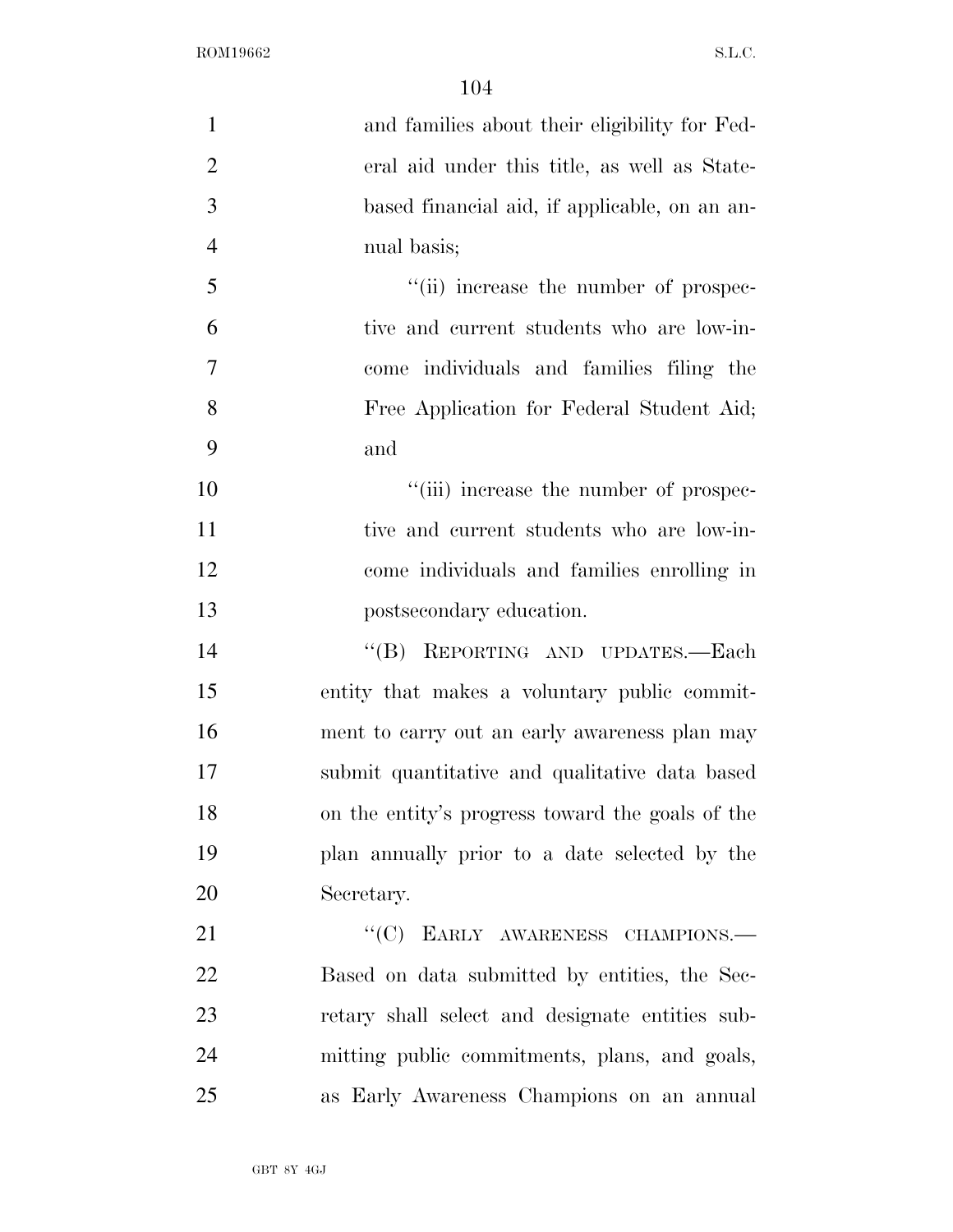basis. Those entities designated as Early Awareness Champions shall provide one or more case studies regarding the activities the entity undertook under this paragraph which shall be made public by the Secretary on the Department of Education website to promote the spread of best practices.

8 "(d) PUBLIC AWARENESS CAMPAIGN.—

9 "(1) IN GENERAL.—The Secretary shall develop and implement a public awareness campaign de- signed using current and relevant independent re- search regarding strategies and media platforms found to be most effective in communicating with low-income populations in order to increase national awareness regarding the availability of Federal Pell Grants and financial aid under this title.

17 "(2) COORDINATION.—The public awareness campaign described in paragraph (1) shall leverage the activities in subsections (b) and (c) to highlight eligibility among low-income populations. In devel- oping and implementing the campaign, the Secretary may work in coordination with States, institutions of higher education, early intervention and outreach programs under this title, other Federal agencies, organizations involved in college access and student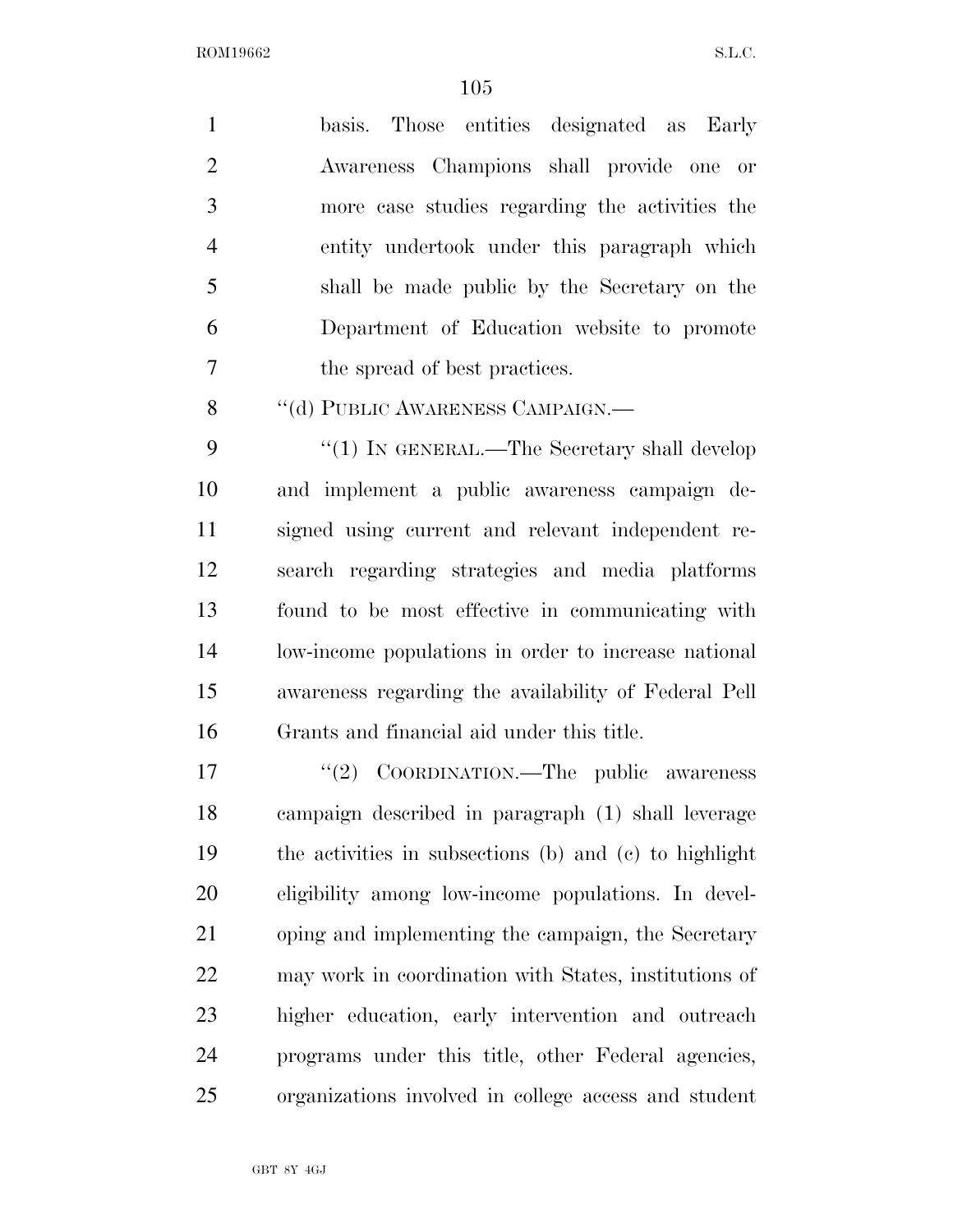financial aid, secondary schools, local educational agencies, public libraries, community centers, busi- nesses, employers, workforce investment boards, and organizations that provide services to individuals that are or were homeless, in foster care, or are dis-connected youth.

 ''(3) REPORTING.—The Secretary shall report on the success of the public awareness campaign de- scribed in paragraph (1) annually regarding the ex- tent to which the public and target populations were reached using data commonly used to evaluate ad- vertising and outreach campaigns and data regard- ing whether the campaign produced any increase in applicants for Federal aid under this title publicly on the Department of Education website.''.

## **SEC. 4. PROVIDING INCARCERATED INDIVIDUALS WITH**

**FEDERAL PELL GRANTS.** 

 (a) IN GENERAL.—Section 484 (20 U.S.C. 1091), as amended by section 3(n), is further amended by adding at the end the following:

21 "(u) CONFINED OR INCARCERATED INDIVIDUALS.— 22 "(1) DEFINITIONS.—In this subsection:

23 "(A) CONFINED OR INCARCERATED INDI- VIDUAL.—The term 'confined or incarcerated individual' means an individual who is confined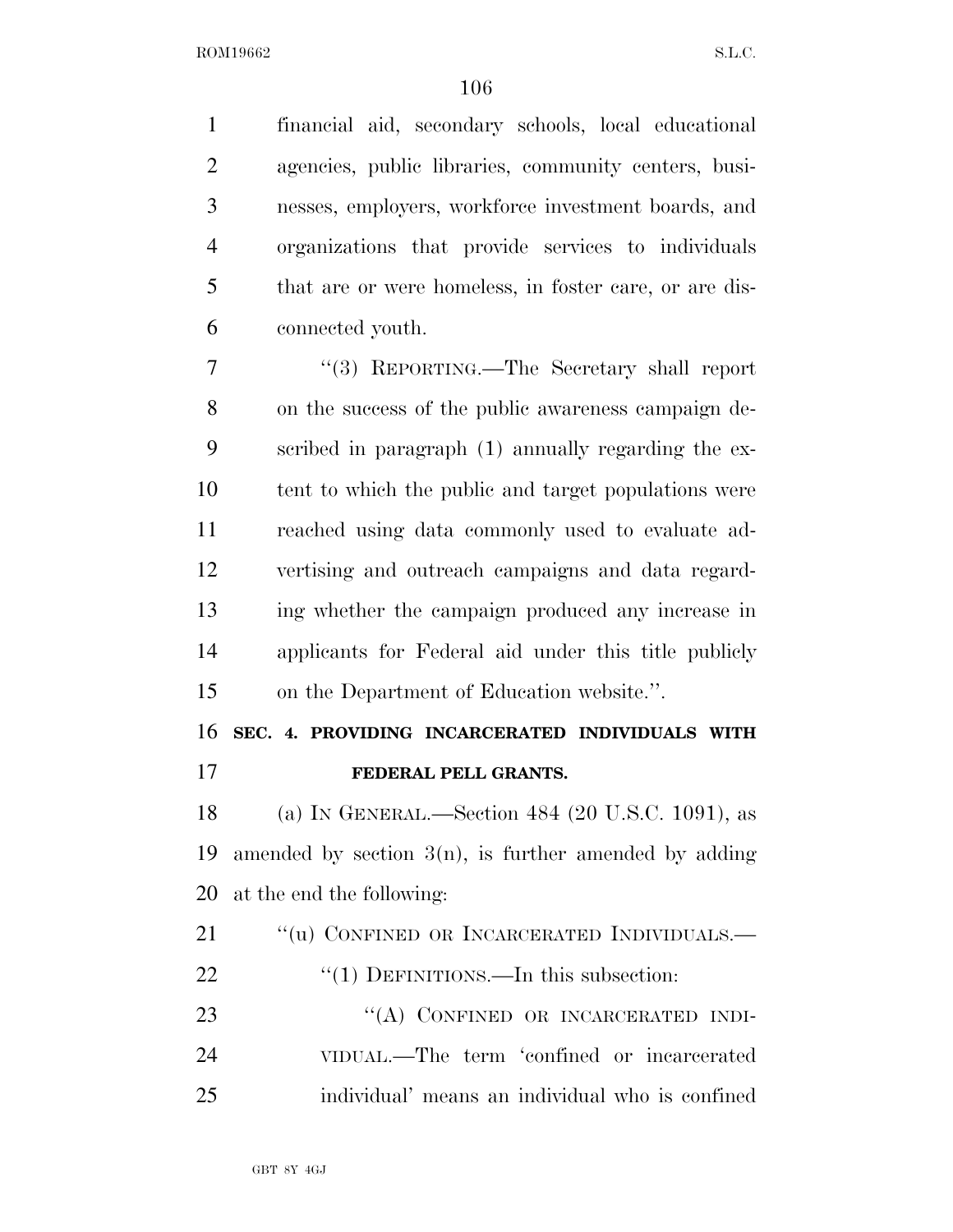| $\mathbf{1}$   | or incarcerated in a Federal or State penal in-           |
|----------------|-----------------------------------------------------------|
| $\overline{2}$ | stitution, a juvenile justice facility, or a local or     |
| 3              | county jail.                                              |
| $\overline{4}$ | "(B) ELIGIBLE PRISON EDUCATION PRO-                       |
| 5              | GRAM.—the term 'eligible prison education pro-            |
| 6              | gram' means an education or training program              |
| 7              | $that$ —                                                  |
| 8              | "(i) is an eligible program under this                    |
| 9              | title; and                                                |
| 10             | "(ii) has been approved to operate in                     |
| 11             | a correctional facility by the appropriate                |
| 12             | State department of corrections or other                  |
| 13             | entity that is responsible for overseeing                 |
| 14             | correctional facilities or by the Bureau of               |
| 15             | Prisons.                                                  |
| 16             | "(2) FEDERAL PELL GRANT ELIGIBILITY.-                     |
| 17             | Notwithstanding subsection (a), in order for a con-       |
| 18             | fined or incarcerated individual who otherwise meets      |
| 19             | the eligibility requirements of this title to be eligible |
| 20             | to receive a Federal Pell Grant under section 401,        |
| 21             | the individual shall—                                     |
| 22             | $\lq\lq$ not be incarcerated with a sentence of           |
| 23             | life without the possibility of parole; and               |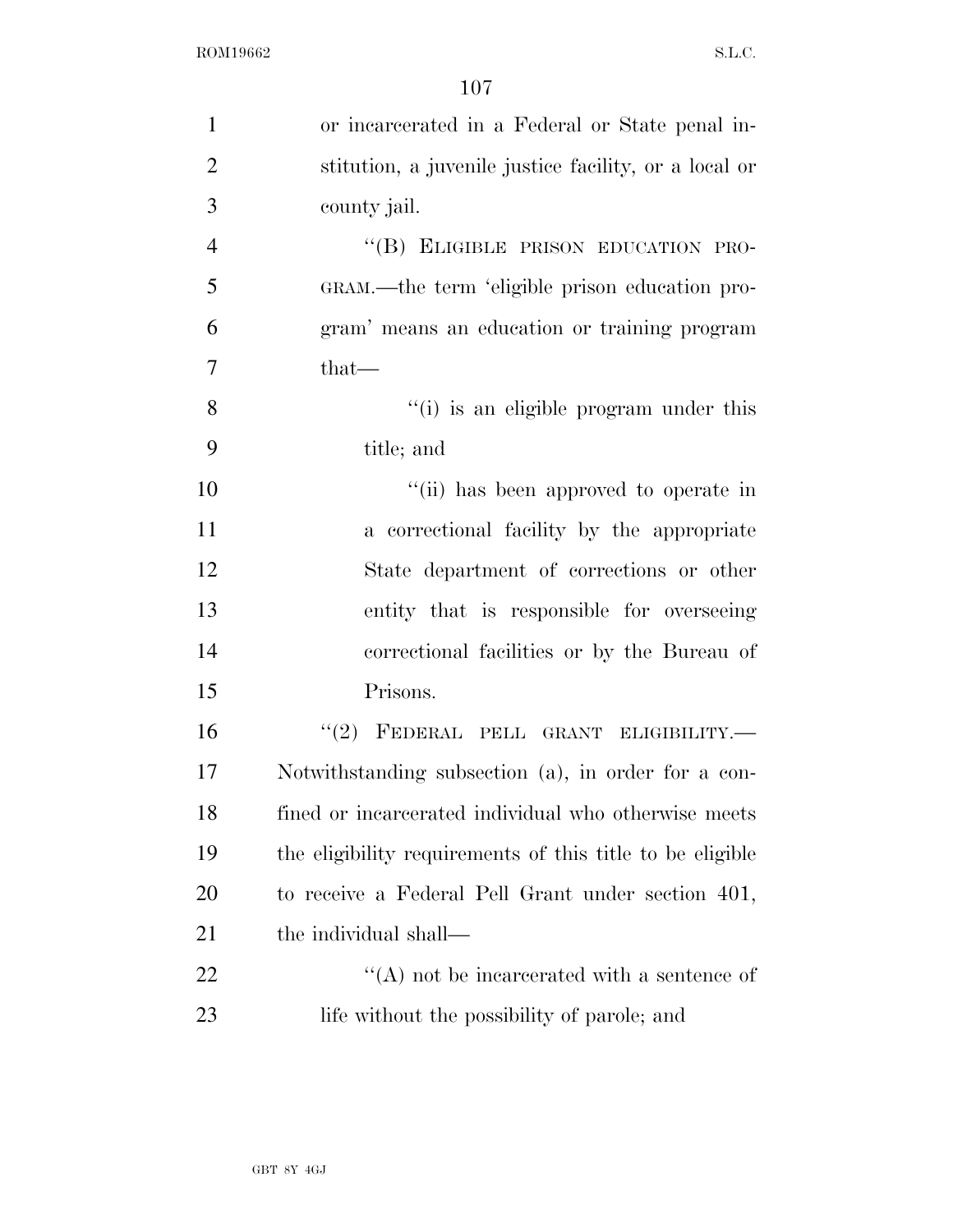1  $\lq( B )$  be enrolled or accepted for enrollment in an eligible prison education program at an institution of higher education.

4 "(3) INELIGIBILITY FOR OTHER ASSISTANCE UNDER THIS ACT.—A confined or incarcerated indi- vidual shall not be eligible to receive any other stu- dent financial assistance under this Act except a Federal Pell Grant in accordance with this sub-section.

 $\frac{10}{10}$  EVALUATION.—In order to evaluate and improve the impact of activities supported under this subsection, the Secretary, in partnership with the Director of the Institute for Education Sciences, shall award one or more grants to, or enter into one or more cooperative agreements with, with experi- enced public or private institutions and organiza- tions to enable the institutions and organizations to conduct an external evaluation that shall—

 ''(A) examine in-custody outcomes and post-release outcomes relating to providing Fed- eral Pell Grants to confined or incarcerated in-dividuals, including—

23  $\frac{1}{1}$  progress towards credential at-tainment;

GBT 8Y 4GJ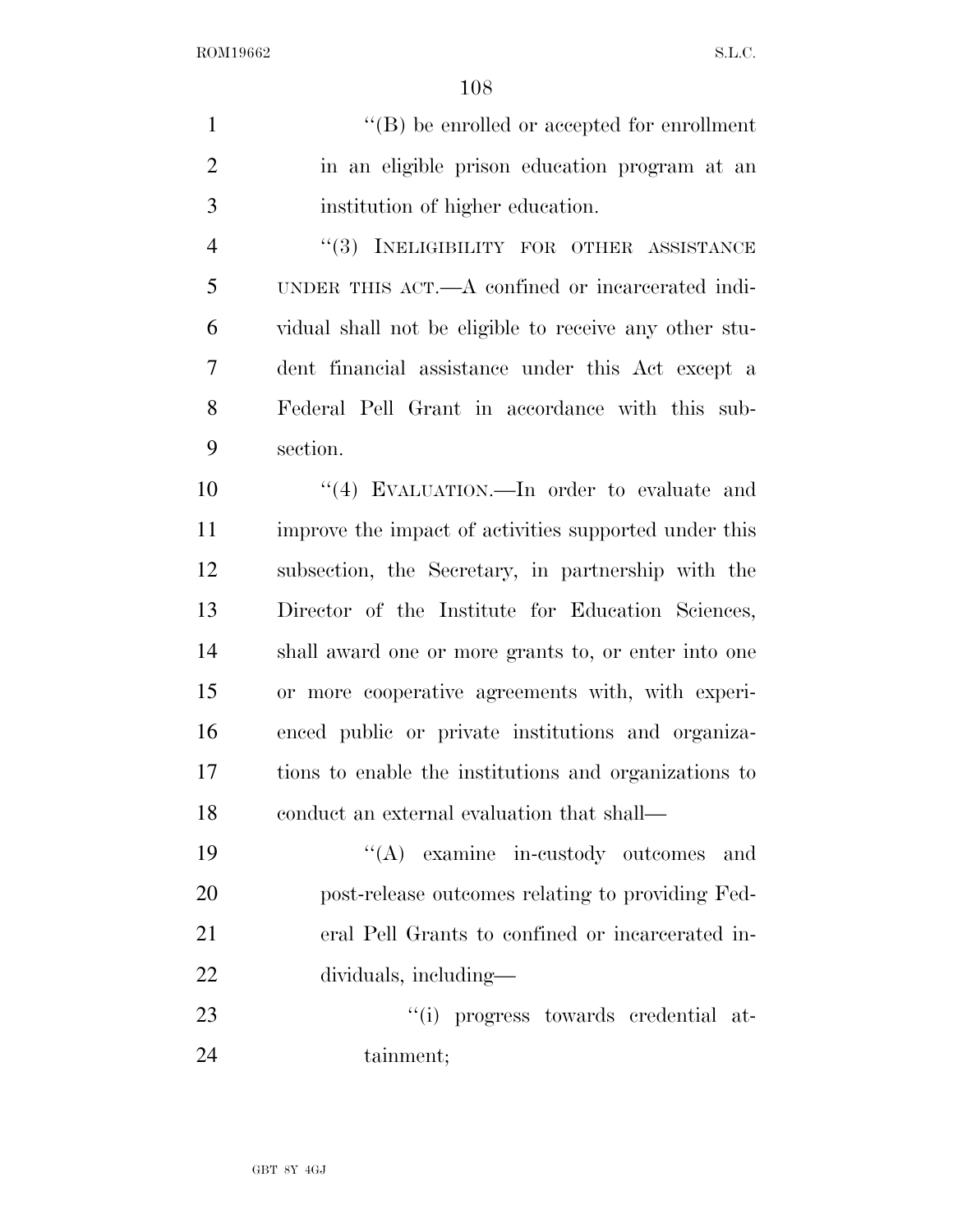| $\mathbf{1}$   | "(ii) safety in prisons with eligible                |
|----------------|------------------------------------------------------|
| $\overline{2}$ | prison education programs;                           |
| 3              | "(iii) the size of waiting lists for eligi-          |
| $\overline{4}$ | ble prison education programs;                       |
| 5              | "(iv) the extent to which individuals                |
| 6              | who were confined or incarcerated individ-           |
| 7              | uals receiving Federal Pell Grants continue          |
| 8              | their education post-release;                        |
| 9              | $f'(v)$ employment and earnings out-                 |
| 10             | comes for such individuals; and                      |
| 11             | "(vi) rates of recidivism for such indi-             |
| 12             | viduals; and                                         |
| 13             | "(B) track individuals who received Fed-             |
| 14             | eral Pell Grants under this subsection for 1 to      |
| 15             | 3 years after the individuals' release from con-     |
| 16             | finement or incarceration.                           |
| 17             | " $(5)$ REPORT.—Not later than 1 year after the      |
| 18             | date of enactment of the Student Aid Improvement     |
| 19             | Act of 2019 and on at least an annual basis there-   |
| 20             | after, the Secretary shall submit to the authorizing |
| 21             | committees, and make publicly available on the       |
| 22             | website of the Department, a report on the impact    |
| 23             | of this subsection which shall include, at a min-    |
| 24             | $imum-$                                              |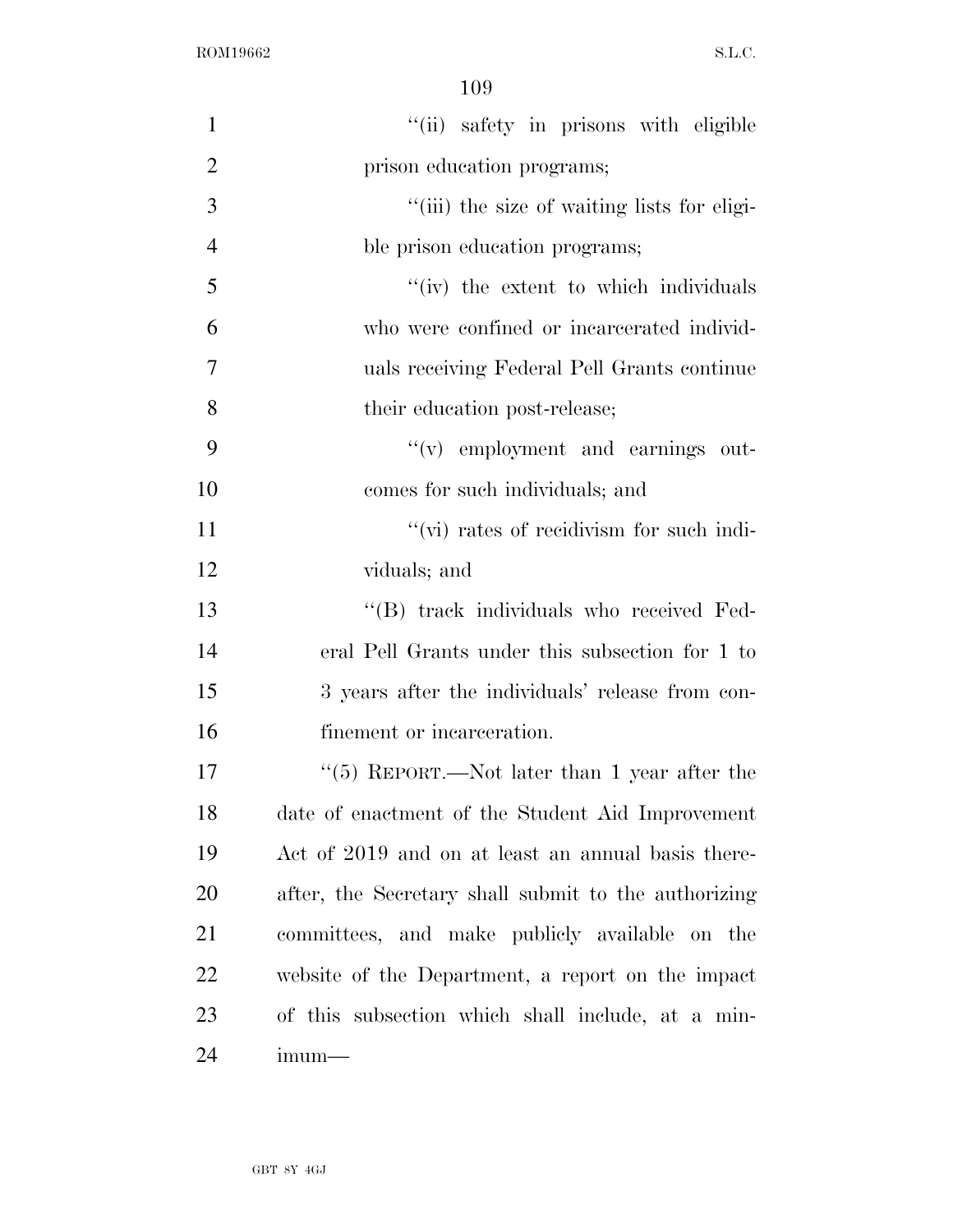| $\mathbf{1}$   | $\cdot$ (A) the names and types of institutions of |
|----------------|----------------------------------------------------|
| $\overline{2}$ | higher education offering eligible prison edu-     |
| 3              | cation programs at which confined or incarcer-     |
| $\overline{4}$ | ated individuals are enrolled and receiving Fed-   |
| 5              | eral Pell grants;                                  |
| 6              | $\lq\lq$ the number of confined or incarcer-       |
| 7              | ated individuals receiving Federal Pell grants;    |
| 8              | " $(C)$ the amount of Federal Pell grant ex-       |
| 9              | penditures per eligible prison education pro-      |
| 10             | gram;                                              |
| 11             | $\lq\lq$ the demographics of confined or in-       |
| 12             | carcerated individuals receiving Federal Pell      |
| 13             | Grants;                                            |
| 14             | $\lq\lq(E)$ the cost of attendance for such indi-  |
| 15             | viduals;                                           |
| 16             | $\lq\lq(F)$ the mode of instruction (such as dis-  |
| 17             | tance education, in-person instruction, or a       |
| 18             | combination of such modes) for each prison         |
| 19             | education program;                                 |
| 20             | $\lq\lq (G)$ information on the academic out-      |
| 21             | comes of such individuals (such as credits at-     |
| 22             | tempted and earned, and credential and degree      |
| 23             | completion); and                                   |
| 24             | $\lq\lq$ to the extent practicable, information    |
| 25             | on post-release outcomes of such individuals       |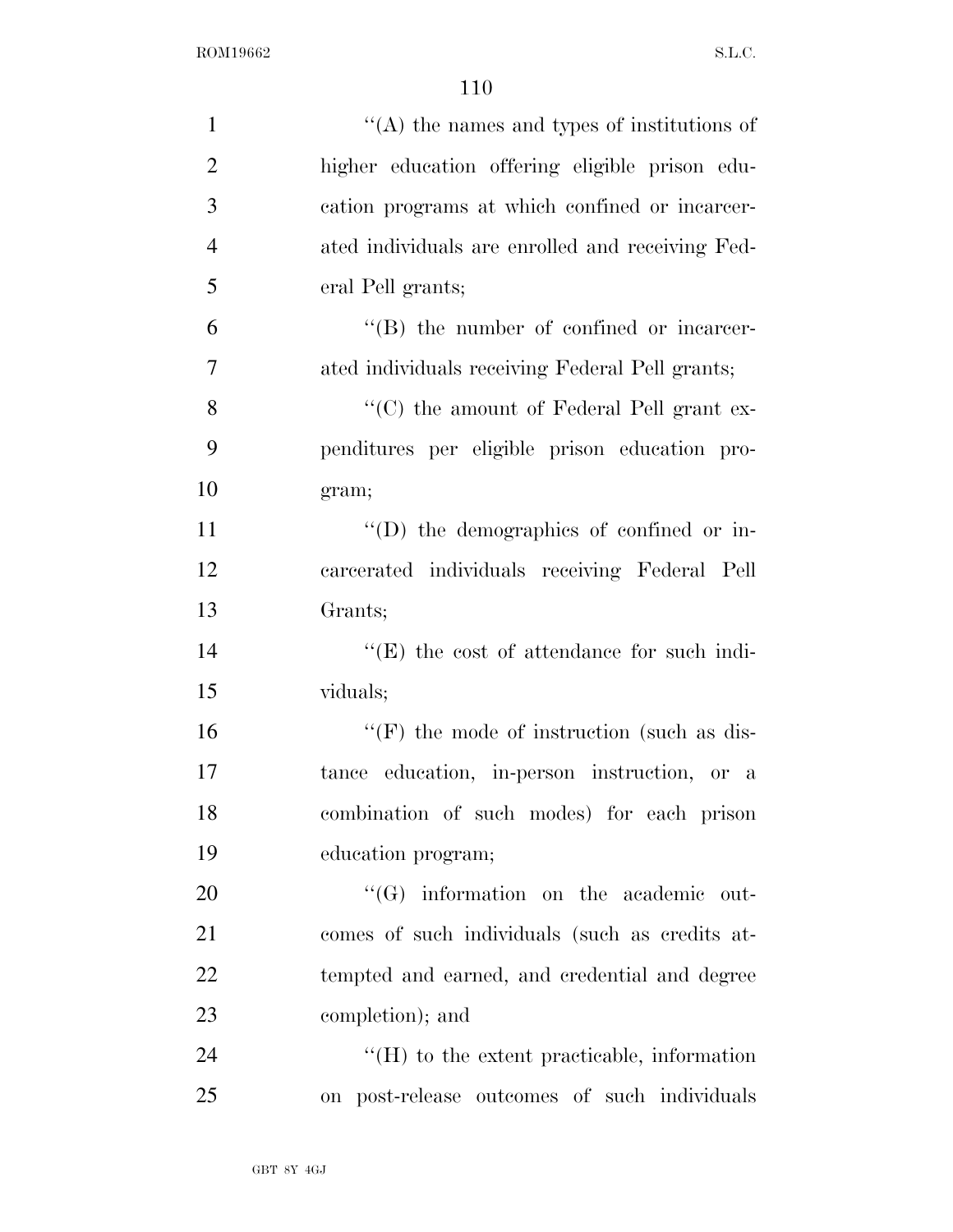| $\mathbf{1}$   | (such as continued postsecondary enrollment,             |
|----------------|----------------------------------------------------------|
| $\overline{2}$ | employment, and recidivism).".                           |
| 3              | (b) ELIMINATING FEDERAL PELL GRANT LIMITA-               |
| $\overline{4}$ | TION.—Section $401(b)$ (20 U.S.C. 1070a et seq.) is      |
| 5              | amended—                                                 |
| 6              | (1) in paragraph $(2)(A)(ii)$ , by striking              |
| 7              | " $(7)(B)$ " and inserting " $(6)(B)$ ";                 |
| 8              | $(2)$ by striking paragraph $(6)$ ; and                  |
| 9              | $(3)$ by redesignating paragraphs $(7)$ and $(8)$ as     |
| 10             | paragraphs $(6)$ and $(7)$ , respectively.               |
| 11             | (c) EFFECTIVE DATE.—This section, and the amend-         |
| 12             | ments made by this section, shall take effect on July 1, |
|                |                                                          |
| 13             | 2020.                                                    |
| 14             | SEC. 5. ALLOWING STUDENTS ENROLLED IN SHORT-TERM         |
| 15             | PROGRAMS TO RECEIVE<br><b>FEDERAL</b><br><b>PELL</b>     |
| 16             | <b>GRANTS.</b>                                           |
|                | (a) IN GENERAL.—Section $481(b)$ (20 U.S.C.              |
| 17             | 18 $1087w(b)$ is amended—                                |
| 19             | $(1)$ by redesignating paragraphs $(3)$ and $(4)$ as     |
| 20             | paragraphs $(4)$ and $(5)$ , respectively; and           |
| 21             | $(2)$ by inserting after paragraph $(2)$ the fol-        |
| 22             | lowing:                                                  |
| 23             | "(3) ELIGIBLE JOB TRAINING PROGRAM.-                     |
| 24             | "(A) WIOA DEFINITIONS.—In this paragraph,                |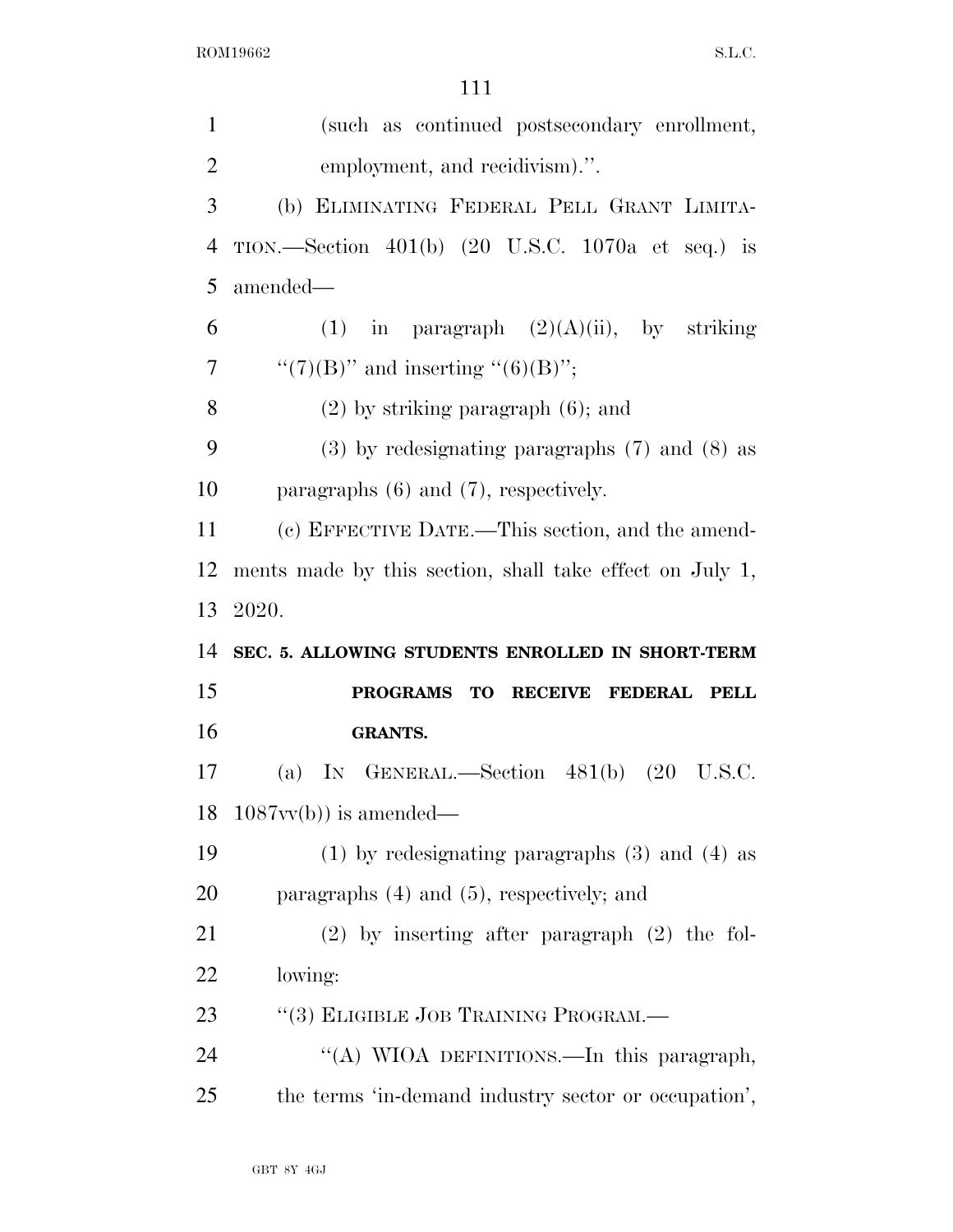| $\mathbf{1}$   | 'industry or sector partnership', 'local board', 'recog- |
|----------------|----------------------------------------------------------|
| $\overline{2}$ | nized postsecondary credential', and 'State board'       |
| 3              | have the meanings given such terms in section 3 of       |
| $\overline{4}$ | the Workforce Innovation and Opportunity Act (29)        |
| 5              | U.S.C. 3102).                                            |
| 6              | "(B) ELIGIBILITY OF JOB TRAINING<br>PRO-                 |
| 7              | GRAM.—An eligible job training program is an eligi-      |
| 8              | ble program for the purposes of section 401 if it is     |
| 9              | a program-                                               |
| 10             | "(i) of not less than $150$ , and not more               |
| 11             | than 600, clock hours of instruction offered by          |
| 12             | an institution of higher education during a pe-          |
| 13             | riod of not less than 8 weeks and not more than          |
| 14             | 15 weeks; and                                            |
| 15             | $\lq$ <sup>"</sup> (ii) that—                            |
| 16             | $\lq\lq$ (I) provides training aligned with the          |
| 17             | requirements of high-skill, high-wage, or                |
| 18             | in-demand industry sectors or occupations                |
| 19             | in the State or local area;                              |
| 20             | "(II) provides a student, upon comple-                   |
| 21             | tion of the program, with a recognized                   |
| 22             | postsecondary credential that is recognized              |
| 23             | by employers in the relevant industry, in-               |
| 24             | cluding credentials recognized by industry               |
| 25             | or sector partnerships in the relevant in-               |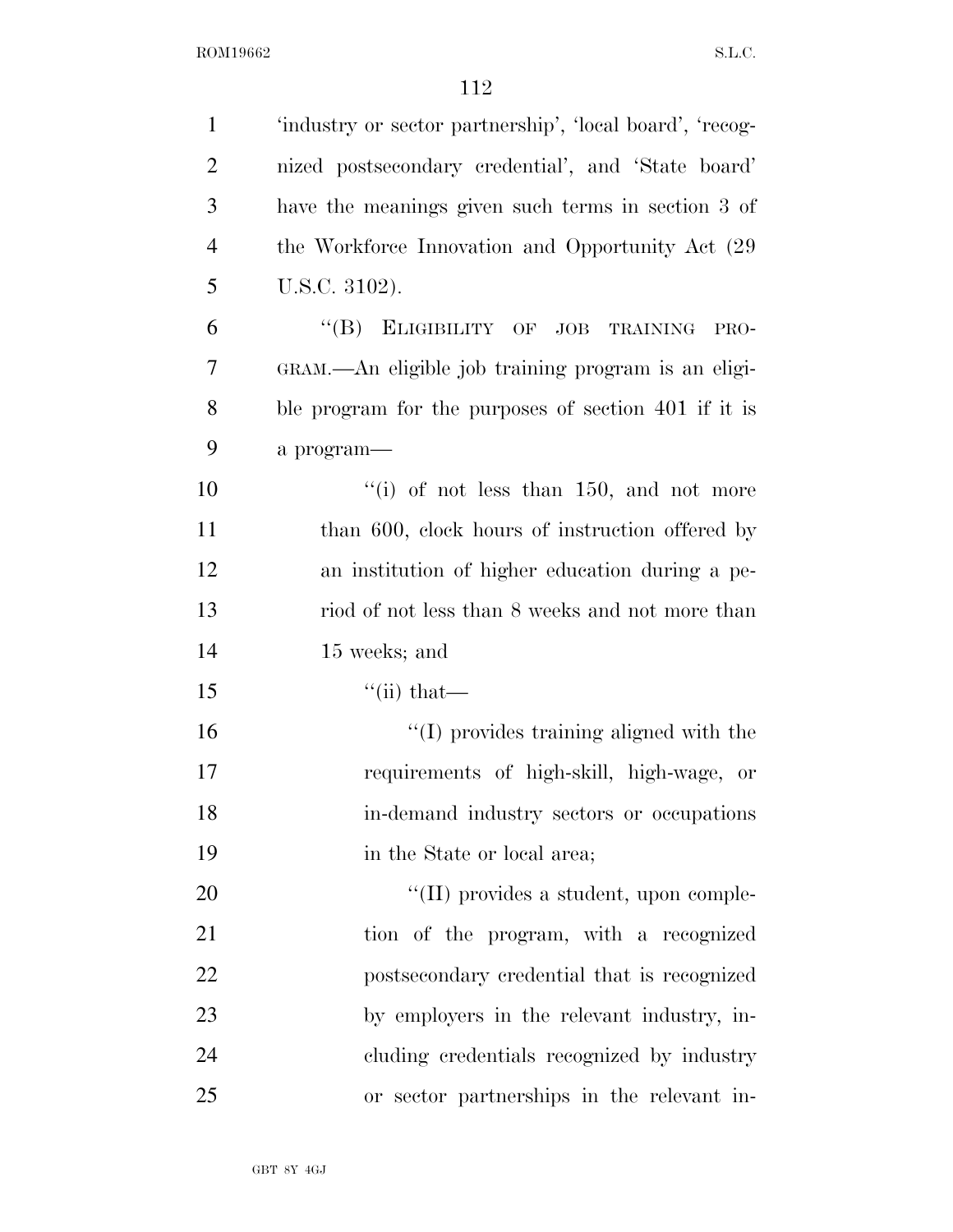| $\mathbf{1}$   | dustry in the State or local area where the   |
|----------------|-----------------------------------------------|
| $\overline{2}$ | industry is located and the job training      |
| 3              | program is provided;                          |
| $\overline{4}$ | "(III) has been determined by the in-         |
| 5              | stitution of higher education (after valida-  |
| 6              | tion of that determination by a State         |
| 7              | board, local board, or an industry or sector  |
| 8              | partnership) to provide academic content,     |
| 9              | an amount of instructional time, and a rec-   |
| 10             | ognized postsecondary credential that are     |
| 11             | sufficient to-                                |
| 12             | "(aa) meet the hiring require-                |
| 13             | ments of potential employers; and             |
| 14             | "(bb) satisfy any applicable edu-             |
| 15             | cational prerequisite requirement for         |
| 16             | professional licensure or certification;      |
| 17             | "(IV) does not exceed by more than            |
| 18             | 50 percent the minimum number of clock        |
| 19             | hours required for training for the occupa-   |
| 20             | tion, if the State has established such a re- |
| 21             | quirement;                                    |
| <u>22</u>      | $\lq\lq(V)(aa)$ has published tuition and     |
| 23             | fees for each of the 3 preceding award        |
| 24             | years that have not increased above the       |
| 25             | annual rate of inflation (as determined by    |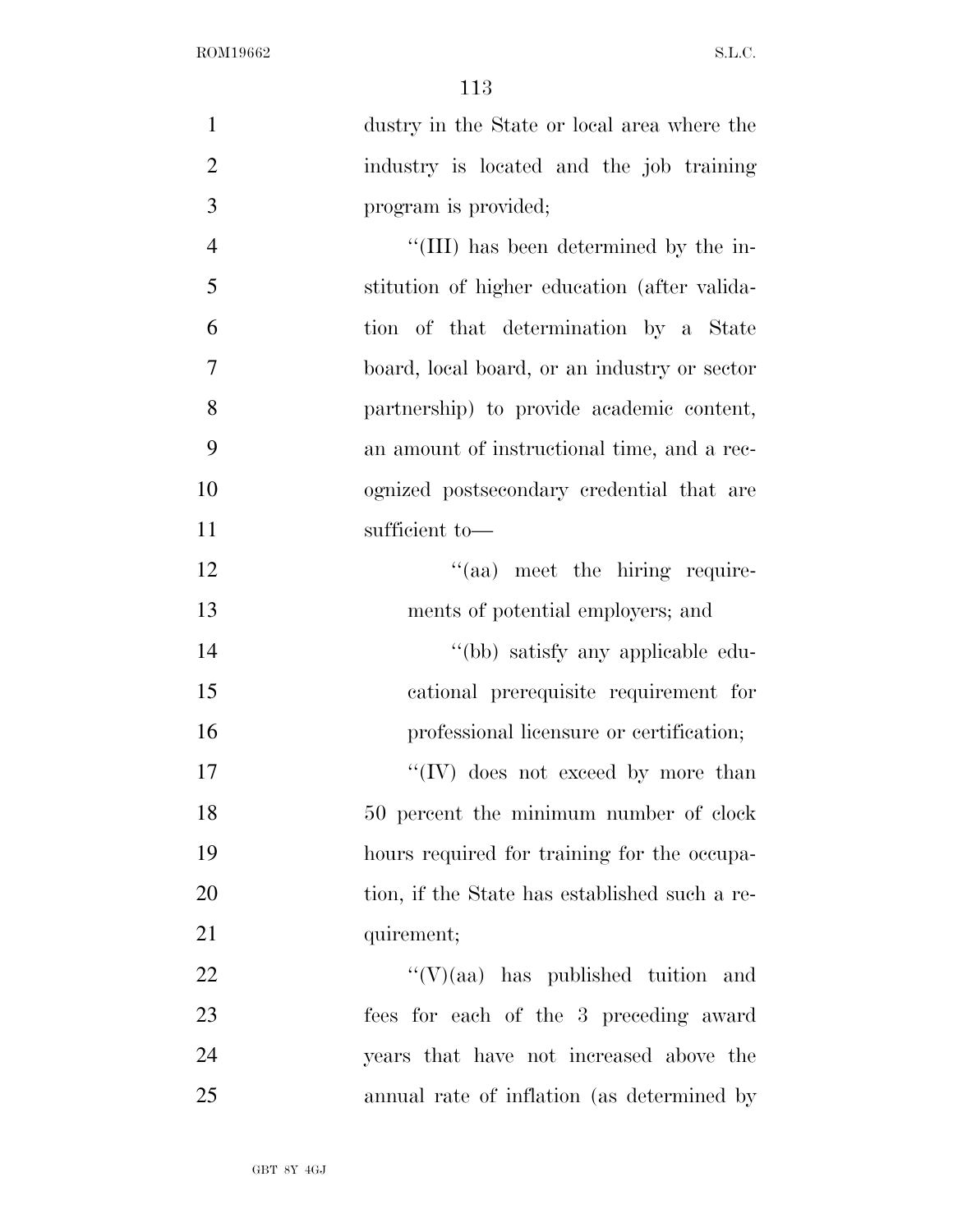the Consumer Price Index of the Depart- ment of Labor) for the corresponding year; and 4 "(bb) for each year while receiving funds under section 401, will publish tui- tion and fees for the year, which will not increase above the rate of inflation, as so determined, for the corresponding year; and ''(VI) demonstrates outcomes for the most recent year that meet the level of per- formance or State adjusted level of per- formance for the State in which the insti- tution of higher education is located for the following primary indicators of per- formance under section 116(b) of the Workforce Innovation and Opportunity Act for such year:  $\frac{1}{2}$  The percentage of program participants who are in unsubsidized employment during the second quarter 22 after exit from the program. 23 ''(bb) The percentage of program participants who are in unsubsidized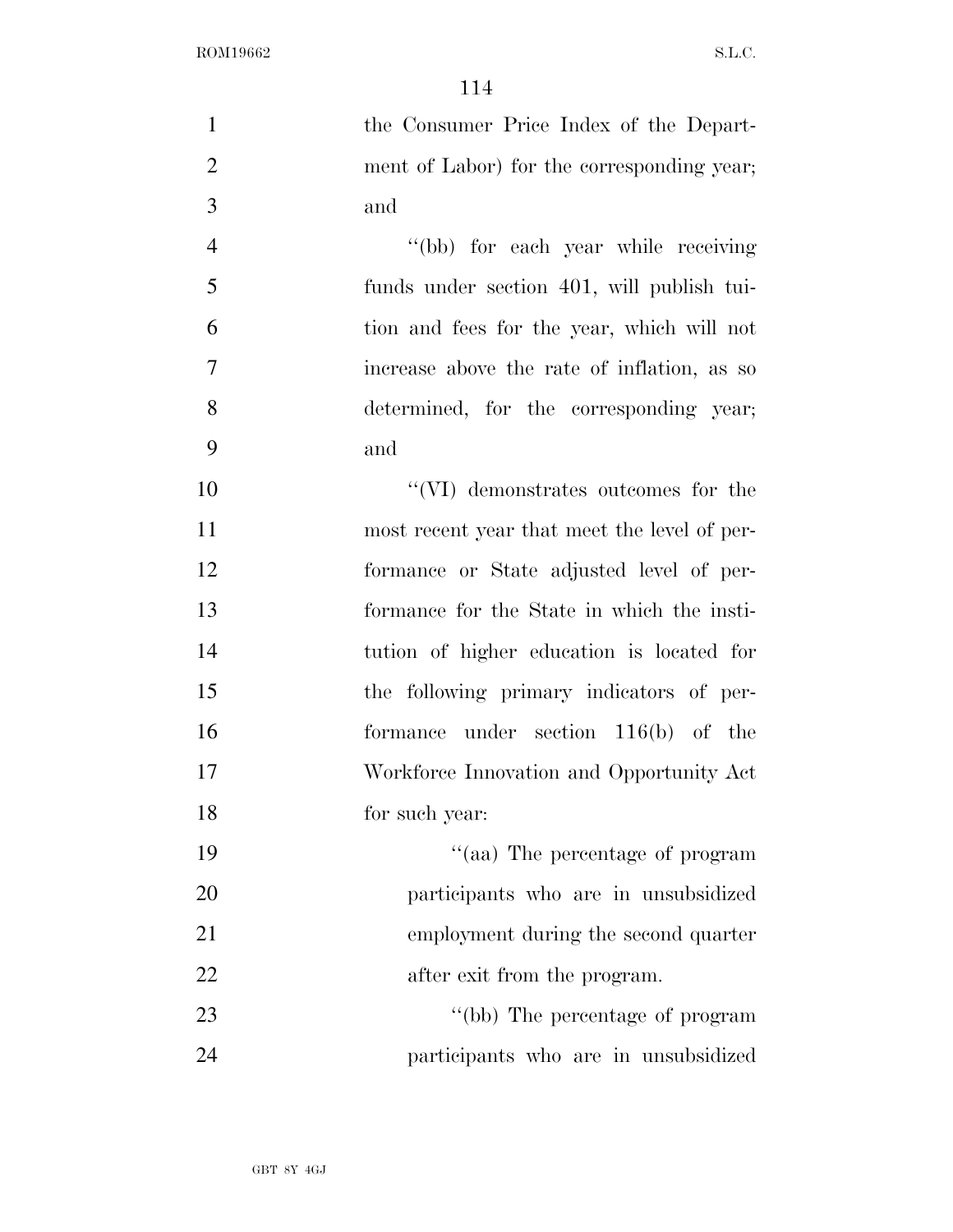$11<sub>5</sub>$ 

|                | 115                                                   |
|----------------|-------------------------------------------------------|
| $\mathbf{1}$   | employment during the fourth quarter                  |
| $\overline{2}$ | after exit from the program.                          |
| $\overline{3}$ | "(cc) The percentage of program                       |
| $\overline{4}$ | participants who are in an education                  |
| 5              | or training program that leads to a                   |
| 6              | recognized postsecondary credential or                |
| $\tau$         | employment and who are achieving                      |
| 8              | measurable skill gains toward such a                  |
| 9              | credential or employment.                             |
| 10             | "(C) APPROVAL BY THE SECRETARY.—In the                |
| 11             | case of a program that is seeking to establish eligi- |
| 12             | bility as an eligible job training program under this |
| 13             | paragraph, the Secretary shall make a determination   |
| 14             | about whether the program meets the requirements      |
| 15             | of subparagraph (B) not more than 60 days after       |
| 16             | the date on which the institution submitted the pro-  |
| 17             | gram for consideration as an eligible job training    |
| 18             | program.                                              |
| 19             | "(D) AMOUNT OF AWARD AND INCLUSION IN                 |
| 20             | TOTAL ELIGIBILITY PERIOD.-                            |
| 21             | "(i) AMOUNT OF AWARD.—The amount                      |
| 22             | provided to an eligible student under this para-      |
| 23             | graph shall be equal to the amount otherwise          |
| 24             | available to a student enrolled on a full-time        |
|                |                                                       |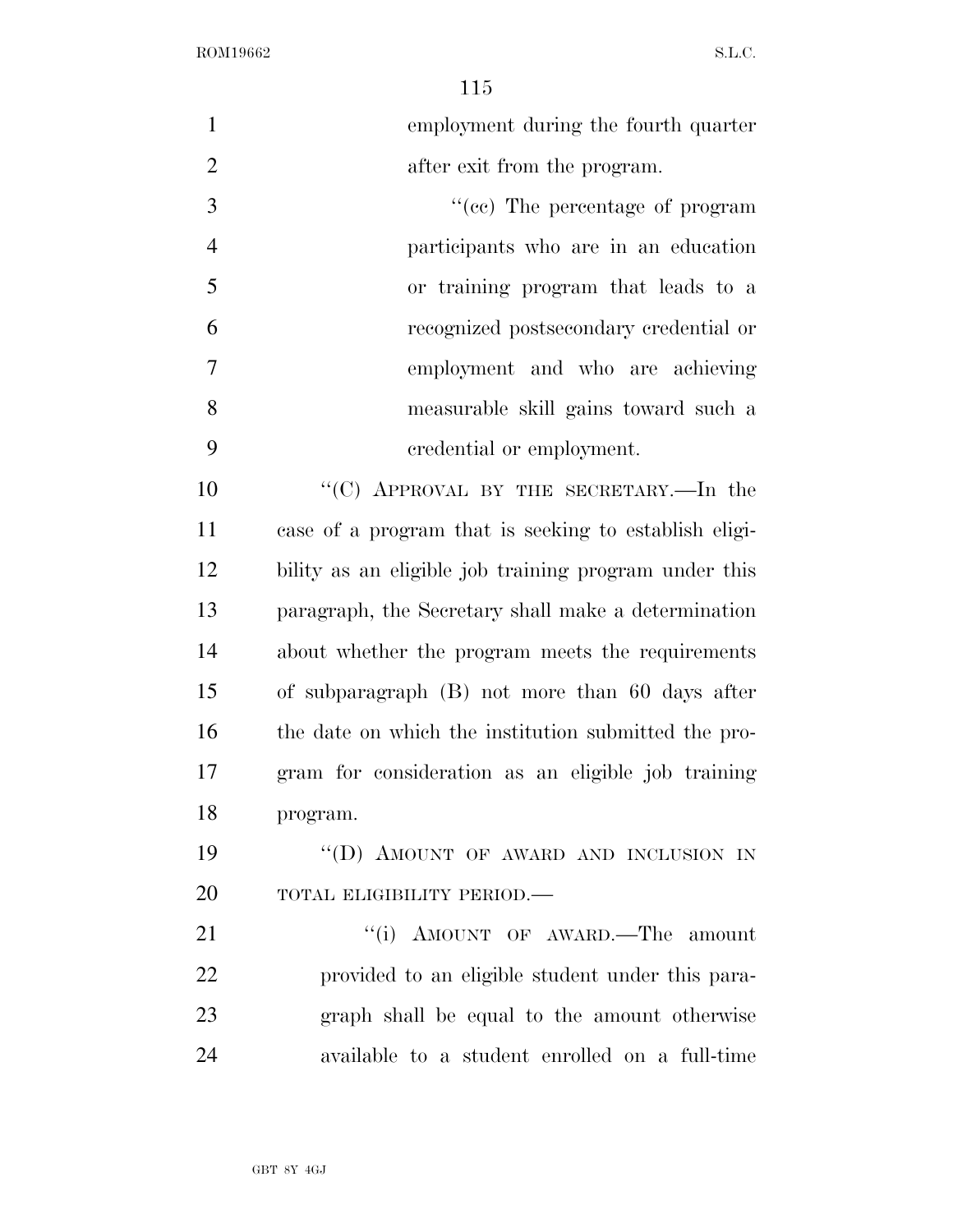| $\mathbf{1}$   | basis at a ratio reflecting the program length of      |
|----------------|--------------------------------------------------------|
| $\overline{2}$ | the eligible job training program.                     |
| 3              | "(ii) INCLUSION IN TOTAL ELIGIBILITY PE-               |
| $\overline{4}$ | RIOD.—Any period during which a student re-            |
| 5              | ceives a Federal Pell Grant under this para-           |
| 6              | graph shall be included in calculating the stu-        |
| 7              | dent's period of eligibility for Federal Pell          |
| 8              | Grants under section $401(d)(5)$ .                     |
| 9              | "(E) INTERAGENCY DATA SHARING.—For the                 |
| 10             | purposes of subparagraph $(B)(ii)(VI)$ , the Secretary |
| 11             | may coordinate and enter into a data sharing agree-    |
| 12             | ment with the Secretary of Labor to ensure access      |
| 13             | to data on indicators of performance collected under   |
| 14             | section 116 of the Workforce Innovation and Oppor-     |
| 15             | tunity Act (29 U.S.C. 3141).".                         |
| 16             | (b) EFFECTIVE DATE.—This section shall take effect     |
| 17             | on July 1, 2021.                                       |
| 18             | SEC. 6. SUPPORTING STUDENT AFFORDABILITY BY INVEST-    |
| 19             | ING IN THE FEDERAL PELL GRANT.                         |
| 20             | Section 401 (20 U.S.C. 1070a) is amended—              |
| 21             | $(1)$ in subsection $(a)(1)$ , by striking "2017" and  |
| 22             | inserting "2021"; and                                  |
| 23             | $(2)$ in subsection $(e)(7)(C)$ —                      |
| 24             | (A) in each of clauses (i)(I) and (ii)(I), by          |
| 25             | striking "(iv)(II)" and inserting "(v)(II)";           |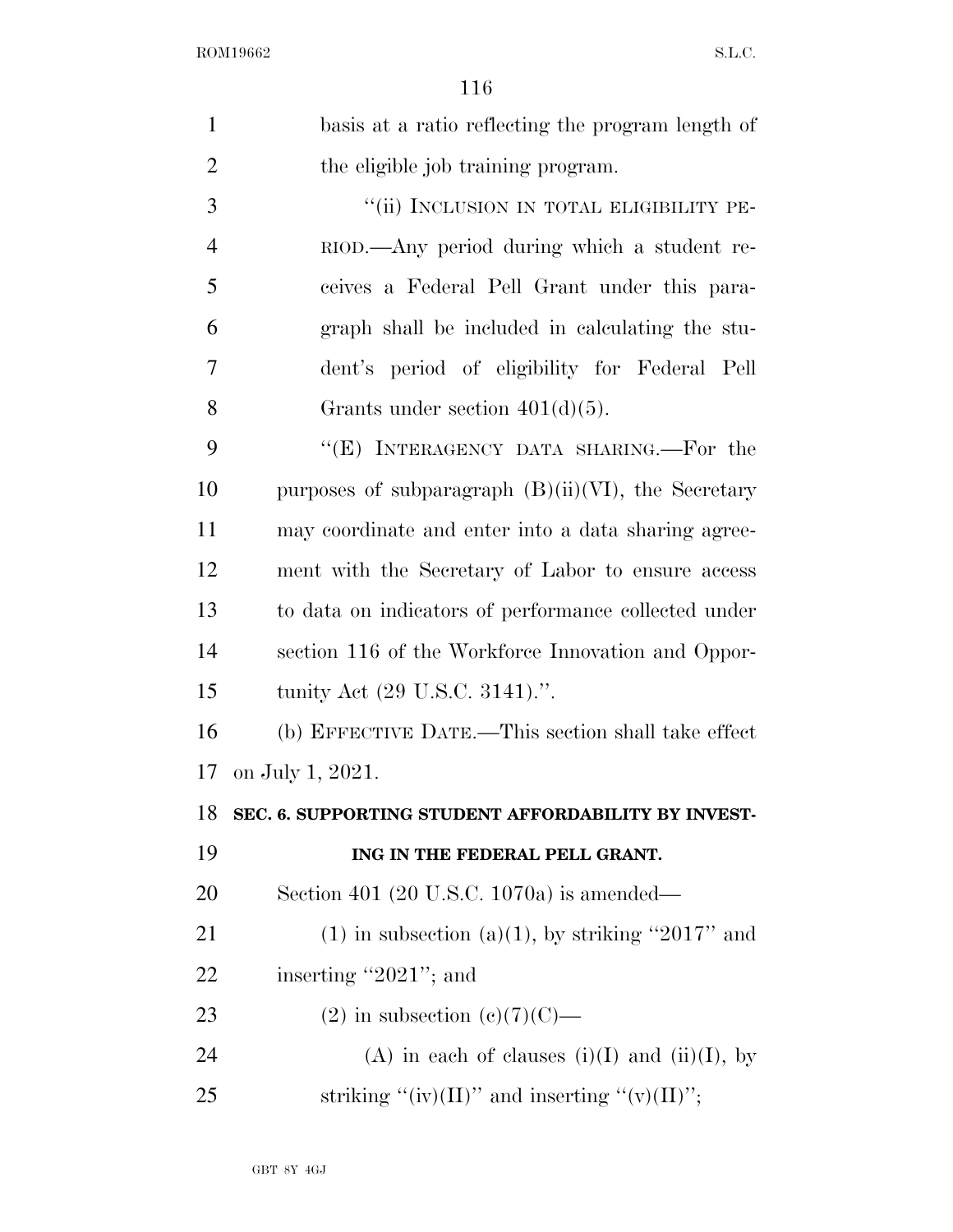| $\mathbf{1}$   | $(B)$ in clause $(iii)$ —                                      |
|----------------|----------------------------------------------------------------|
| $\overline{2}$ | (i) by striking the clause heading and                         |
| 3              | inserting "AWARD YEARS 2018-2019 AND                           |
| $\overline{4}$ |                                                                |
| 5              | (ii) by striking "and each subsequent"                         |
| 6              | award year";                                                   |
| 7              | (C) by redesignating clause (iv) as clause                     |
| 8              | $(v)$ ; and                                                    |
| 9              | (D) by inserting after clause (iii) the fol-                   |
| 10             | lowing:                                                        |
| 11             | "(iv) AWARD YEAR $2020-2021$<br>AND                            |
| 12             | SUBSEQUENT AWARD YEARS.-For award                              |
| 13             | year 2020–2021 and each subsequent                             |
| 14             | award year, the amount determined under                        |
| 15             | this subparagraph for purposes of subpara-                     |
| 16             | graph $(B)(iii)$ shall be equal to \$1,080.".                  |
| 17             | SEC. 7. FEDERAL PELL GRANTS: AMOUNT AND DETERMINA-             |
| 18             | TIONS; APPLICATIONS.                                           |
| 19             | (a) FEDERAL PELL GRANTS.—Beginning on the ef-                  |
| 20             | fective date described in subsection (b), section 401 (20)     |
| 21             | U.S.C. 1070a), as amended by sections $5$ and $6$ , is further |
| 22             | amended to read as follows:                                    |
| 23             | "SEC. 401. FEDERAL PELL GRANTS: AMOUNT AND DETER-              |
| 24             | MINATIONS; APPLICATIONS.                                       |
| 25             | "(a) PURPOSE; DEFINITIONS.-                                    |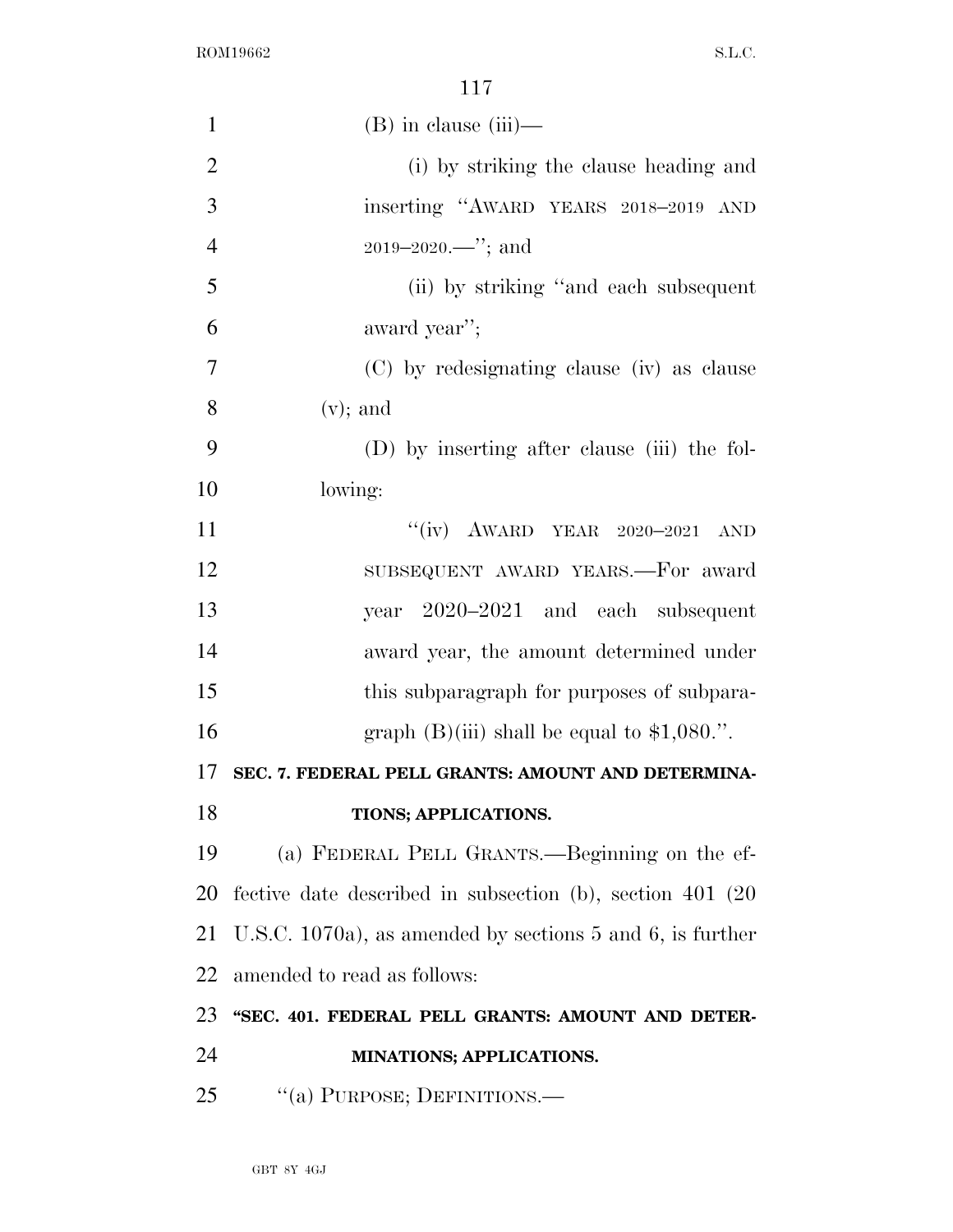| $\mathbf{1}$   | " $(1)$ PURPOSE.—The purpose of this subpart is    |
|----------------|----------------------------------------------------|
| $\overline{2}$ | to provide a Federal Pell Grant to low-income stu- |
| 3              | dents.                                             |
| $\overline{4}$ | "(2) DEFINITIONS.—In this section—                 |
| 5              | $\lq\lq$ the term 'adjusted gross income'          |
| 6              | means-                                             |
| 7              | "(i) in the case of a dependent stu-               |
| 8              | dent, the adjusted gross income (as defined        |
| 9              | in section 62 of the Internal Revenue Code         |
| 10             | of 1986) of the student's parents in the           |
| 11             | second tax year preceding the academic             |
| 12             | year; and                                          |
| 13             | "(ii) in the case of an independent                |
| 14             | student, the adjusted gross income (as de-         |
| 15             | fined in section 62 of the Internal Revenue        |
| 16             | Code of 1986) of the student (and the stu-         |
| 17             | dent's spouse, if applicable) in the second        |
| 18             | tax year preceding the academic year;              |
| 19             | "(B) the term 'family size' has the mean-          |
| 20             | ing given the term in section $480(l)$ ;           |
| 21             | " $(C)$ the term 'poverty line' means the pov-     |
| 22             | erty line (as determined under the poverty         |
| 23             | guidelines updated periodically in the Federal     |
| 24             | Register by the Department of Health and           |
| 25             | Human Services under the authority of section      |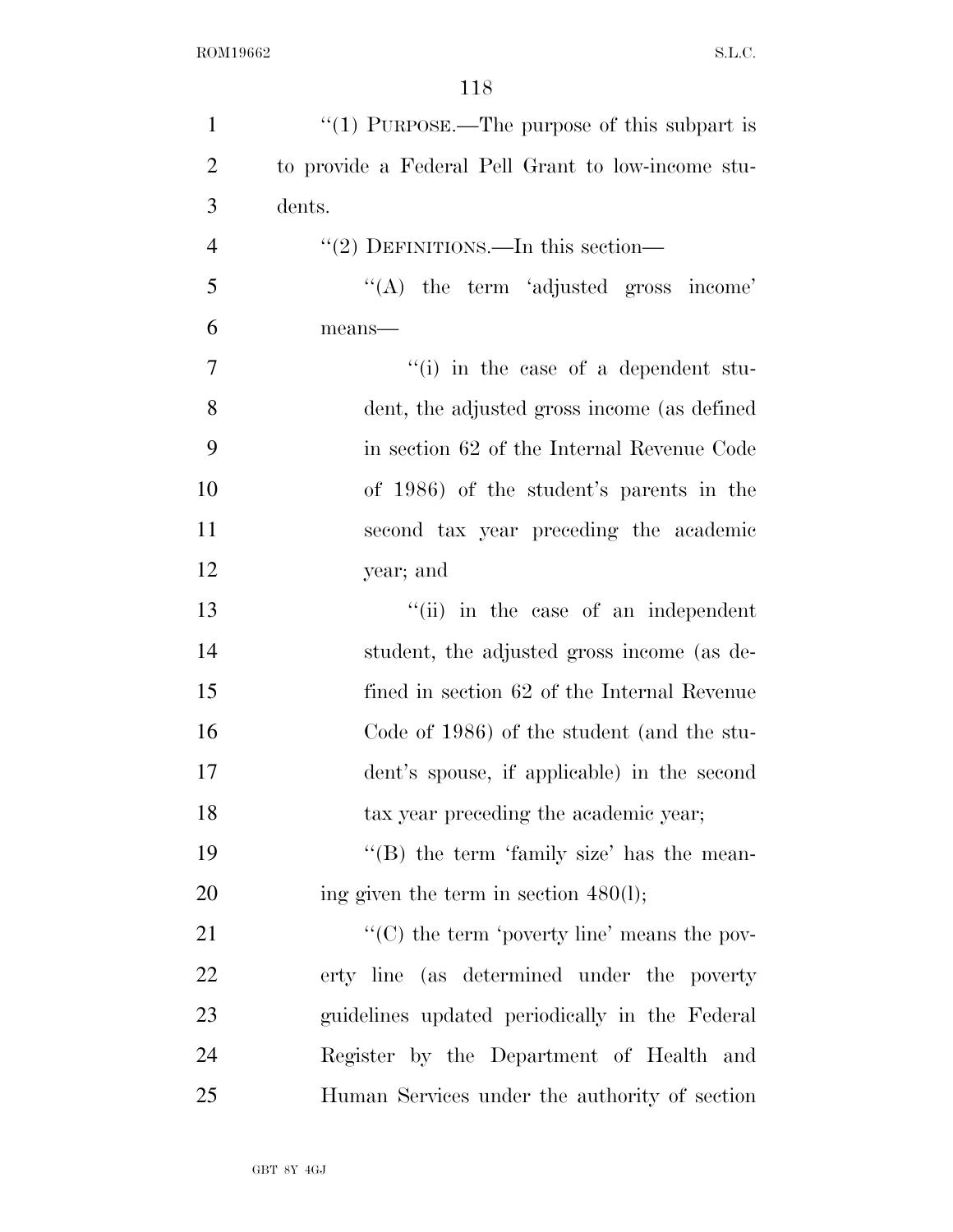| $\mathbf{1}$   | 673(2) of the Community Services Block Grant              |
|----------------|-----------------------------------------------------------|
| $\overline{2}$ | Act $(42 \text{ U.S.C. } 9902(2))$ applicable to the stu- |
| 3              | dent's family size and applicable to the second           |
| $\overline{4}$ | tax year preceding the academic year;                     |
| 5              | $\lq\lq$ the term 'single parent' means—                  |
| 6              | "(i) a parent of a dependent student                      |
| 7              | who was a head of household (as defined                   |
| 8              | in section $2(b)$ of the Internal Revenue                 |
| 9              | Code of 1986) or a surviving spouse (as                   |
| 10             | defined in section $2(a)$ of the Internal Rev-            |
| 11             | enue Code of 1986) or was an eligible indi-               |
| 12             | vidual for purposes of the credit under sec-              |
| 13             | tion 32 of such Code, in the second tax                   |
| 14             | year preceding the academic year; or                      |
| 15             | "(ii) an independent student who was                      |
| 16             | a head of household (as defined in section)               |
| 17             | $2(b)$ of the Internal Revenue Code of                    |
| 18             | 1986) or a surviving spouse (as defined in                |
| 19             | section $2(a)$ of the Internal Revenue Code               |
| 20             | of 1986) or was an eligible individual for                |
| 21             | purposes of the credit under section 32 of                |
| 22             | such Code, in the second tax year pre-                    |
| 23             | eeding the academic year;                                 |
| 24             | $\lq\lq(E)$ the term 'total maximum Federal'              |
| 25             | Pell Grant' means the total maximum Federal               |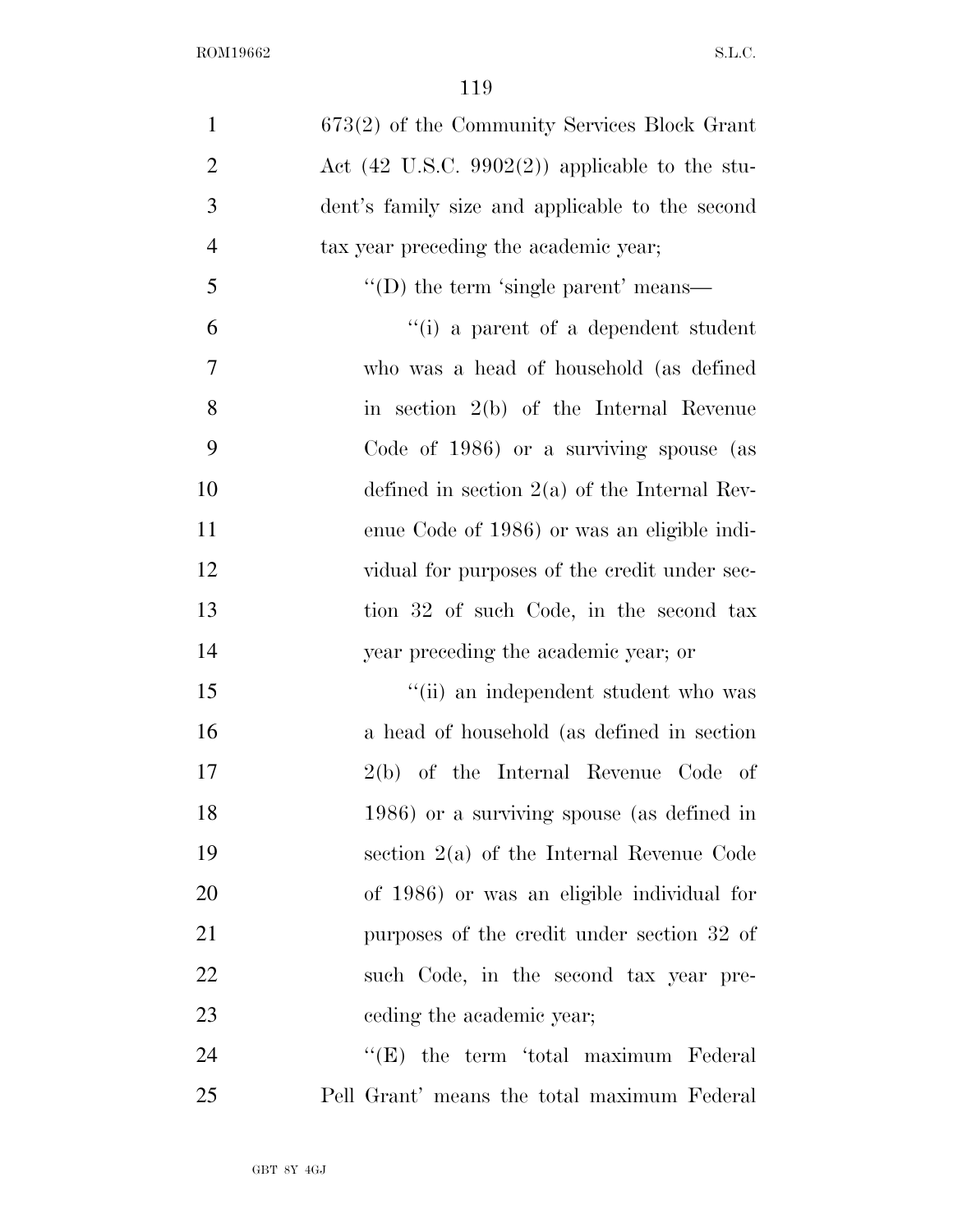| $\mathbf{1}$   | Pell Grant award per student for any academic        |
|----------------|------------------------------------------------------|
| $\overline{2}$ | year described under paragraph (5); and              |
| 3              | "(F) the term 'minimum Federal Pell                  |
| $\overline{4}$ | Grant' means the minimum amount of a Fed-            |
| 5              | eral Pell Grant that shall be awarded to a stu-      |
| 6              | dent eligible under this subpart for any aca-        |
| 7              | demic year in which that student is attending        |
| 8              | full time, which shall be equal to 10 percent of     |
| 9              | the total maximum Federal Pell Grant for such        |
| 10             | academic year.                                       |
| 11             | "(b) AMOUNT AND DISTRIBUTION OF GRANTS.-             |
| 12             | "(1) DETERMINATION OF AMOUNT OF A FED-               |
| 13             | ERAL PELL GRANT.—Subject to paragraphs (2) and       |
| 14             | (3), the amount of a Federal Pell Grant for a stu-   |
| 15             | dent eligible under this subpart shall be determined |
| 16             | in accordance with the following:                    |
| 17             | $\lq\lq$ A student eligible under this subpart       |
| 18             | shall be eligible for a total maximum Federal        |
| 19             | Pell Grant for an academic year in which the         |
| 20             | student is enrolled in an eligible program full      |
| 21             | time-                                                |
| 22             | "(i) if the student or, in the case of               |
| 23             | a dependent student, the dependent stu-              |
| 24             | dent's parent, is not required to file a Fed-        |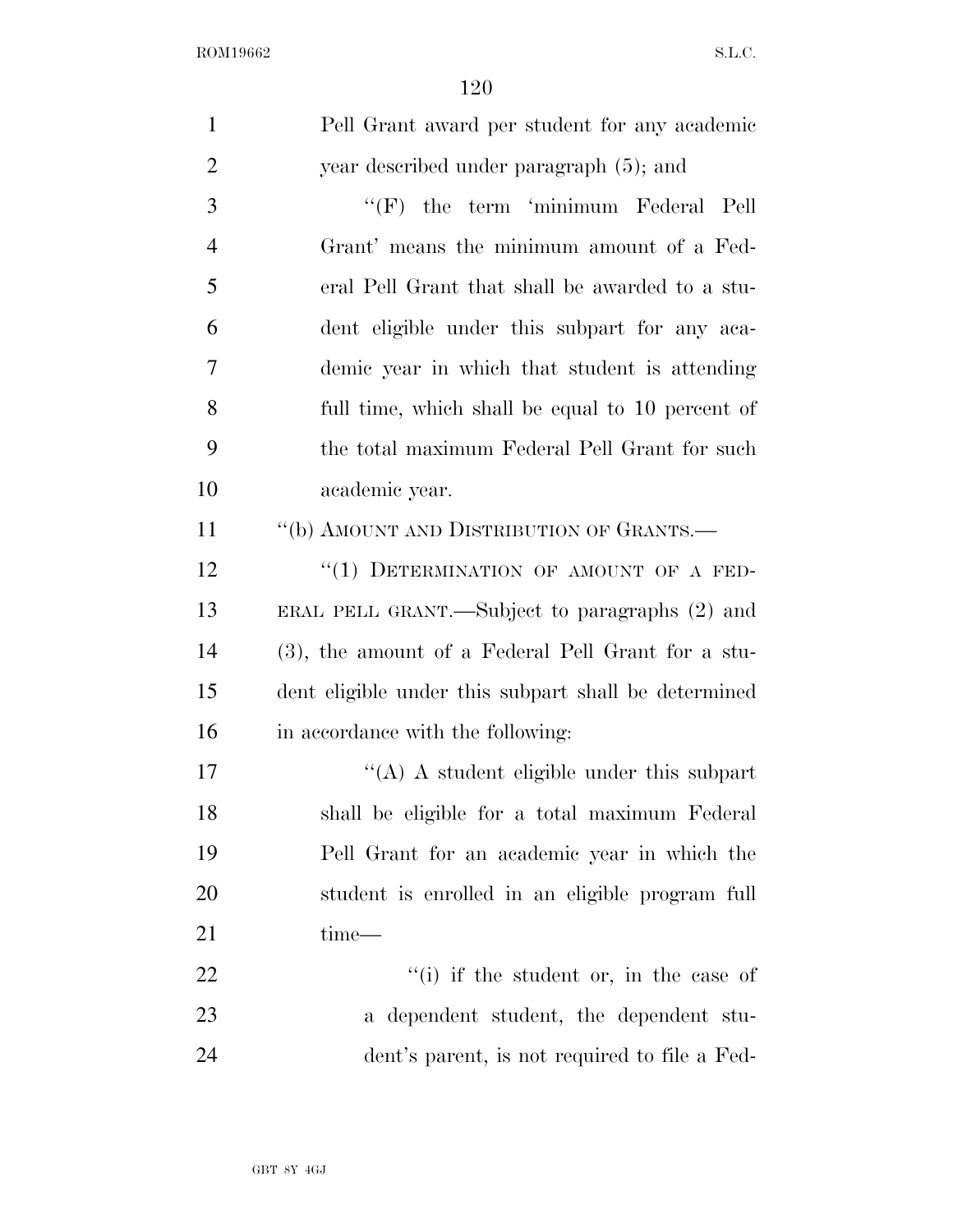| $\mathbf{1}$   | eral income tax return in the second year         |
|----------------|---------------------------------------------------|
| $\overline{2}$ | preceding the academic year;                      |
| 3              | "(ii) if the student or, in the case of           |
| $\overline{4}$ | a dependent student, the dependent stu-           |
| 5              | dent's parent, is a single parent, if the ad-     |
| 6              | justed gross income is equal to or less than      |
| 7              | 210 percent of the poverty line; or               |
| 8              | "(iii) if the student or, in the case of          |
| 9              | a dependent student, the dependent stu-           |
| 10             | dent's parent, is not a single parent, if the     |
| 11             | adjusted gross income is equal to or less         |
| 12             | than 160 percent of the poverty line.             |
| 13             | "(B) A student eligible under this subpart        |
| 14             | who is not eligible for a total maximum Federal   |
| 15             | Pell Grant under subparagraph (A) for an aca-     |
| 16             | demic year, shall be eligible for a Federal Pell  |
| 17             | Grant for an academic year in which the stu-      |
| 18             | dent is enrolled in an eligible program full time |
| 19             | in an amount that is not more than the amount     |
| 20             | determined in accordance with the following:      |
| 21             | "(i) If the student or, in the case of            |
| 22             | a dependent student, the dependent stu-           |
| 23             | dent's parent, is a single parent and the         |
| 24             | adjusted gross income is greater than 210         |
| 25             | percent of the poverty line and is less than      |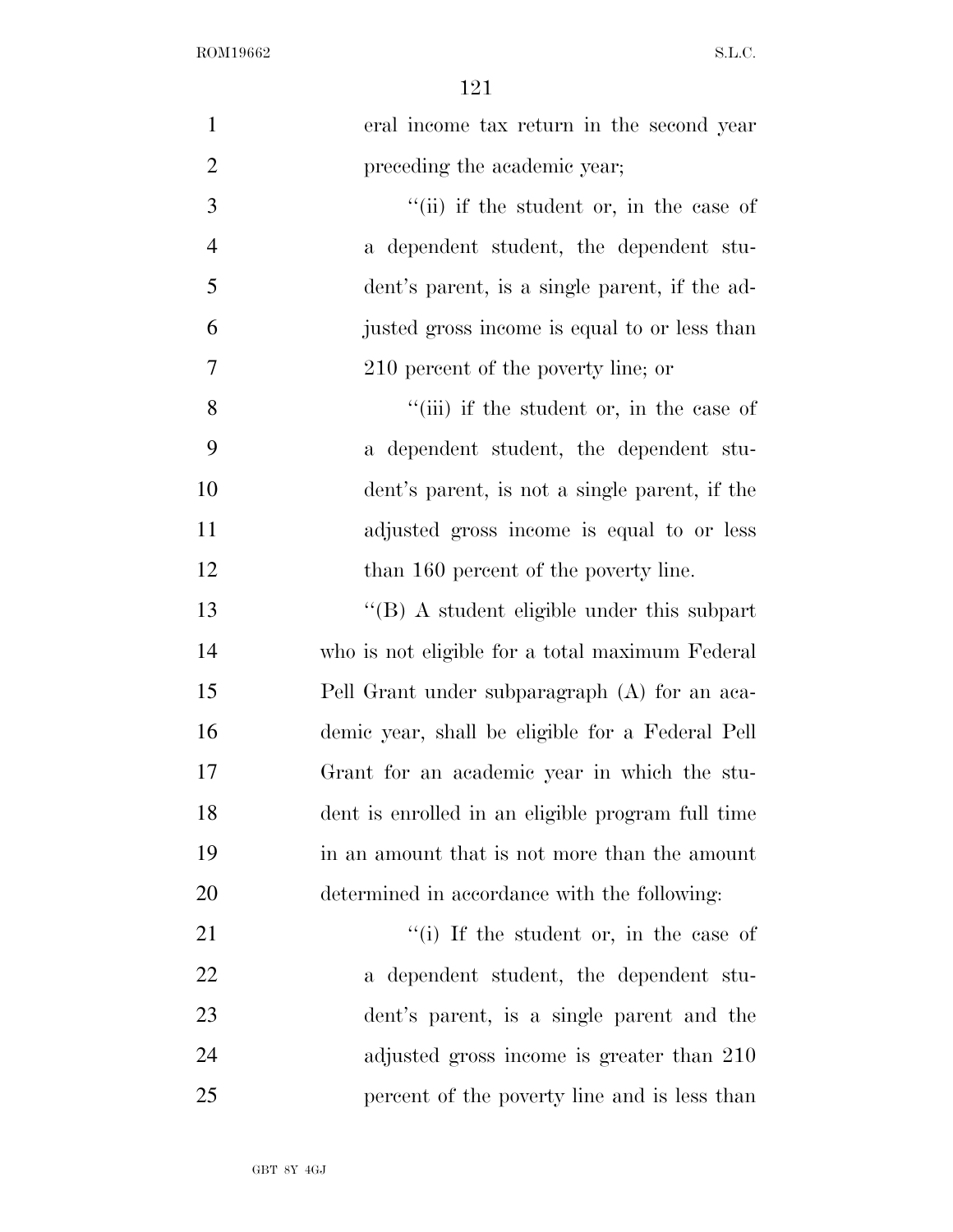| $\mathbf{1}$   | 310 percent of the poverty line, the        |
|----------------|---------------------------------------------|
| $\overline{2}$ | amount shall be equal to the greater of—    |
| 3              | "(I) the minimum Federal Pell               |
| $\overline{4}$ | Grant for the academic year, and            |
| 5              | "(II) the total maximum Federal             |
| 6              | Pell Grant for the academic year,           |
| $\tau$         | minus the product of—                       |
| 8              | "(aa) the adjusted gross in-                |
| 9              | come, less an amount equal to               |
| 10             | 210 percent of the poverty line;            |
| 11             | and                                         |
| 12             | "(bb) the total maximum                     |
| 13             | Federal Pell Grant for the aca-             |
| 14             | demic year, divided by an amount            |
| 15             | equal to 100 percent of the pov-            |
| 16             | erty line.                                  |
| 17             | "(ii) If the student or, in the case of     |
| 18             | a dependent student, the dependent stu-     |
| 19             | dent's parent, is not a single parent and   |
| 20             | the adjusted gross income is greater than   |
| 21             | 160 percent of the poverty line and is less |
| 22             | than 260 percent of the poverty line, the   |
| 23             | amount shall be equal to the greater of-    |
| 24             | "(I) the minimum Federal Pell               |
| 25             | Grant for the academic year, and            |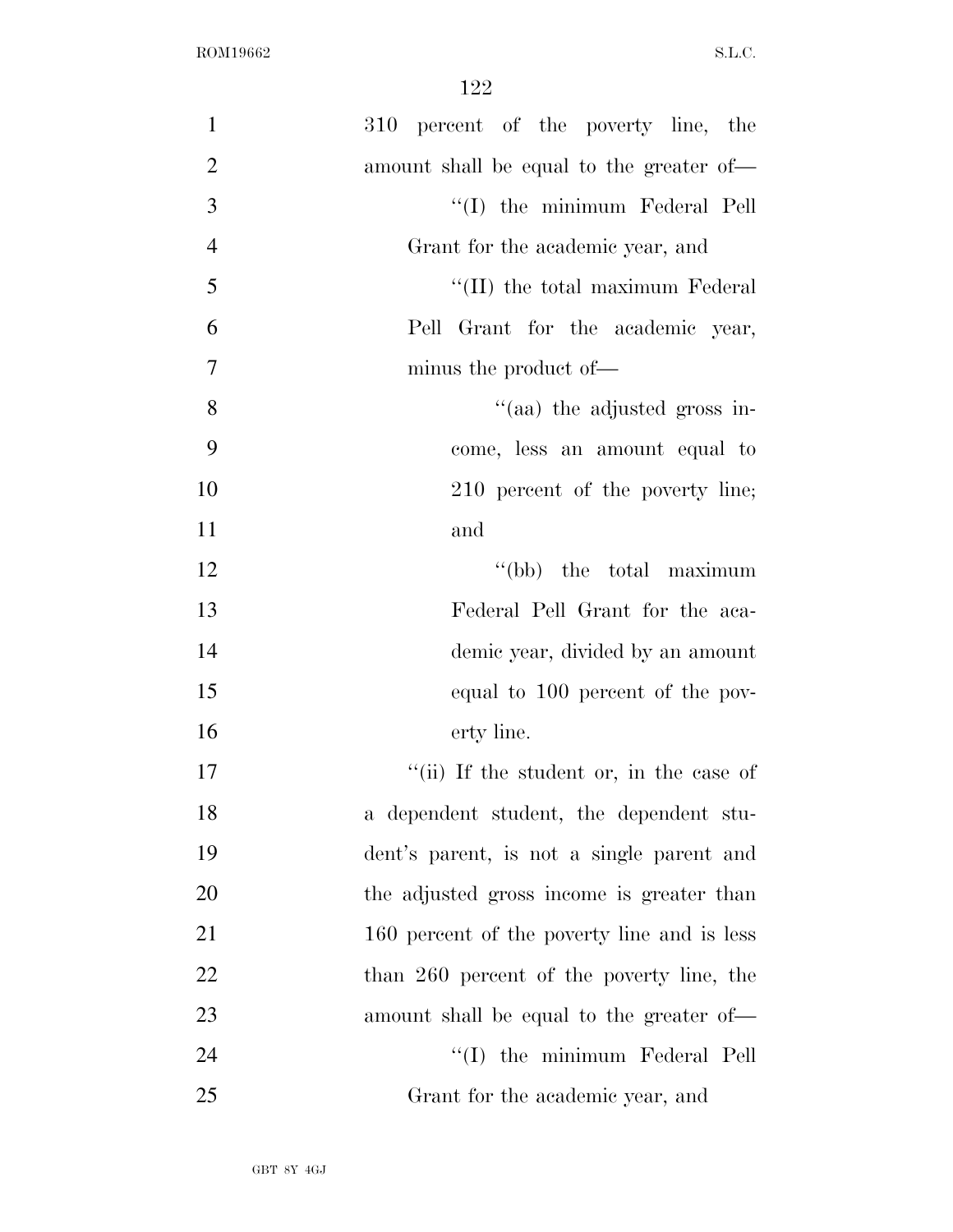| $\mathbf{1}$   | "(II) the total maximum Federal                        |
|----------------|--------------------------------------------------------|
| $\overline{2}$ | Pell Grant for the academic year,                      |
| 3              | minus the product of—                                  |
| $\overline{4}$ | "(aa) the adjusted gross in-                           |
| 5              | come, less an amount equal to                          |
| 6              | 160 percent of the poverty line;                       |
| $\overline{7}$ | and                                                    |
| 8              | "(bb) the total maximum                                |
| 9              | Federal Pell Grant for the aca-                        |
| 10             | demic year, divided by an amount                       |
| 11             | equal to 100 percent of the pov-                       |
| 12             | erty line.                                             |
| 13             | $``(2)$ LESS THAN FULL-TIME ENROLLMENT.—In             |
| 14             | any case where a student is enrolled in an eligible    |
| 15             | program of an institution of higher education on less  |
| 16             | than a full-time basis (including a student who at-    |
| 17             | tends an institution of higher education on less than  |
| 18             | a half-time basis) during any academic year, the       |
| 19             | amount of the Federal Pell Grant to which that stu-    |
| 20             | dent is entitled shall be reduced in direct proportion |
| 21             | to the degree to which that student is not so enrolled |
| 22             | on a full-time basis, rounded to the nearest whole     |
| 23             | percentage point, as provided in a schedule of reduc-  |
| 24             | tions published by the Secretary computed in accord-   |
| 25             | ance with this subpart. Such schedule of reductions    |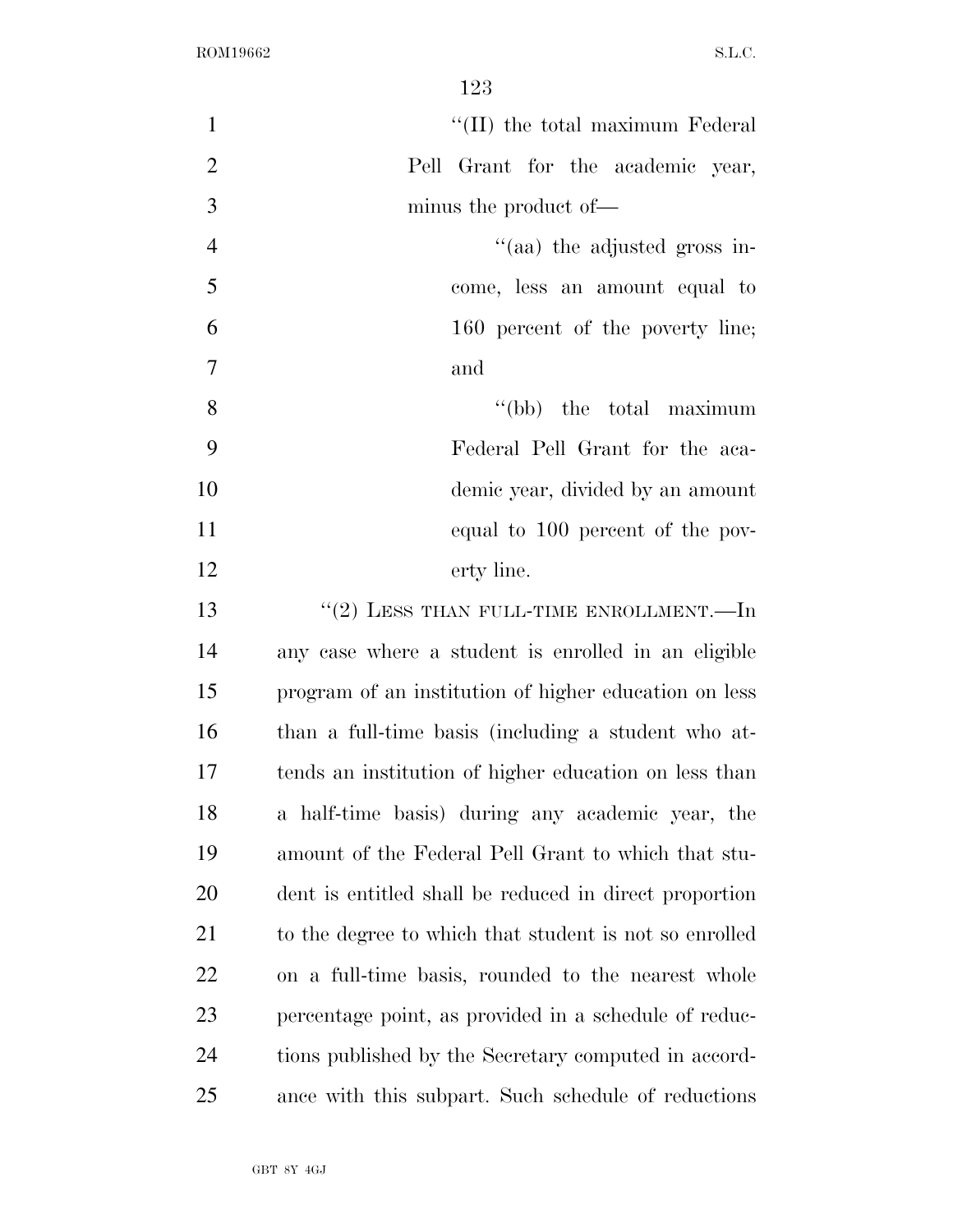| $\mathbf{1}$   | shall be published in the Federal Register in accord-   |
|----------------|---------------------------------------------------------|
| $\overline{2}$ | ance with section 482 of this Act. Such reduced         |
| 3              | Federal Pell Grant for a student enrolled on a less     |
| $\overline{4}$ | than full-time basis shall also apply proportionally to |
| 5              | students who are otherwise eligible to receive the      |
| 6              | minimum Federal Pell Grant, if enrolled full-time.      |
| 7              | "(3) AWARD MAY NOT EXCEED COST OF AT-                   |
| 8              | TENDANCE.—No Federal Pell Grant under this sub-         |
| 9              | part shall exceed the cost of attendance (as defined    |
| 10             | in section 472) at the institution at which that stu-   |
| 11             | dent is in attendance. If, with respect to any stu-     |
| 12             | dent, it is determined that the amount of a Federal     |
| 13             | Pell Grant for that student exceeds the cost of at-     |
| 14             | tendance for that year, the amount of the Federal       |
| 15             | Pell Grant shall be reduced until the Federal Pell      |
| 16             | Grant does not exceed the cost of attendance at such    |
| 17             | institution.                                            |
| 18             | (4)<br>STUDY ABROAD.—Notwithstanding<br>any             |

 other provision of this subpart, the Secretary shall allow the amount of the Federal Pell Grant to be ex- ceeded for students participating in a program of study abroad approved for credit by the institution at which the student is enrolled when the reasonable costs of such program are greater than the cost of attendance at the student's home institution, except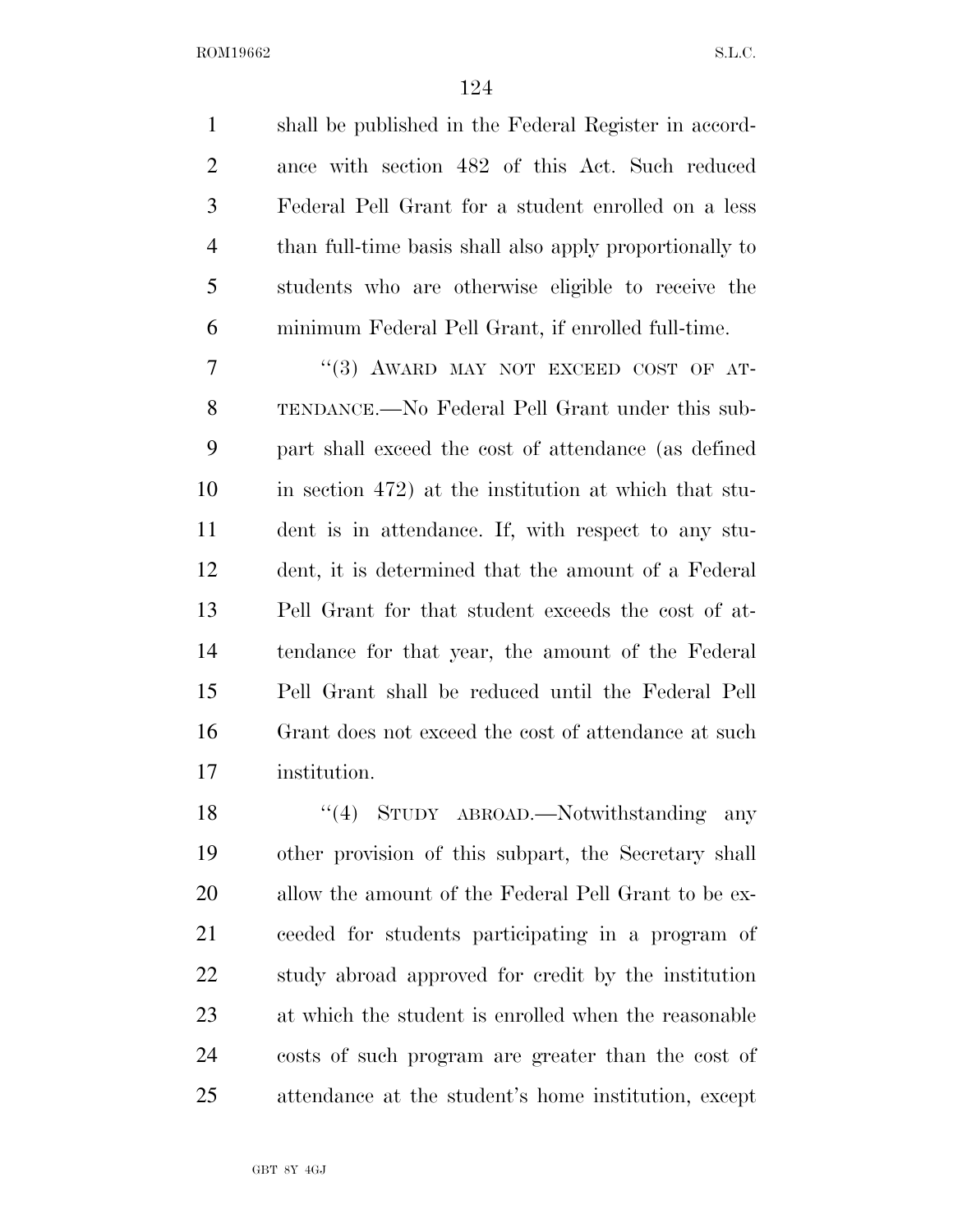| $\mathbf{1}$   | that the amount of such Federal Pell Grant in any      |
|----------------|--------------------------------------------------------|
| $\overline{2}$ | fiscal year shall not exceed the maximum amount of     |
| 3              | a Federal Pell Grant for which a student is eligible   |
| $\overline{4}$ | under paragraphs $(1)$ or $(2)$ during such award      |
| 5              | year. If the preceding sentence applies, the financial |
| 6              | aid administrator at the home institution may use      |
| 7              | the cost of the study abroad program, rather than      |
| 8              | the home institution's cost, to determine the cost of  |
| 9              | attendance of the student.                             |
| 10             | $\lq(5)$ TOTAL MAXIMUM<br><b>FEDERAL</b><br>PELL       |
| 11             | GRANT.                                                 |
| 12             | "(A) IN GENERAL.—For award year 2021-                  |
| 13             | 2022, and each subsequent award year, the              |
| 14             | total maximum Federal Pell Grant award per             |
| 15             | student shall be equal to the sum of—                  |
| 16             | $``(i)$ \$1,080; and                                   |
| 17             | "(ii) the amount specified as the max-                 |
| 18             | imum Federal Pell Grant in the last en-                |
| 19             | acted appropriation Act applicable to that             |
| 20             | award year.                                            |
| 21             | ROUNDING.—The total<br>``(B)<br>maximum                |
| 22             | Federal Pell Grant for any award year shall be         |
| 23             | rounded to the nearest \$5.                            |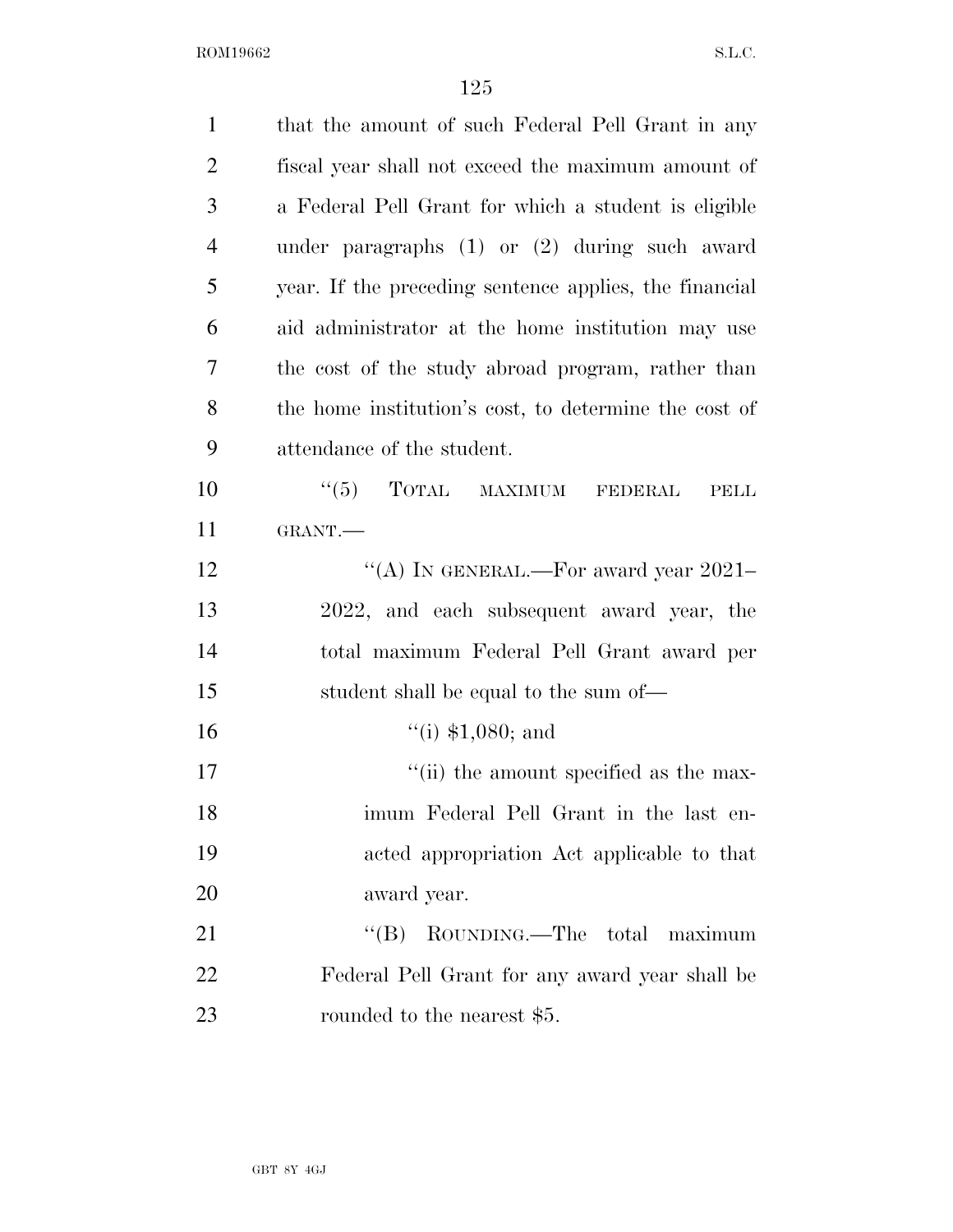| $\mathbf{1}$   | "(6) FUNDS BY FISCAL YEAR.—To carry out            |
|----------------|----------------------------------------------------|
| $\overline{2}$ | this section for each of fiscal years 2021 through |
| 3              | $2030-$                                            |
| $\overline{4}$ | $\lq\lq$ there are authorized to be appro-         |
| 5              | priated and are appropriated (in addition to       |
| 6              | any other amounts appropriated to carry out        |
| 7              | this section and out of any money in the Treas-    |
| 8              | ury not otherwise appropriated) such sums as       |
| 9              | are necessary to carry out paragraph $(5)(A)(i)$ ; |
| 10             | and                                                |
| 11             | "(B) such sums as may be necessary are             |
| 12             | authorized to be appropriated to carry out         |
| 13             | paragraph $(5)(A)(ii)$ .                           |
| 14             | $``(7)$ APPROPRIATION.—                            |
| 15             | "(A) IN GENERAL.—In addition to any                |
| 16             | funds appropriated under paragraph (6) and         |
| 17             | any funds made available for this section under    |
| 18             | any appropriations Act, there are authorized to    |
| 19             | be appropriated, and there are appropriated        |
| 20             | (out of any money in the Treasury not other-       |
| 21             | wise appropriated) to carry out this section,      |
| 22             | $$1,145,000,000$ for fiscal year 2021 and each     |
| 23             | subsequent award year.                             |
| 24             | "(B) NO EFFECT ON PREVIOUS APPRO-                  |
| 25             | PRIATIONS.—The amendments made to this             |
|                |                                                    |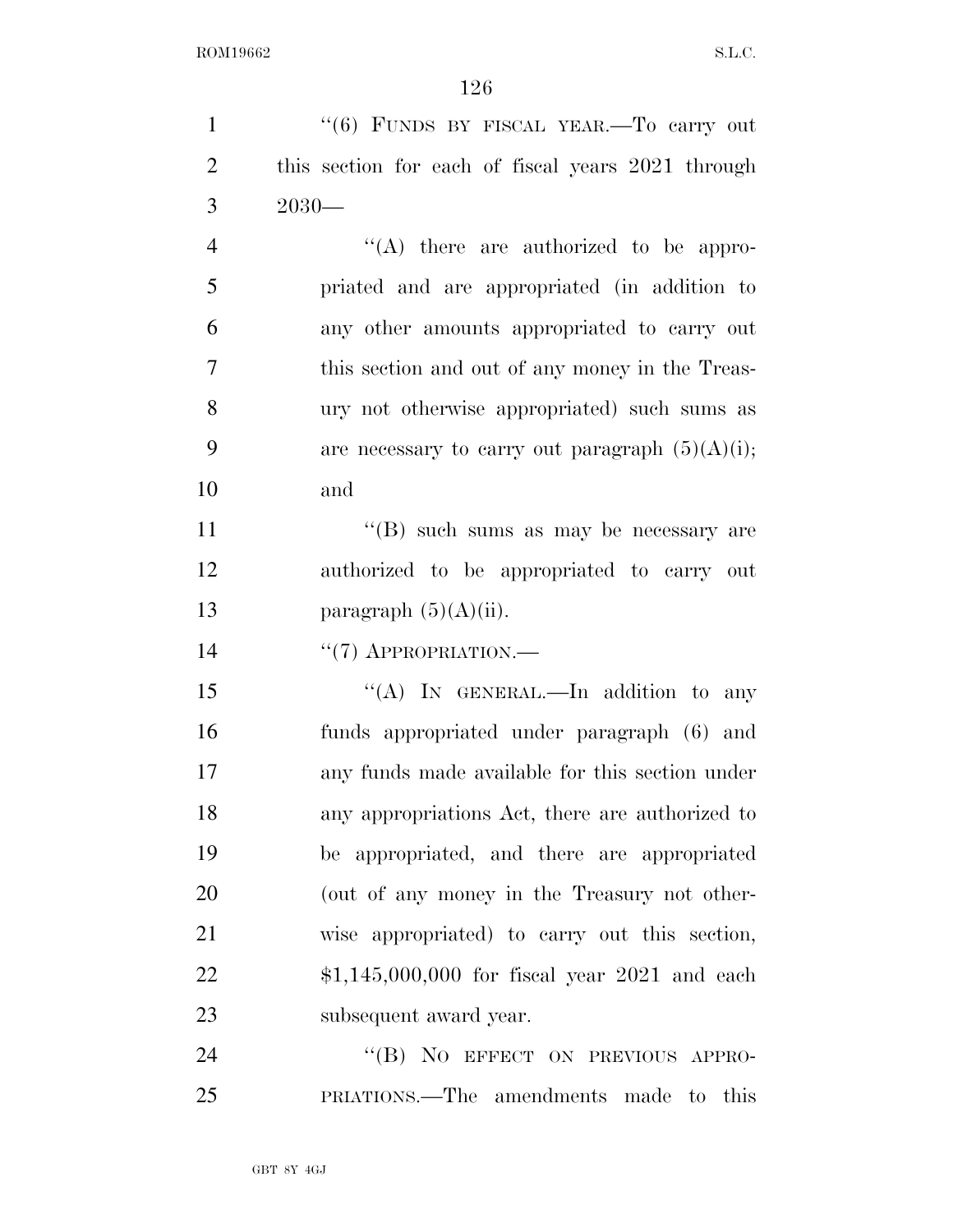| $\mathbf{1}$   | section by the Student Aid Improvement Act of     |
|----------------|---------------------------------------------------|
| $\overline{2}$ | $2019$ shall not—                                 |
| 3              | "(i) increase or decrease the amounts             |
| $\overline{4}$ | that have been appropriated or are avail-         |
| 5              | able to carry out this section for fiscal         |
| 6              | years 2017, 2018, 2019, or 2020 as of the         |
| 7              | day before the effective date of such Act;        |
| 8              | <b>or</b>                                         |
| 9              | "(ii) extend the period of availability           |
| 10             | for obligation that applied to any such           |
| 11             | amount, as of the day before such effective       |
| 12             | date.                                             |
| 13             | $``(8)$ METHOD OF DISTRIBUTION.—                  |
| 14             | "(A) IN GENERAL.—For each fiscal year             |
| 15             | through fiscal year 2030, the Secretary shall     |
| 16             | pay to each eligible institution such sums as     |
| 17             | may be necessary to pay each eligible student     |
| 18             | for each academic year during which that stu-     |
| 19             | dent is in attendance at an institution of higher |
| 20             | education as an undergraduate, a Federal Pell     |
| 21             | Grant in the amount for which that student is     |
| 22             | eligible.                                         |
| 23             | "(B) ALTERNATIVE DISBURSEMENT.—                   |
| 24             | Nothing in this section shall be interpreted to   |
| 25             | prohibit the Secretary from paying directly to    |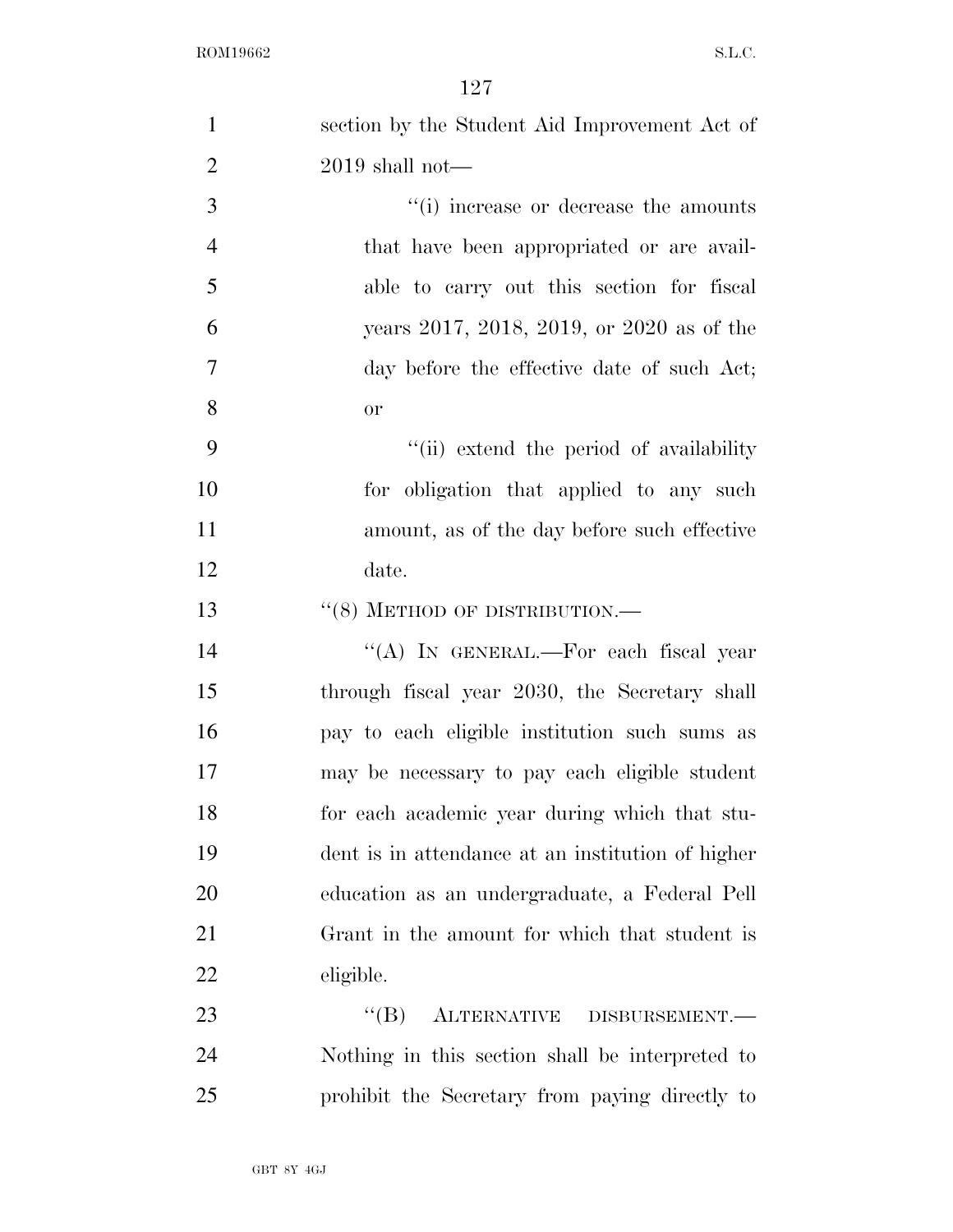| $\mathbf{1}$   | students, in advance of the beginning of the      |
|----------------|---------------------------------------------------|
| $\overline{2}$ | academic term, an amount for which they are       |
| 3              | eligible, in the cases where an eligible institu- |
| $\overline{4}$ | tion does not participate in the disbursement     |
| 5              | system under subparagraph (A).                    |
| 6              | "(9) ADDITIONAL PAYMENT PERIODS IN SAME           |
| 7              | AWARD YEAR.                                       |
| 8              | "(A) Effective in the $2017-2018$ award           |
| 9              | year and thereafter, the Secretary shall award    |
| 10             | an eligible student not more than one and one-    |
| 11             | half Federal Pell Grants during a single award    |
| 12             | year to permit such student to work toward        |
| 13             | completion of an eligible program if, during      |
| 14             | that single award year, the student has received  |
| 15             | a Federal Pell Grant for an award year and is     |
| 16             | enrolled in an eligible program for one or more   |
| 17             | additional payment periods during the same        |
| 18             | award year that are not otherwise fully covered   |
| 19             | by the student's Federal Pell Grant.              |
| 20             | $\lq\lq$ . In the case of a student receiving     |
| 21             | more than one Federal Pell Grant in a single      |
| 22             | award year under subparagraph $(A)$ , the total   |
| 23             | amount of Federal Pell Grants awarded to such     |
| 24             | student for the award year may exceed the total   |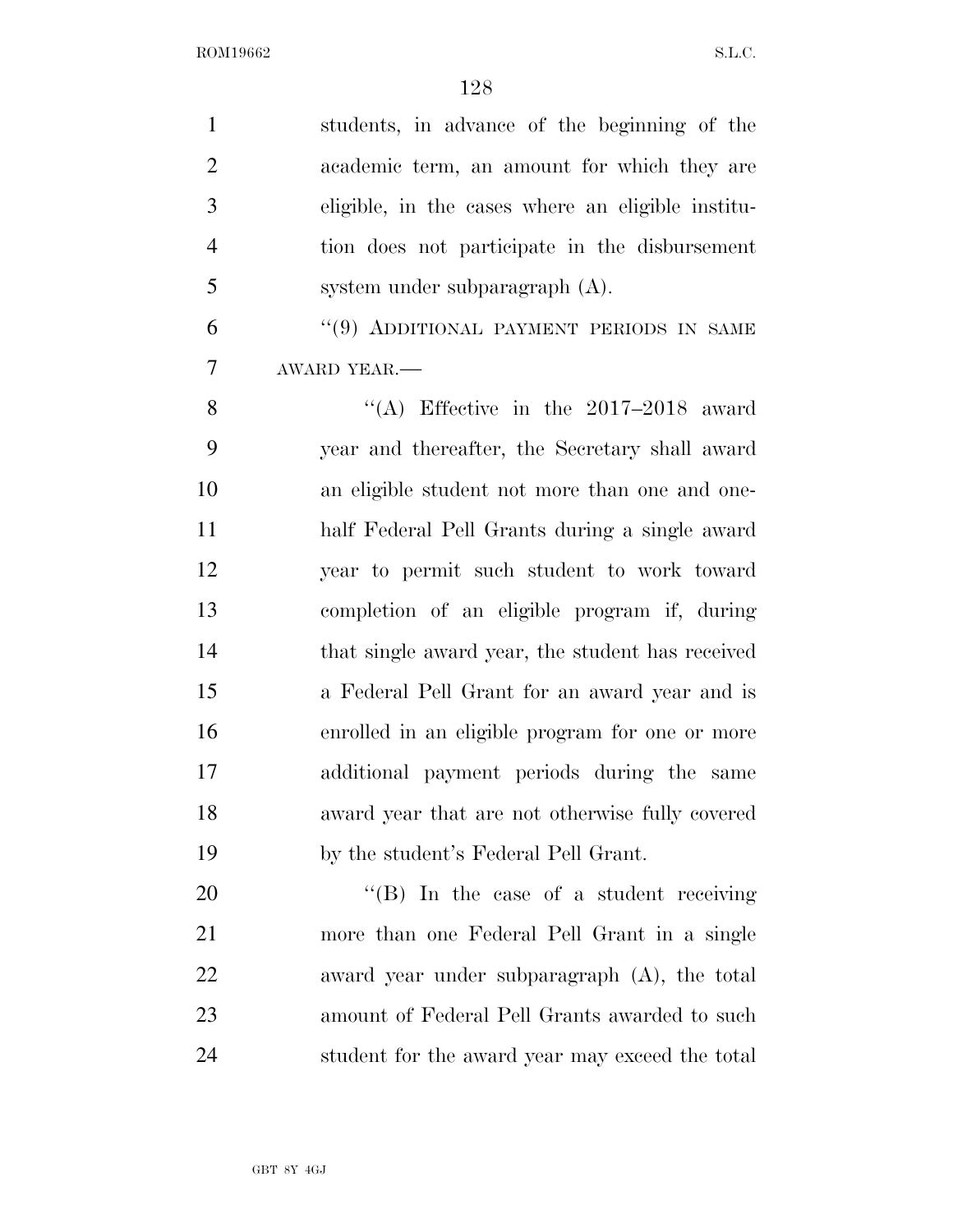| $\mathbf{1}$   | maximum Federal Pell Grant available for an         |
|----------------|-----------------------------------------------------|
| $\overline{2}$ | award year.                                         |
| 3              | "(C) Any period of study covered by a               |
| $\overline{4}$ | Federal Pell Grant awarded under subpara-           |
| 5              | graph (A) shall be included in determining a        |
| 6              | student's duration limit under subsection           |
| $\tau$         | (d)(5).                                             |
| 8              | "(D) In any case where an eligible student          |
| 9              | is receiving a Federal Pell Grant for a payment     |
| 10             | period that spans 2 award years, the Secretary      |
| 11             | shall allow the eligible institution in which the   |
| 12             | student is enrolled to determine the award year     |
| 13             | to which the additional period shall be assigned,   |
| 14             | as it determines is most beneficial to students.    |
| 15             | $``$ (c) SPECIAL RULE.—                             |
| 16             | $"(1)$ In GENERAL.—Notwithstanding any other        |
| 17             | provision of this title, the total maximum Federal  |
| 18             | Pell Grant shall be provided to a student described |
| 19             | in paragraph $(2)$ .                                |
| 20             | "(2) $APPLICABILITY. - Paragraph$ (1)<br>shall      |
| 21             | apply to any dependent or independent student—      |
| 22             | "(A) who is eligible to receive a Federal           |
| 23             | Pell Grant for the award year for which the de-     |
| 24             | termination is made;                                |
| 25             | "(B) whose parent or guardian was—                  |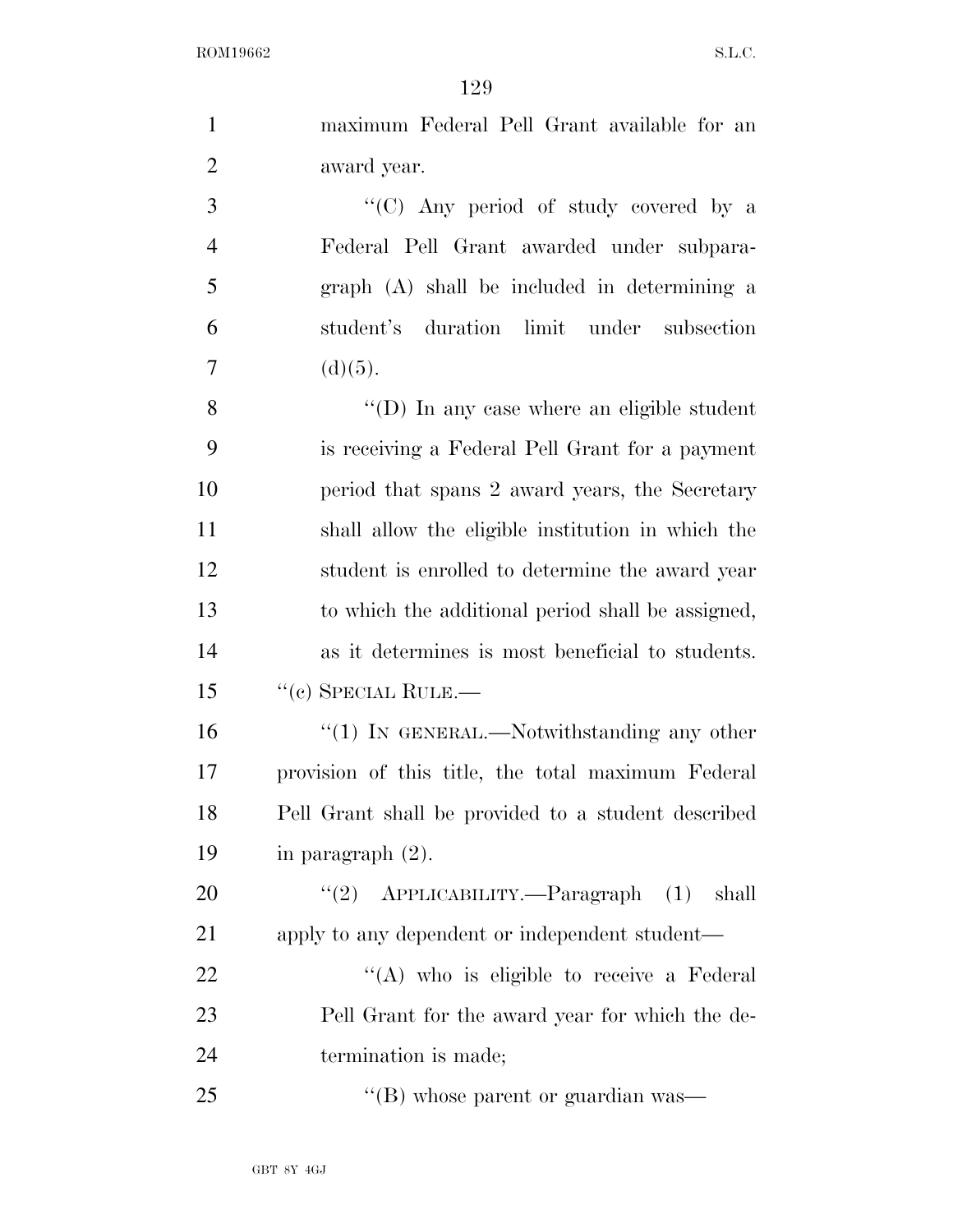| $\mathbf{1}$   | "(i) an individual who, on or after                   |
|----------------|-------------------------------------------------------|
| $\overline{2}$ | September 11, 2001, died in the line of               |
| 3              | duty while serving on active duty as a                |
| $\overline{4}$ | member of the Armed Forces; or                        |
| 5              | "(ii) actively serving as a public safety             |
| 6              | officer and died in the line of duty while            |
| 7              | performing as a public safety officer; and            |
| 8              | "(C) who is less than 33 years of age.                |
| 9              | "(3) INFORMATION.—Notwithstanding<br>any              |
| 10             | other provision of law, the Secretary shall establish |
| 11             | the necessary data-sharing agreements with the Sec-   |
| 12             | retary of Veterans Affairs and the Secretary of De-   |
| 13             | fense, as appropriate, to provide the information     |
| 14             | necessary to determine which students meet the re-    |
| 15             | quirements of paragraph (2).                          |
| 16             | "(4) TREATMENT OF PELL AMOUNT.—Notwith-               |
| 17             | standing section 1212 of the Omnibus Crime Control    |
| 18             | and Safe Streets Act of 1968 (34 U.S.C. 10302), in    |
| 19             | the case of a student who receives an increased Fed-  |
| <b>20</b>      | eral Pell Grant amount under this section, the total  |
| 21             | amount of such Federal Pell Grant, including the in-  |
| <u>22</u>      | crease under this subsection, shall not be considered |
| 23             | in calculating that student's educational assistance  |
| 24             | benefits under the Public Safety Officers' Benefits   |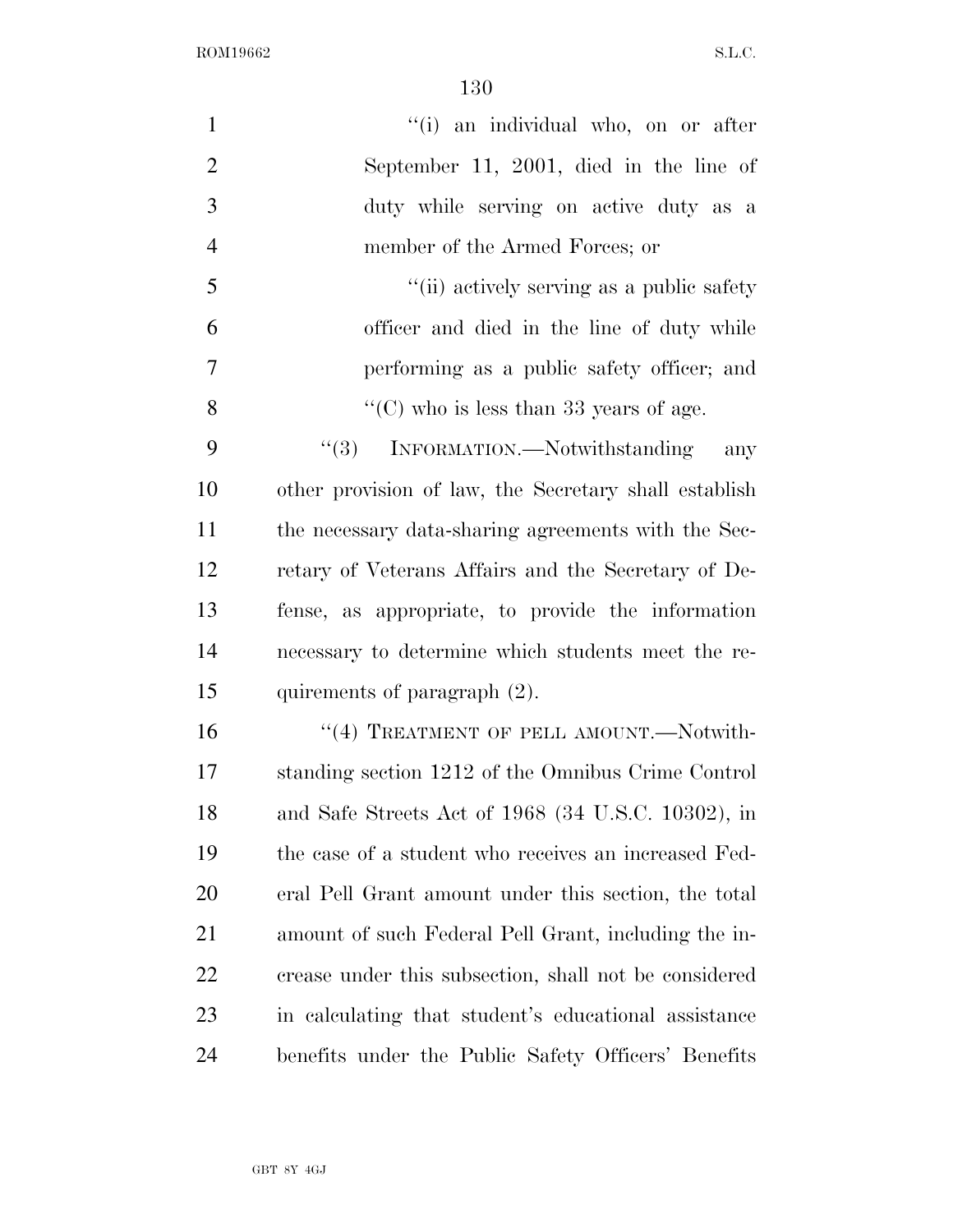| $\mathbf{1}$   | program under subpart 2 of part L of title I of such  |
|----------------|-------------------------------------------------------|
| $\overline{2}$ | Act.                                                  |
| 3              | "(5) DEFINITION OF PUBLIC SAFETY OFFI-                |
| $\overline{4}$ | CER.—For purposes of this subsection, the term        |
| 5              | 'public safety officer' means—                        |
| 6              | $\lq\lq$ a public safety officer, as defined in       |
| 7              | section 1204 of title I of the Omnibus Crime          |
| 8              | Control and Safe Streets Act of 1968 (34              |
| 9              | U.S.C. $10284$ ); or                                  |
| 10             | $\lq\lq (B)$ a fire police officer, defined as an in- |
| 11             | dividual who-                                         |
| 12             | "(i) is serving in accordance with                    |
| 13             | State or local law as an officially recog-            |
| 14             | nized or designated member of a legally or-           |
| 15             | ganized public safety agency;                         |
| 16             | "(ii) is not a law enforcement officer,               |
| 17             | a firefighter, a chaplain, or a member of a           |
| 18             | rescue squad or ambulance crew; and                   |
| 19             | "(iii) provides scene security or di-                 |
| 20             | rects traffic—                                        |
| 21             | $\lq\lq$ (I) in response to any fire drill,           |
| 22             | fire call, or other fire, rescue, or police           |
| 23             | emergency; or                                         |
| 24             | $\lq\lq$ (II) at a planned special event.             |
| 25             | "(d) PERIOD OF ELIGIBILITY FOR GRANTS.—               |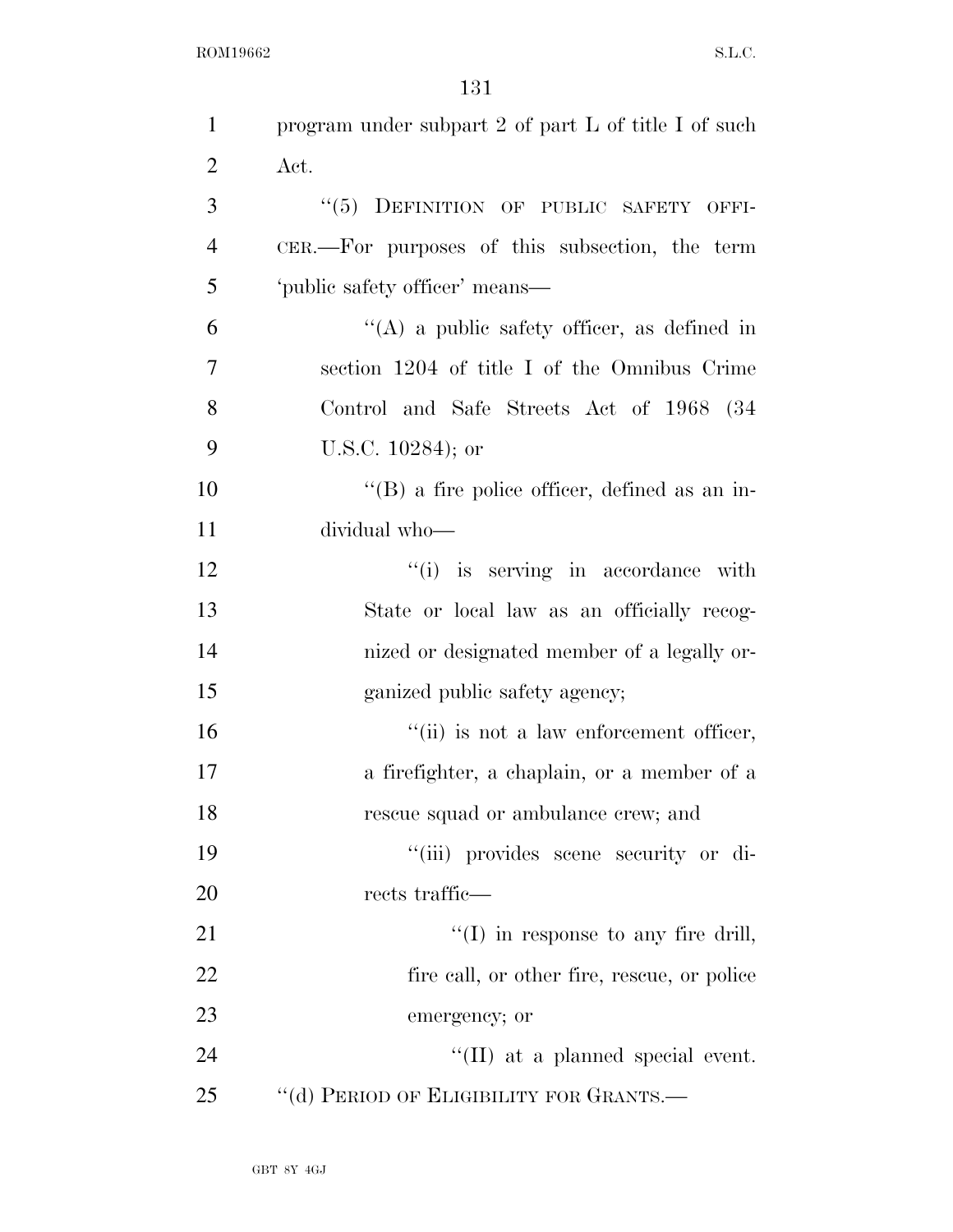1 "(1) IN GENERAL.—The period during which a student may receive Federal Pell Grants shall be the period required for the completion of the first under- graduate baccalaureate course of study being pur- sued by that student at the institution at which the student is in attendance, except that any period dur- ing which the student is enrolled in a noncredit or remedial course of study, as described in paragraph (2), shall not be counted for the purpose of this paragraph.

11 "(2) NONCREDIT OR REMEDIAL COURSES; STUDY ABROAD.—Nothing in this section shall ex- clude from eligibility courses of study which are non- credit or remedial in nature (including courses in English language instruction) which are determined by the institution to be necessary to help the student be prepared for the pursuit of a first undergraduate baccalaureate degree or certificate or, in the case of courses in English language instruction, to be nec- essary to enable the student to utilize already exist- ing knowledge, training, or skills. Nothing in this section shall exclude from eligibility programs of study abroad that are approved for credit by the home institution at which the student is enrolled.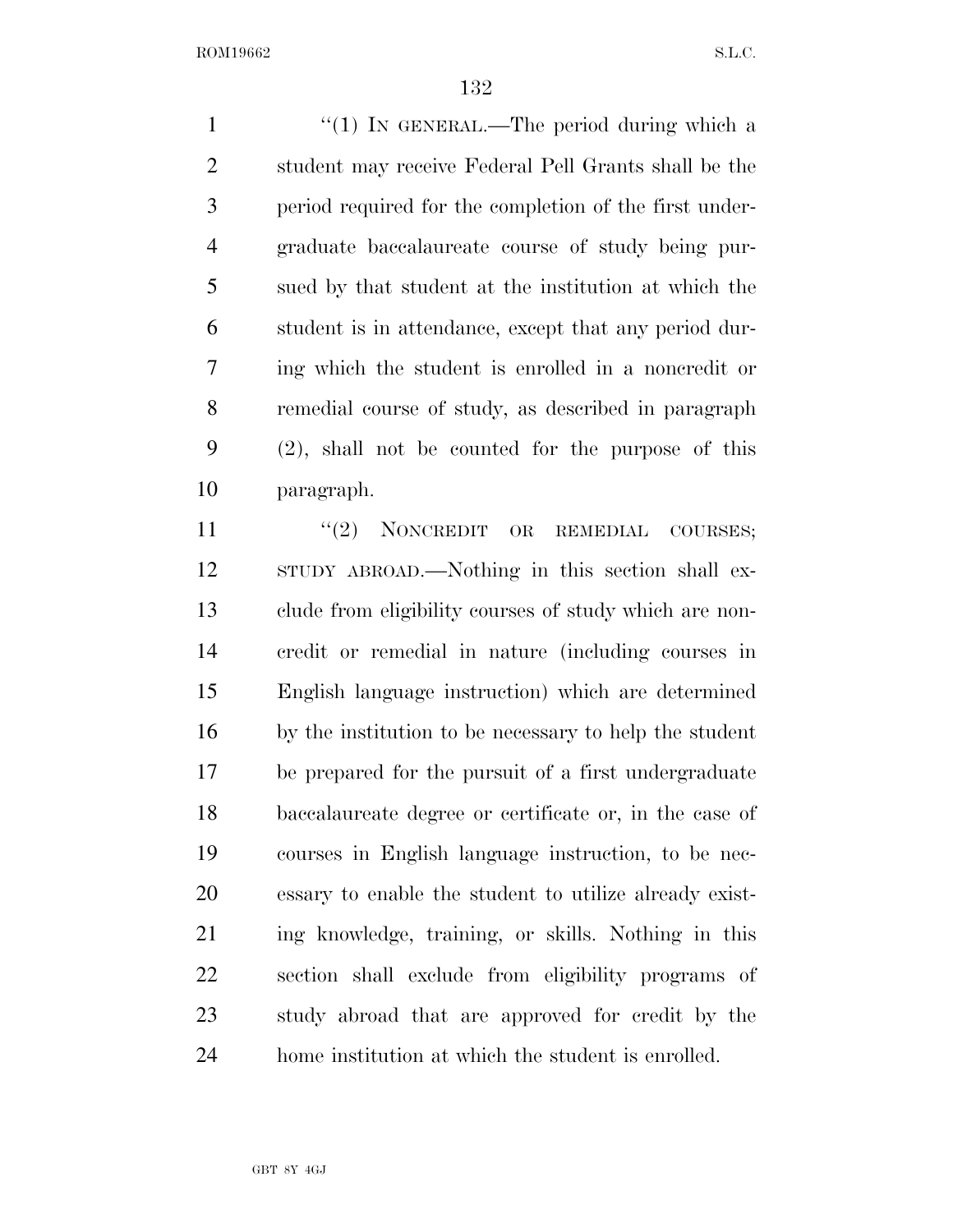| $\mathbf{1}$   | "(3) NO CONCURRENT PAYMENTS.—No student                                                    |
|----------------|--------------------------------------------------------------------------------------------|
| $\overline{2}$ | is entitled to receive Pell Grant payments concur-                                         |
| 3              | rently from more than one institution or from the                                          |
| $\overline{4}$ | Secretary and an institution.                                                              |
| 5              | $\emph{``(4)} \quad \mbox{PostBACCALAUREATE} \quad \mbox{PROGRAM.} \text{---} \text{Not-}$ |
| 6              | withstanding paragraph (1), the Secretary may                                              |
| 7              | allow, on a case-by-case basis, a student to receive                                       |
| 8              | a Federal Pell Grant if the student—                                                       |
| 9              | $\lq\lq$ is carrying at least one-half the nor-                                            |
| 10             | mal full-time work load for the course of study                                            |
| 11             | the student is pursuing, as determined by the                                              |
| 12             | institution of higher education; and                                                       |
| 13             | $\lq\lq (B)$ is enrolled or accepted for enrollment                                        |
| 14             | in a postbaccalaureate program that does not                                               |
| 15             | lead to a graduate degree, and in courses re-                                              |
| 16             | quired by a State in order for the student to re-                                          |
| 17             | ceive a professional certification or licensing                                            |
| 18             | credential that is required for employment as a                                            |
| 19             | teacher in an elementary school or secondary                                               |
| 20             | school in that State,                                                                      |
| 21             | except that this paragraph shall not apply to a stu-                                       |
| 22             | dent who is enrolled in an institution of higher edu-                                      |
| 23             | cation that offers a baccalaureate degree in edu-                                          |
| 24             | cation.                                                                                    |
| 25             | $\cdot\cdot$ (5) MAXIMUM PERIOD.—                                                          |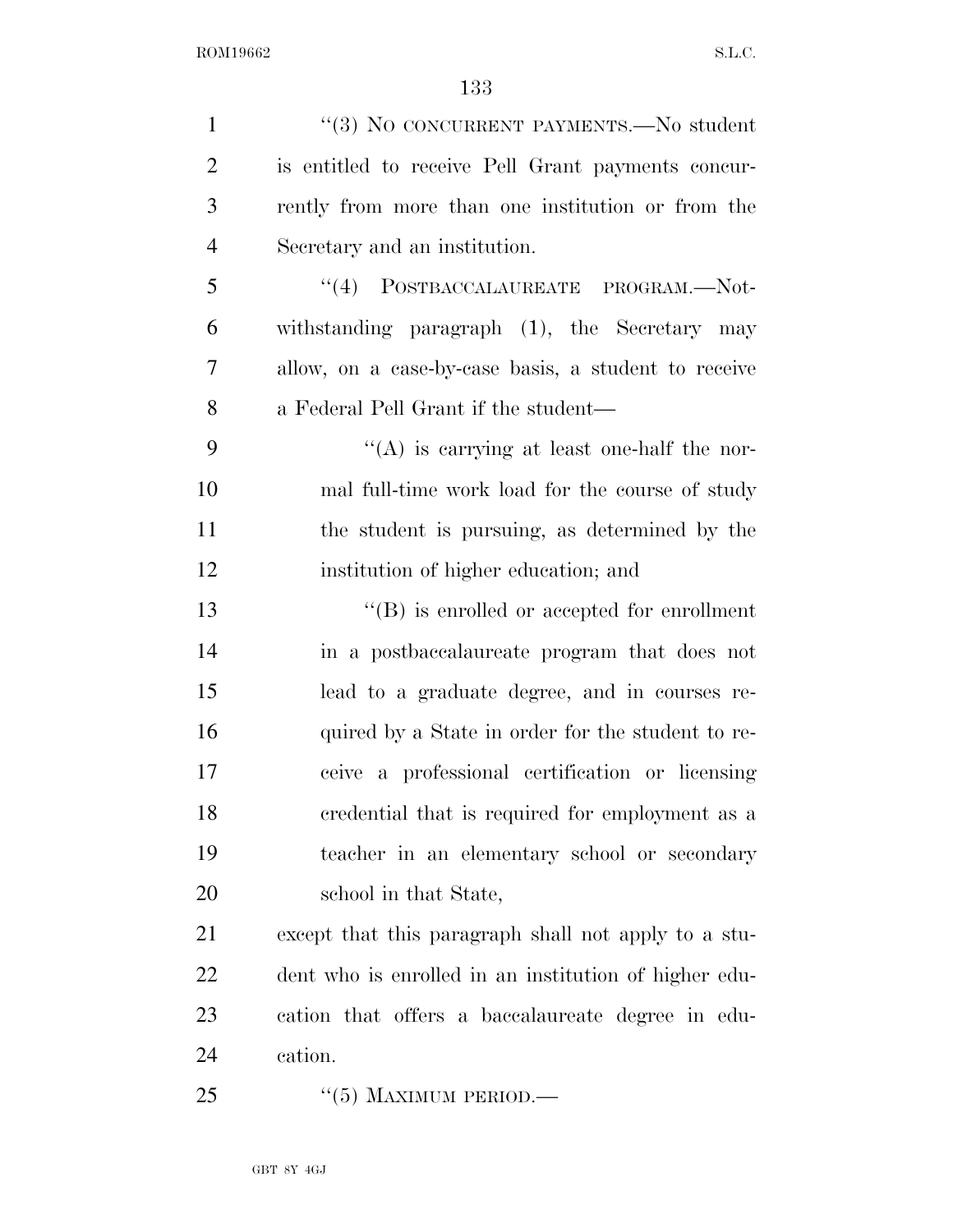| $\mathbf{1}$   | "(A) IN GENERAL.—Except as provided in           |
|----------------|--------------------------------------------------|
| $\overline{2}$ | subparagraph (B), the period during which a      |
| 3              | student may receive Federal Pell Grants shall    |
| $\overline{4}$ | not exceed 12 semesters, or the equivalent of 12 |
| 5              | semesters, as determined by the Secretary by     |
| 6              | regulation. Such regulations shall provide, with |
| 7              | respect to a student who received a Federal Pell |
| 8              | Grant for a term but was enrolled at a fraction  |
| 9              | of full time, that only that same fraction of    |
| 10             | such semester or equivalent shall count towards  |
| 11             | such duration limits.                            |
| 12             | $\lq\lq (B)$ EXCEPTION.—                         |
| 13             | "(i) IN GENERAL.—Any Federal Pell                |
| 14             | Grant that a student received during a pe-       |
| 15             | riod described in subclause (I) or (II) of       |
| 16             | clause (ii) shall not count towards the stu-     |
| 17             | dent's duration limits under this para-          |
| 18             | graph.                                           |
| 19             | "(ii) APPLICABLE PERIODS.—Clause                 |
| 20             | (i) shall apply with respect to any Federal      |
| 21             | Pell Grant awarded to a student to enroll        |
| 22             | in an eligible program at an institution-        |
| 23             | $\lq\lq$ (I) during a period of a stu-           |
| 24             | dent's attendance at an institution—             |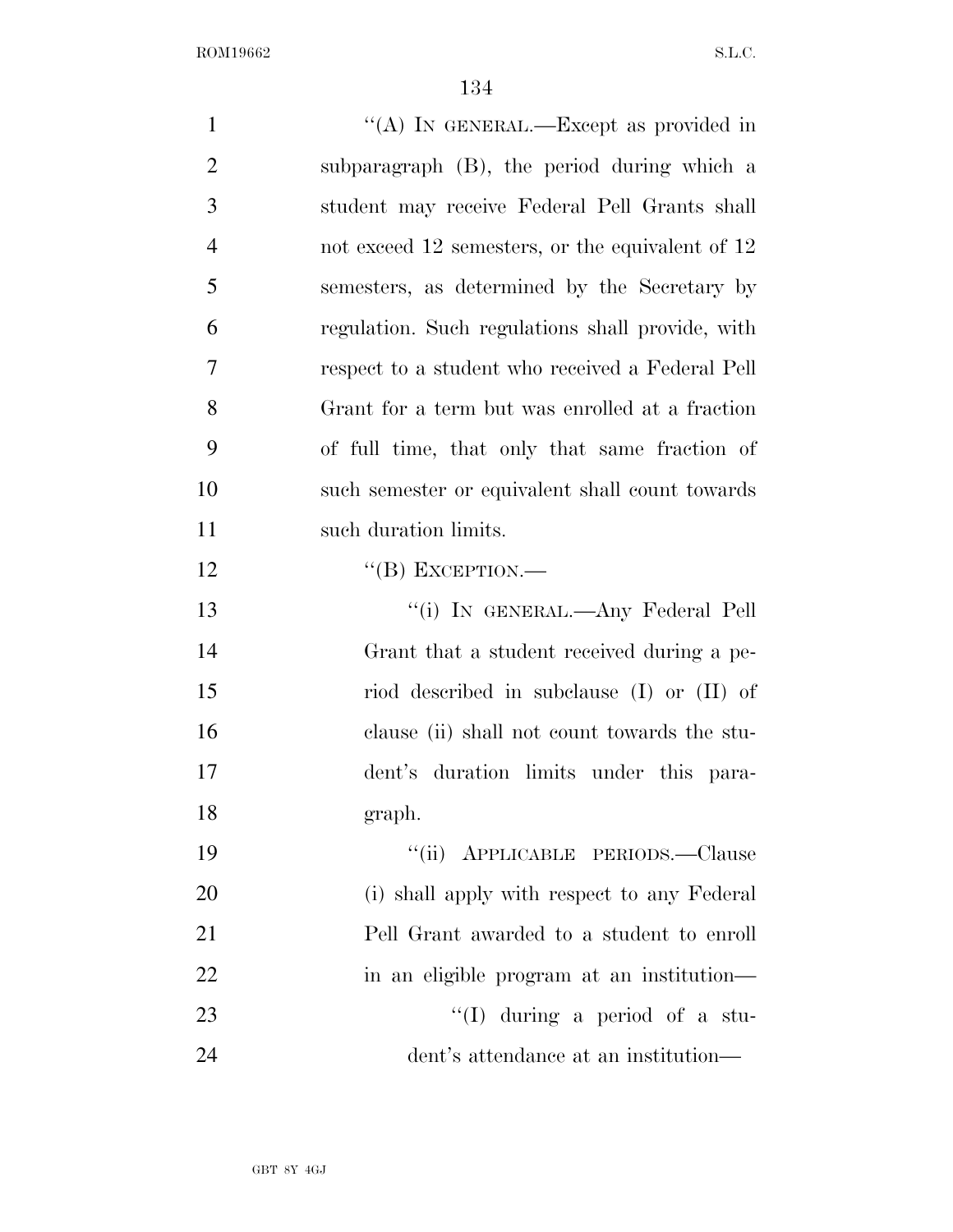| $\mathbf{1}$   | "(aa) at which the student                             |
|----------------|--------------------------------------------------------|
| $\overline{2}$ | was unable to complete a course                        |
| 3              | of study due to the closing of the                     |
| $\overline{4}$ | institution; or                                        |
| 5              | "(bb) for which the student                            |
| 6              | was falsely certified as eligible for                  |
| $\overline{7}$ | Federal aid under this title; or                       |
| 8              | "(II) during a period—                                 |
| 9              | "(aa) for which the student                            |
| 10             | received a loan under this title;                      |
| 11             | and                                                    |
| 12             | "(bb) for which the loan de-                           |
| 13             | scribed in item (aa) is discharged                     |
| 14             | under—                                                 |
| 15             | "(AA) section $437(e)(1)$                              |
| 16             | or section $464(g)(1)$ ; or                            |
| 17             | $\lq\lq(BB)$<br>section                                |
| 18             | $432(a)(6)$ .                                          |
| 19             | "(e) APPLICATIONS FOR GRANTS.—                         |
| 20             | "(1) DEADLINES.—The Secretary shall from               |
| 21             | time to time set dates by which students shall file    |
| <u>22</u>      | the Free Application for Federal Student Aid under     |
| 23             | this subpart.                                          |
| 24             | "(2) APPLICATION.—Each student desiring a              |
| 25             | Federal Pell Grant for any year shall file application |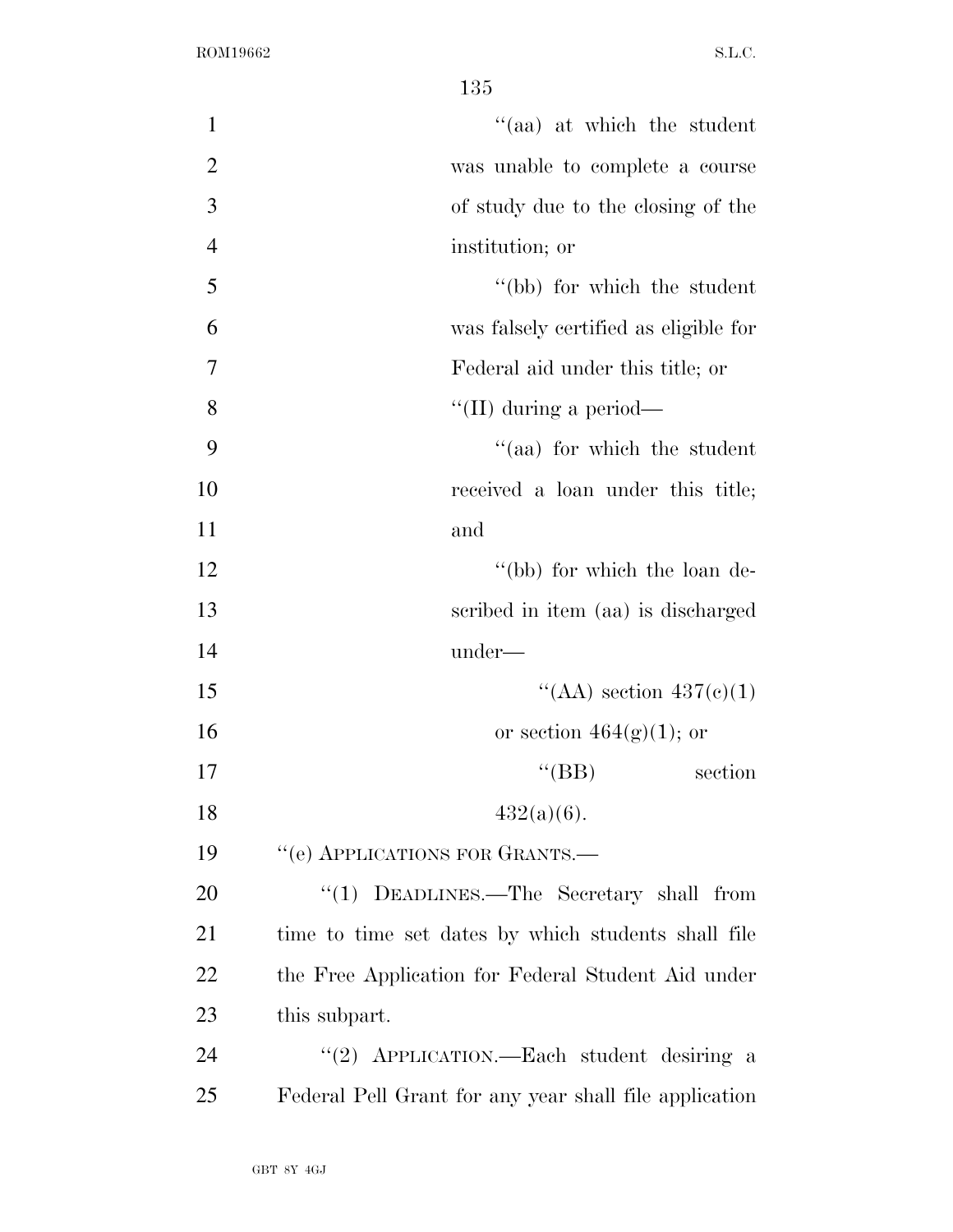the Free Application for Federal Student Aid con- taining such information and assurances as the Sec- retary may determine are necessary to enable the Secretary to carry out the functions and responsibil-ities of this subpart.

 ''(f) DISTRIBUTION OF GRANTS TO STUDENTS.— Payments under this section shall be made in accordance with regulations promulgated by the Secretary for such purpose, in such manner as will best accomplish the pur- pose of this section. Any disbursement allowed to be made by crediting the student's account shall be limited to tui- tion and fees, and food and housing if that food and hous- ing is institutionally owned or operated. The student may elect to have the institution provide other such goods and services by crediting the student's account.

 ''(g) INSUFFICIENT APPROPRIATIONS.—If, for any fiscal year, the funds appropriated for payments under this subpart are insufficient to satisfy fully all entitle- ments, as calculated under subsection (b) (but at the max- imum grant level specified in such appropriation), the Sec- retary shall promptly transmit a notice of such insuffi- ciency to each House of the Congress, and identify in such notice the additional amount that would be required to be appropriated to satisfy fully all entitlements (as so cal-culated at such maximum grant level).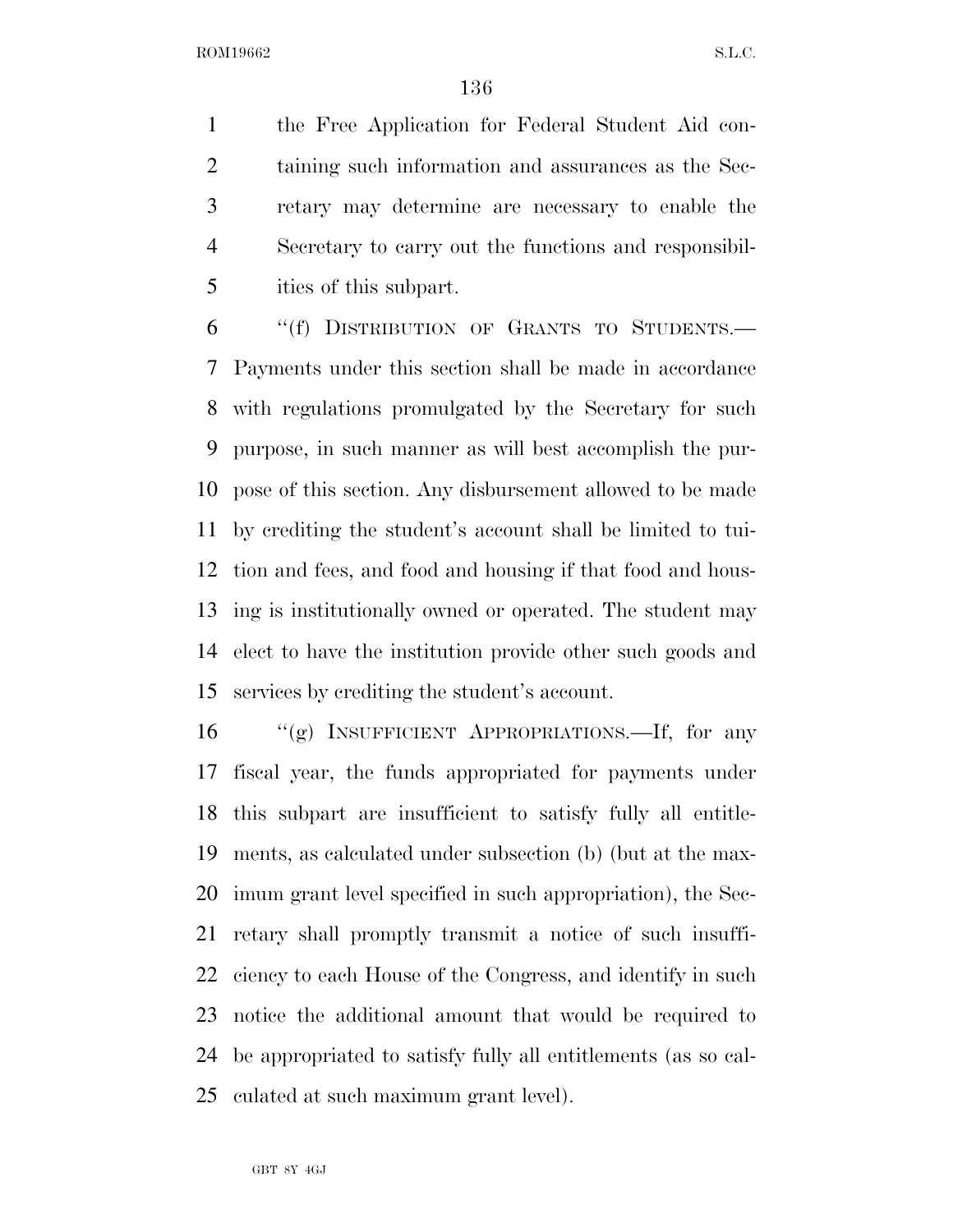1 "(h) USE OF EXCESS FUNDS.—

 $\frac{1}{10}$  15 PERCENT OR LESS.—If, at the end of a fiscal year, the funds available for making pay- ments under this subpart exceed the amount nec- essary to make the payments required under this subpart to eligible students by 15 percent or less, then all of the excess funds shall remain available for making payments under this subpart during the next succeeding fiscal year.

 ''(2) MORE THAN 15 PERCENT.—If, at the end of a fiscal year, the funds available for making pay- ments under this subpart exceed the amount nec- essary to make the payments required under this subpart to eligible students by more than 15 per- cent, then all of such funds shall remain available for making such payments but payments may be made under this paragraph only with respect to enti-tlements for that fiscal year.

19 "(i) TREATMENT OF INSTITUTIONS AND STUDENTS UNDER OTHER LAWS.—Any institution of higher edu- cation which enters into an agreement with the Secretary to disburse to students attending that institution the amounts those students are eligible to receive under this subpart shall not be deemed, by virtue of such agreement, a contractor maintaining a system of records to accom-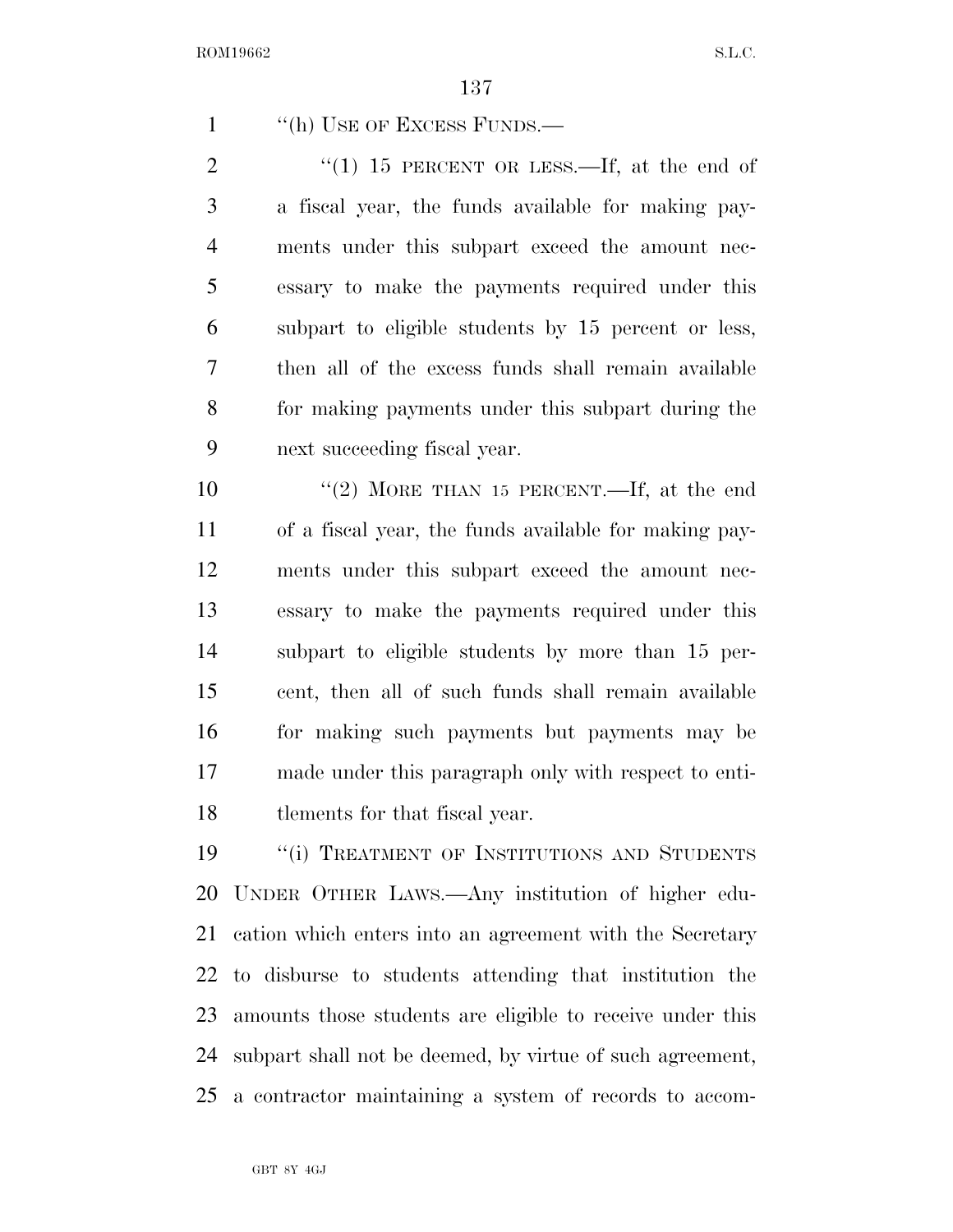plish a function of the Secretary. Recipients of Pell Grants shall not be considered to be individual grantees for pur-poses of subtitle D of title V of Public Law 100–690.

 ''(j) INSTITUTIONAL INELIGIBILITY BASED ON DE-FAULT RATES.—

 ''(1) IN GENERAL.—No institution of higher education shall be an eligible institution for purposes of this subpart if such institution of higher edu- cation is ineligible to participate in a loan program under part B or D as a result of a final default rate determination made by the Secretary under part B or D after the final publication of cohort default rates for fiscal year 1996 or a succeeding fiscal year.

14 "(2) SANCTIONS SUBJECT TO APPEAL OPPOR- TUNITY.—No institution may be subject to the terms of this subsection unless the institution has had the opportunity to appeal the institution's de- fault rate determination under regulations issued by the Secretary for the loan program authorized under part B or D, as applicable. This subsection shall not apply to an institution that was not participating in the loan program authorized under part B or D on October 7, 1998, unless the institution subsequently participates in the loan programs.''.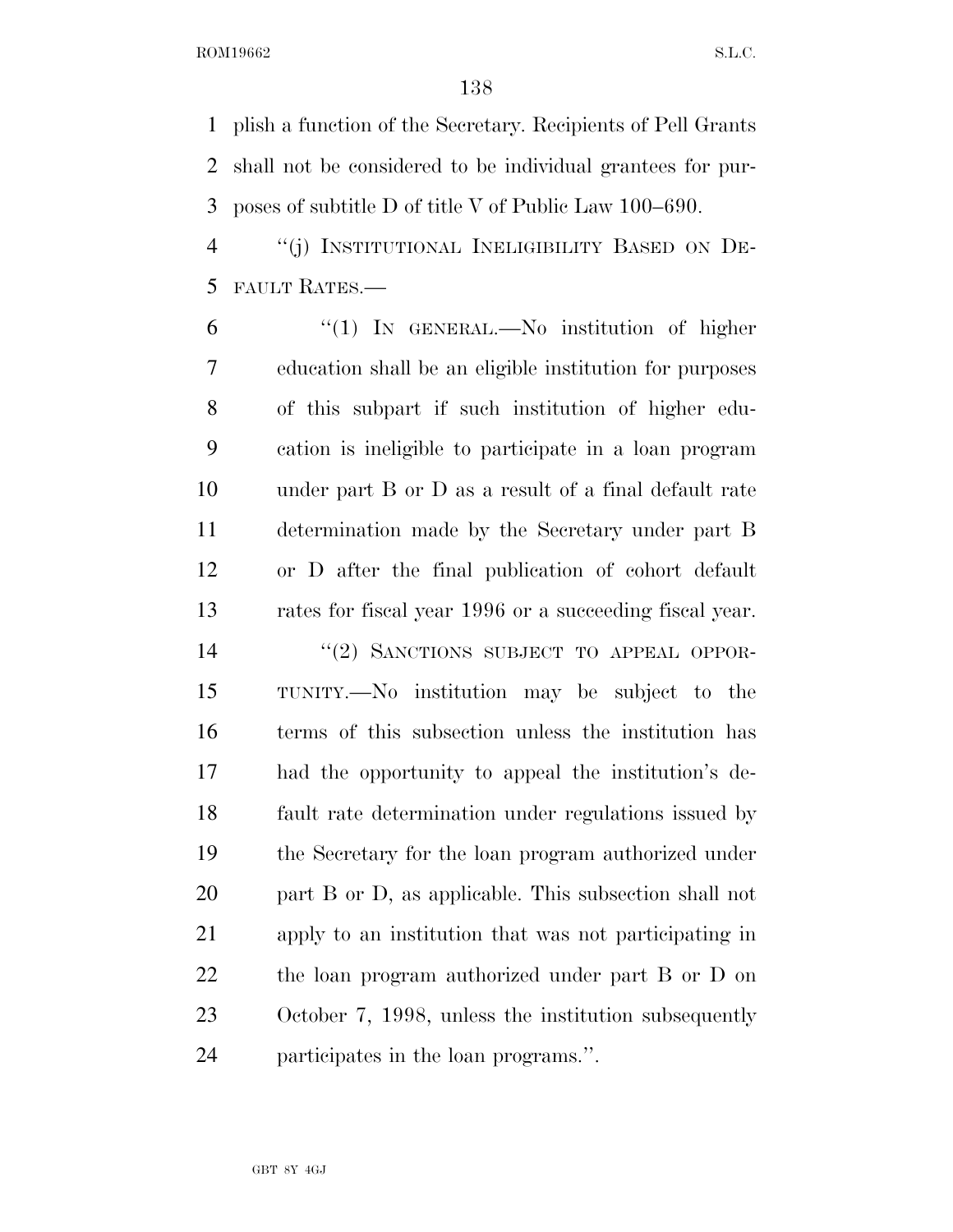(b) EFFECTIVE DATE.—This section, and the amend- ments made by this section, shall take effect on July 1, 2021.

## **SEC. 8. MAKING INSTITUTIONAL STUDENT AID AWARD LET- TERS COMPARABLE AND EASIER TO UNDER-STAND.**

 Section 485 (20 U.S.C. 1092), as amended by section 3(o), is amended by inserting after subsection (j) the fol-lowing:

**''(k) CONSUMER INFORMATION FOR FINANCIAL AID** RECIPIENTS.—

12 "(1) STANDARD FORMAT AND TERMINOLOGY FOR FINANCIAL AID OFFERS.—The Secretary of Education, in consultation with the heads of relevant Federal agencies, shall develop standard terminology and a standard format for financial aid offers (in- cluding a uniform title used to describe the applica- ble document) based on recommendations from rep- resentatives of students, veterans, servicemembers, students' families, institutions of higher education (including community colleges, for-profit institutions, 4-year public institutions, and 4-year private non- profit institutions), financial aid experts, secondary school and postsecondary counselors, nonprofit orga-nizations, and consumer groups.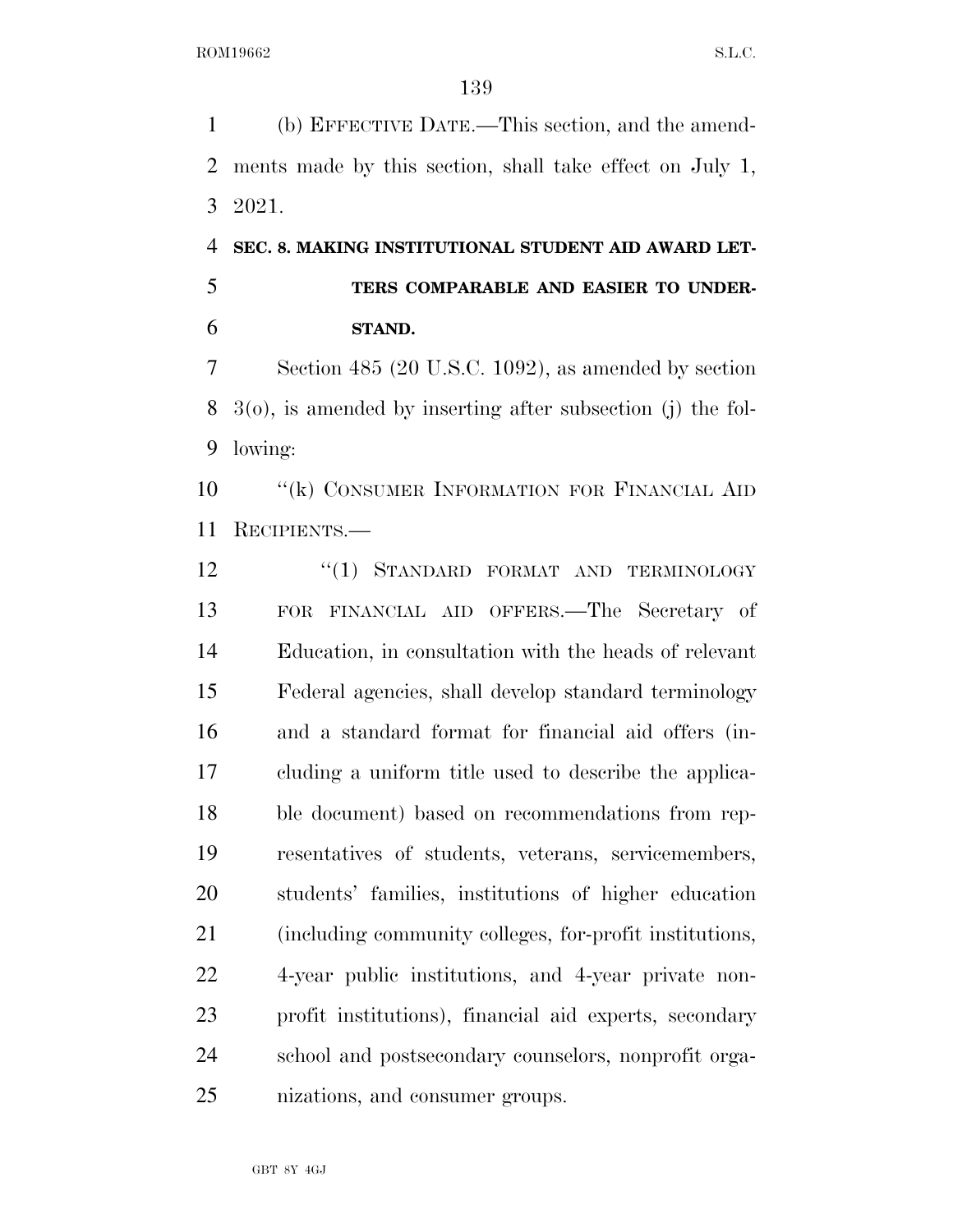| $\mathbf{1}$   | "(2) KEY REQUIRED CONTENTS FOR FINANCIAL               |
|----------------|--------------------------------------------------------|
| $\overline{2}$ | AID OFFER.—The standard format developed under         |
| 3              | paragraph (1) shall be presented in a consumer-        |
| $\overline{4}$ | friendly manner that is simple and understandable.     |
| 5              | standard format shall include the following<br>The     |
| 6              | items clearly separated from each other with sepa-     |
| 7              | rate headings, and, if in a format designed for paper  |
| 8              | shall be listed on the first page of the financial aid |
| 9              | offer and if in a format designed for digital viewing  |
| 10             | shall be listed first:                                 |
| 11             | "(A) COST INFORMATION.—                                |
| 12             | "(i) Information on the student's esti-                |
| 13             | mated annual cost of attendance, including             |
| 14             | the following:                                         |
| 15             | "(I) Total direct costs, including                     |
| 16             | component annual totals each<br>the                    |
| 17             | $for-$                                                 |
| 18             | $(4)$ tuition and fees, as                             |
| 19             | determined under section 472;                          |
| 20             | and                                                    |
| 21             | "(bb) institutionally owned                            |
| 22             | or operated housing and food                           |
| 23             | costs (as determined based on                          |
| 24             | the costs for housing and food                         |
| 25             | under section 472).                                    |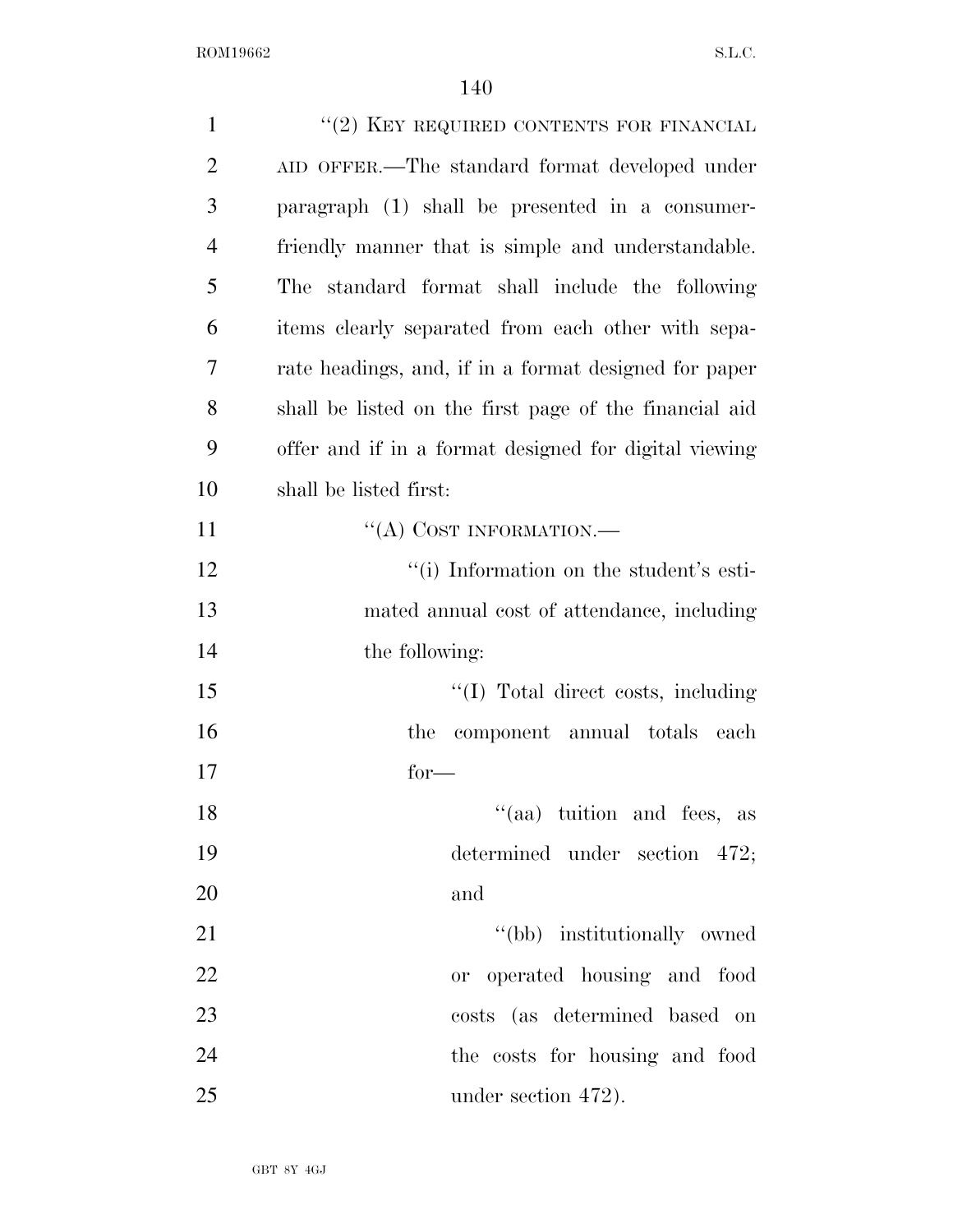| $\mathbf{1}$   | "(II) Total estimated other an-              |
|----------------|----------------------------------------------|
| $\overline{2}$ | nual expenses, including—                    |
| 3              | "(aa) the component totals                   |
| $\overline{4}$ | each for housing and food costs              |
| 5              | for students who do not reside on            |
| 6              | campus, as determined under                  |
| 7              | section $472(3)(D)$ ; and                    |
| 8              | "(bb) for all students, books,               |
| 9              | supplies, transportation, miscella-          |
| 10             | neous personal expenses, health              |
| 11             | insurance (if applicable), and               |
| 12             | child care (if applicable), as de-           |
| 13             | termined under section 472.                  |
| 14             | "(ii) An indication of the academic pe-      |
| 15             | riod covered by the financial aid offer rel- |
| 16             | ative to the published program length, and   |
| 17             | an explanation that the financial aid of-    |
| 18             | fered may change for academic periods not    |
| 19             | covered by the aid offer.                    |
| 20             | "(iii) An indication of whether cost         |
| 21             | and aid estimates are based on full-time or  |
| 22             | part-time enrollment.                        |
| 23             | "(iv) An indication, as applicable,          |
| 24             | about whether the tuition and fees are esti- |
| 25             | mated based on the previous year, or are     |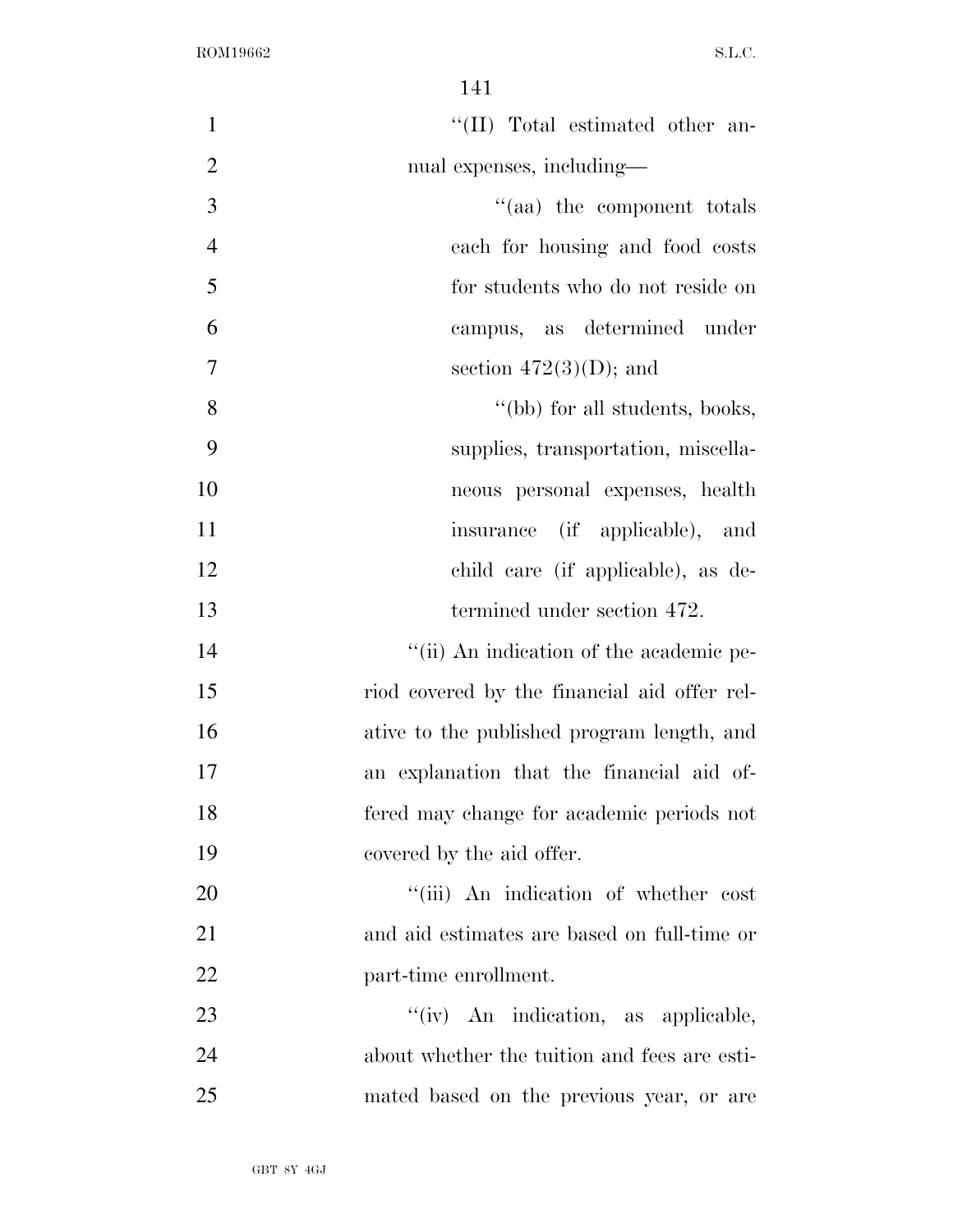| $\mathbf{1}$   | set, for the academic period covered by the        |
|----------------|----------------------------------------------------|
| $\overline{2}$ | financial aid offer indicated in accordance        |
| 3              | with clause (ii).                                  |
| $\overline{4}$ | $\lq\lq (B)$ GRANT AND SCHOLARSHIP AID.—The        |
| 5              | amount and source of financial aid that the stu-   |
| 6              | dent does not have to repay, such as scholar-      |
| 7              | ships, grant aid offered under this title, grant   |
| 8              | aid offered through other Federal programs, or     |
| 9              | grant aid offered by the institution, a State, or, |
| 10             | if known, an outside source to the student for     |
| 11             | such academic period, including—                   |
| 12             | "(i) a disclosure that the financial aid           |
| 13             | does not have to be repaid; and                    |
| 14             | "(ii) if institutional aid is included—            |
| 15             | $\lq\lq$ the conditions under which                |
| 16             | the student can expect to receive simi-            |
| 17             | lar amounts of such financial aid for              |
| 18             | each academic period the student is                |
| 19             | enrolled at the institution; and                   |
| 20             | $\lq\lq$ (II) whether the institutional            |
| 21             | aid offer may change if grants or                  |
| 22             | scholarships from outside sources are              |
| 23             | applied after the student receives the             |
| 24             | offer, and, if applicable, how that aid            |
| 25             | will change.                                       |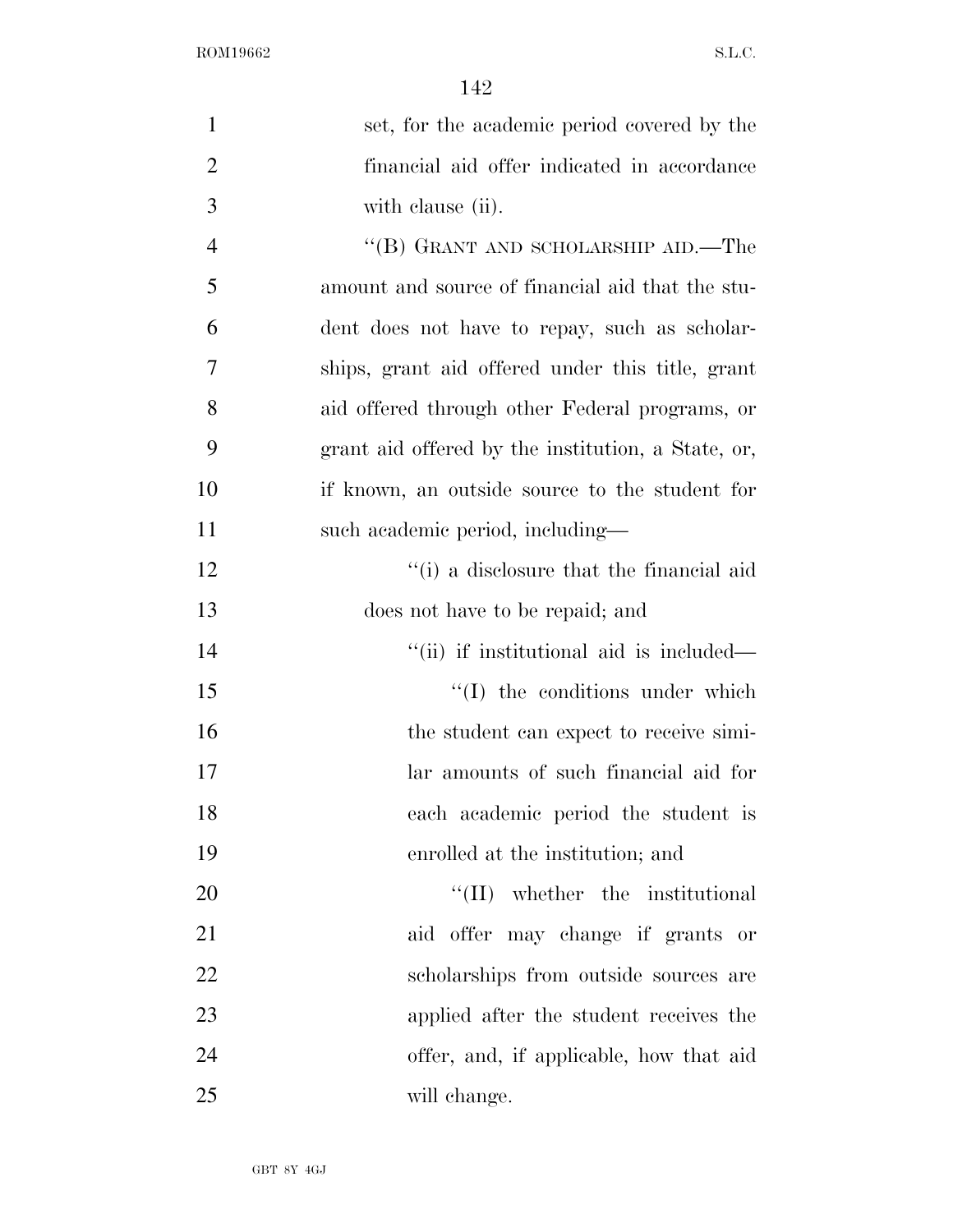| $\mathbf{1}$   | $``$ (C) ANNUAL NET PRICE.—                               |
|----------------|-----------------------------------------------------------|
| $\overline{2}$ | $\lq$ <sup>"</sup> (i) The net price that the student, or |
| 3              | the student's family on behalf of the stu-                |
| $\overline{4}$ | dent, is estimated to have to pay for the                 |
| 5              | student to attend the institution for such                |
| 6              | academic period, equal to-                                |
| 7              | $\lq\lq$ (I) the cost of attendance as de-                |
| 8              | scribed in subparagraph $(A)(i)$ for the                  |
| 9              | student for the period indicated in                       |
| 10             | subparagraph $(A)(ii)$ ; and                              |
| 11             | $\lq\lq$ (II) minus the amount of grant                   |
| 12             | aid described in subparagraph (B)                         |
| 13             | that is included in the financial aid                     |
| 14             | offer.                                                    |
| 15             | "(ii) A disclosure that the net price is                  |
| 16             | an estimate of the total expenses for the                 |
| 17             | year and not the amount that the student                  |
| 18             | will owe directly to the institution.                     |
| 19             | "(D) WORK-STUDY.—Information on work                      |
| 20             | study employment opportunities, offered in ac-            |
| 21             | cordance with part C.                                     |
| 22             | "(i) This information shall include—                      |
| 23             | ``(I)<br>the amount of work-study                         |
| 24             | offered;                                                  |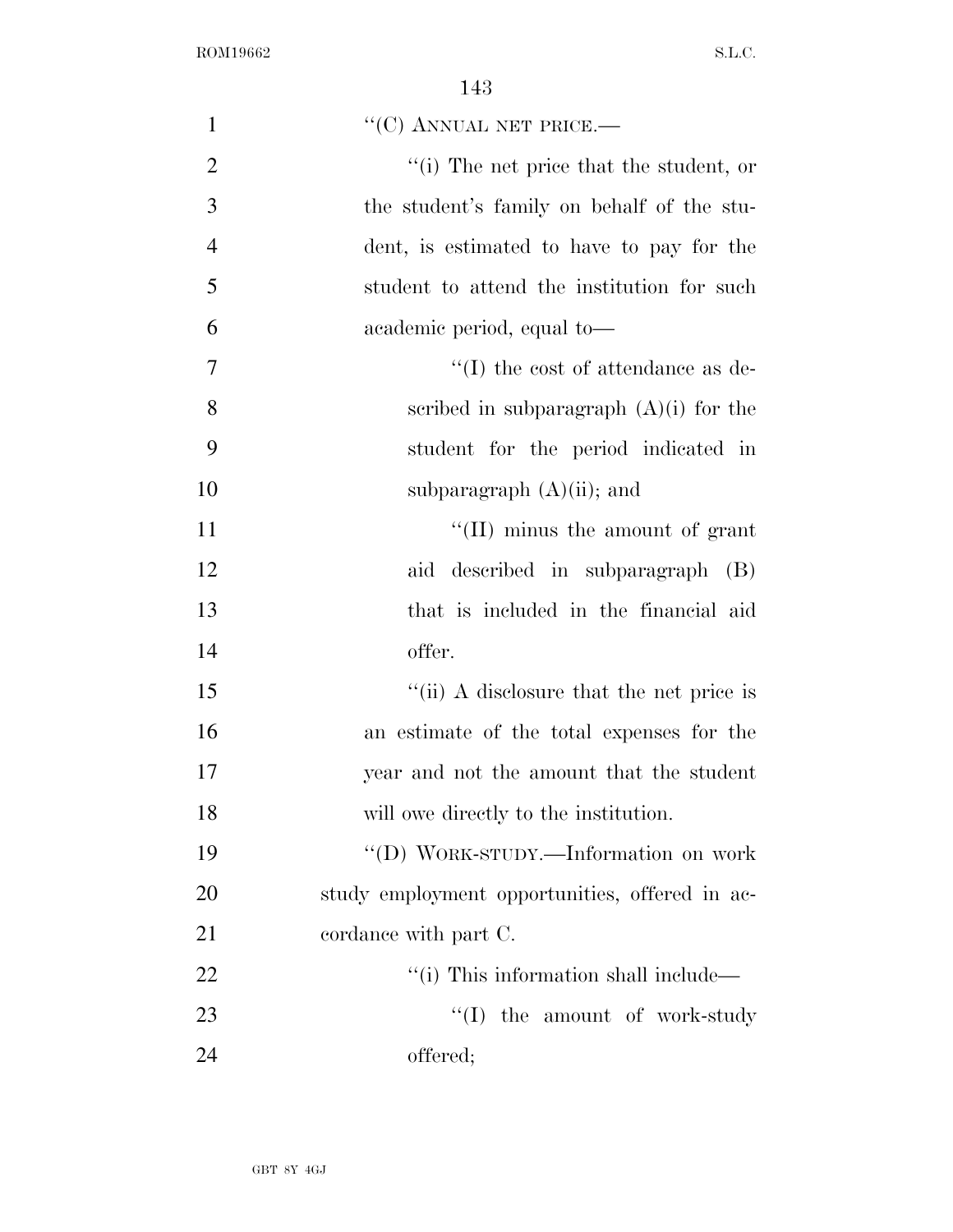| $\mathbf{1}$   | $\lq\lq$ (II) a disclosure that the work-  |
|----------------|--------------------------------------------|
| $\overline{2}$ | study aid offered is subject to the        |
| 3              | availability of qualified employment       |
| $\overline{4}$ | opportunities;                             |
| 5              | "(III) a statement that work-              |
| 6              | study aid does not need to be repaid       |
| 7              | and can offset the need to borrow;         |
| 8              | and                                        |
| 9              | $\lq\lq (IV)$ a disclosure that work-      |
| 10             | study is disbursed over time as earned     |
| 11             | by the student.                            |
| 12             | "(ii) Work study employment opportu-       |
| 13             | nities (or a student's potential income    |
| 14             | based on those opportunities) shall not be |
| 15             | included in the category of financial aid  |
| 16             | described under subparagraph (B).          |
| 17             | $\lq\lq(E)$ LOANS.—                        |
| 18             | "(i) Information on the amount of          |
| 19             | loans under part D (except a Federal Di-   |
| 20             | rect PLUS Loan under part D) that the      |
| 21             | institution recommends for the student for |
| 22             | the academic period covered by the offer,  |
| 23             | which shall be made—                       |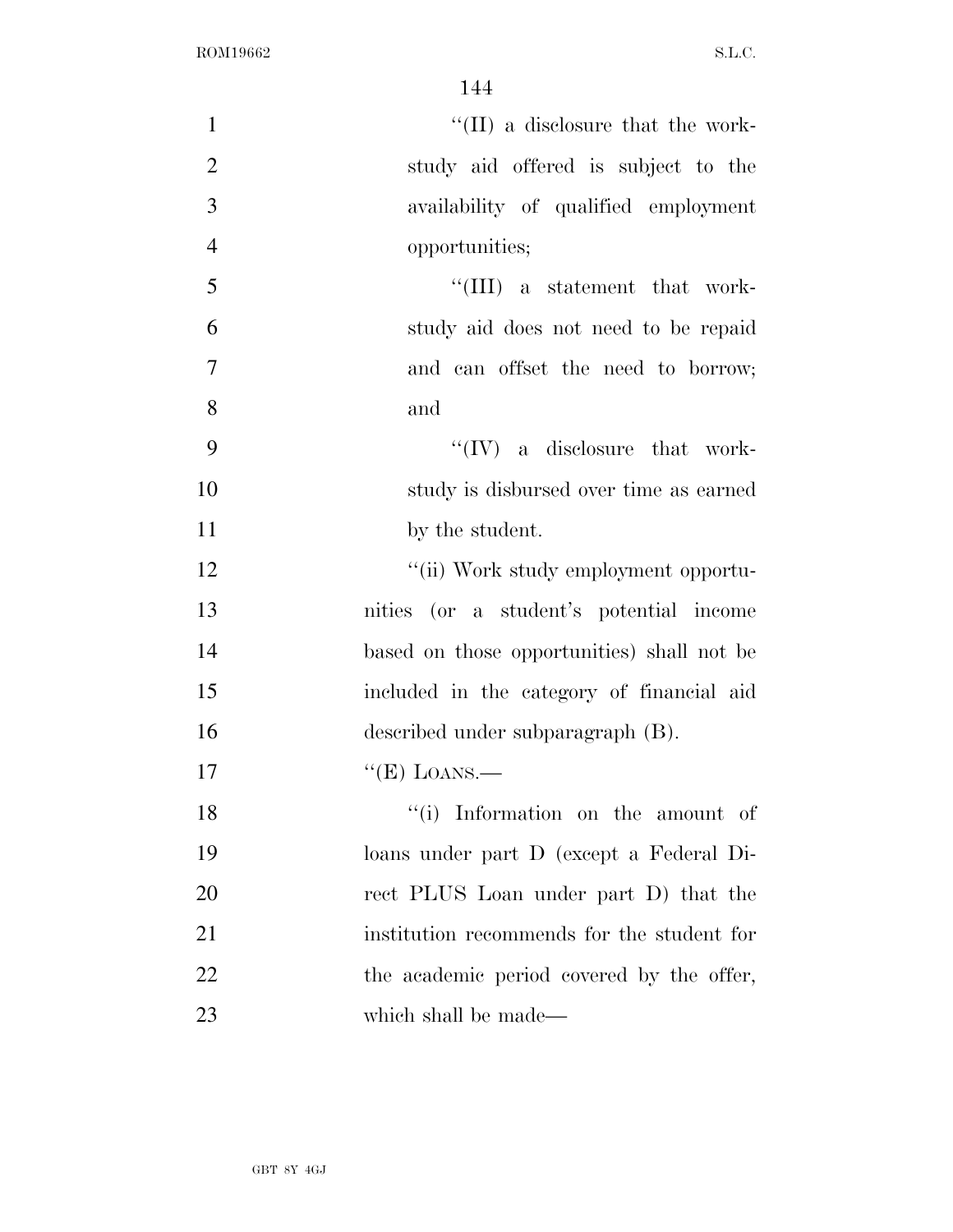| $\mathbf{1}$   | "(I) with clear use of the word                           |
|----------------|-----------------------------------------------------------|
| $\overline{2}$ | 'loan' to describe the recommended                        |
| 3              | loan amounts; and                                         |
| $\overline{4}$ | $\lq\lq$ (II) with clear labeling of sub-                 |
| 5              | sidized and unsubsidized loans.                           |
| 6              | $\lq$ <sup>"</sup> (ii) A disclosure that such loans have |
| 7              | to be repaid and a disclosure that the stu-               |
| 8              | dent can borrow a lesser or, if applicable,               |
| 9              | greater amount than the recommended                       |
| 10             | loan amount.                                              |
| 11             | "(iii) If an institution's recommended                    |
| 12             | Federal student loan amount is less than                  |
| 13             | the Federal maximum available to the stu-                 |
| 14             | dent, the institution shall clearly state the             |
| 15             | applicable loan limit for Federal student                 |
| 16             | loans for which the student is eligible and               |
| 17             | a prominent recommendation that students                  |
| 18             | should exhaust any Federal student loan                   |
| 19             | eligibility before taking out private edu-                |
| 20             | cation loans.                                             |
| 21             | $``(iv)$ A disclosure that the interest                   |
| 22             | rates and fees on such loans are set annu-                |
| 23             | ally and affect total cost over time, and a               |
| 24             | link to electronic information by the De-                 |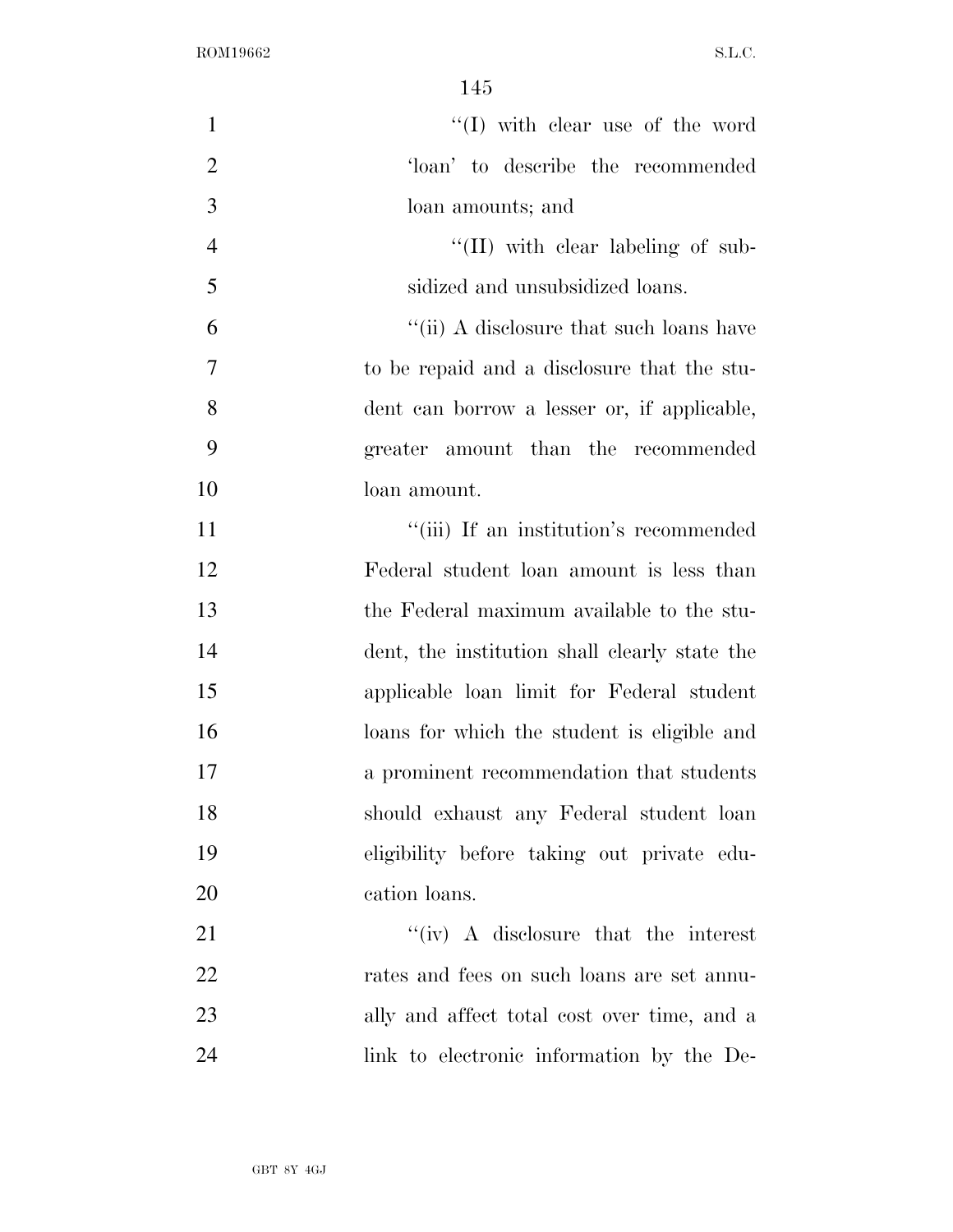| $\mathbf{1}$   | partment of Education that includes cur-       |
|----------------|------------------------------------------------|
| $\overline{2}$ | rent information on interest rates and fees.   |
| 3              | $f'(v)$ A link to the Department of            |
| $\overline{4}$ | Education's electronic repayment calcu-        |
| 5              | lator for students with instruction that this  |
| 6              | calculator contains customizable estimates     |
| $\overline{7}$ | of expected repayment costs under dif-         |
| 8              | ferent loan repayment plans.                   |
| 9              | $\lq\lq$ (vi) If the institution does not par- |
| 10             | ticipate in the loan program under part D,     |
| 11             | an explanation of why the institution does     |
| 12             | not participate, and a disclosure that stu-    |
| 13             | dents may have the option to borrower          |
| 14             | Federal student loans at another institu-      |
| 15             | tion.                                          |
| 16             | "(F) PROCESS FOR ACCEPTING OR DE-              |
| 17             | CLINING AID AND NEXT STEPS.-                   |
| 18             | "(i) The deadlines and a summary of            |
| 19             | the process (including the next steps) for—    |
| 20             | "(I) accepting the financial aid               |
| 21             | offered in the financial aid offer;            |
| 22             | "(II) requesting different loan                |
| 23             | amounts than the recommended loan              |
| 24             | amounts; and                                   |
| 25             | "(III) declining aid offered.                  |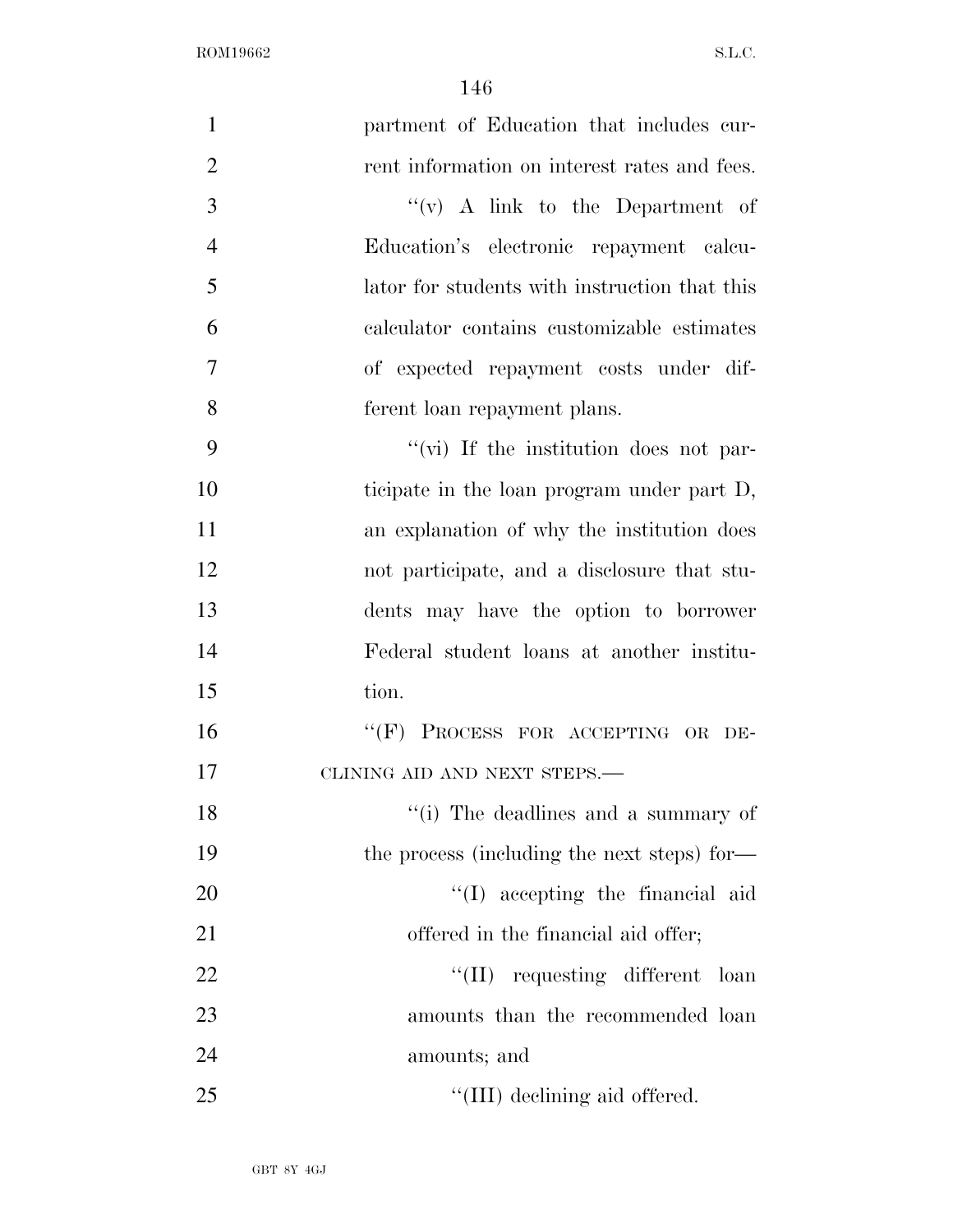| $\mathbf{1}$   | "(ii) Information on when and how di-            |
|----------------|--------------------------------------------------|
| $\overline{2}$ | rect costs to the institution must be paid.      |
| 3              | "(iii) A disclosure that verification of         |
| $\overline{4}$ | financial circumstances may require the          |
| 5              | student to submit further documentation.         |
| 6              | "(iv) Information about where a stu-             |
| $\overline{7}$ | dent or the student's family can seek addi-      |
| 8              | tional information regarding the financial       |
| 9              | aid offered, including contact information       |
| 10             | for the institution's financial aid office and   |
| <sup>11</sup>  | the Department of Education's website on         |
| 12             | financial aid.                                   |
| 13             | "(G) ADDITIONAL INFORMATION.—If in               |
| 14             | consultation with the heads of relevant Federal  |
| 15             | agencies, including the Secretary of the Treas-  |
| 16             | ury and the Director of the Bureau of Con-       |
| 17             | sumer Financial Protection, the Secretary de-    |
| 18             | termines the inclusion of additional information |
| 19             | is necessary (based on the results of the con-   |
| 20             | sumer testing under paragraph $(7)(B)$ so that   |
| 21             | students and parents can make informed loan      |
| 22             | borrowing decisions, this information shall be   |
| 23             | included. Such information may include—          |
| 24             | "(i) the most recent cohort default              |
| 25             | rate, as defined in section $435(m)$ with re-    |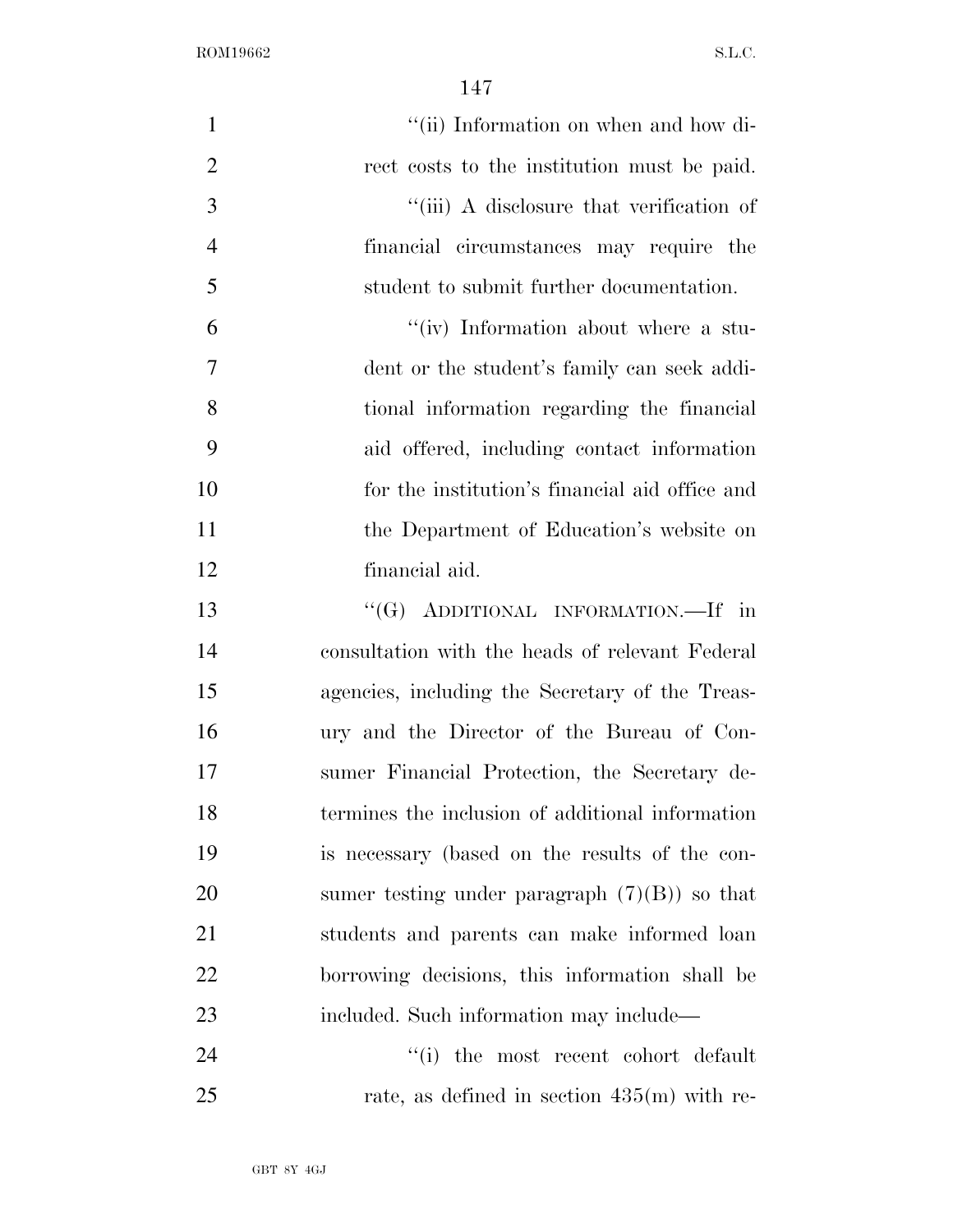| $\mathbf{1}$   | spect to an institution where more than 30    |
|----------------|-----------------------------------------------|
| $\overline{2}$ | percent of enrolled students borrow loans     |
| 3              | to pay for their education, and a compari-    |
| $\overline{4}$ | son to the national average cohort default    |
| 5              | rate;                                         |
| 6              | "(ii) the percentage of students at the       |
| $\tau$         | institution who borrow student loans;         |
| 8              | "(iii) the median loan debt at gradua-        |
| 9              | tion for students at the institution (clearly |
| 10             | marked as including only Federal loans if     |
| 11             | private loan data are not available to be in- |
| 12             | cluded);                                      |
| 13             | "(iv) the estimated monthly loan pay-         |
| 14             | ment based on—                                |
| 15             | "(I) the median loan debt at                  |
| 16             | graduation calculated under clause            |
| 17             | (iii) and the standard repayment plan;        |
| 18             | and                                           |
| 19             | "(II) the median loan debt at                 |
| 20             | graduation calculated under clause            |
| 21             | (iii) and the median payment for var-         |
| 22             | ious example salaries under the In-           |
| 23             | Contingent Repayment plan<br>come             |
| 24             | known as Revised Pay As You Earn;             |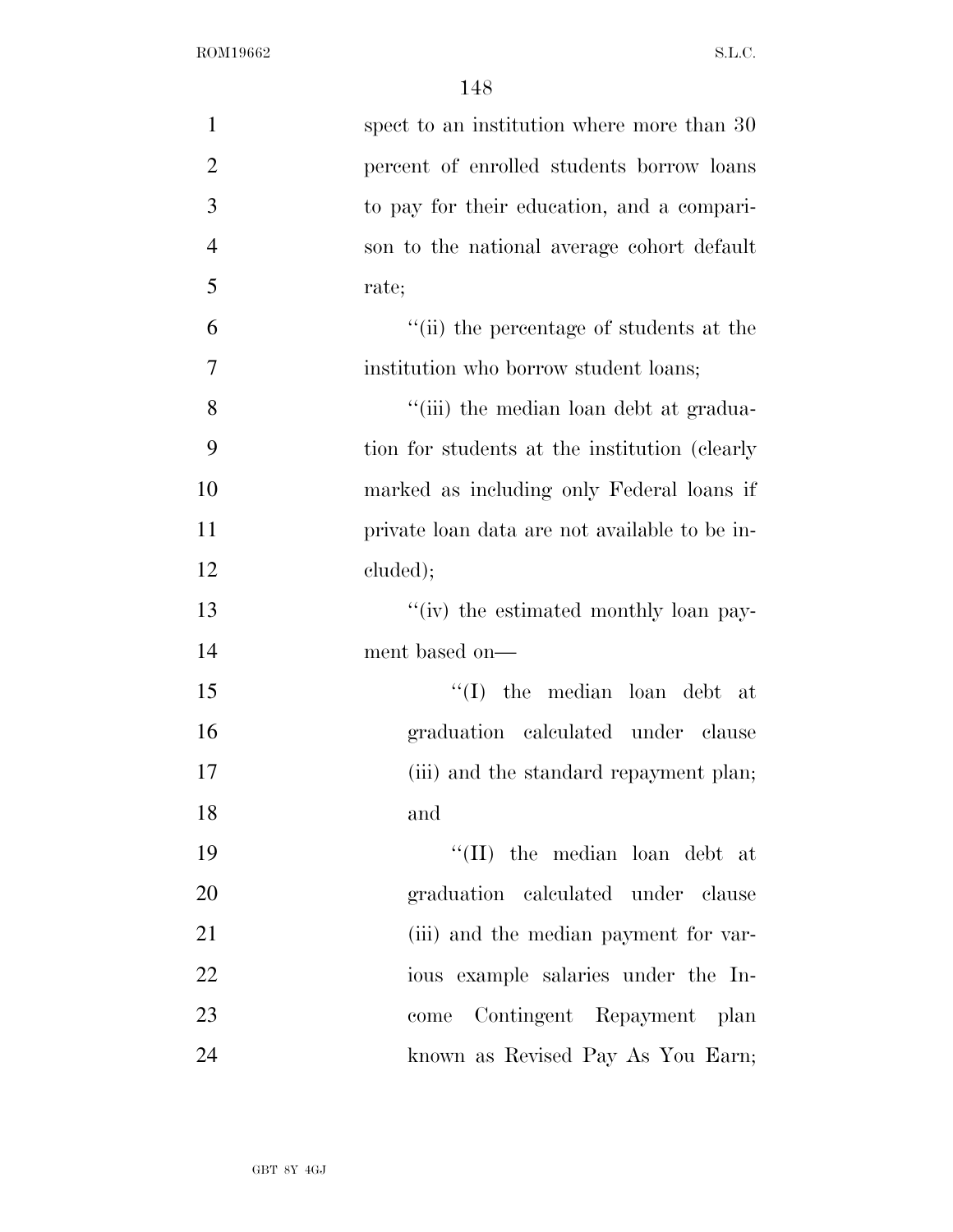| $\mathbf{1}$     | $f'(v)$ the estimated institutional                    |
|------------------|--------------------------------------------------------|
| $\mathbf{2}$     | charges that the student, or the student's             |
| 3                | family on behalf of the student, will have             |
| $\overline{4}$   | to pay directly to the institution for the             |
| 5                | student to attend the institution for the              |
| 6                | academic period described in subparagraph              |
| $\boldsymbol{7}$ | $(A)(ii)$ , equal to-                                  |
| 8                | $\lq\lq$ the total direct costs de-                    |
| 9                | scribed in subparagraph $(A)(i)(I)$ for                |
| 10               | the student for the period indicated in                |
| 11               | subparagraph $(A)(ii)$ ; minus                         |
| 12               | $\lq\lq$ (II) the amount of grant aid de-              |
| 13               | scribed in subparagraph (B) that is                    |
| 14               | included on the financial aid offer.                   |
| 15               | $``(3)$ OTHER REQUIRED CONTENTS FOR THE FI-            |
| 16               | NANCIAL AID OFFER.-The standard financial aid          |
| 17               | offer developed under paragraph (1) shall include, in  |
| 18               | addition to the information described in paragraph     |
| 19               | (2), the following information in a concise format lo- |
| 20               | cated after the requirements of paragraph (2), where   |
| 21               | the format shall be designed by the Secretary of       |
| 22               | Education in consultation with the heads of relevant   |
| 23               | Federal agencies:                                      |
| 24               | "(A) INFORMATION AT THE INSTITUTION'S                  |
| 25               | DISCRETION.—At the institution's discretion—           |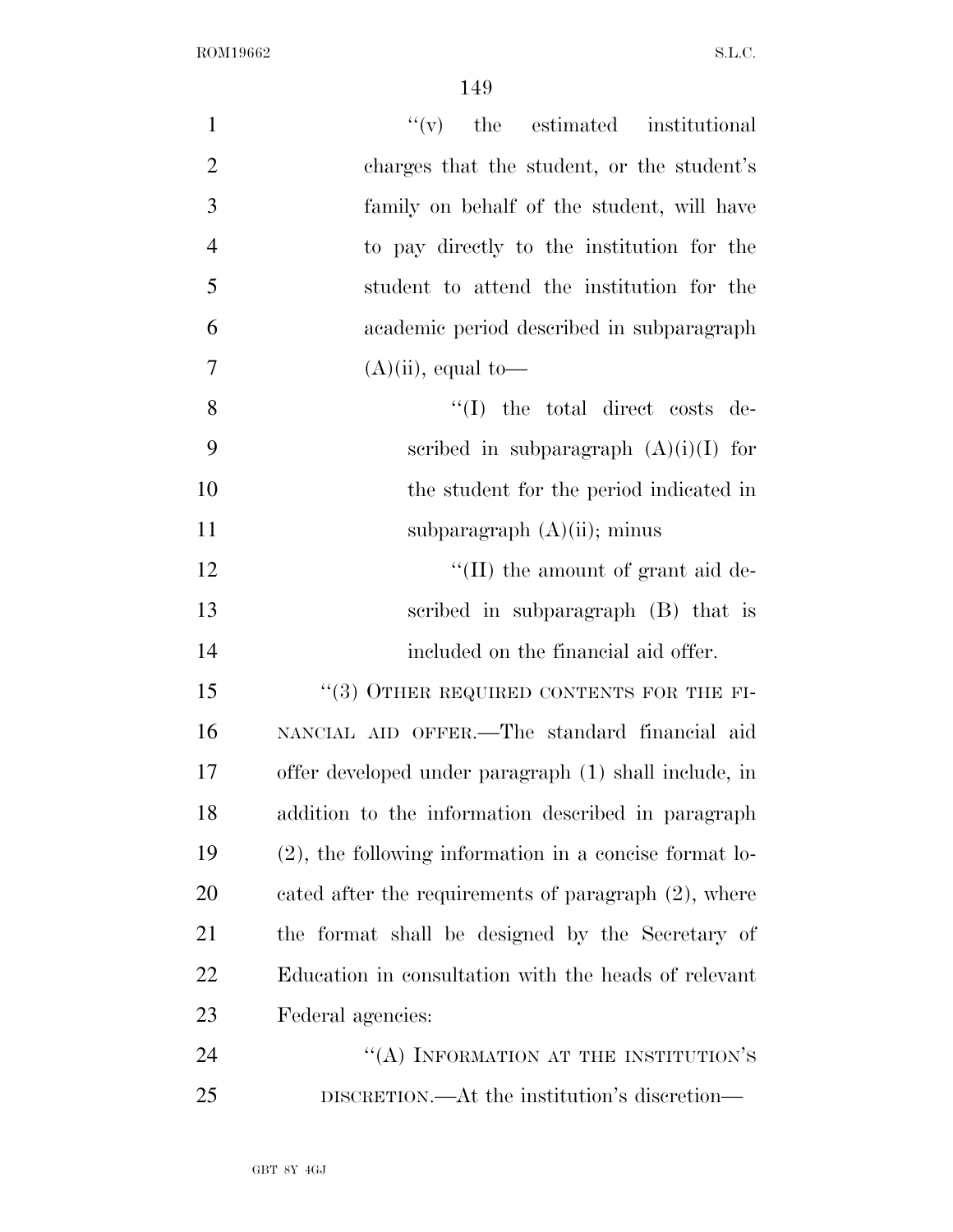''(i) additional options and potential resources for paying for the amount listed 3 in paragraph  $(2)(C)$ , such as tuition pay- ment plans; ''(ii) for an undergraduate student, a disclosure that Federal Direct Parent PLUS Loans borrowed on behalf of the student or private education loans may be available to cover unmet financial need, ex- cept that the institution must include a disclosure that such loans are subject to an additional application process, have to be repaid by the borrower or the borrower's parents, as applicable, include the applica- ble interest rate in the case of Federal Di- rect PLUS Loans, and that such loans may not be eligible for all the benefits available for Federal Direct Subsidized Loans or Federal Direct Unsubsidized Loans;  $\frac{1}{1}$  (iii) for a graduate student, a disclo- sure that private education loans may be available to cover unmet financial need, ex-

 cept that the institution must include a disclosure that such loans are subject to an

GBT 8Y 4GJ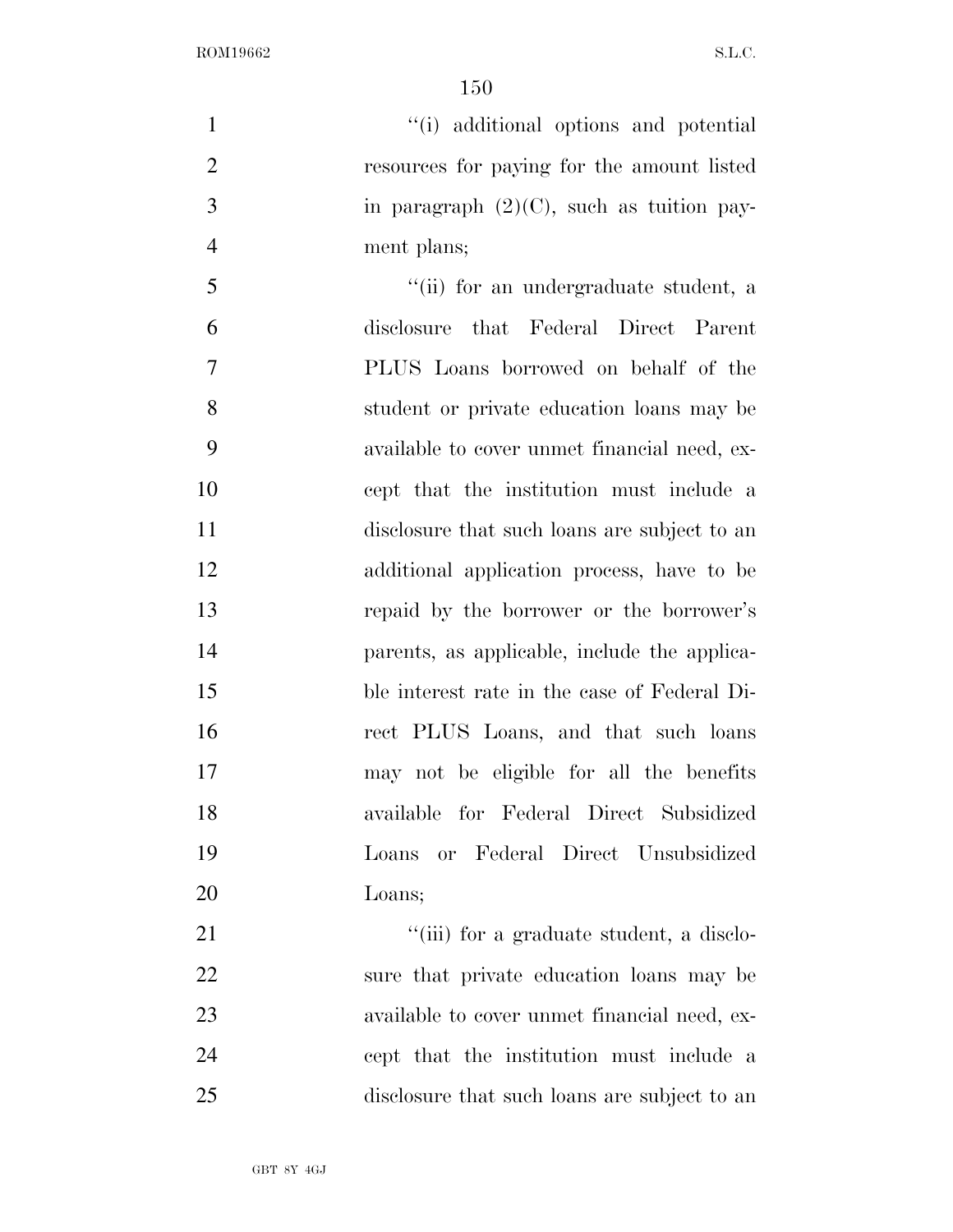| $\mathbf{1}$   | additional application process, have to be    |
|----------------|-----------------------------------------------|
| $\overline{2}$ | repaid by the borrower, and are not eligible  |
| 3              | for all the benefits available for Federal    |
| $\overline{4}$ | Direct Loans or Federal PLUS Loans.           |
| 5              | "(B) DISCLOSURES REGARDING PRIVATE            |
| 6              | EDUCATION LOANS.—If the institution includes  |
| 7              | private education loans in the financial aid  |
| 8              | offer, as allowed under subparagraph (A), the |
| 9              | following information shall be included:      |
| 10             | "(i) A statement that students consid-        |
| 11             | ering borrowing to cover unmet need           |
| 12             | should exhaust available Federal financial    |
| 13             | aid, including Federal student loans, prior   |
| 14             | to applying for or taking out private edu-    |
| 15             | cation loans, including an explanation that   |
| 16             | Federal student loans offer generally more    |
| 17             | favorable terms and beneficial repayment      |
| 18             | options than private education loans.         |
| 19             | "(ii) The impact of private education         |
| 20             | loans on the student's potential eligibility  |
| 21             | for other financial assistance, including     |
| 22             | Federal financial assistance under<br>this    |
| 23             | title.                                        |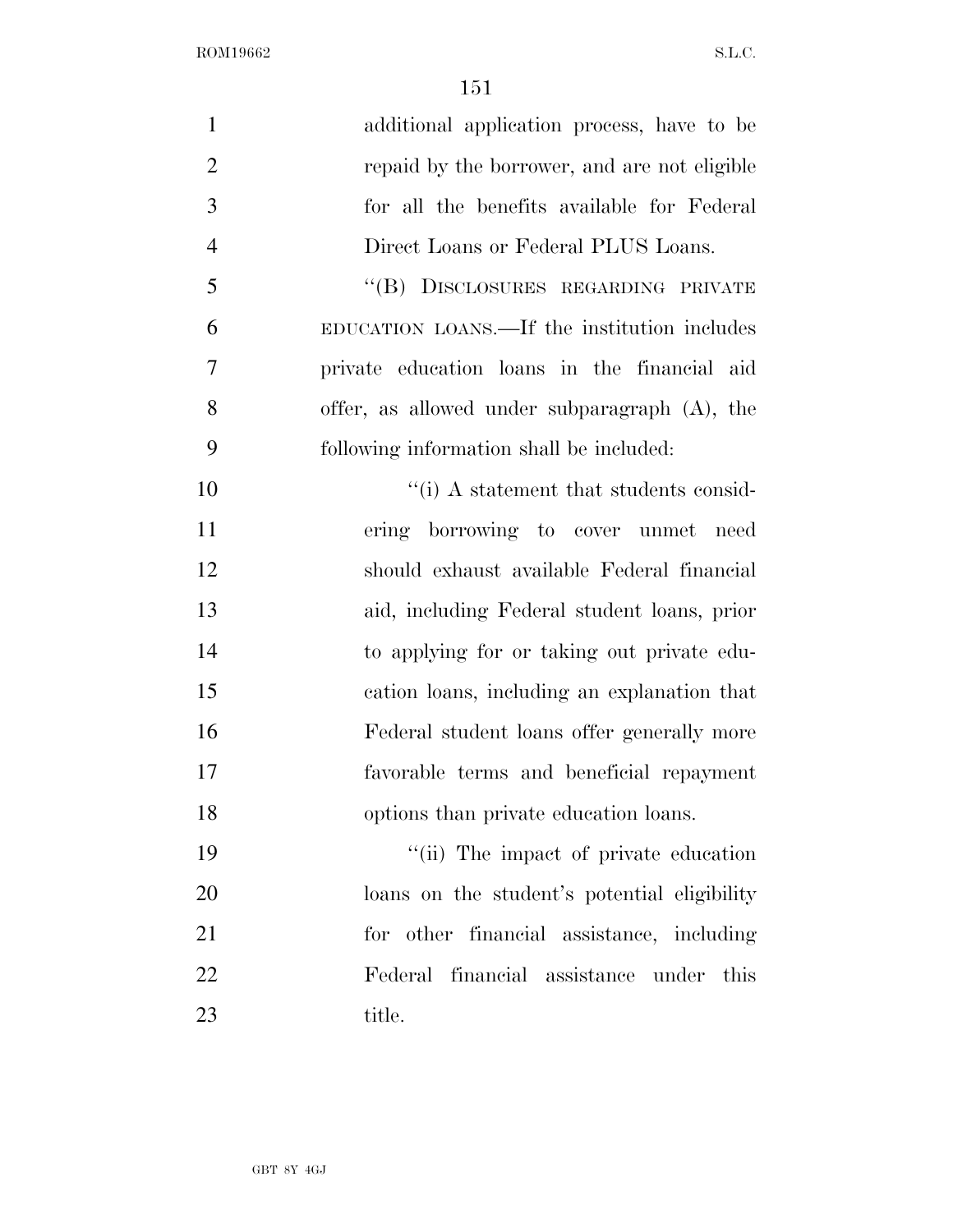| $\mathbf{1}$   | "(iii) A statement explaining the stu-           |
|----------------|--------------------------------------------------|
| $\overline{2}$ | dent's ability to select a private educational   |
| 3              | lender of the student's choice.                  |
| $\overline{4}$ | "(iv) For any dependent student, in-             |
| 5              | formation about the availability of, and         |
| 6              | terms and conditions associated with, Fed-       |
| 7              | eral Direct PLUS Loans under section 455         |
| 8              | for the student's parents regardless of          |
| 9              | family income.                                   |
| 10             | "(v) For any dependent student, a no-            |
| 11             | tification of the student's increased eligi-     |
| 12             | bility for Federal student loans under this      |
| 13             | title if the student's parents apply for a       |
| 14             | Federal Direct PLUS loan and are denied.         |
| 15             | "(C) TOTAL COST OF DEGREE OR CERTIFI-            |
| 16             | CATE PROGRAM INFORMATION.—The following          |
| 17             | information regarding the total cost of a degree |
| 18             | or certificate program:                          |
| 19             | "(i) TOTAL COST OF ATTENDANCE.-                  |
| 20             | Information on the student's estimated           |
| 21             | total cost of attendance, based on the pub-      |
| 22             | lished program length, including the fol-        |
| 23             | lowing:                                          |
| 24             | "(I) Total estimated direct costs                |
| 25             | based<br>the published program<br><b>on</b>      |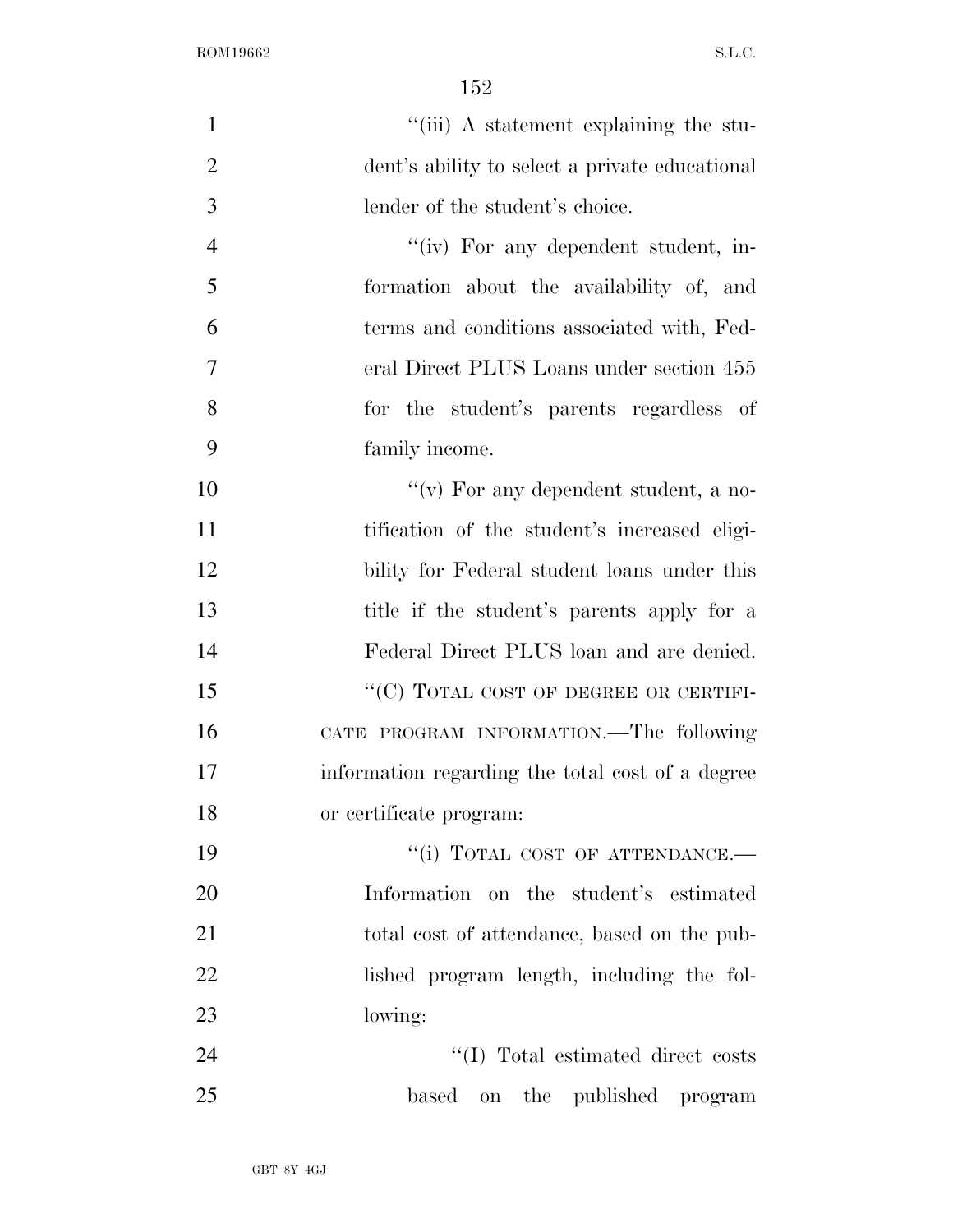| $\mathbf{1}$   | length, including the component totals |
|----------------|----------------------------------------|
| $\overline{2}$ | each for—                              |
| 3              | "(aa) tuition and fees, as             |
| $\overline{4}$ | determined under section 472;          |
| 5              | and                                    |
| 6              | "(bb) institutionally owned            |
| 7              | or operated housing and food           |
| 8              | costs (as determined based on          |
| 9              | the costs for housing and food         |
| 10             | under section 472).                    |
| 11             | "(II) Total estimated other ex-        |
| 12             | penses based on the published pro-     |
| 13             | gram length, including—                |
| 14             | "(aa) the component totals             |
| 15             | each for housing and food costs        |
| 16             | for students who reside off-cam-       |
| 17             | pus; and                               |
| 18             | "(bb) for all students, books,         |
| 19             | supplies, transportation, miscella-    |
| 20             | neous personal expenses, health        |
| 21             | (if applicable),<br>insurance<br>and   |
| 22             | child care (if applicable), as de-     |
| 23             | termined under section 472.            |
| 24             | "(ii) TOTAL NET PRICE.—                |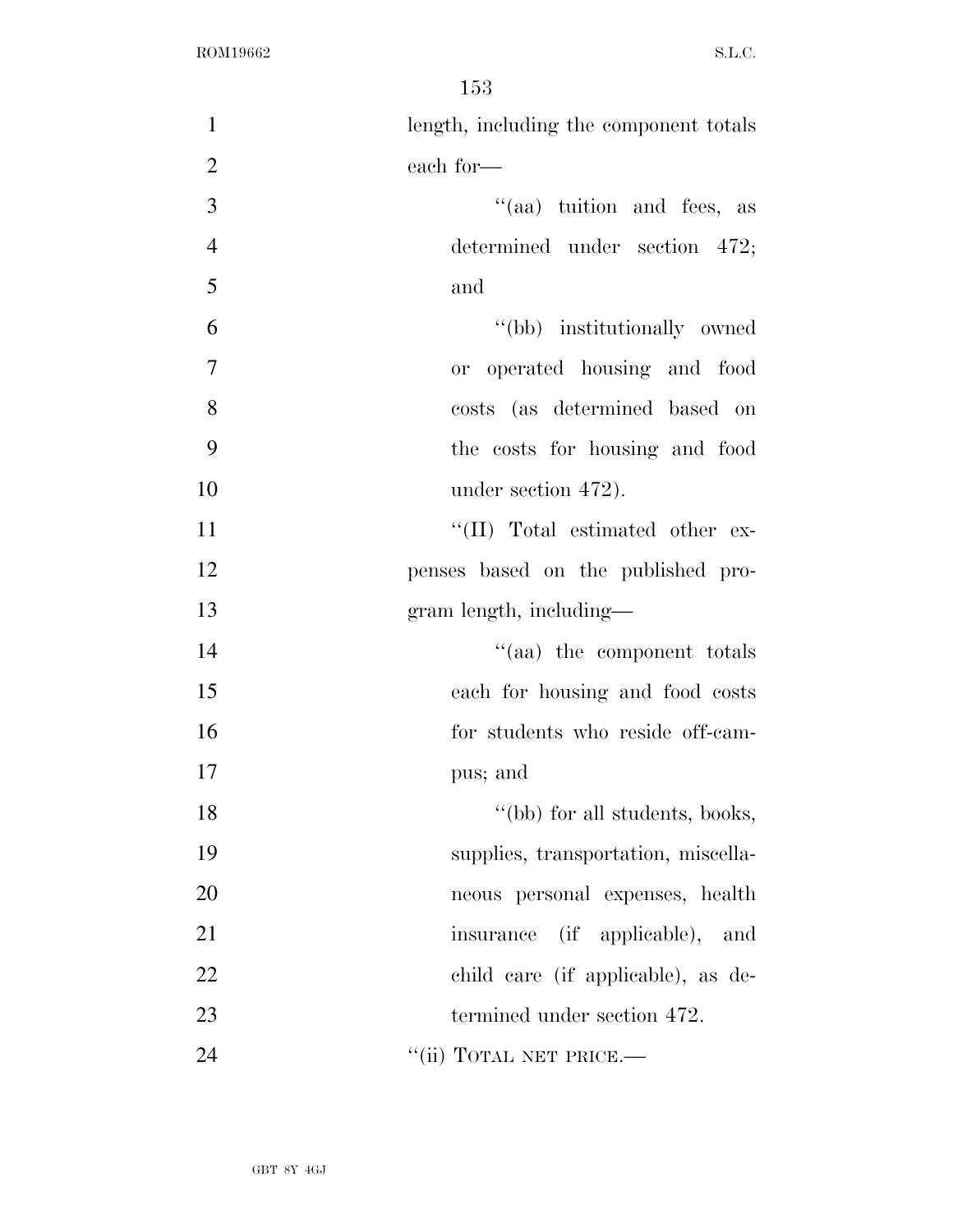| $\mathbf{1}$   | "(I) The estimated total net price        |
|----------------|-------------------------------------------|
| $\overline{2}$ | that the student, or the student's        |
| 3              | family on behalf of the student, is es-   |
| $\overline{4}$ | timated to have to pay for the student    |
| 5              | to attend the institution for the pub-    |
| 6              | lished program length, equal to—          |
| $\tau$         | "(aa) the estimated total                 |
| 8              | cost of attendance as described in        |
| 9              | clause (i) for the student based          |
| 10             | on the published program length;          |
| 11             | minus                                     |
| 12             | "(bb) the estimated total                 |
| 13             | amount of grant aid described in          |
| 14             | paragraph $(2)(B)$ that is esti-          |
| 15             | mated to continue for the pro-            |
| 16             | gram length and is included in            |
| 17             | the financial aid offer, based on         |
| 18             | the published program length.             |
| 19             | $\lq\lq$ (II) A disclosure that the esti- |
| 20             | mated total net price is an estimate of   |
| 21             | the total expenses for the published      |
| 22             | program length and not equivalent to      |
| 23             | the amount the student will owe di-       |
| 24             | rectly to the institution over the pub-   |
| 25             | lished program length.                    |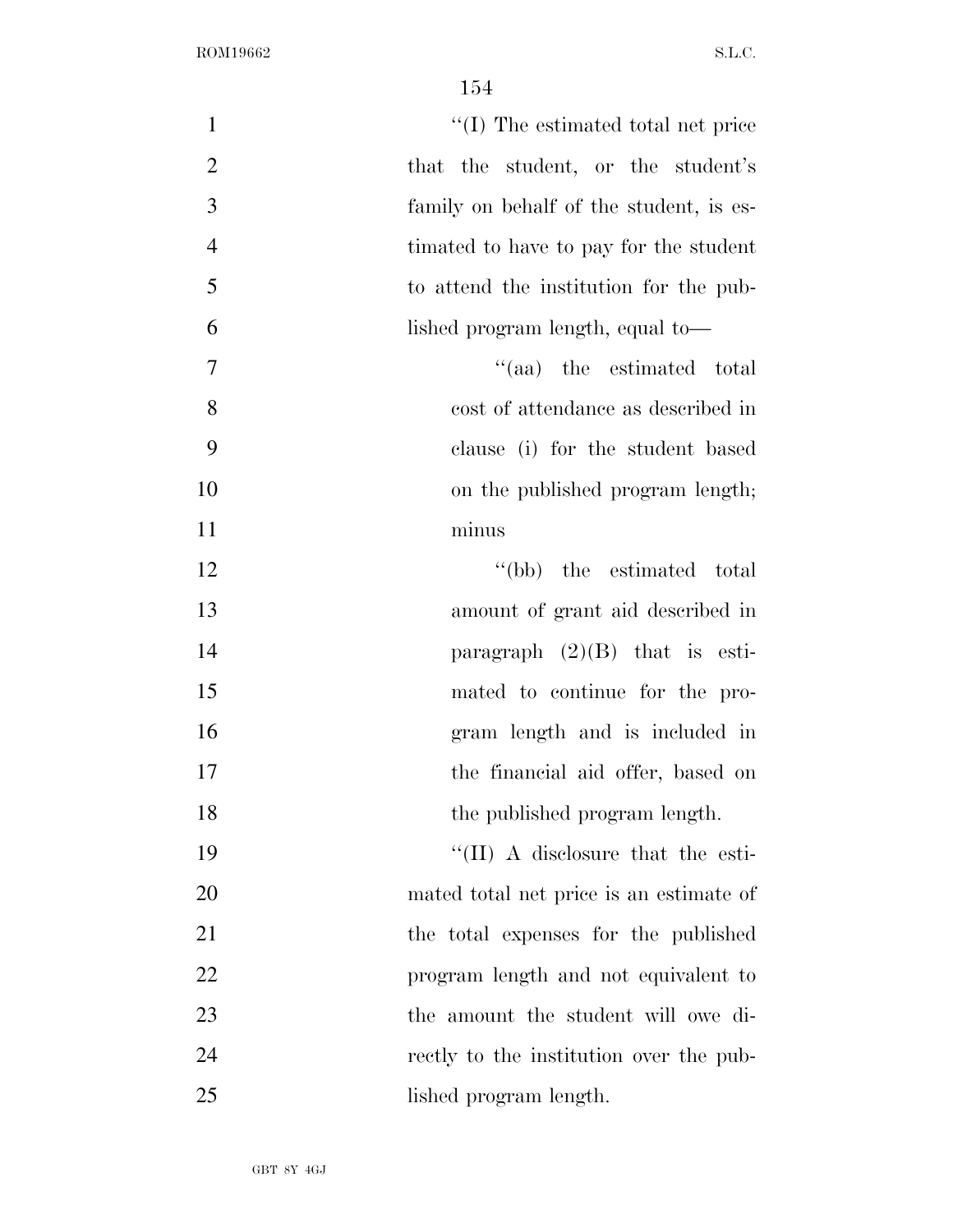| $\mathbf{1}$   | "(4) ADDITIONAL REQUIREMENTS FOR FINAN-               |
|----------------|-------------------------------------------------------|
| $\overline{2}$ | CIAL AID OFFER.—The financial aid offer shall meet    |
| 3              | the following requirements:                           |
| $\overline{4}$ | $\lq\lq$ . Include, in addition to the require-       |
| 5              | ments described in paragraph $(2)$ and $(3)$ , a      |
| 6              | concise summary, in plain language, of-               |
| 7              | "(i) the terms and conditions of finan-               |
| 8              | cial aid recommended under subparagraphs              |
| 9              | $(B)$ , $(D)$ , and $(E)$ of paragraph $(2)$ , and a  |
| 10             | method to provide students with additional            |
| 11             | information about such terms and condi-               |
| 12             | tions, such as links to the supplementary             |
| 13             | information; and                                      |
| 14             | "(ii) Federal, State, or institutional                |
| 15             | conditions required to receive and renew fi-          |
| 16             | nancial aid and a method to provide stu-              |
| 17             | dents with additional information about               |
| 18             | these conditions, such as links to the sup-           |
| 19             | plementary information.                               |
| 20             | "(B) Clearly distinguish between the aid              |
| 21             | offered in subparagraphs $(B)$ , $(D)$ , and $(E)$ of |
| 22             | paragraph $(2)$ , by including a subtotal for the     |
| 23             | aid offered in each of such subparagraphs             |
| 24             | which shall not combine the different types of        |
| 25             | aid described in such subparagraphs.                  |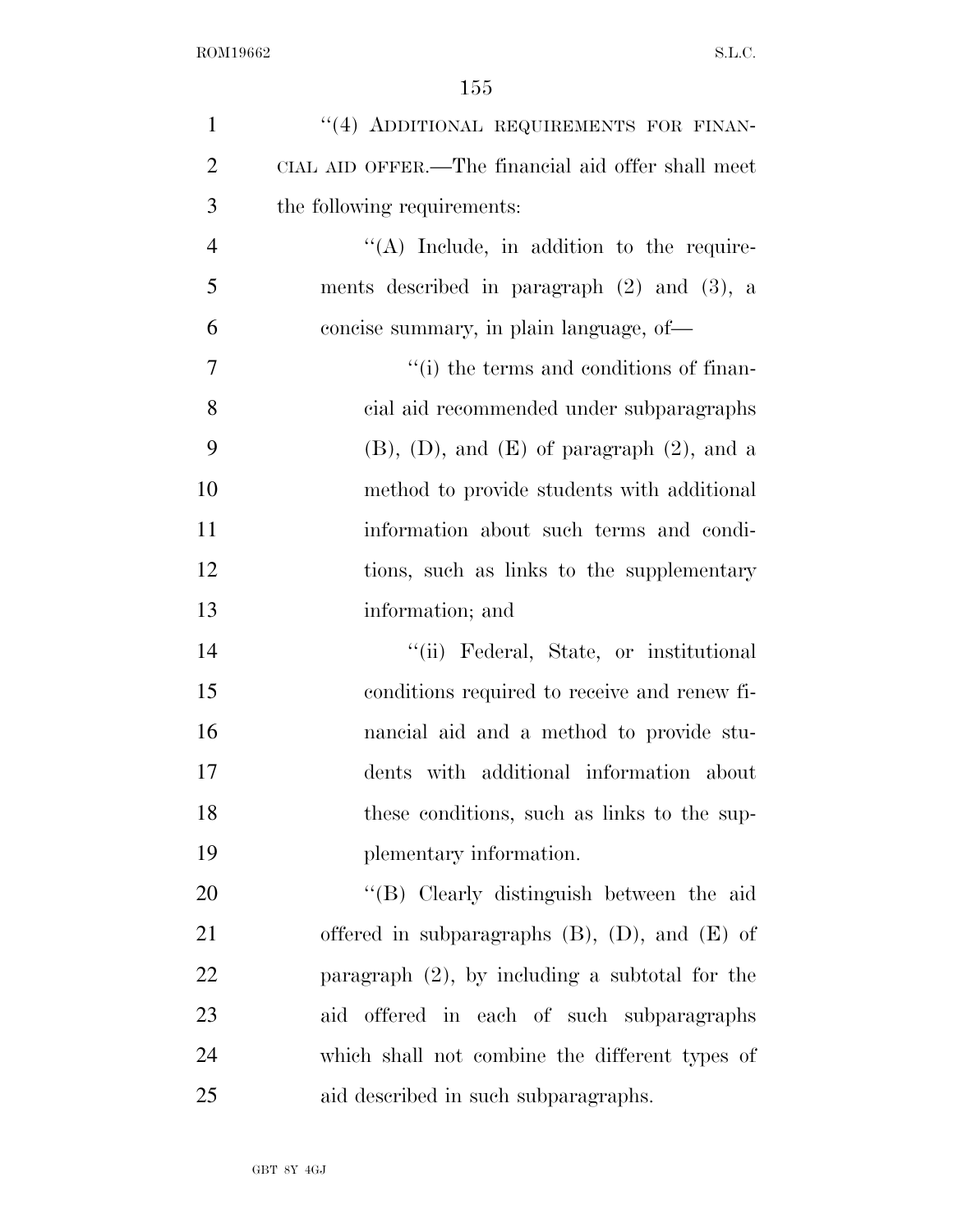| $\mathbf{1}$   | "(C) Use standard terminology and defini-           |
|----------------|-----------------------------------------------------|
| $\overline{2}$ | tions, as required in paragraph $(5)(A)$ , and use  |
| 3              | plain language where possible.                      |
| $\overline{4}$ | "(D) Use the standard financial aid offer           |
| 5              | described in paragraph $(5)(B)$ .                   |
| 6              | $\lq\lq(E)$ Include the standardized statement      |
| $\overline{7}$ | regarding the possible availability of Federal      |
| 8              | education benefits, as established by the Sec-      |
| 9              | retary in accordance with paragraph $(5)(C)$ .      |
| 10             | $\lq\lq(F)$ Include a delivery confirmation for     |
| 11             | electronic financial aid offer, except that receipt |
| 12             | of the financial aid offer shall not be considered  |
| 13             | an acceptance or rejection of aid by the student.   |
| 14             | "(5) STANDARD INFORMATION ESTABLISHED               |
| 15             | BY THE SECRETARY.                                   |
| 16             | "(A) STANDARD TERMINOLOGY.—The Sec-                 |
| 17             | retary of Education shall use the standard ter-     |
| 18             | minology developed under paragraph (8).             |
| 19             | "(B) STANDARD FINANCIAL AID OFFER.-                 |
| 20             | "(i) IN GENERAL.—The Secretary of                   |
| 21             | Education shall develop multiple draft fi-          |
| 22             | nancial aid offers for consumer testing,            |
| 23             | carry out consumer testing for such offers,         |
| 24             | and establish a finalized standard financial        |
| 25             | aid offer or offers, in accordance with the         |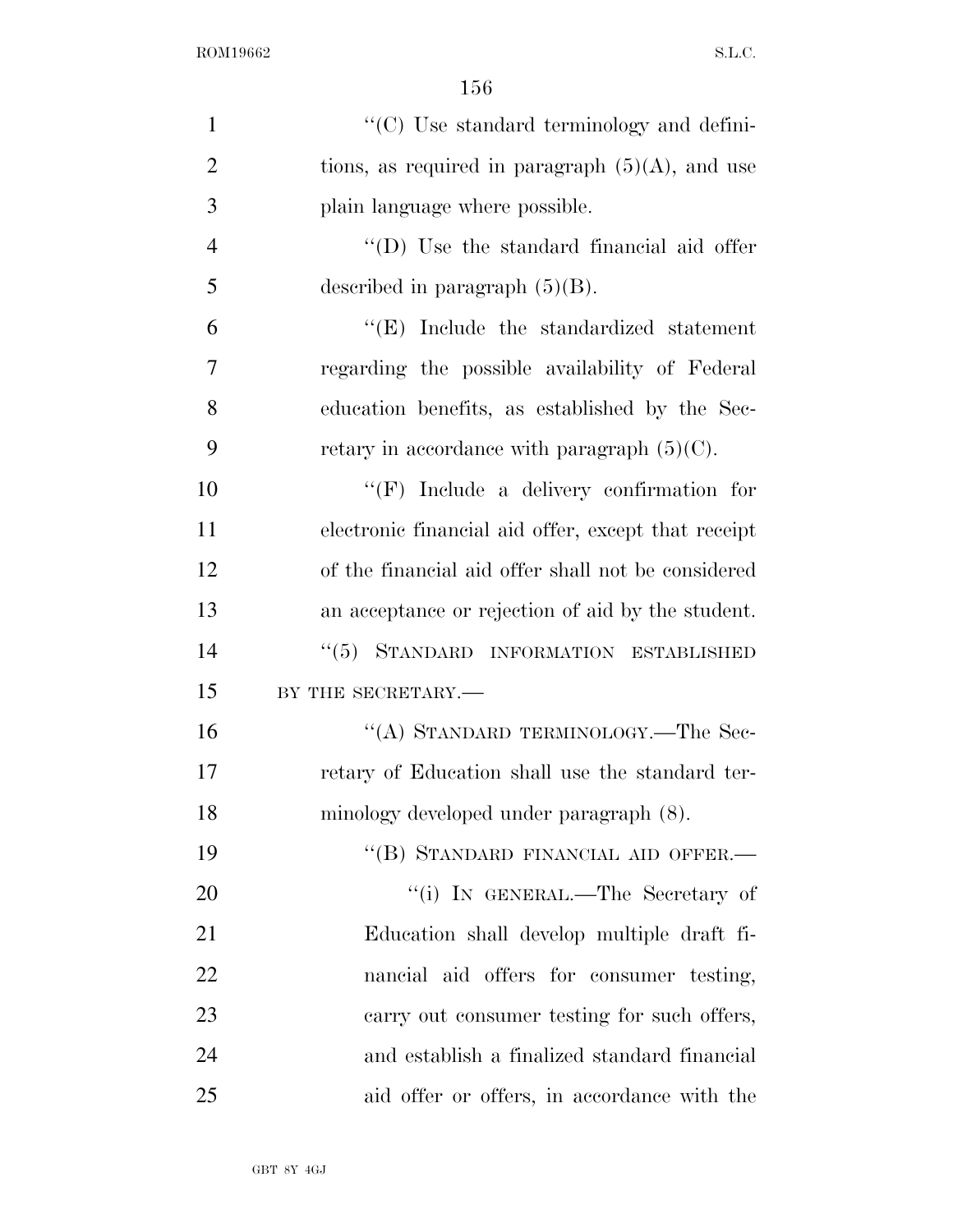| $\mathbf{1}$   | process established in paragraph (7) and         |
|----------------|--------------------------------------------------|
| $\overline{2}$ | the requirements of this subsection.             |
| 3              | "(ii) STANDARD FINANCIAL<br><b>AID</b>           |
| $\overline{4}$ | OFFER FORMS FOR DIFFERENT TYPES OF               |
| 5              | STUDENTS.—Subject to the requirements            |
| 6              | for consumer testing and development de-         |
| 7              | scribed in paragraph $(7)$ , the Secretary       |
| 8              | may develop separate financial aid offer         |
| 9              | formatting for each of the following indi-       |
| 10             | vidual types of students that must follow a      |
| 11             | standard format within each such indi-           |
| 12             | vidual type of students:                         |
| 13             | "(I) New undergraduate stu-                      |
| 14             | dents.                                           |
| 15             | "(II) Returning undergraduate                    |
| 16             | students.                                        |
| 17             | "(III) New graduate and profes-                  |
| 18             | sional students.                                 |
| 19             | $\lq\lq (IV)$ Returning graduate and             |
| 20             | professional students.                           |
| 21             | ``(C)<br>ADDITIONAL EDUCATION<br><b>BENE-</b>    |
| 22             | FITS.—The Secretary of Education, in consulta-   |
| 23             | tion with the heads of relevant Federal agen-    |
| 24             | cies, including the Secretary of the Treasury,   |
| 25             | the Secretary of Veterans Affairs, the Secretary |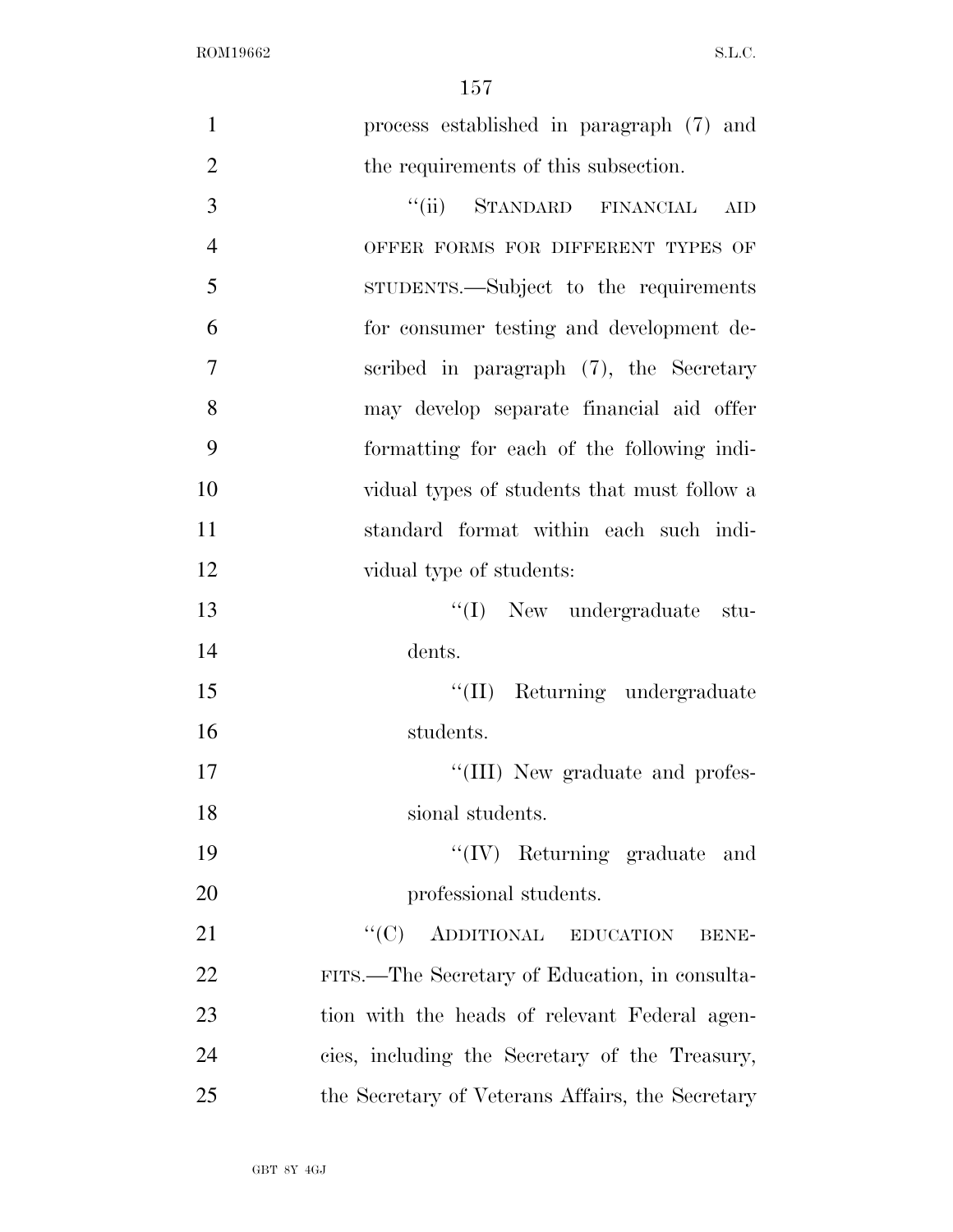| $\mathbf{1}$   | of Defense, and the Director of the Consumer            |
|----------------|---------------------------------------------------------|
| $\overline{2}$ | Financial Protection Bureau, shall establish            |
| 3              | standard language notifying students that they          |
| $\overline{4}$ | may be eligible for education benefits (and             |
| 5              | where students can locate more information              |
| 6              | about such benefits, including benefits in ac-          |
| $\overline{7}$ | cordance with each of the following:                    |
| 8              | "(i) Chapter 30, 31, 32, 33, 34, or 35                  |
| 9              | of title 38, United States Code.                        |
| 10             | "(ii) Chapter 101, 105, 106A, 1606,                     |
| 11             | $1607$ , or $1608$ of title 10, United States           |
| 12             | Code.                                                   |
| 13             | "(iii) Section 1784a, 2005, or 2007 of                  |
| 14             | title 10, United States Code.                           |
| 15             | "(D) ADDITIONAL MEANS-TESTED BENE-                      |
| 16             | FITS.—The Secretary of Education, in consulta-          |
| 17             | tion with the heads of relevant Federal agen-           |
| 18             | cies, shall establish standard language notifying       |
| 19             | students that they may be eligible for means-           |
| 20             | tested benefits (and where students can locate          |
| 21             | more information about such benefits) including         |
| 22             | benefits from—                                          |
| 23             | "(i) the supplemental security income                   |
| 24             | program under title XVI of the Social Se-               |
| 25             | curity Act $(42 \text{ U.S.C. } 1381 \text{ et seq.});$ |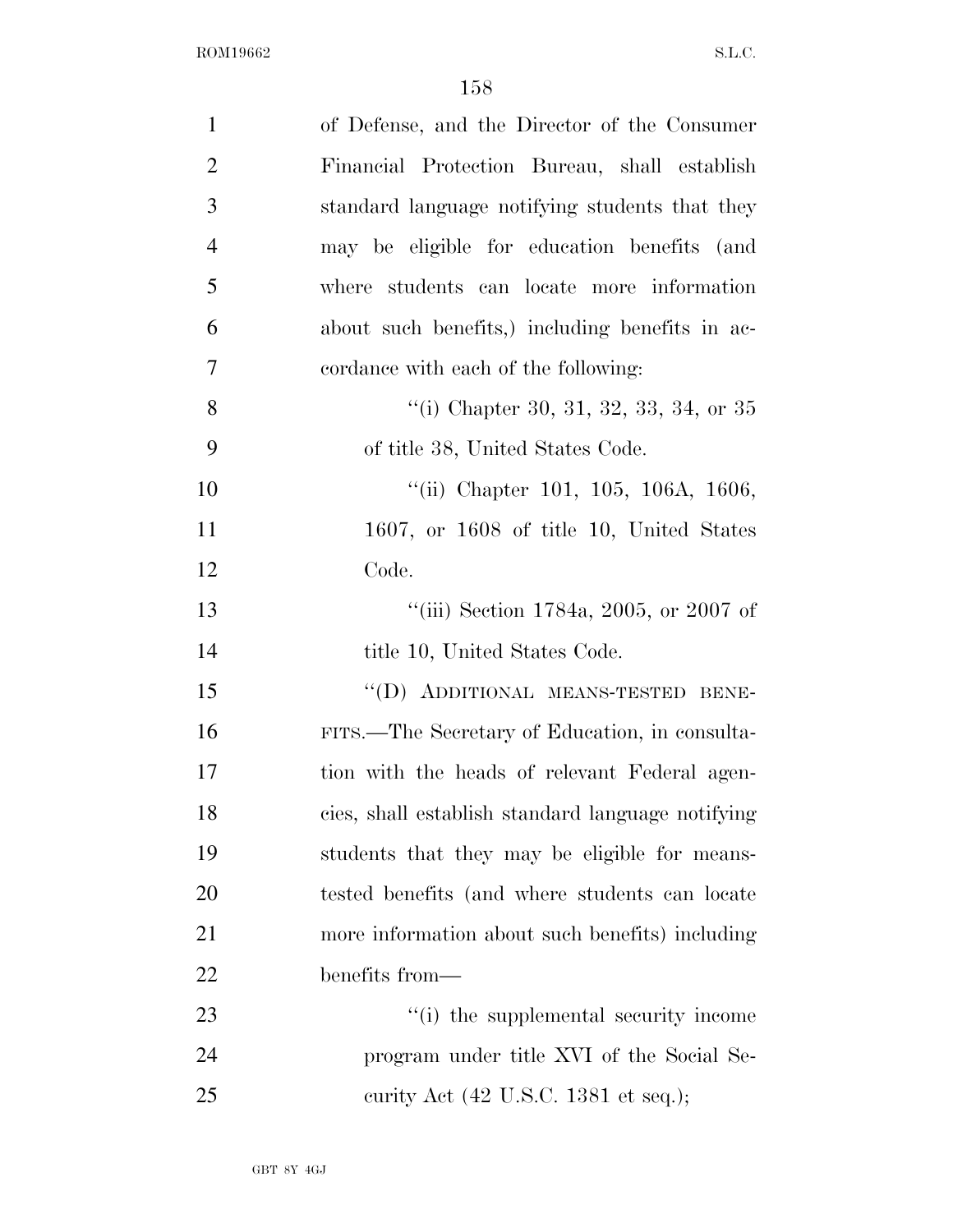| $\mathbf{1}$   | "(ii) the supplemental nutrition assist-         |
|----------------|--------------------------------------------------|
| $\overline{2}$ | ance program under the Food and Nutri-           |
| 3              | tion Act of $2008$ (7 U.S.C. 2011 et seq.);      |
| $\overline{4}$ | "(iii) the program of block grants for           |
| 5              | States for temporary assistance for needy        |
| 6              | families established under part A of title       |
| $\overline{7}$ | IV of the Social Security Act (42 U.S.C.         |
| 8              | $601$ et seq.);                                  |
| 9              | "(iv) the special supplemental nutri-            |
| 10             | tion program for women, infants, and chil-       |
| 11             | dren established by section 17 of the Child      |
| 12             | Nutrition Act of 1966 (42 U.S.C. 1786);          |
| 13             | "(v) Medicaid program under title                |
| 14             | XIX of the Social Security Act (42 U.S.C.        |
| 15             | $1396$ et seq.); and                             |
| 16             | "(vi) any other means-tested program             |
| 17             | determined by the Secretary to be appro-         |
| 18             | priate.                                          |
| 19             | "(6) SUPPLEMENTAL INFORMATION; REMOVAL           |
| 20             | OF INFORMATION.-                                 |
| 21             | ``(A)<br>SUPPLEMENTAL INFORMATION.-              |
| 22             | Nothing in this section shall preclude an insti- |
| 23             | tution from supplementing the financial aid      |
| 24             | offer with additional information if such addi-  |
| 25             | tional information supplements the financial aid |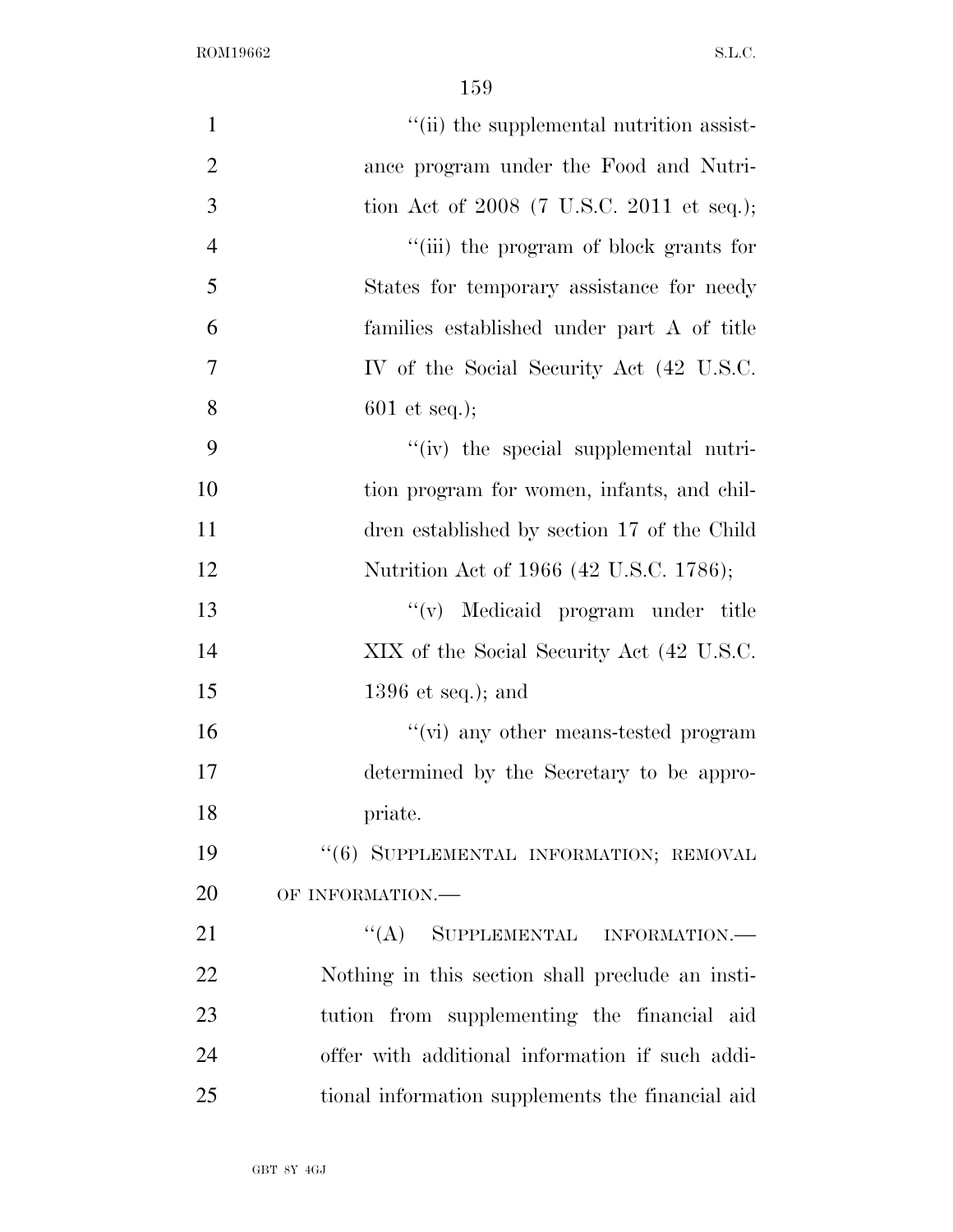| $\mathbf{1}$   | offer and is not located on the financial aid     |
|----------------|---------------------------------------------------|
| $\overline{2}$ | offer, and provided such information utilizes the |
| 3              | same standard terminology identified in sub-      |
| $\overline{4}$ | paragraph $(5)(A)$ .                              |
| 5              | "(B) REMOVAL OF INFORMATION.—Noth-                |
| 6              | ing in this section shall preclude an institution |
| 7              | from deleting a required item if the borrower is  |
| 8              | ineligible for such aid.                          |
| 9              | "(7) DEVELOPMENT OF STANDARDIZED FINAN-           |
| 10             | CIAL AID OFFER.-                                  |
| 11             | "(A) DRAFT STANDARDIZED OFFER.-Not                |
| 12             | later than 13 months after the date of enact-     |
| 13             | ment of the Student Aid Improvement Act of        |
| 14             | 2019, the Secretary of Education, in consulta-    |
| 15             | tion with the heads of relevant Federal agen-     |
| 16             | cies, including the Secretary of the Treasury     |
| 17             | and the Director of the Consumer Financial        |
| 18             | Protection Bureau, representatives of institu-    |
| 19             | tions of higher education, nonprofit consumer     |
| 20             | groups, students, and secondary school and        |
| 21             | higher education guidance counselors, shall de-   |
| 22             | sign and produce multiple draft financial aid of- |
| 23             | fers for consumer testing with postsecondary      |
| 24             | students or prospective students. In developing   |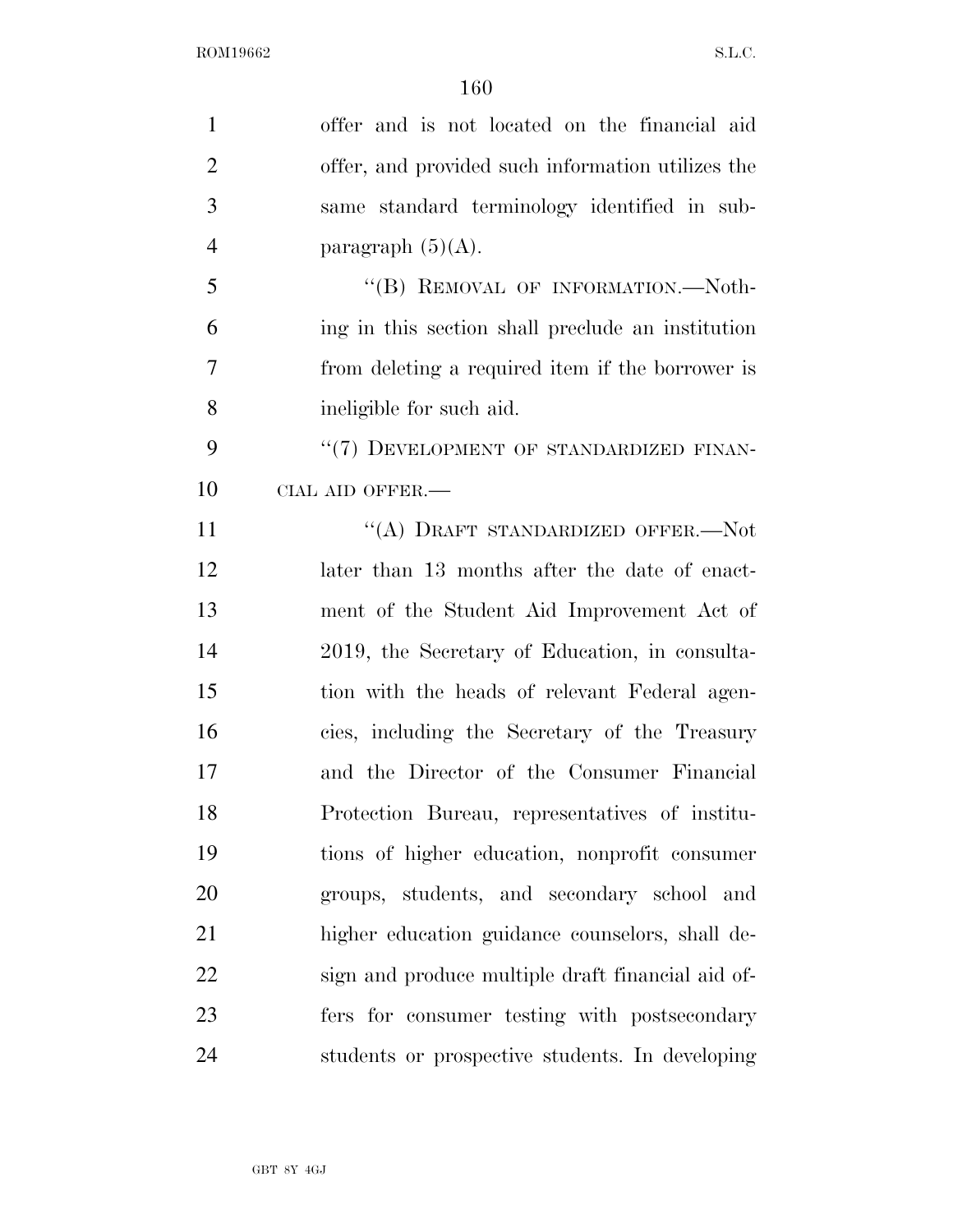| $\mathbf{1}$   | that offer or those offers, the Secretary shall |
|----------------|-------------------------------------------------|
| $\mathbf{2}$   | ensure-                                         |
| 3              | "(i) that the information described in          |
| $\overline{4}$ | subparagraphs $(A)$ through $(E)$ of para-      |
| 5              | $graph (2)$ is in the same font, appears in     |
| 6              | the same order, and is displayed promi-         |
| $\overline{7}$ | nently on the first page of the financial aid   |
| 8              | offer, if in paper format, or in a similarly    |
| 9              | prominent place if in electronic format,        |
| 10             | such that none of that information is inap-     |
| 11             | propriately omitted or de-emphasized;           |
| 12             | "(ii) that the other information re-            |
| 13             | quired in paragraph (2) appears in a            |
| 14             | standard format and design on the finan-        |
| 15             | cial aid offer; and                             |
| 16             | "(iii) that the institution may include         |
| 17             | a logo or brand alongside the title of the      |
| 18             | financial aid offer.                            |
| 19             | "(B) CONSUMER TESTING.—                         |
| 20             | "(i) IN GENERAL.—The Secretary of               |
| 21             | Education, in consultation with the heads       |
| 22             | of relevant Federal agencies, shall establish   |
| 23             | a process to submit the financial aid offer     |
| 24             | drafts developed under subparagraph (A)         |
| 25             | for consumer testing among representa-          |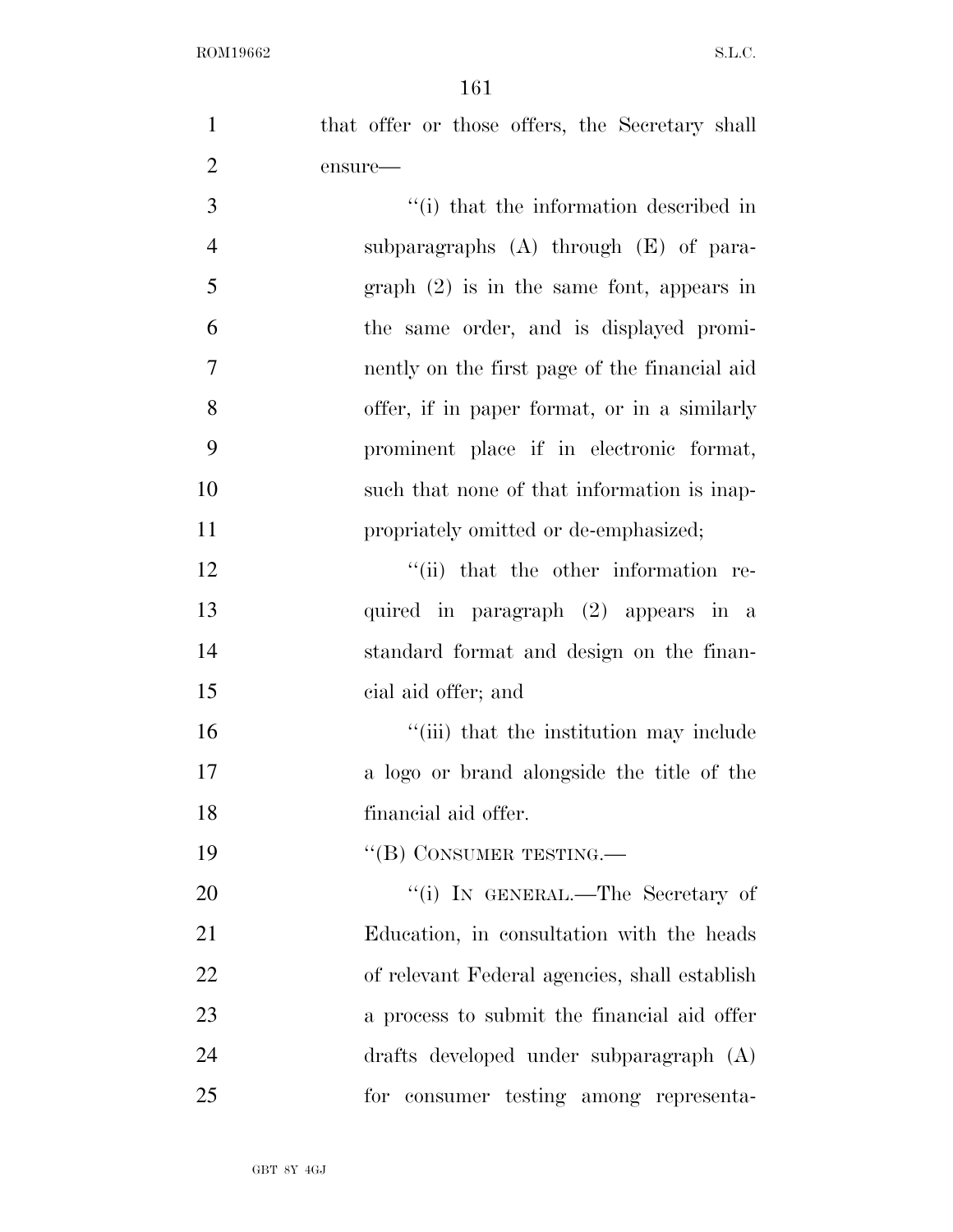| $\mathbf{1}$   | tives of students (including low-income stu-   |
|----------------|------------------------------------------------|
| $\overline{2}$ | dents, first generation college students,      |
| 3              | adult students, veterans, servicemembers,      |
| $\overline{4}$ | and prospective students), students' fami-     |
| 5              | lies (including low-income families, families) |
| 6              | with first generation college students, and    |
| 7              | families with prospective students), institu-  |
| 8              | tions of higher education, secondary school    |
| 9              | and postsecondary counselors, and non-         |
| 10             | profit consumer groups.                        |
| 11             | "(ii) PILOT.—During such consumer              |
| 12             | testing, the Secretary shall ensure that not   |
| 13             | less than 25 and not more than 50 eligible     |
| 14             | institutions use the draft offers developed    |
| 15             | under subparagraph (A), including institu-     |
| 16             | tions-                                         |
| 17             | $\lq\lq$ that reflect a proportionate          |
| 18             | representation (based on the total             |
| 19             | number of students enrolled in post-           |
| 20             | secondary education) of community              |
| 21             | colleges, for-profit institutions, 4-year      |
| 22             | public institutions, and 4-year private        |
| 23             | nonprofit institutions; and                    |
| 24             | "(II) that reflect geographic di-              |
| 25             | versity.                                       |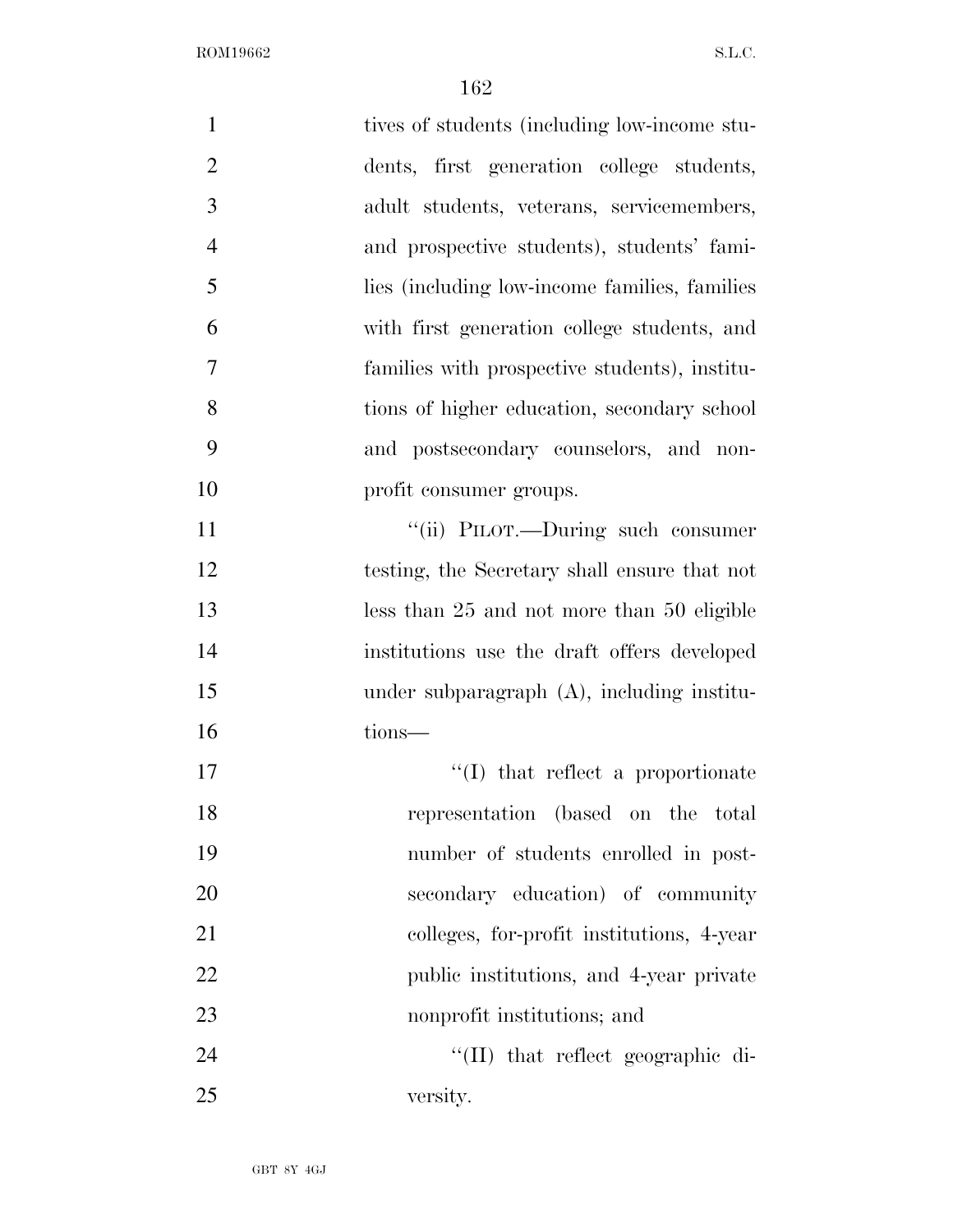| $\mathbf{1}$   | $``(C)$ FINAL OFFER FORMAT.—                 |
|----------------|----------------------------------------------|
| $\overline{2}$ | "(i) IN GENERAL.—The results of              |
| 3              | consumer testing under subparagraph (B)      |
| $\overline{4}$ | shall be used in the final development of    |
| 5              | the financial aid offer.                     |
| 6              | ``(ii)<br>REPORTING REQUIREMENT.             |
| 7              | Not later than 2 years after the date of en- |
| 8              | actment of the Student Aid Improvement       |
| 9              | Act of 2019, the Secretary of Education      |
| 10             | shall submit to Congress and publish on its  |
| 11             | website the final standard financial aid     |
| 12             | offer and a report detailing the results of  |
| 13             | such testing, including whether the Sec-     |
| 14             | retary of Education added any additional     |
| 15             | items to the standard financial aid offer    |
| 16             | pursuant to paragraph $(2)(G)$ or whether    |
| 17             | the Secretary of Education is recom-         |
| 18             | mending the use of multiple formats under    |
| 19             | paragraph $(5)(B)$ .                         |
| 20             | "(iii) SPECIAL RULE FOR DIFFERENT            |
| 21             | FORMATS.—If, based on the consumer test-     |
| 22             | ing under subparagraph (B), there is         |
| 23             | strong evidence for the use of different of- |
| 24             | fers that follow a standard format for indi- |
| 25             | vidual types of students as described in     |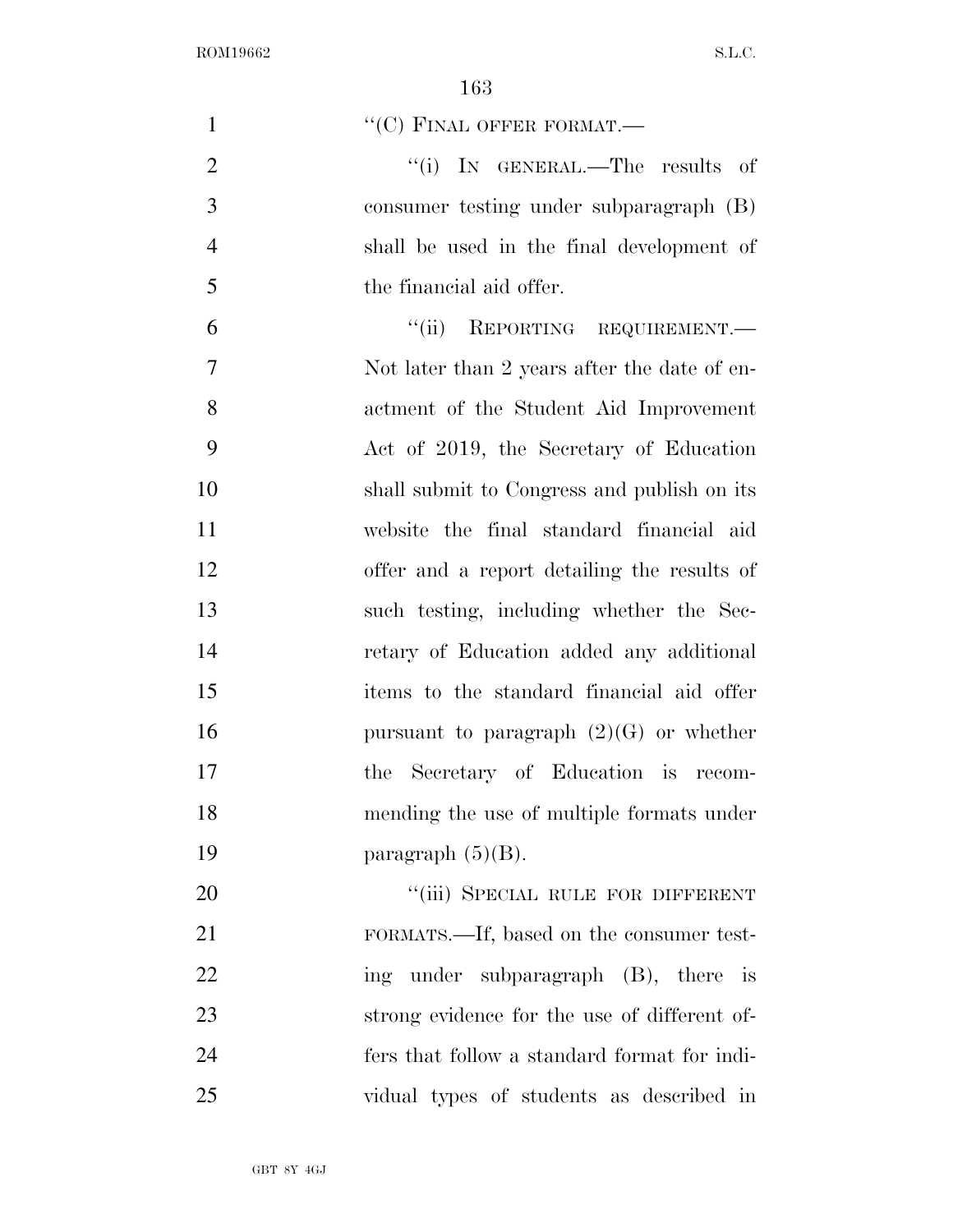| $\mathbf{1}$   | $(5)(B)(ii)$ , the Secretary shall release more  |
|----------------|--------------------------------------------------|
| $\overline{2}$ | than one standardized final financial aid        |
| 3              | offer so long as each form follows a stand-      |
| $\overline{4}$ | ard format for each individual type of stu-      |
| 5              | dent.                                            |
| 6              | "(D) AUTHORITY TO MODIFY.—The Sec-               |
| 7              | retary of Education may modify the definitions,  |
| $8\,$          | terms, formatting, and design of the financial   |
| 9              | aid offer based on the results of consumer test- |
| 10             | ing required under this subsection and before    |
| 11             | finalizing the offer, or in subsequent consumer  |
| 12             | testing. The Secretary may also recommend ad-    |
| 13             | ditional changes to Congress.                    |
| 14             | "(E) USE BY INSTITUTIONS.—As soon as             |
| 15             | practicable, and not later than for the 2023-    |
| 16             | 2024 award year, each eligible institution shall |
| 17             | use the final standard financial aid offer, as   |
| 18             | published in accordance with subparagraph (C)    |
| 19             | (which may include different standardized final) |
| 20             | financial aid offers if established under sub-   |
| 21             | paragraph $(C)(iii)$ .                           |
| 22             | DEVELOPMENT OF STANDARD<br>(8)<br>TERMI-         |
| 23             | NOLOGY FOR FEDERAL STUDENT AID.-                 |
| 24             | "(A) IN GENERAL.—Not later than $180$            |
| 25             | days after the date of enactment of the Student  |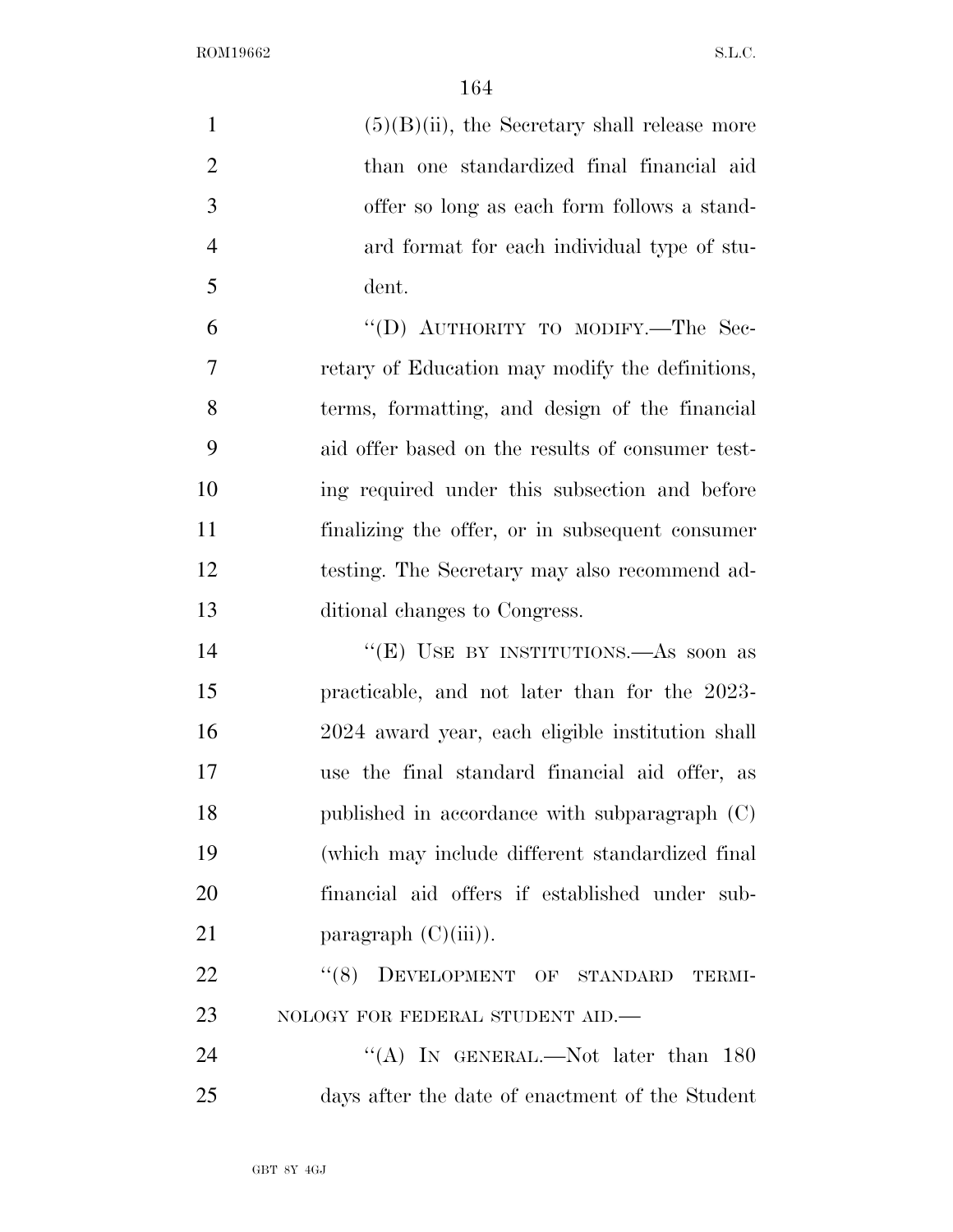| $\mathbf{1}$   | Aid Improvement Act of 2019, the Secretary, in  |
|----------------|-------------------------------------------------|
| $\overline{2}$ | consultation with other relevant Federal agen-  |
| 3              | cies, representatives of institutions of higher |
| $\overline{4}$ | education, nonprofit consumer groups, students, |
| 5              | and secondary school and postsecondary school   |
| 6              | guidance counselors, shall develop or identify  |
| 7              | and release for notice and comment for a period |
| 8              | of $60 \text{ days}$ —                          |
| 9              | "(i) standard terms and definitions"            |
| 10             | for each term listed in subparagraphs (A)       |
| 11             | through $(E)$ of paragraph $(2)$ ;              |
| 12             | "(ii) standard names and a summary              |
| 13             | of the terms and conditions of each indi-       |
| 14             | vidual Federal grant and work-study pro-        |
| 15             | gram under this title, including general in-    |
| 16             | formation about eligibility; and                |
| 17             | "(iii) standard names and a summary             |
| 18             | of the terms and conditions of each Fed-        |
| 19             | eral loan program under this title, includ-     |
| 20             | ing general information about eligibility,      |
| 21             | current interest rates, the ability to make     |
| 22             | payments based on income, forgiveness,          |
| 23             | cancellation, and any other available bene-     |
| 24             | fits of the Federal loan program.               |
| 25             | "(B) CONSUMER TESTING.—                         |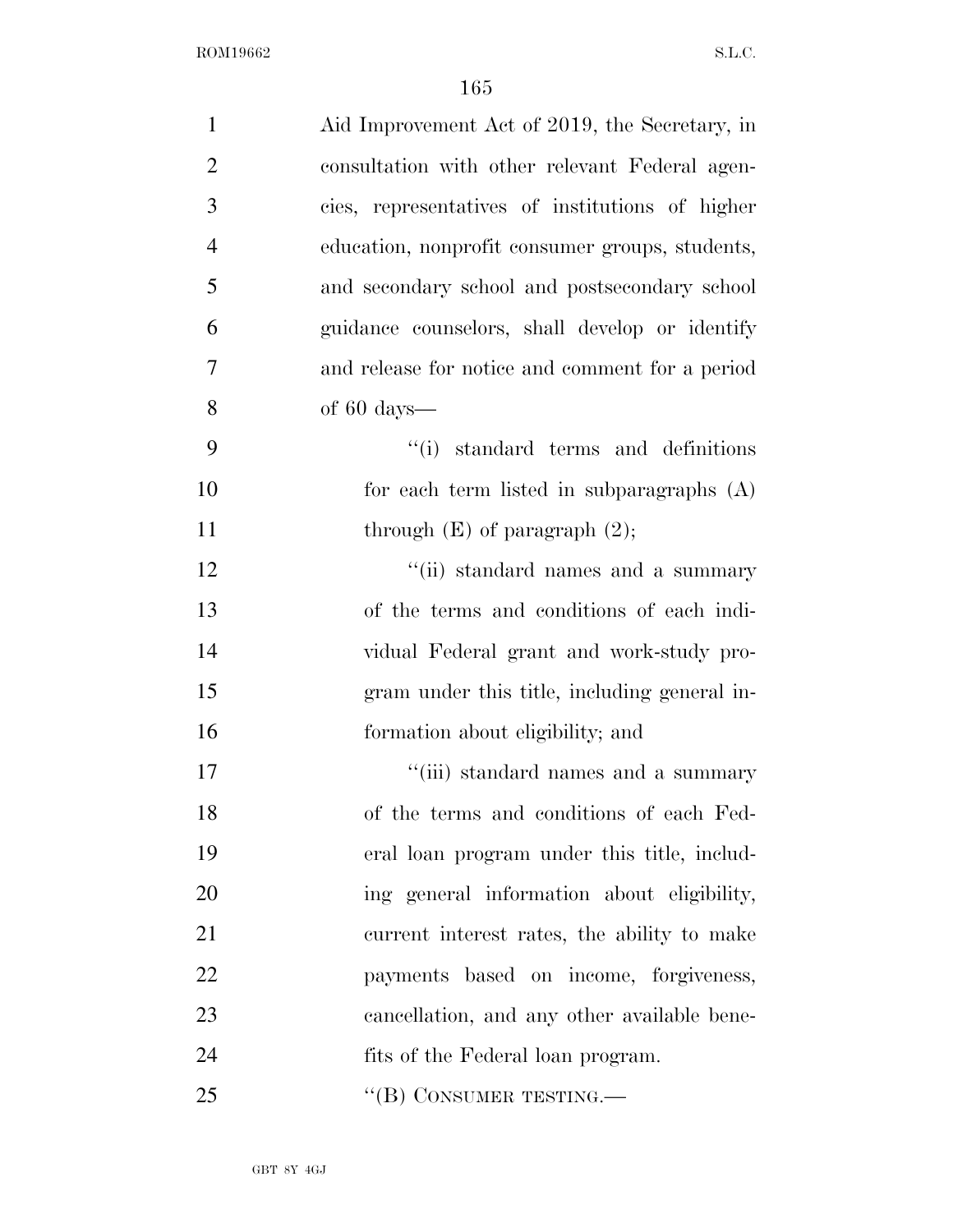| $\mathbf{1}$   | "(i) IN GENERAL.—The Secretary                 |
|----------------|------------------------------------------------|
| $\mathbf{2}$   | shall conduct consumer testing on the          |
| 3              | items developed under this paragraph           |
| $\overline{4}$ | among representatives of students (includ-     |
| 5              | ing low-income students, first generation      |
| 6              | college students, adult students, and pro-     |
| 7              | spective students), students' families (in-    |
| 8              | cluding low-income families, families of       |
| 9              | first generation college students, and fami-   |
| 10             | lies of prospective students), institutions of |
| 11             | higher education, secondary school and         |
| 12             | postsecondary school counselors, and non-      |
| 13             | profit consumer groups.                        |
| 14             | "(ii) USE OF RESULTS.—The Sec-                 |
| 15             | retary shall—                                  |
| 16             | $\lq\lq$ (I) use the results of the con-       |
| 17             | sumer testing under this clause in the         |
| 18             | final establishment of each of the             |
| 19             | items listed in subparagraph (A); and          |
| 20             | $``(II)$ share the results of that             |
| 21             | testing with relevant stakeholders.            |
| 22             | "(C) REPORT TO CONGRESS.—Not later             |
| 23             | than 1 year after the date of enactment of the |
| 24             | Student Aid Improvement Act of 2019, and       |
| 25             | after the consideration of public comments re- |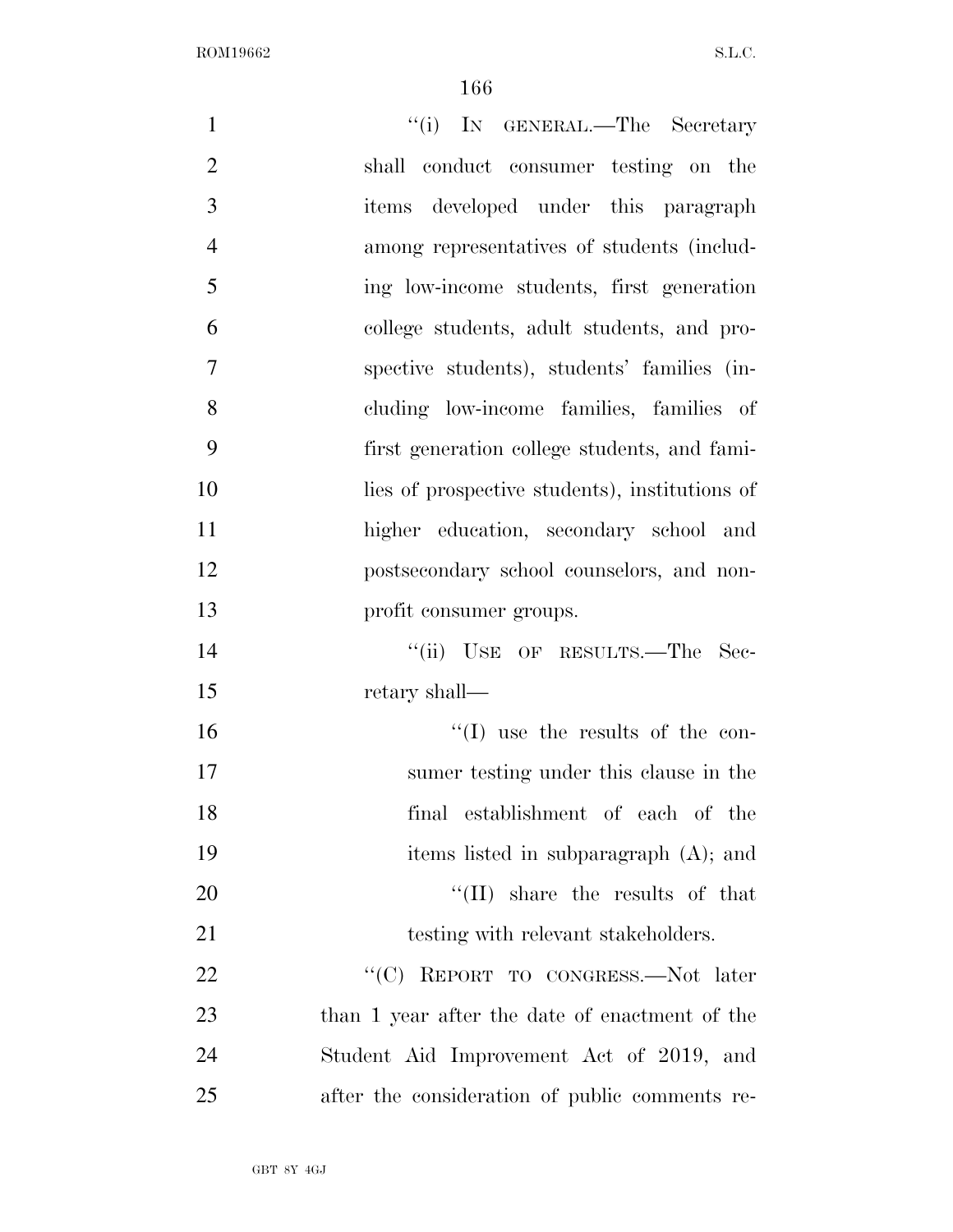| $\mathbf{1}$   | ceived pursuant to subparagraph (A), the Sec-      |
|----------------|----------------------------------------------------|
| $\overline{2}$ | retary shall submit a report to Congress con-      |
| 3              | taining—                                           |
| $\overline{4}$ | "(i) the final names, definitions, sum-            |
| 5              | maries, terms, conditions, and other infor-        |
| 6              | mation described in subparagraph (A) de-           |
| 7              | termined necessary by the Secretary; and           |
| 8              | "(ii) the results of the consumer test-            |
| 9              | ing under subparagraph (B).                        |
| 10             | "(D) ISSUANCE, USE, UPDATES.-                      |
| 11             | ``(i)<br>ISSUANCE.—Not later than 1                |
| 12             | year after the date of enactment of the            |
| 13             | Student Aid Improvement Act of 2019, the           |
| 14             | Secretary shall publish in the Federal Reg-        |
| 15             | ister and make publicly available the final        |
| 16             | established names, definitions, summaries,         |
| 17             | terms, and conditions, as described in sub-        |
| 18             | paragraph $(A)$ and contained in the report        |
| 19             | under subparagraph $(C)$ .                         |
| 20             | "(ii) USE BY INSTITUTIONS.—As soon                 |
| 21             | as practicable, and not later than for the         |
| 22             | 2022-2023 award year, each eligible insti-         |
| 23             | final established<br>shall<br>the<br>tution<br>use |
| 24             | names, definitions, summaries, and terms           |
| 25             | and conditions, as published in accordance         |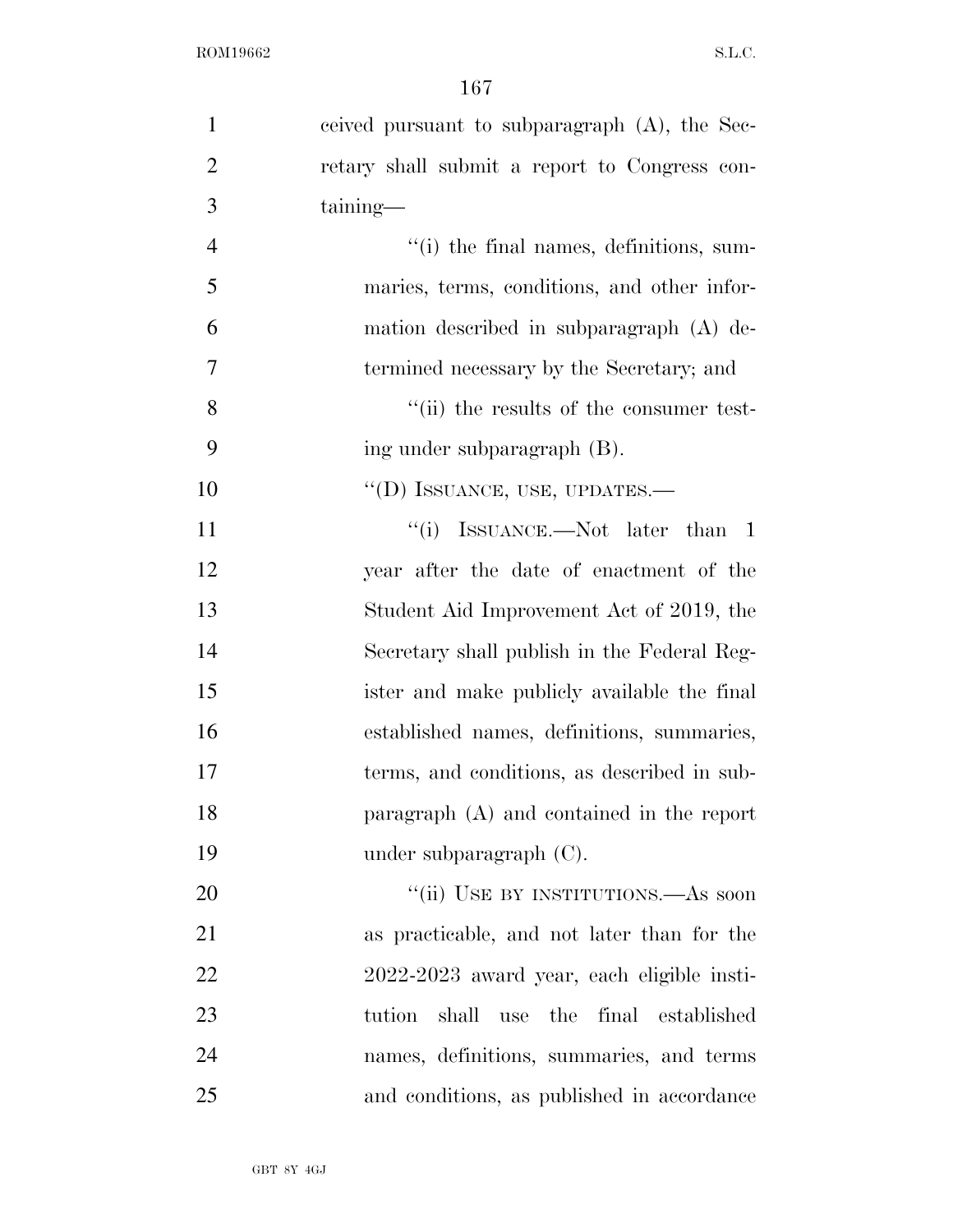| $\mathbf{1}$   | with clause (i), for any communication that |
|----------------|---------------------------------------------|
| $\overline{2}$ | is required under this subsection.          |
| 3              | "(iii) USE BY THE DEPARTMENT.—AS            |
| $\overline{4}$ | soon as practicable, the Department of      |
| 5              | Education shall use the final established   |
| 6              | names, definitions, summaries, terms, and   |
| 7              | conditions, as published in accordance with |
| 8              | clause (i), for any communication regard-   |
| 9              | ing programs under this title.              |
| 10             | "(iv) UPDATES.—The Secretary                |
| 11             | shall—                                      |
| 12             | $\lq\lq$ (I) issue updates to the items     |
| 13             | listed in subparagraph (A) as nec-          |
| 14             | essary and appropriate;                     |
| 15             | $\lq\lq$ (II) issue such updates in a       |
| 16             | manner that is consistent with and          |
| 17             | sensitive to established institutional fi-  |
| 18             | nancial aid processes;                      |
| 19             | "(III) issue significant updates            |
| 20             | only after conducting additional con-       |
| 21             | sumer testing in accordance with sub-       |
| 22             | paragraph $(B)$ ; and                       |
| 23             | $\lq\lq$ (IV) publish any such updates      |
| 24             | in the Federal Register and make            |
| 25             | them publicly available.".                  |